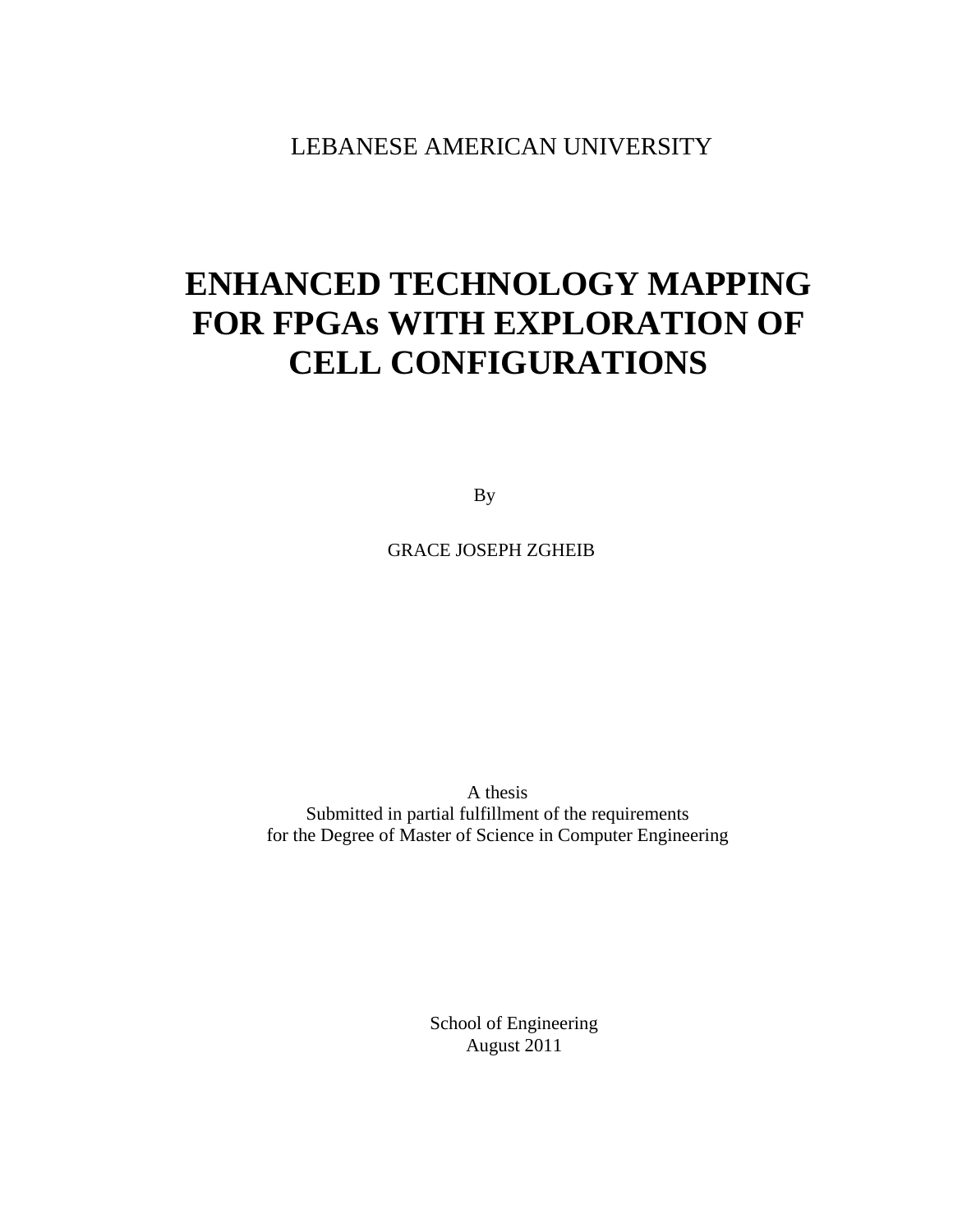

### LEBANESE AMERICAN UNIVERSITY

### Thesis approval Form (Annex III)

| Student Name:  | Grace Zgheib                                                                 |                            | I.D. #: | 200401077                  |
|----------------|------------------------------------------------------------------------------|----------------------------|---------|----------------------------|
| Thesis Title:  |                                                                              |                            |         |                            |
|                | Enhanced Mapping Technique for FPGAs with Exploration of Cell Configurations |                            |         |                            |
|                |                                                                              |                            |         |                            |
| Program:       | Masters of Science in Computer Engineering                                   |                            |         |                            |
| Division/Dept: | Electrical and Computer Engineering                                          |                            |         |                            |
| School:        | School of Engineering                                                        |                            |         |                            |
| Approved by:   |                                                                              | <b>Signatures Redacted</b> |         |                            |
|                | Dr. Iyad Ouaiss                                                              |                            |         |                            |
|                |                                                                              |                            |         | <b>Signatures Redacted</b> |
|                | Dr. Zahi Nakad                                                               |                            |         |                            |
|                | Dr. Wissam Fawaz                                                             | <b>Signatures Redacted</b> |         |                            |
| Date:          | 02/08/11                                                                     |                            |         |                            |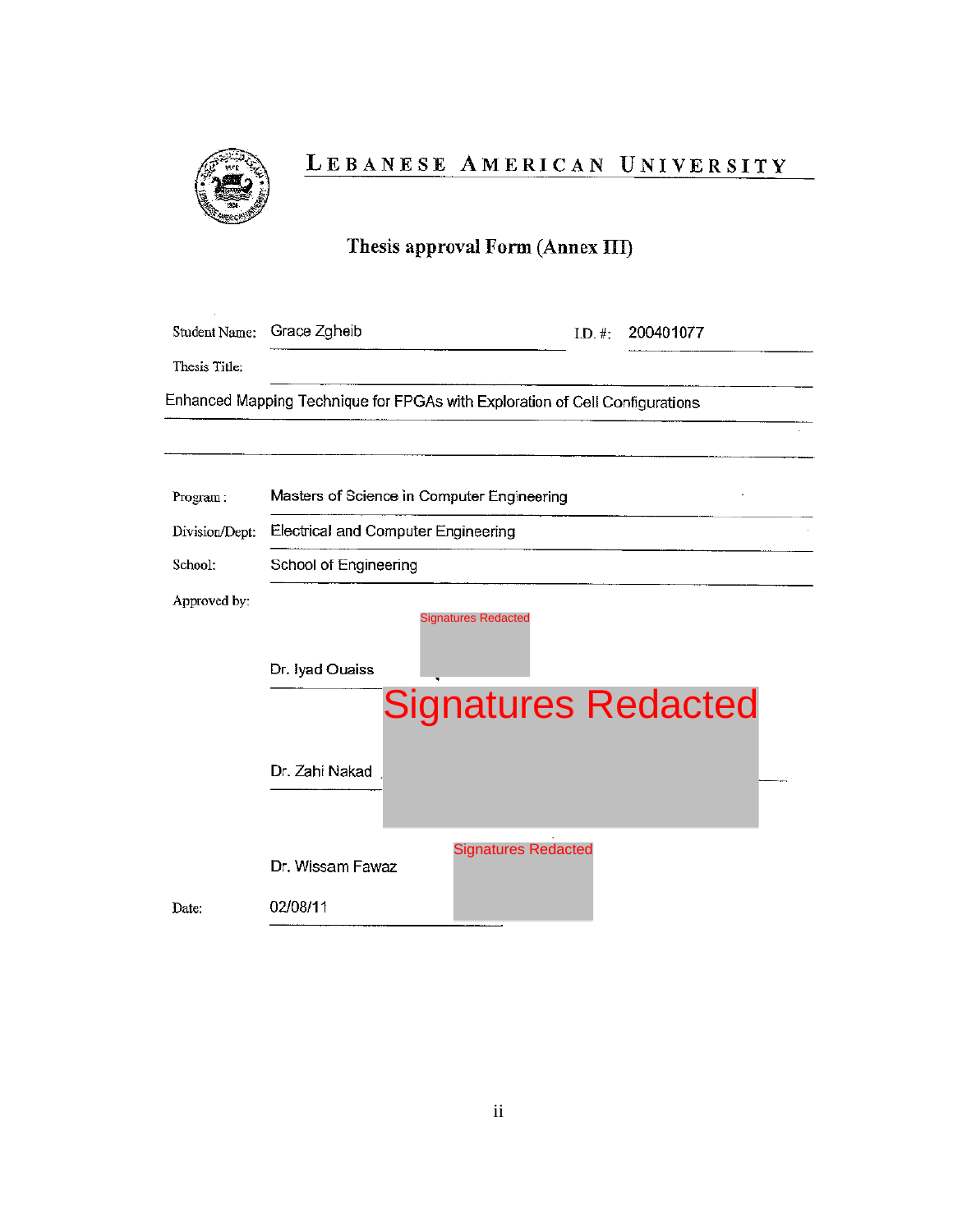### THESIS COPYRIGHT RELEASE FORM

#### **LEBANESE AMERICAN UNIVERSITY**

By signing and submitting this license, I (the author(s) or copyright owner) grant the Lebancsc American University (LAU) the non-exclusive right to reproduce, translate (as defined below), and/or distribute my submission (including the abstract) worldwide in print and electronic format and in any medium, including but not limited to audio or video. I agree that LAU may, without changing the content, translate the submission to any medium or format for the purpose of preservation. I also agree that LAU may keep more than one copy of this submission for purposes of security, backup and preservation. I represent that the submission is my original work, and that I have the right to grant the rights contained in this license. I also represent that my submission does not, to the best of my knowledge, infringe upon anyone's copyright. If the submission contains material for which I do not hold copyright, I represent that I have obtained the unrestricted permission of the copyright owner to grant LAU the rights required by this license, and that such third-party owned material is clearly identified and acknowledged within the text or content of the submission. IF THE SUBMISSION IS BASED UPON WORK THAT HAS BEEN SPONSORED OR SUPPORTED BY AN AGENCY OR ORGANIZATION OTHER THAN LAU, I REPRESENT THAT I HAVE FULFILLED ANY RIGHT OF REVIEW OR OTHER OBLIGATIONS REQUIRED BY SUCH CONTRACT OR AGREEMENT. LAU will clearly identify my name(s) as the author(s) or owner(s) of the submission, and will not make any alteration, other than as allowed by this license, to my submission.

Name: Grace Zgheib

Signatures RedactedSignature:

Date: August 2, 2011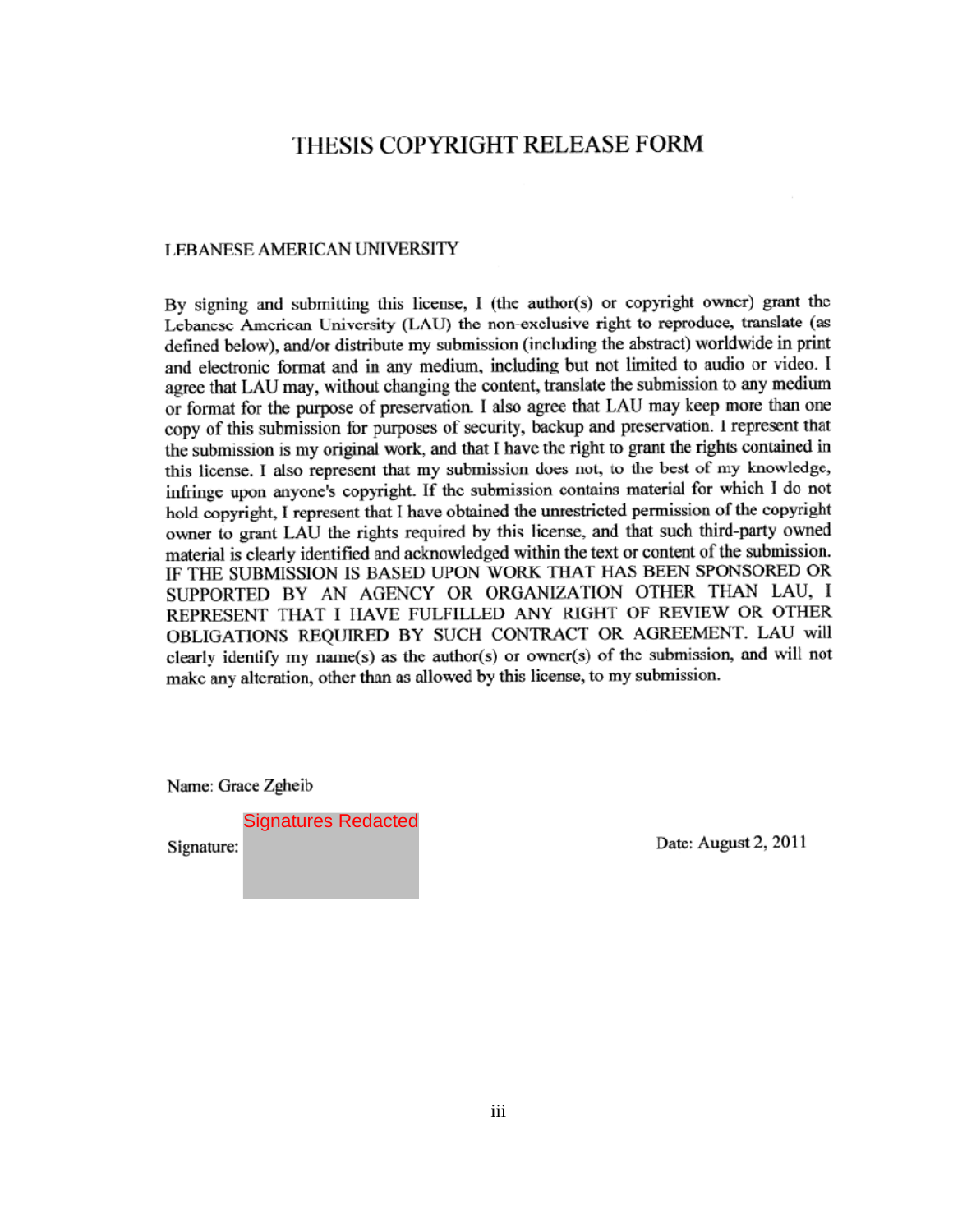### PLAGIARISM POLICY COMPLIANCE STATEMENT

I certify that we have read and understood LAU's Plagiarism Policy. I understand that failure to comply with this Policy can lead to academic and disciplinary actions against me.

This work is substantially my own, and to the extent that any part of this work is not my own I have indicated that by acknowledging its sources.

Name: Grace Zgheib

Signatures Redacted

Date: August 2, 2011

Signature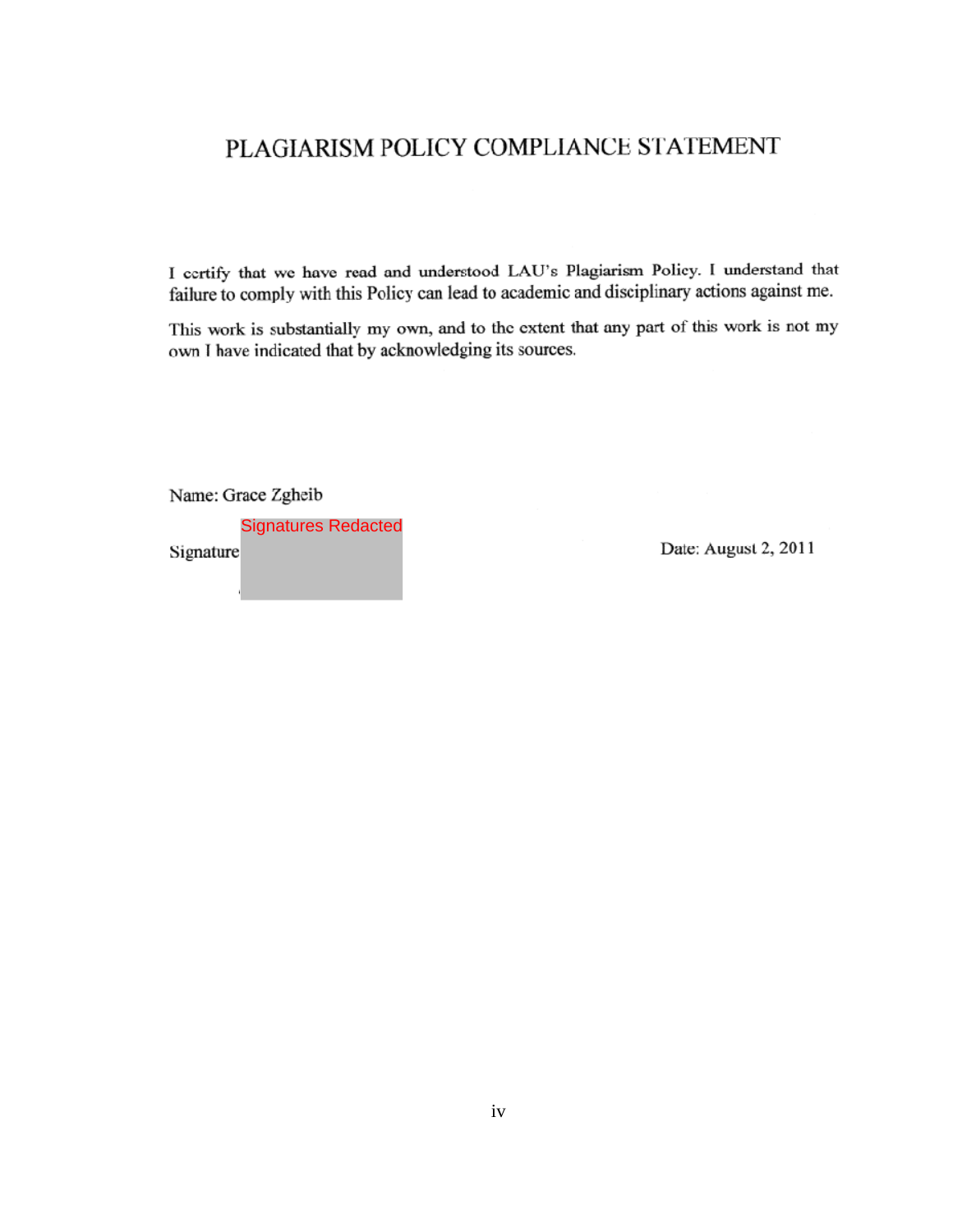### ACKNOWLEDGEMENT

I would like to express my gratitude to my advisor Dr. Iyad Ouaiss who kept a watchful eye on my work progress and helped me find the path within the un-explored fields of research through the fogs of uncertainty and confusion that any inexperienced researcher faces.

I am also thankful for Dr. Zahi Nakad and Dr. Wissam Fawaz who will be assessing this work as members in my thesis committee.

But above all, I owe this work and this achievement to those who stood by me throughout the unstable path of a student/researcher's life…to my friends and family!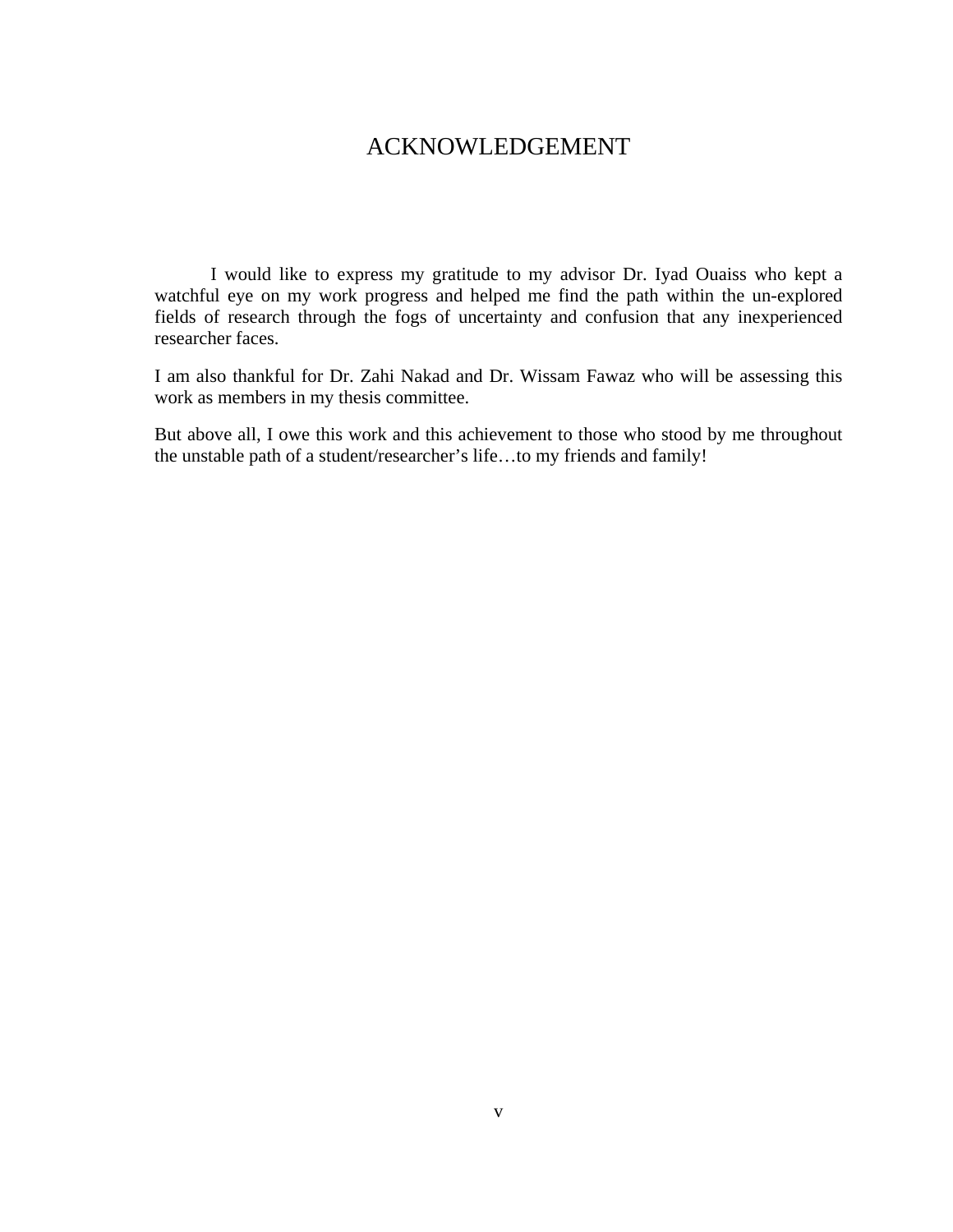## Enhanced Technology Mapping for FPGAs with Exploration of Cell Configurations

Grace Joseph Zgheib

#### Abstract

In the state of the art Field-Programmable Gate Arrays (FPGAs), logic circuits are synthesized and mapped on clusters of look-up tables. However, when additions need to be performed, an adder along with a carry-chain is used to ensure a fast execution of such an arithmetic operation. This carry-chain is a dedicated wire available in the architecture of the FPGA and is as such independent of the external programmable routing resources.

The proposed idea introduces variable-structure Boolean matching as well as decomposition of mapped functions in order to take advantage of the carry-chains when they are not used for addition operations. Previously synthesized and mapped logic functions are adapted so that their outputs are routed using the dedicated carry-chains instead of the external programmable interconnects. Mapping onto these chains yields a reduction in the overall external routing resources as well as the general routing congestion.

Moreover, a generic software platform was developed allowing users to identify and test various basic-unit structures and compare their performances on particular logic circuits depending on criteria specified by the user. Such structures may vary from currently available FPGA architectures to customized theoretical structures well-suited for a specific design(s). This tool can also propose particular cell structures to map logic circuits while respecting the user's constraints and insuring the optimization of specific parameters.

**Keywords:** Field Programmable Gate Array, Technology Mapping, Boolean Matching, Decomposition, Carry Chain, Cell Configuration.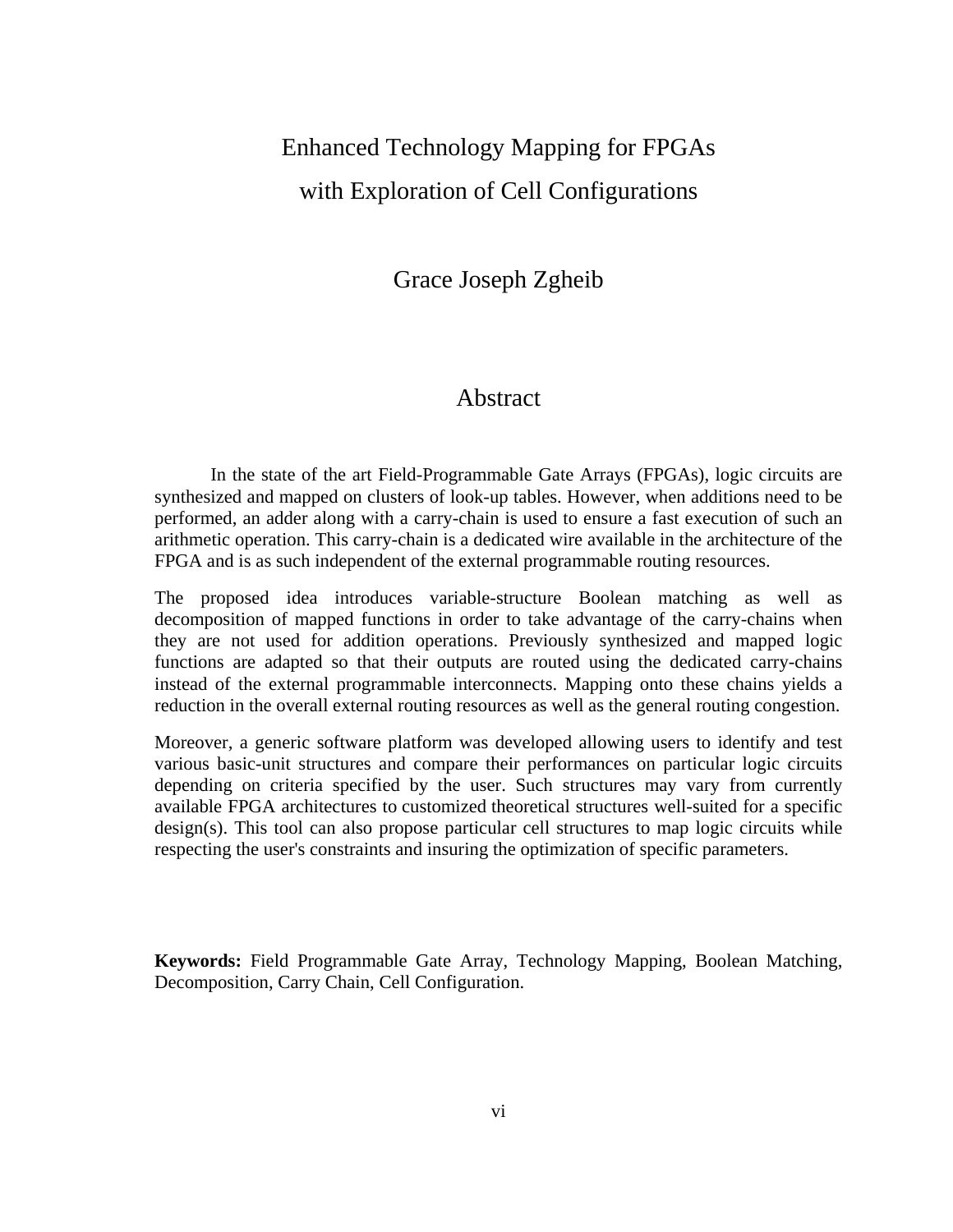## **TABLE OF CONTENTS**

| CHAPTER FOUR_ENHANCED MAPPING TECHNIQUE USING THE GENERIC BOOLEAN MATCHING 39 |  |
|-------------------------------------------------------------------------------|--|
|                                                                               |  |
|                                                                               |  |
|                                                                               |  |
|                                                                               |  |
|                                                                               |  |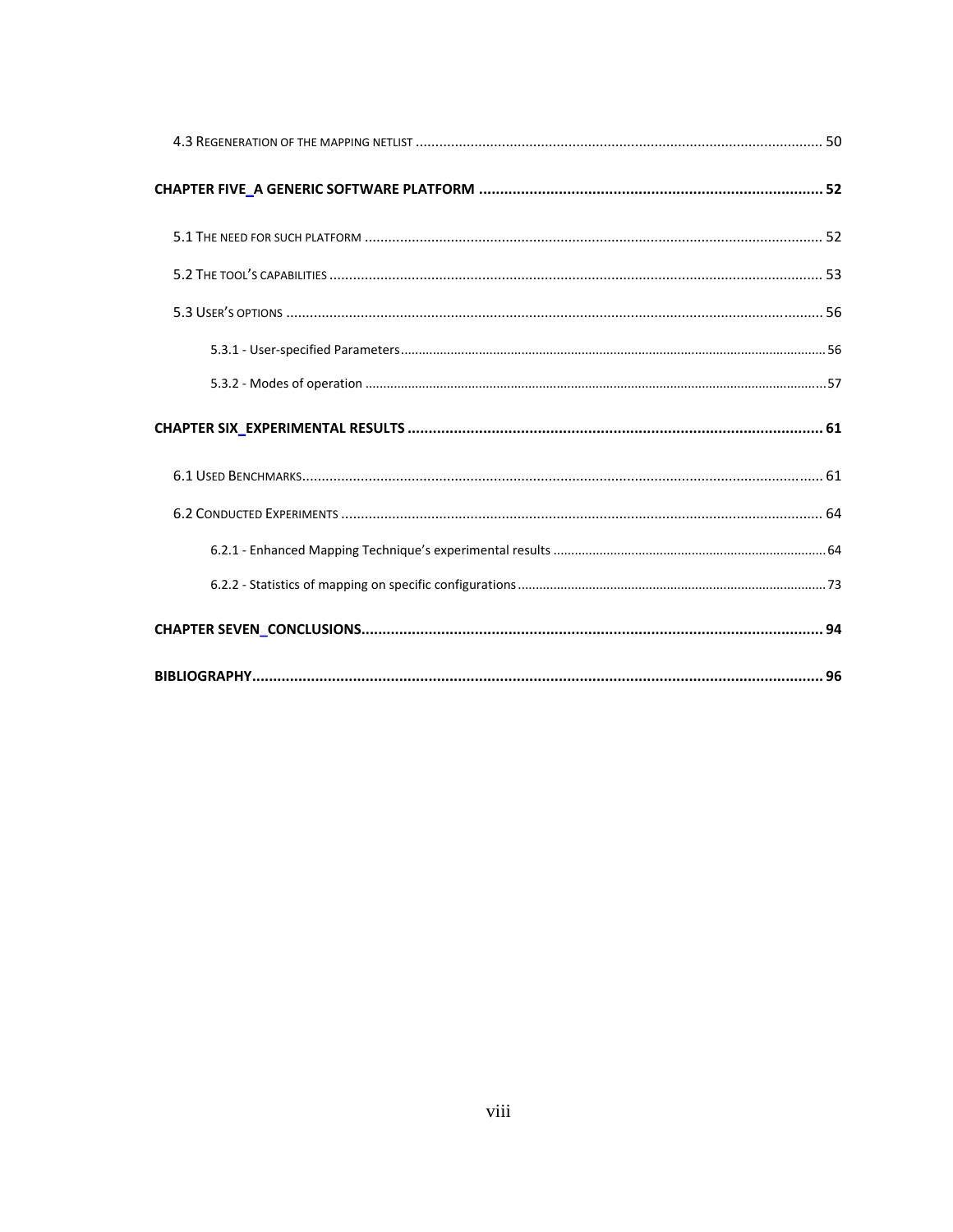## **TABLE OF FIGURES**

| Figure 13: 5-and-less-input functions decomposition and mapping process35 |  |
|---------------------------------------------------------------------------|--|
|                                                                           |  |
|                                                                           |  |
|                                                                           |  |
|                                                                           |  |
|                                                                           |  |
|                                                                           |  |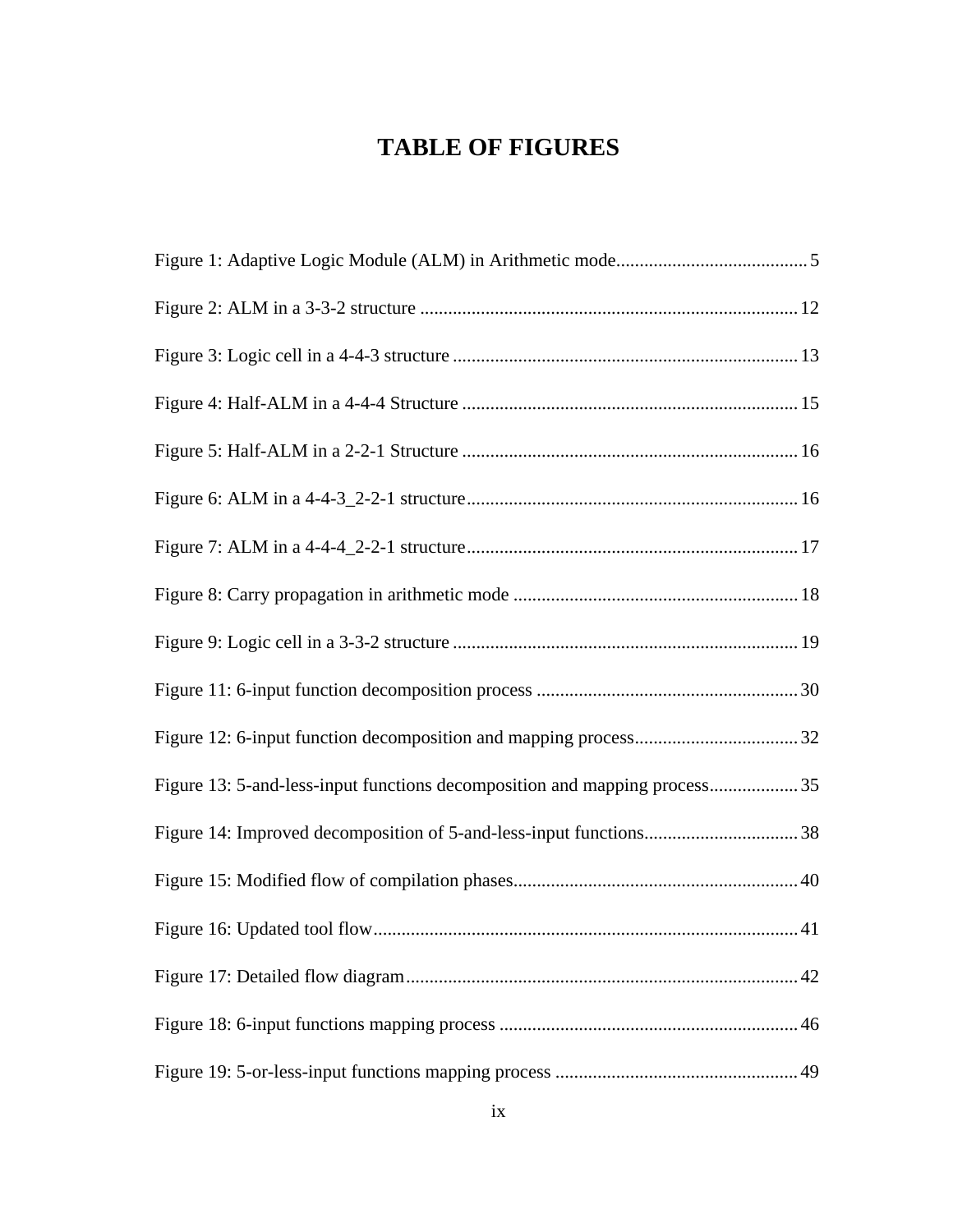| Figure 25: Representation of the improvement in used interconnects for EMTI  66 |  |
|---------------------------------------------------------------------------------|--|
|                                                                                 |  |
| Figure 27: Representation of the improvement in used interconnects for EMTII70  |  |
|                                                                                 |  |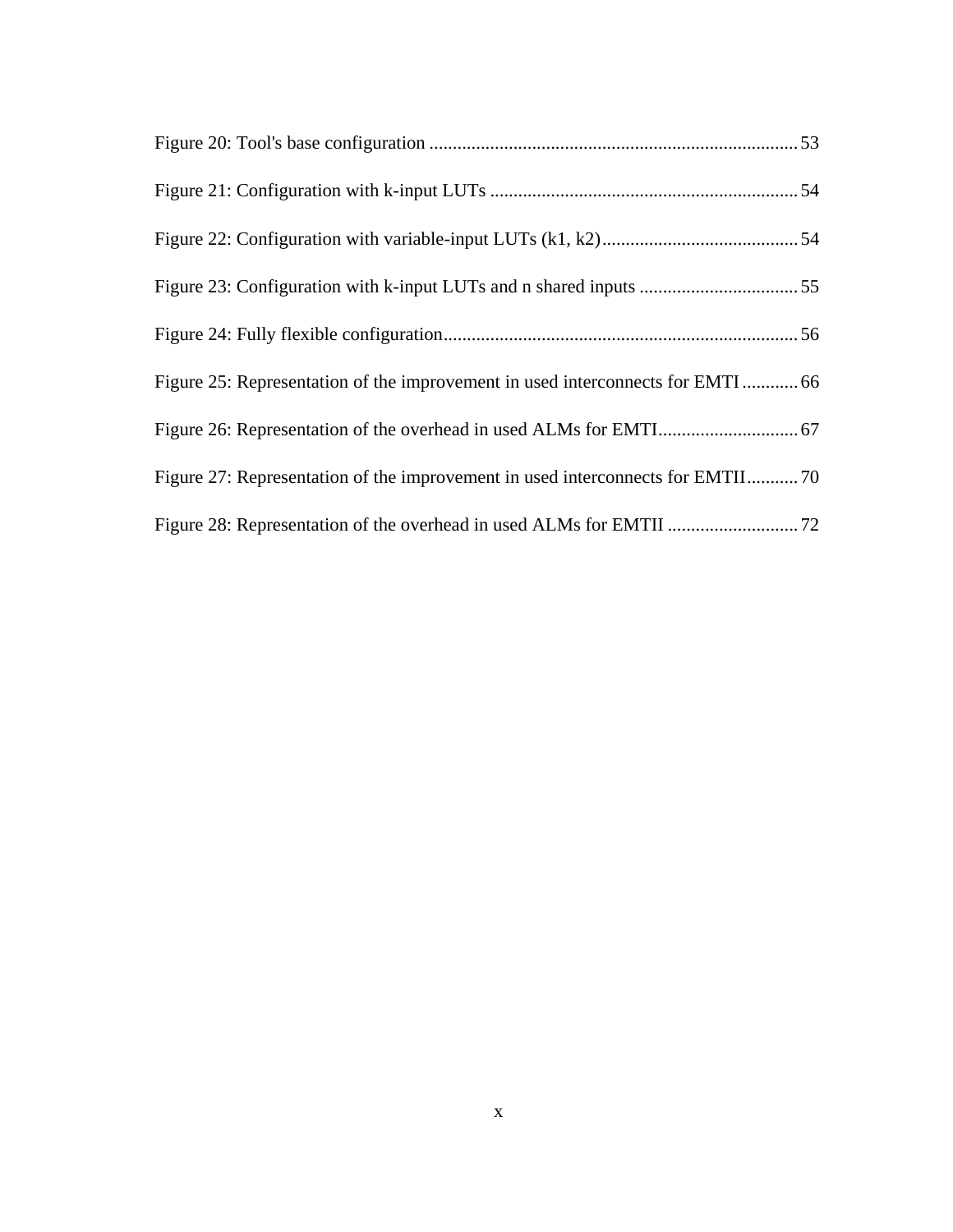## **TABLE OF TABLES**

| Table 8: Experimental results of used interconnects after applying EMT-II  69 |  |
|-------------------------------------------------------------------------------|--|
|                                                                               |  |
| Table 10: Mapping statistics over all benchmarks on a 3-3-2 structure  74     |  |
|                                                                               |  |
| Table 12: Mapping statistics over the apex2 benchmark on a 3-3-2 structure    |  |
| Table 13: Mapping statistics over the apex4 benchmark on a 3-3-2 structure    |  |
|                                                                               |  |
| Table 15: Mapping statistics over the ex1010 benchmark on a 3-3-2 structure   |  |
| Table 16 Mapping statistics over the pdc benchmark on a 3-3-2 structure  80   |  |
| Table 17: Mapping statistics over the seq benchmark on a 3-3-2 structure  81  |  |
| Table 18: Mapping statistics over the spla benchmark on a 3-3-2 structure  82 |  |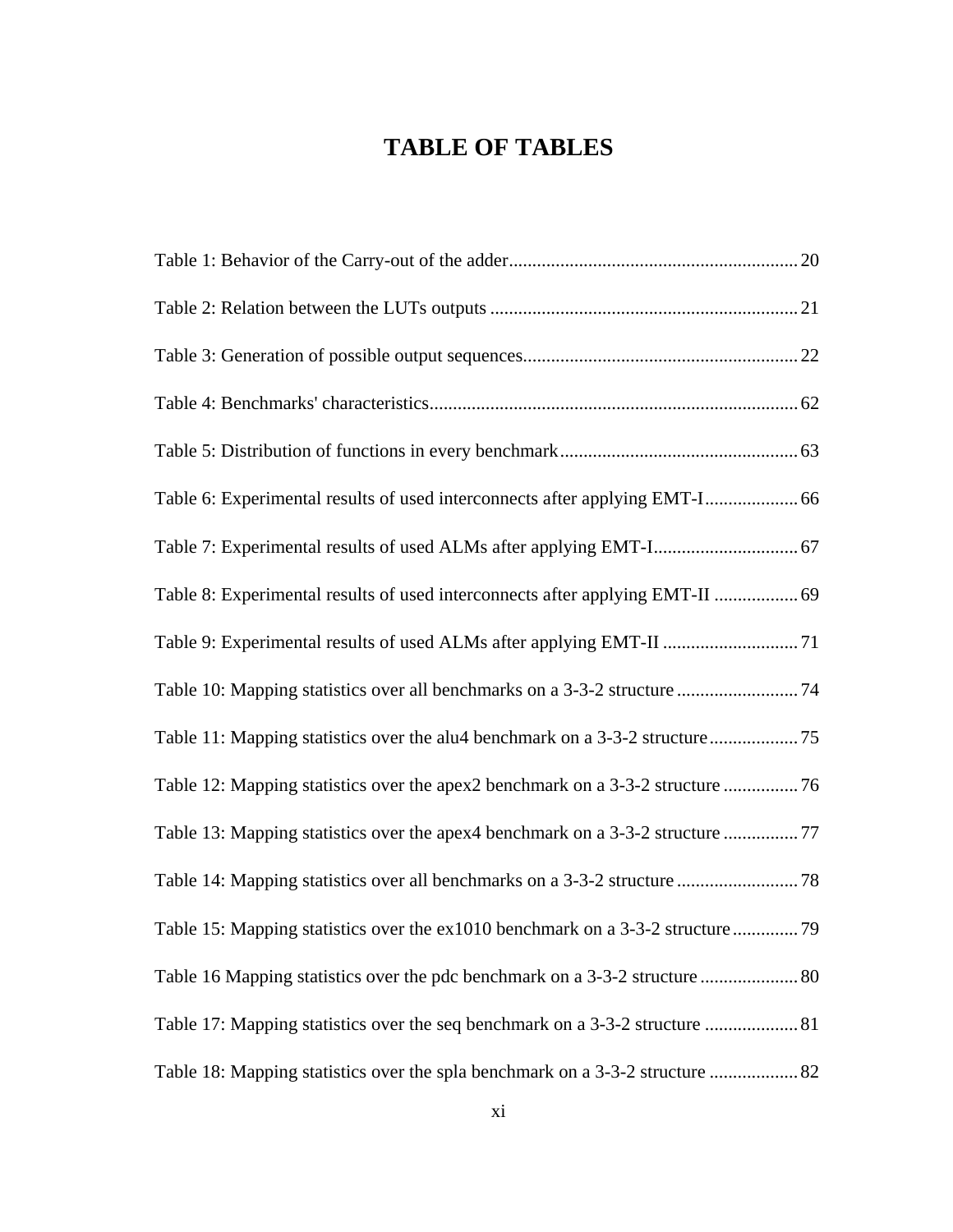| Table 21: Mapping statistics over the apex2 benchmark on a 4-4-4 structure  86  |
|---------------------------------------------------------------------------------|
| Table 22: Mapping statistics over the apex4 benchmark on a 4-4-4 structure  87  |
|                                                                                 |
| Table 24: Mapping statistics over the ex1010 benchmark on a 4-4-4 structure  89 |
|                                                                                 |
|                                                                                 |
|                                                                                 |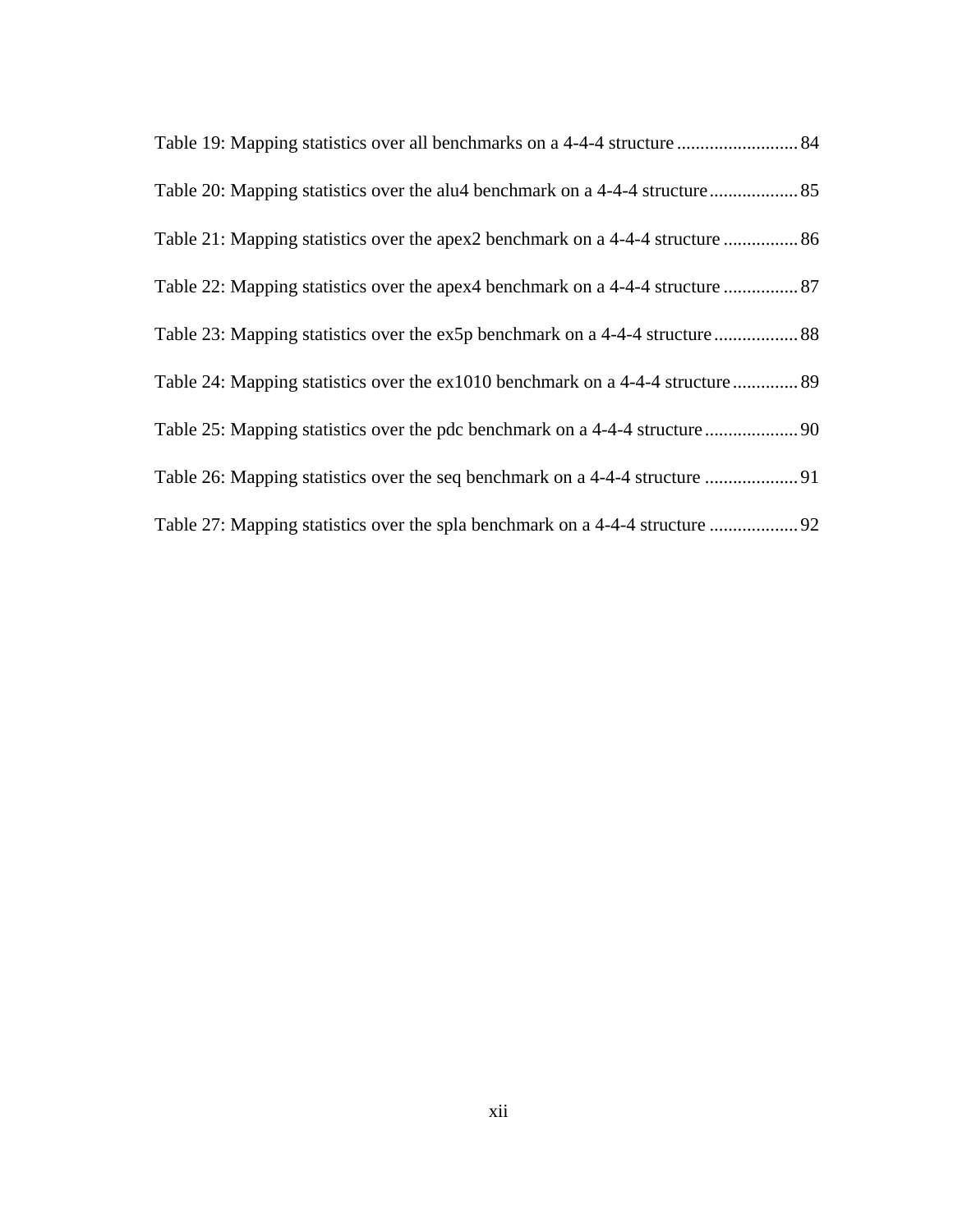## **Chapter One**

# **Introduction**

Field Programmable Gate Arrays (FPGAs) are known to have an advantage over Application-Specific Integrated Circuits (ASICs) with their ability to implement a wider range of applications and designs. Such flexibility is achieved through the presence of a large set of programmable interconnects that ensures the connectivity of all FPGA cells. However, ensuring such full grid connectivity comes at a compromise of speed, power consumption and size, as well as the density of the FPGA's logic cells. On one hand, programmable interconnects introduce delays slowing down critical paths while being the main contributors in the total static and dynamic power dissipation. On the other hand, the majority of the FPGA's area is dedicated to its routing resources, which reduces the amount of logic components that can fit on that FPGA. As such, increasing the FPGA's size is constrained due to the area consumed by its programmable routing connections [1], [2]. It is also frequent to face scenarios where a design that does not use all the logic cells of a particular FPGA fails to be implemented due to lack of available routing resources.

As such, reducing a design's utilization of routing resources became a necessity in large circuits, small devices or even power constrained applications. As such, compilation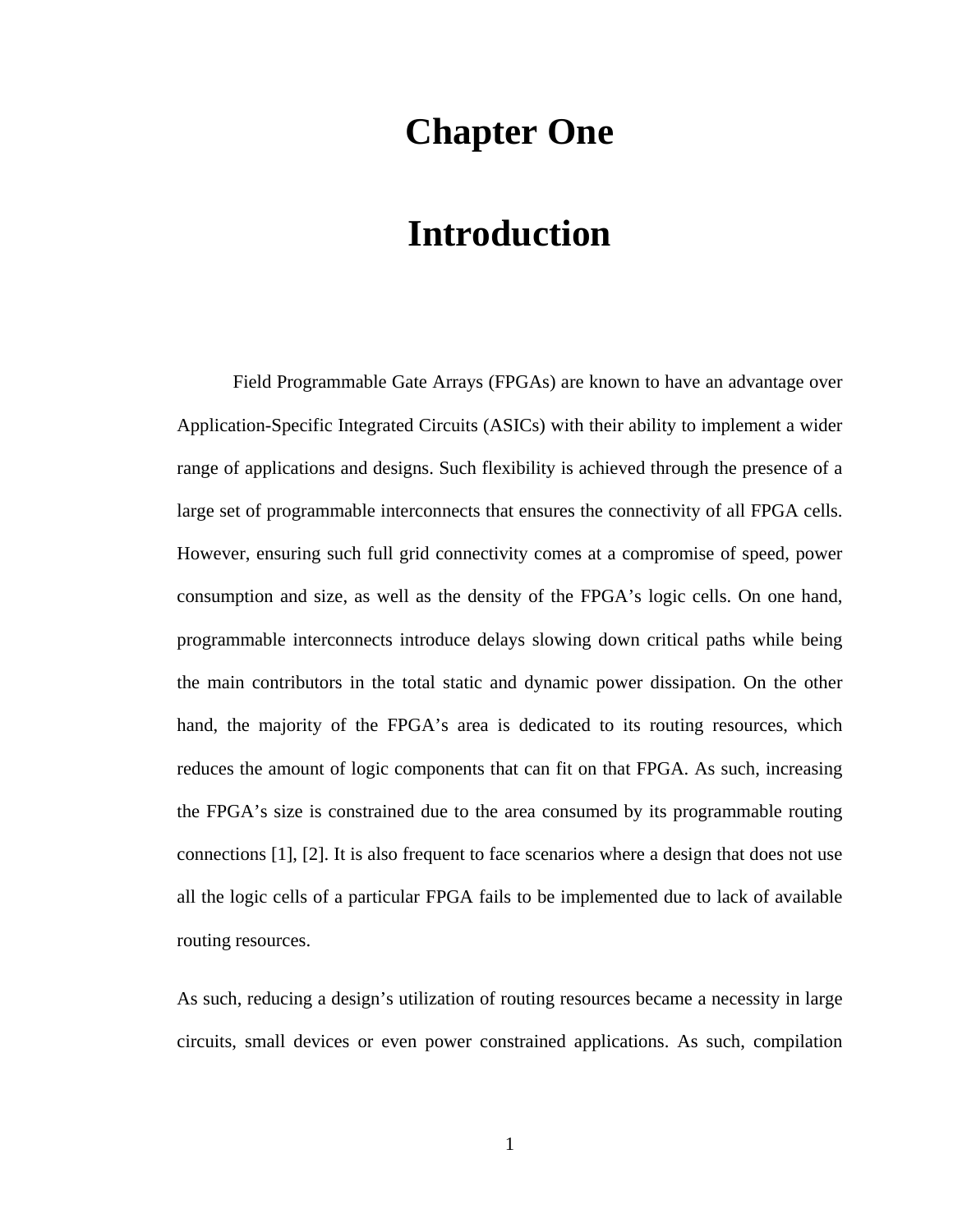tools try to optimize the use of interconnects through various mapping, placement and routing algorithms.

Moreover, minor modifications on the logic cells of the current main FPGAs, such as Altera and Xilinx FPGAs, might introduce some important reductions in the power consumption, used routing resources, delay, etc. Exploring such possible modifications in the current state-of-the-art FPGAs requires the presence of an analytical tool that would perform the necessary computations. Such a tool is needed to map main design circuits on some modified FPGA cell structures while reporting relevant statistics and comparative information.

Furthermore, designers are limited with the compilation tools of current FPGA companies which support their manufactured -in the market- FPGAs. However, designers wishing to perform modifications to the internal architecture of the FPGAs' logic cells cannot use such compilation tools to explore the benefits of the new architecture on their particular applications. So, such designers find themselves forced to implement their own tool trying to simulate the changes in the architecture and their respective effects; or to compromise and implement their application on one of the available architectures at possible costs of area, power, delay, etc.

This proposed work comes as a solution to these issues by presenting the designers with such an analytical tool that can be customized depending on the user's requirements. It also proposes an enhanced mapping technique that would use some available dedicated routing resources to route FPGA cells while reducing the used external routing resources, and as such their congestion.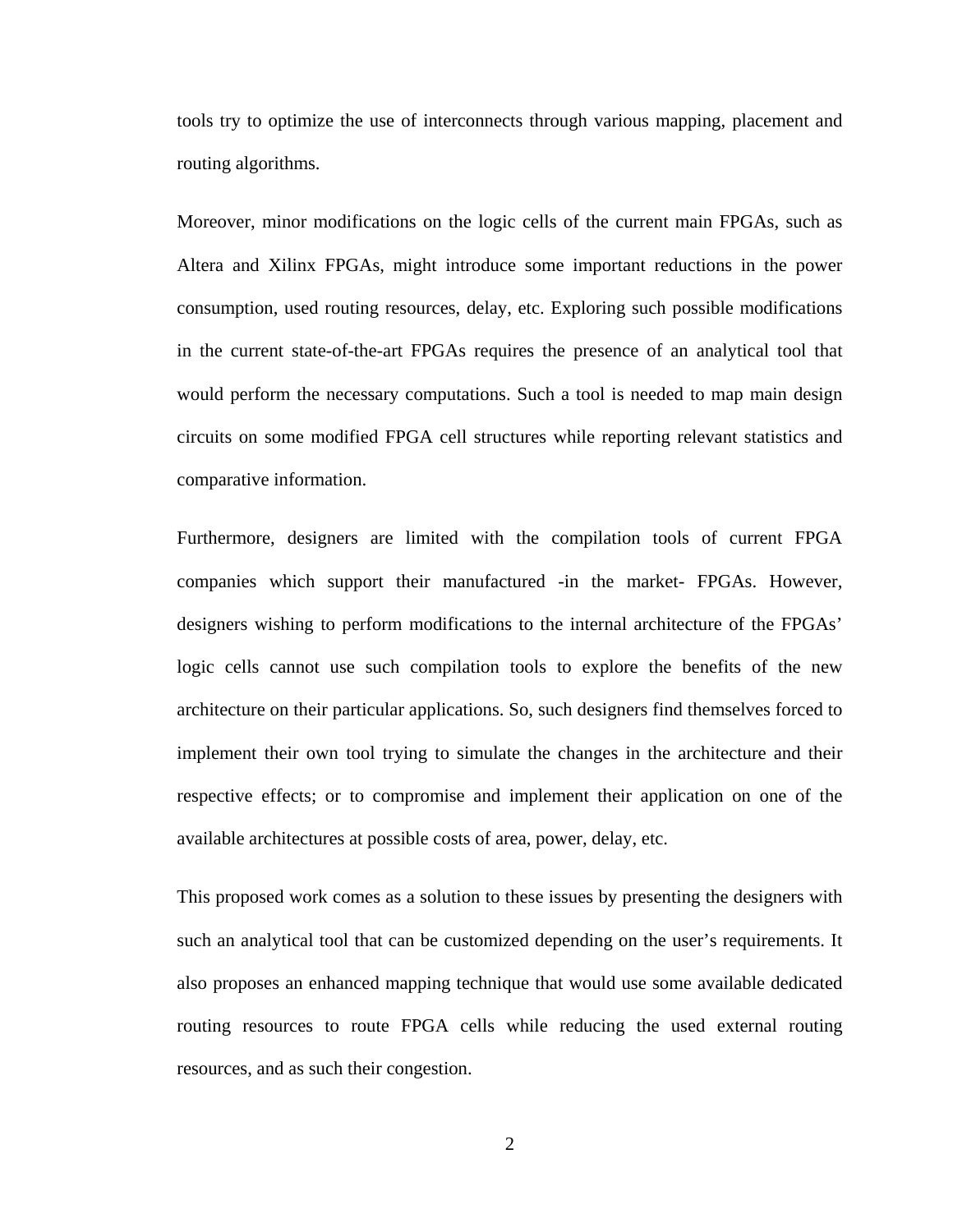The presentation of this work starts by covering the related research in this field, as well as any required material for a further understanding of the proposed approaches, in a literature review presented in Chapter 2. Then Chapter 3 explains the proposed and used approaches such as the Boolean Matching technique and the flexible-structure Boolean Matching technique used to map on general structures and particularly on carry-chains of Altera Stratix FPGAs. It also proposes some decomposition techniques used to enhance whichever used mapping approach. Furthermore, an elaboration and clear explanation of an enhanced mapping technique that uses the previously proposed approaches and aims on the reduction of routing congestion is proposed in Chapter 4. The analytical tool that allows designers to explore modified and new logic cell structures is presented in Chapter 5. Then, in order to properly highlight the efficiency and benefits of these approaches, Chapter 6 summarizes the major experiments conducted and their respective results. Finally, Chapter 7 provides general conclusions on the overall work and results, while it also lists possible future work that would improve the current techniques.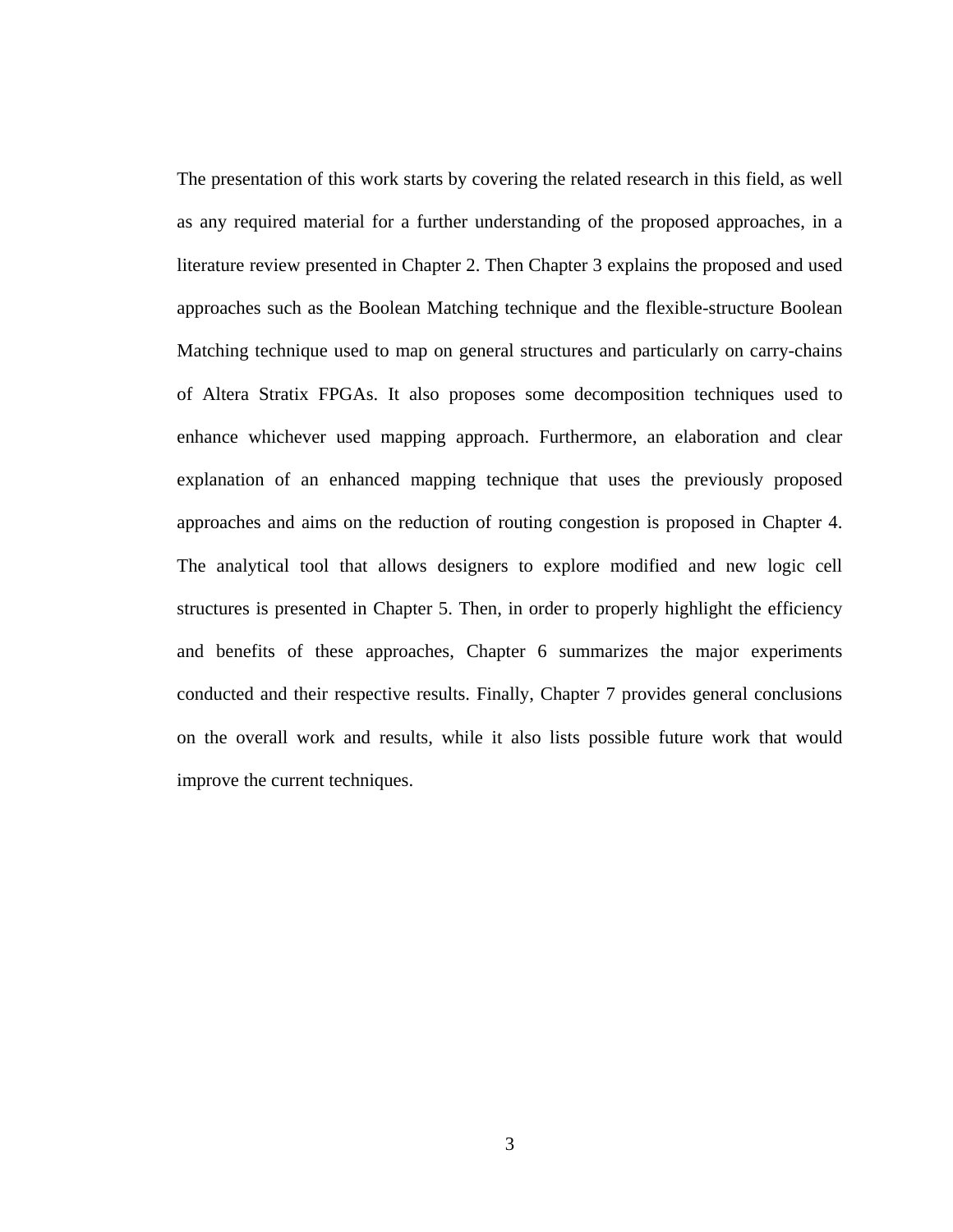## **Chapter Two**

# **Literature Review**

#### **2.1 Structure of the Altera Stratix FPGAs**

The latest Altera Stratix II, III and IV Field Programmable Gate Arrays (FPGAs) are composed of Logic Array Blocks (LABs) where each LAB is built using several Adaptive Logic Modules (ALMs) [3], [4], [5]. These ALMs are designed using Look-Up Tables (LUTs), multiplexers, adders and registers. Each ALM has 8 inputs and two outputs. Its LUTs can be distributed to form two Adaptive LUTs (ALUTs) where each ALUT can independently implement a logic function and drive it on one of the outputs. The overall ALM can implement any up-to-6-input functions and a subset of 7-input functions as well.

ALMs can operate in four different modes: Normal mode, Extended-LUT mode, Arithmetic mode and Shared-Arithmetic mode. The main modes of interest are the Normal mode and the Arithmetic mode.

When in Normal mode, the ALM is used to implement combinational logic functions using the LUTs. However, the ALM's Arithmetic mode is used whenever arithmetic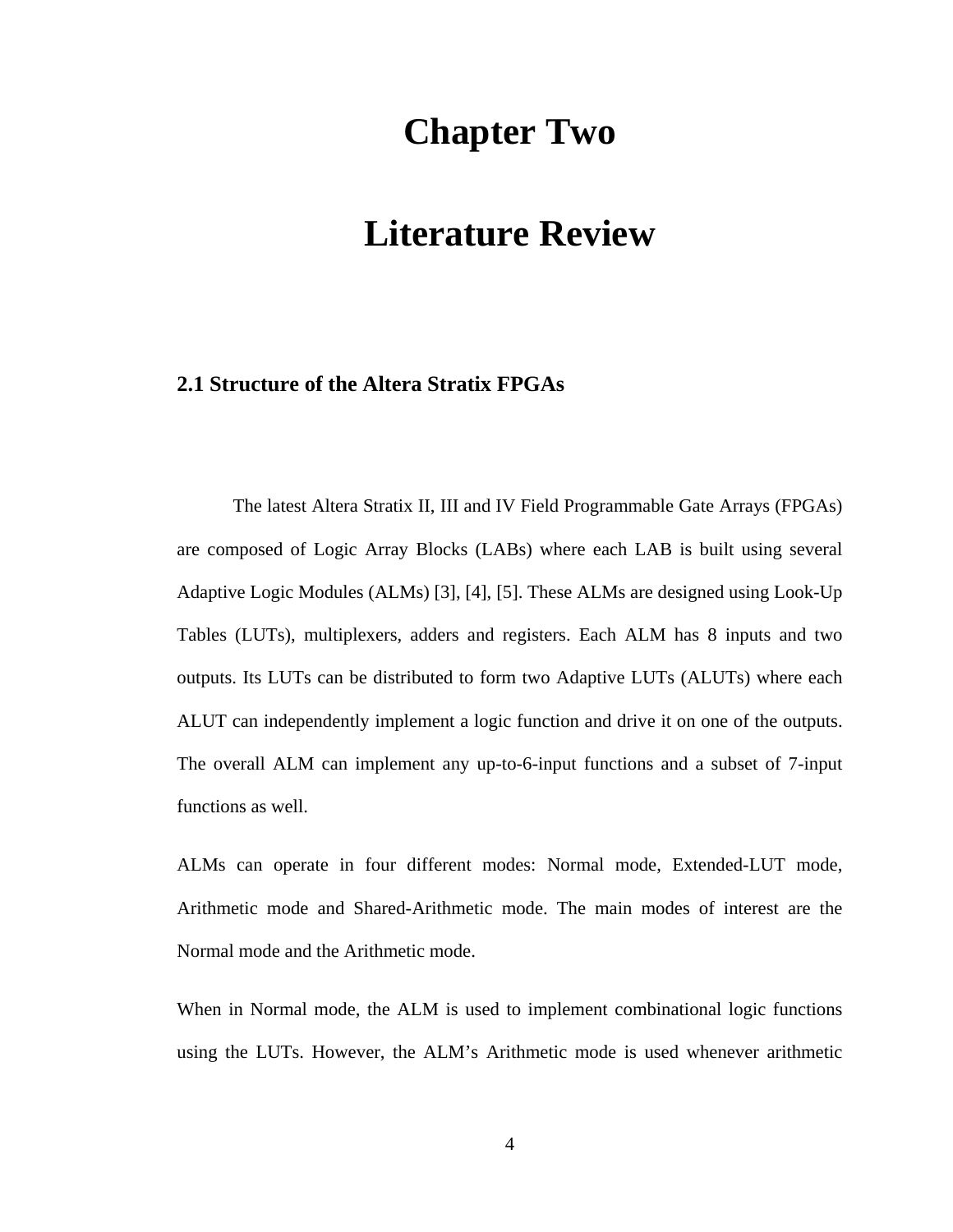operations need to be performed (such as additions), so it uses the dedicated adders along with the carry-chain as shown in Figure 1.



**Figure 1: Adaptive Logic Module (ALM) in Arithmetic mode** 

The used carry-chain is a dedicated wire whose main role is to pass the carry-out of a previous addition as a carry-in to the current addition without major delays [6]. Using this wire allows a fast propagation of the carry without necessitating the use of any external programmable routing resources which are known to be rather slower than a hard-wired path.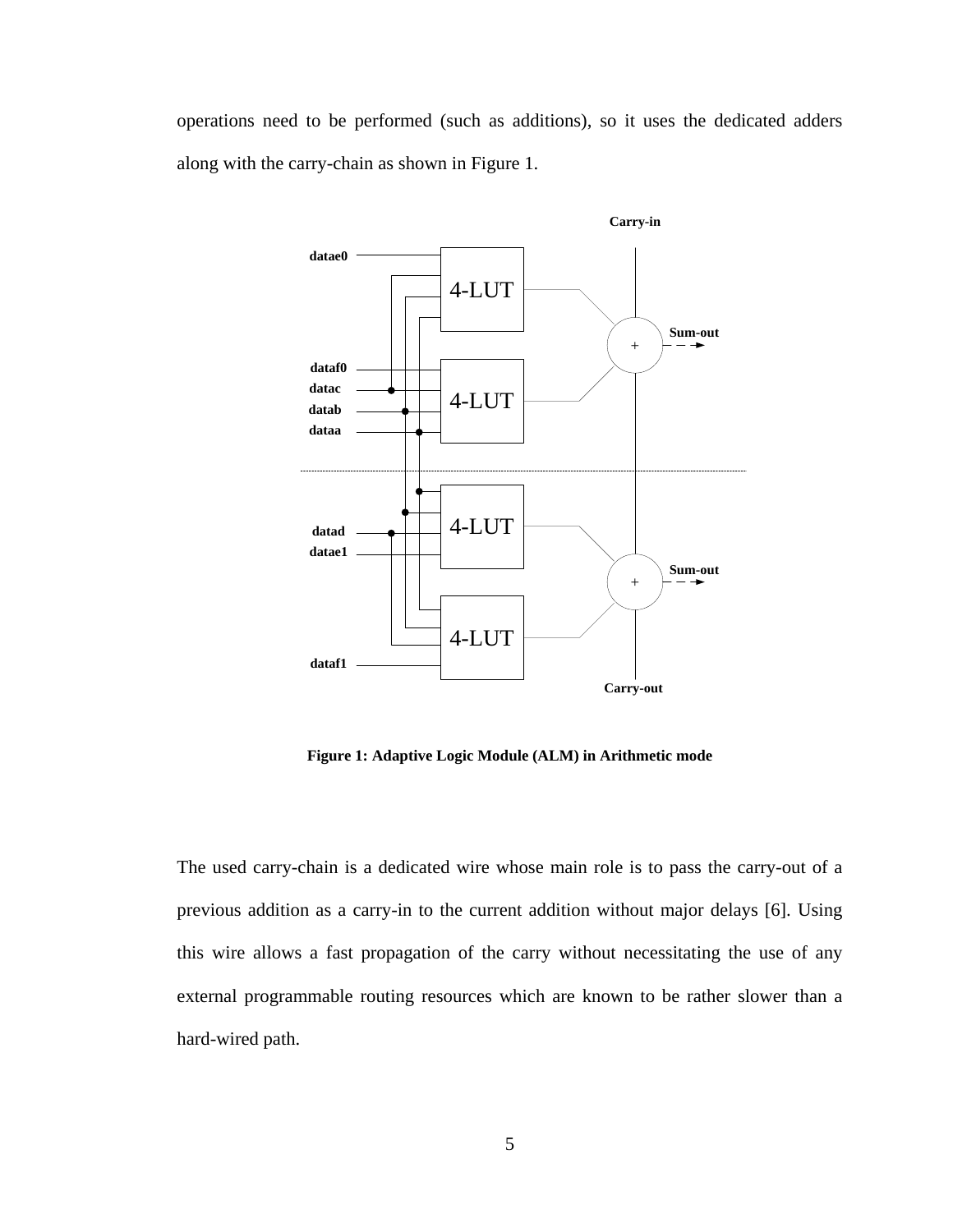#### **2.2 Altera Quartus Tool**

Altera Quartus II is a design tool produced by the Altera Incorporation. This software allows designers to synthesize and analyze designs, simulate and conduct some timing analysis as well as configuring the device at hand (such as an FPGA or a CPLD) to implement a particular circuit or application [7].

Once Quartus performs synthesis and mapping, an option called Verilog Quartus Mapping (VQM) Writer can be used to generate an atom-based netlist of logic functions, in Verilog.

This tool takes a digital circuit either as a Verilog/VHDL file or as a Block Diagram file, and performs synthesis, mapping, placement and routing. If needed, Quartus can generate the mapping netlist of the design in question through the VQM writer option. This writer simply lists all the nets generated for a particular design after synthesis and mapping, in a text file with the ".vqm" extension. Each net can be expressed in the following format (assuming a Stratix II FPGA) [7]: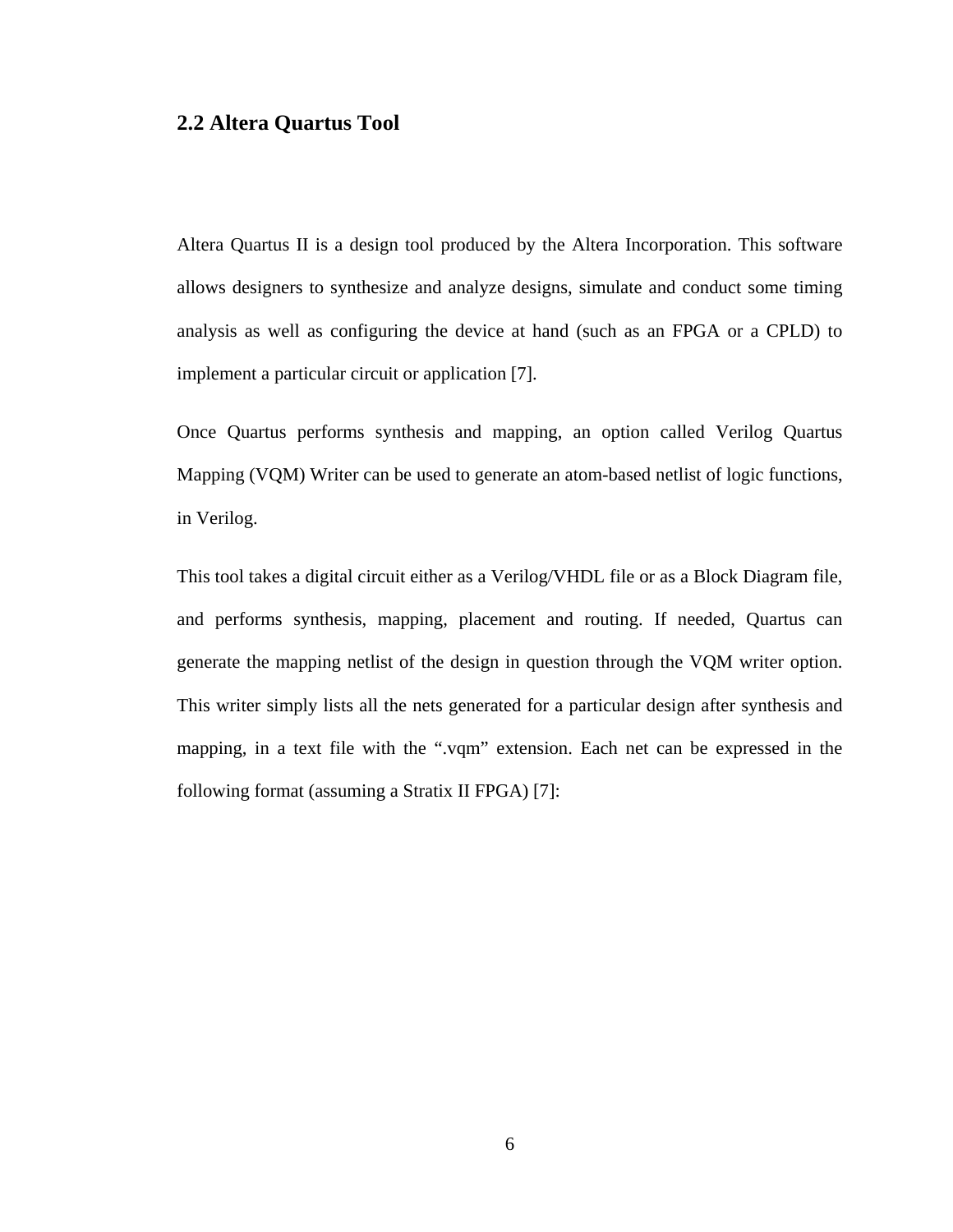```
Stratixii lcell comb <lcell name>
( 
       .dataa (<data_a source>), 
        .datab (<data_b source>), 
        .datac (<data_c source>), 
        .datad (<data_d source>), 
       .datae (<data_e source>),
        .dataf (<data_f source>), 
        .datag (<data_g source>), 
       .cin (<carry in source>), 
       .sharedin (<shared function input source>), 
       .combout (<combinational output>), 
       .sumout(<arithmetic sum output>), 
       .cout(<carry output>), 
       .sharedout(<shared function output>) 
); 
defparam <lcell_name>.lut_mask = <lut mask>; 
defparam \lelcell_name>.shared_arith = \leon, off>;
defparam <loughl_name>.extended_lut = <on, off>;
```
When the logic cell is used in normal mode, one should expect the following format:

```
Stratixii_lcell_comb <lcell_name> 
( 
       .dataa (<data_a source>), 
        .datab (<data_b source>), 
        .datac (<data_c source>), 
        .datad (<data_d source>), 
        .datae (<data_e source>), 
        .dataf (<data_f source>), 
        .datag (<data_g source>), 
       .combout (<combinational output>), 
); 
defparam \lelcell name>.lut mask = \lelut mask>;
defparam \lelcell_name>.shared_arith = \leon, off>;
defparam <lcell_name>.extended_lut = <on, off>;
```
However, when the logic cell is used in Arithmetic mode, one should expect the following format: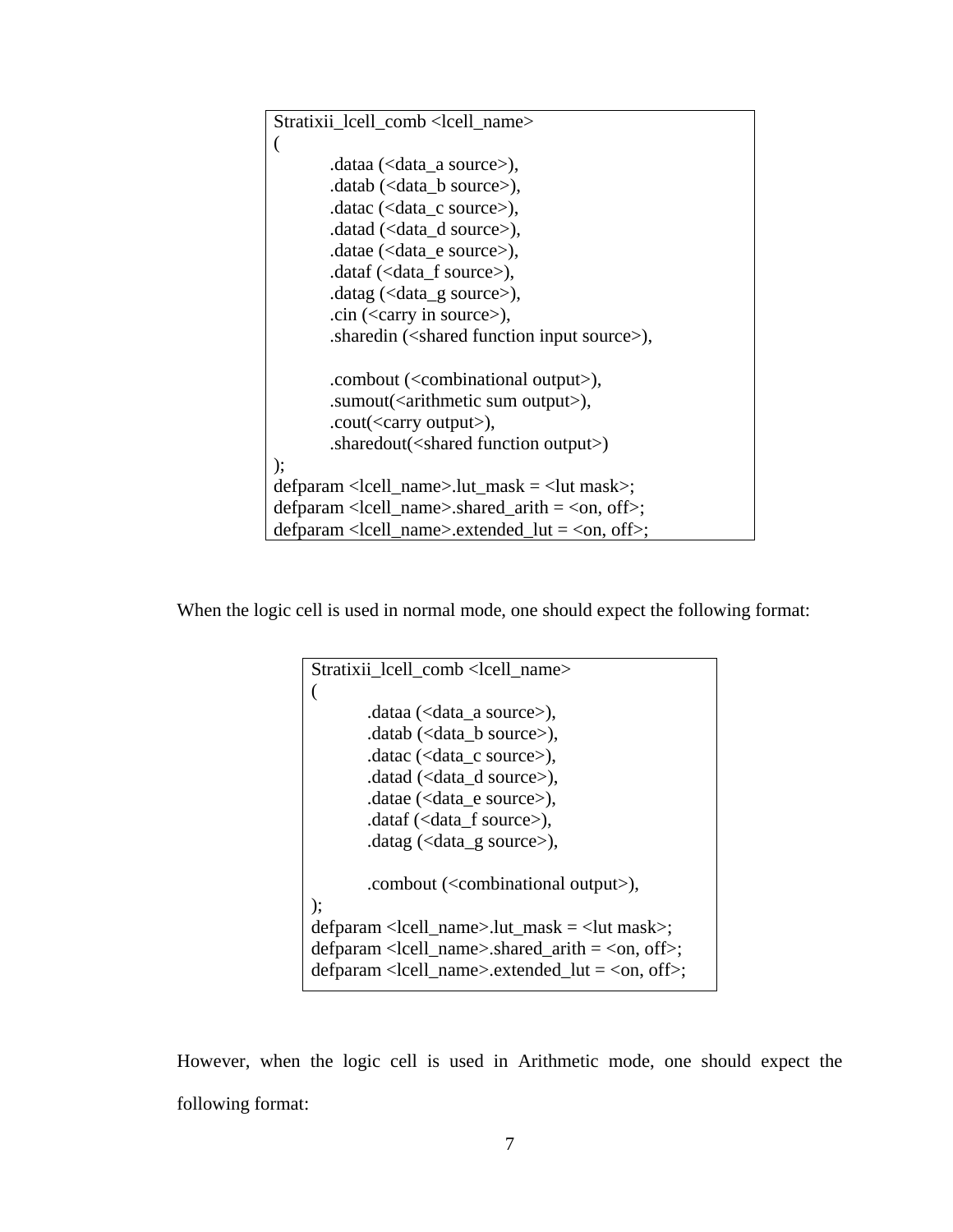```
Stratixii_lcell_comb <lcell_name> 
( 
        .dataa (<data_a source>), 
         .datab (<data_b source>), 
        .datac (\text{data}\ \text{c} \text{source}),
         .datad (<data_d source>), 
        .datae (\langledata e source\rangle),
         .dataf (<data_f source>), 
         .datag (<data_g source>), 
          .cin (<carry in source>), 
        .sumout(<arithmetic sum output>), 
        .cout(<carry output>), 
); 
defparam <lcell_name>.lut_mask = <lut mask>; 
defparam <locall_name>.shared_arith = <on, off>;
defparam \lelcell name>.extended lut = \leon, off>;
```
Quartus users can actually perform a reverse process where knowing the format of such netlists, a Verilog file can be created to design a particular circuit using such logic cell expressions. The Verilog file can be fed back to Quartus as a new design file where Quartus would perform the usual flow and implement the designed circuit.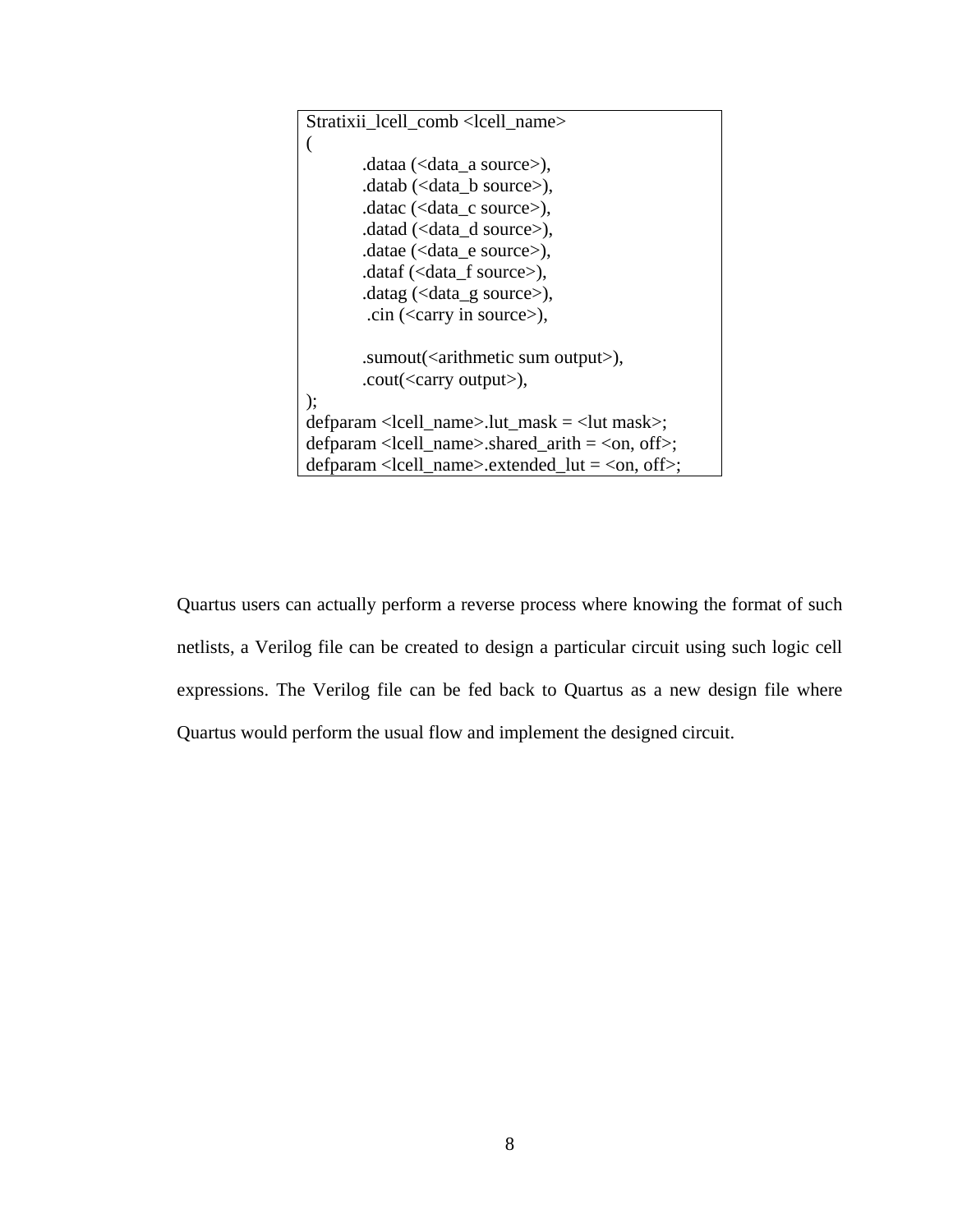#### **2.3 Related Work**

Throughout the years, researchers have developed numerous algorithms tackling the mapping problem and trying to optimize it [8], [9] depending on certain parameters such as power minimization [10], [11], area and delay [12]. The area optimization problem was proven to be NP-hard when mapping is applied on 4-or-more-input Look-Up Tables (LUTs), and as such heuristics needed to be developed in order to properly address such an optimization [13], [14].

Ideas in the same context of the proposed approach, trying to use Boolean Matching techniques to optimize the mapping process have been presented. Some proposed a Boolean Matching technique for mapping on networks of Programmable Logic Blocks (PLBs) [15], expressing it as a Boolean Satisfiability problem; however their approach remained algorithmic since no manipulations on the structure were tried while performing the Boolean Matching technique. Others tried to add to the algorithmic power some intelligence derived from observed architectural symmetries of the structure used [16]; however, this approach did not venture into configuring the structure at hand in order to achieve better mappability.

Some researchers tried to optimize the Boolean Matching technique in general by exploring the flexibility added using Don't Cares which increases the probability of finding the function at hand [17]. A similar idea will be partially explored in one of the proposed approaches.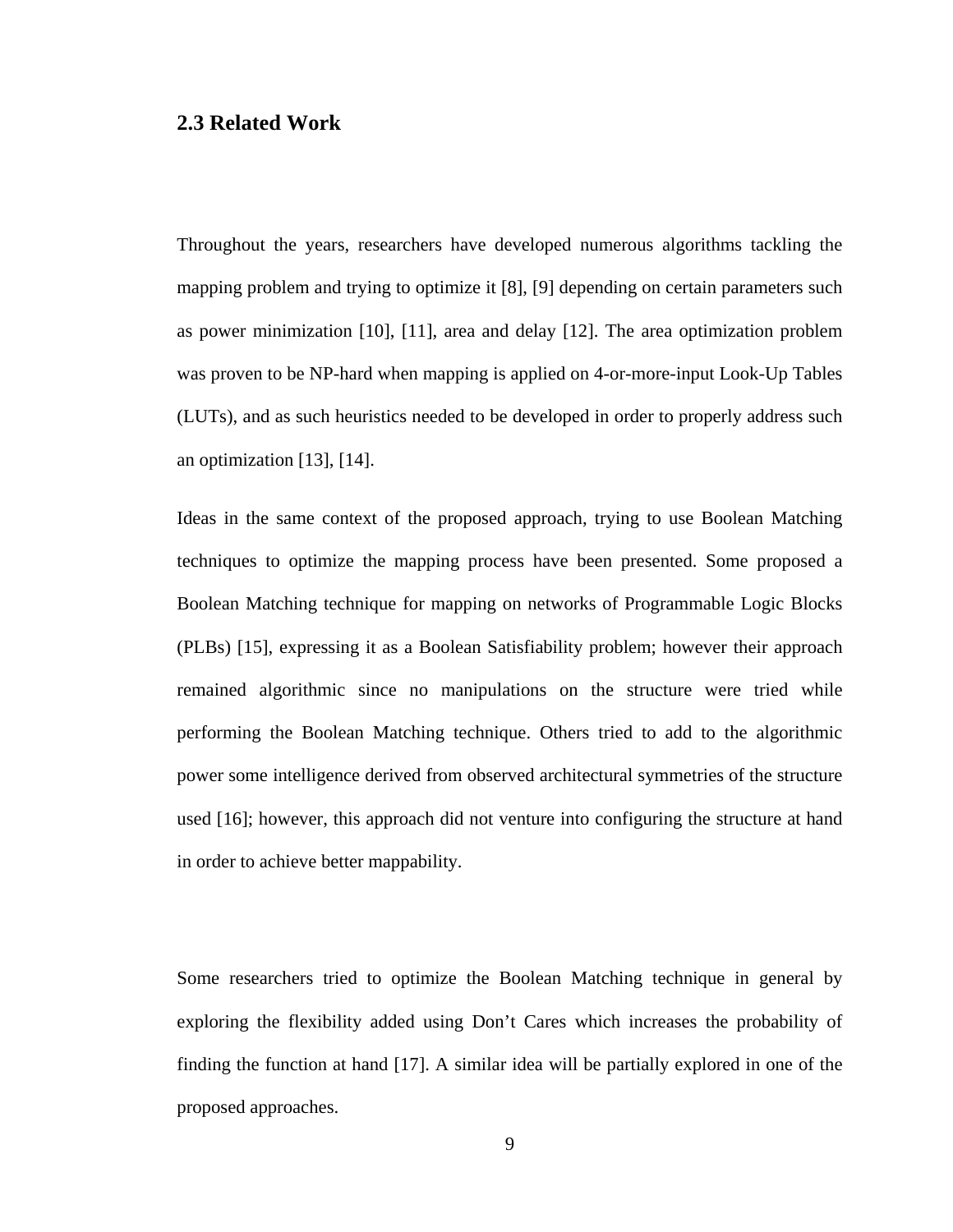Various logic decomposition techniques with respect to technology mapping have been also researched trying to optimize the mapping process for either area or delay [18], [19]. However, such techniques are generating new algorithms to improve mapping of logical circuits over current FPGA's logic cells and with its present normal mode architecture.

One attempt of mapping logic functions on the FPGAs' carry-chain has been tried [20]; however the approach uses the carry-select chains which have been replace by the ripple carry-chain in modern FPGAs; and as such, the technique became obsolete. Another approach used the fast carry chains in order to design compressor trees [21].

A simplified version of this work has been first proposed as part of a mapping technique and a 6-input function decomposition approach, combined with a chaining algorithm, trying to map logic functions onto FPGAs' carry-chains in order to optimize the use of routing resources [22]. It has also been used as a simulation approach to generate data for a theoretical proposition of generic logic chains, trying also to reduce the congestion of the external routing resources [23].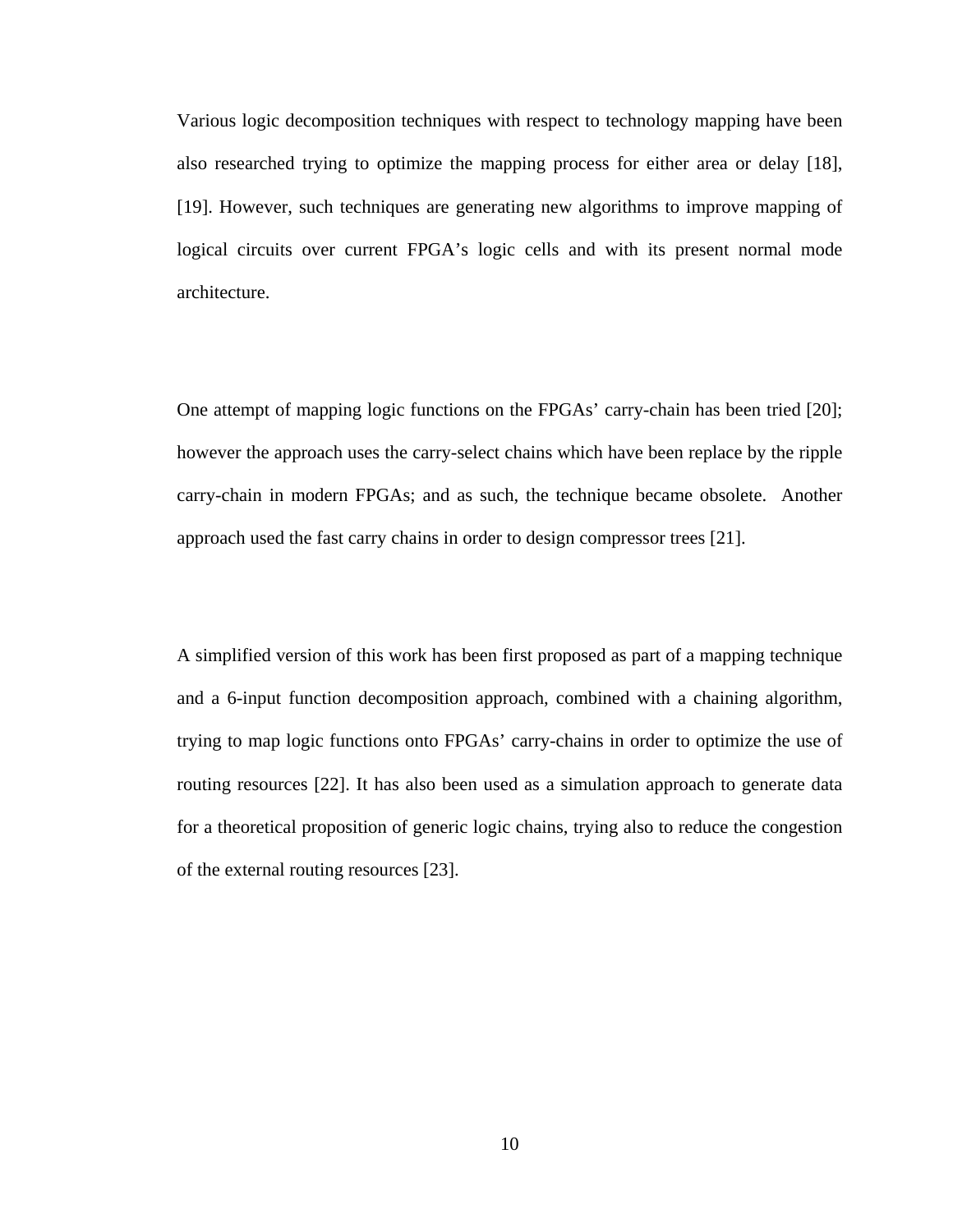## **Chapter Three**

# **Generic Boolean Matching Technique**

#### **3.1 Cell Configurations**

The Adaptive Logic Module (ALM) of the Stratix II-V FPGAs uses the fast carry-chain whenever it is operating in arithmetic mode, as shown in its general structure of Figure 1. Knowing that during the mapping process, each logic function will be typically mapped to a half-ALM. This half-ALM consists of two 4 input-LUTs and a multiplexer when the ALM is in normal mode as opposed to two 4 input-LUTs and an adder when the ALM is in arithmetic mode.

This general arithmetic structure of the ALM can be configured in various ways; however, logically, each adder must be used to implement one function. As such, even in the arithmetic mode, each function is mapped onto one set of two LUTs and an adder. For simplicity reasons, each half-ALM will be referred to as a logic cell. From Figure 1, it is clear that each set of two LUTs can have up to five external inputs while respecting the overall constraint of eight inputs per ALM. So in this section, various configurations will be explored and the most important and relevant structures will be listed. Each structure is a possible configuration of one or multiple logic cells, depending on the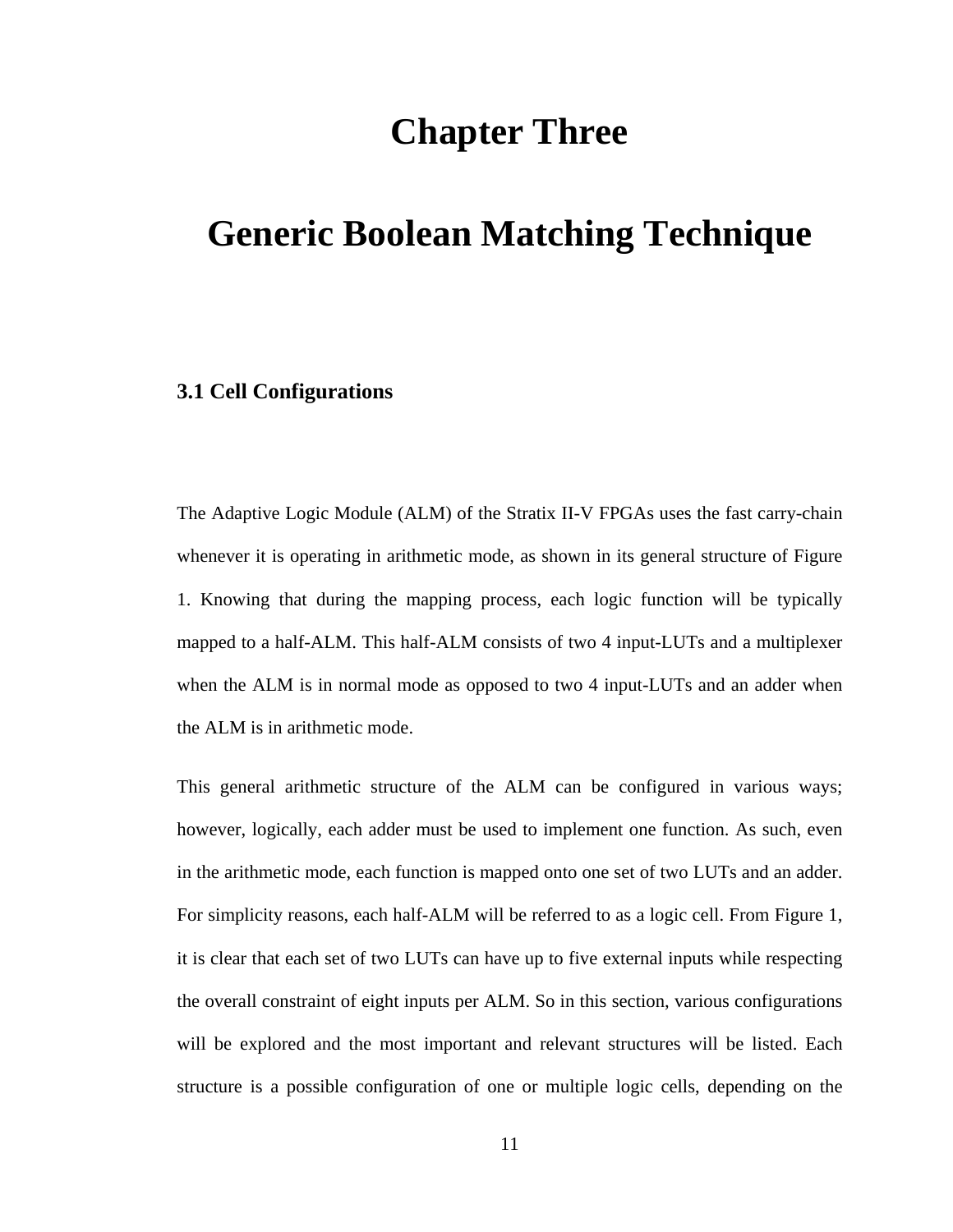structure. The structures are named, for each logic cell, in an X-Y-Z format where X is the number of inputs used by the logic cell's first LUT, Y is the number of inputs used by the logic cell's second LUT and Z is the number of shared inputs between these two LUTs.

- Carry-in datae0 3-LUT Sum-out  $\ddot{+}$ dataf0 datac 3-LUT datab dataa datad 3-LUT datae1 Sum-out  $\ddot{}$ 3-LUT datafl Carry-out
- 3.1.1 Structure 3-3-2

**Figure 2: ALM in a 3-3-2 structure** 

This structure can be configured by forcing the first logic cell to be independent of input a (dataa) and the second logic cell of b (datab), as shown in Figure 2. This way, the two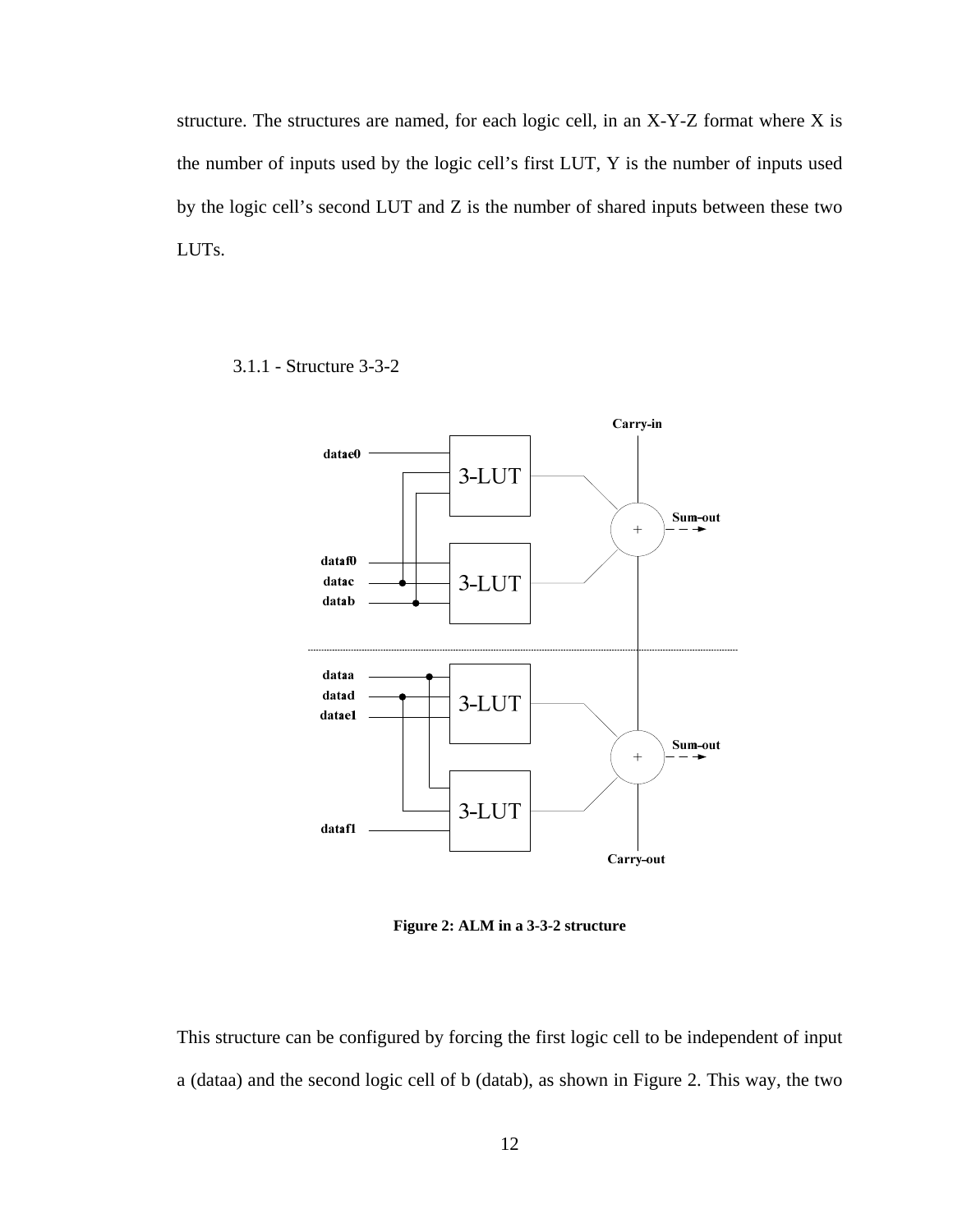logic cells do not share any inputs and as such each one depends on a totally different and independent set of five inputs: datab, datac, dataf0 and datae0 for the first logic cell and dataa, datad, datae1 and dataf1 for the second logic cell. Therefore, in this configuration, both logic cells have a 3-3-2 structure but for simplicity reasons it is called the 3-3-2 structure instead of the 3-3-2\_3-3-2 structure.

3.1.2 - Structure 4-4-3



**Figure 3: Logic cell in a 4-4-3 structure** 

Figure 3 represents this particular configuration, where inputs a and b (dataa and datab) are both dedicated to the same logic cell. As such, the LUTs have an overall of five inputs and each one of these LUTs have four inputs with three shared among each other. One of the main advantages of this structure, represented in Figure 3, is its ability to map up to 6-input functions if the carry-in of the adder is considered as an additional input.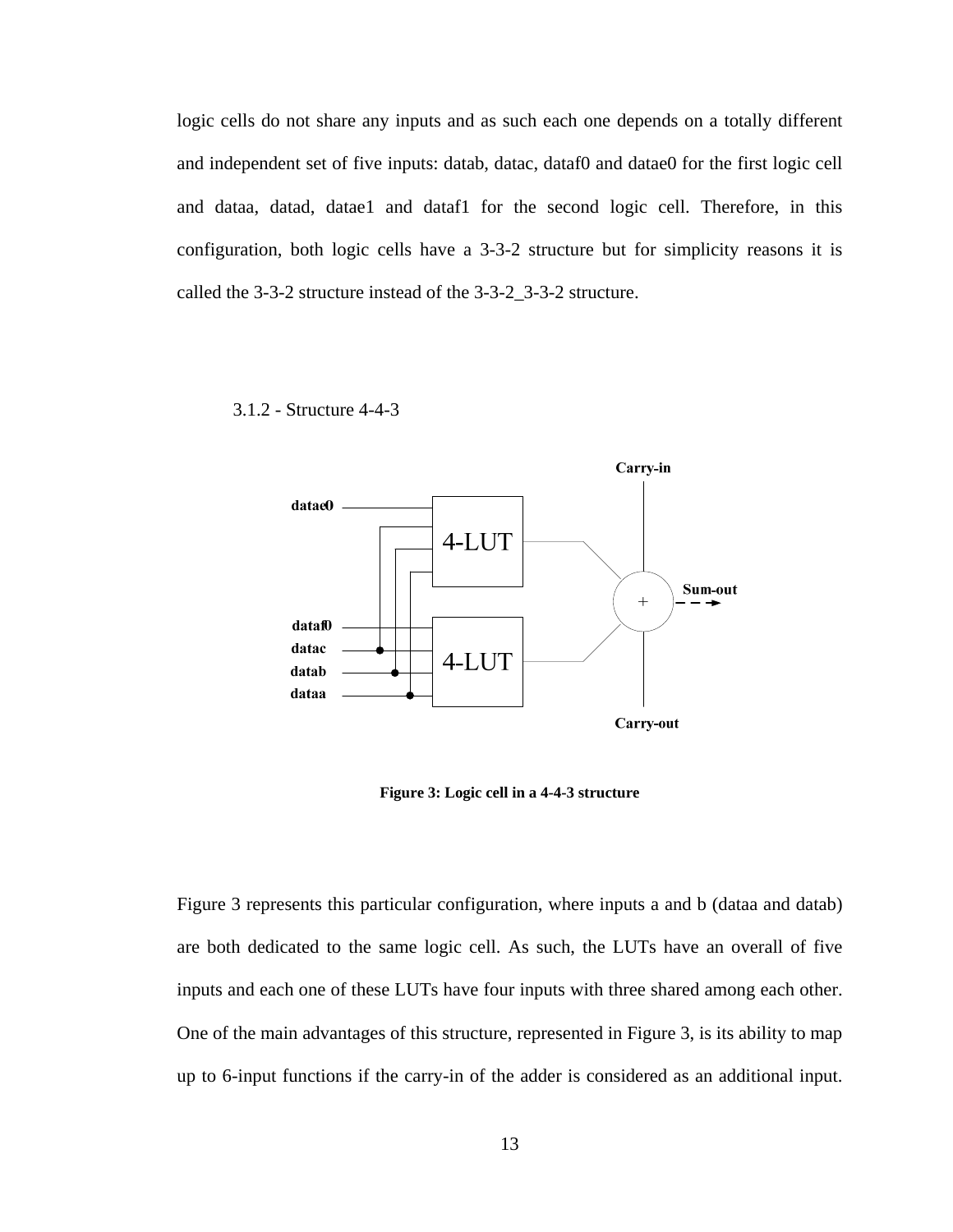However, looking at the two logic cells of the ALM, having a 4-4-3 structure on the first logic cell leaves only 3 independent inputs to the second logic cell. In order to properly benefit from the ALM and not waste the remaining available resources, the second logic cell can be used with a 2-2-1 configuration to map a subset of up-to-4-input functions. This 2-2-1 configuration will be presented in details in section 3.1.4.

#### 3.1.3 - Structure 4-4-4

The 4-4-4 structure is very similar to the 4-4-3 structure and can be directly derived from it. This configuration can be achieved by having all four inputs of the LUTs of the logic cell shared among each other. One can notice from the general structure that three inputs of the first LUT are already shared with the second LUT, while each LUT reserves one independent input for itself. So in order to derive the 4-4-4 structure, pins e0 and f0 (datae0 and dataf0) must be assigned to the same input or variable and as such it would be considered as if these two pins are actually connected, as shown in Figure 4. For example, one possible implementation of a function  $f(v, w, x, y, z)$  on the 4-4-4 structure can be achieved by:

- assigning 'v' to datae0
- assigning 'v' also to dataf0
- assigning 'w' to datac
- assigning  $x'$  to datab
- assigning  $\forall$  to data
- assigning 'z' to the Carry-in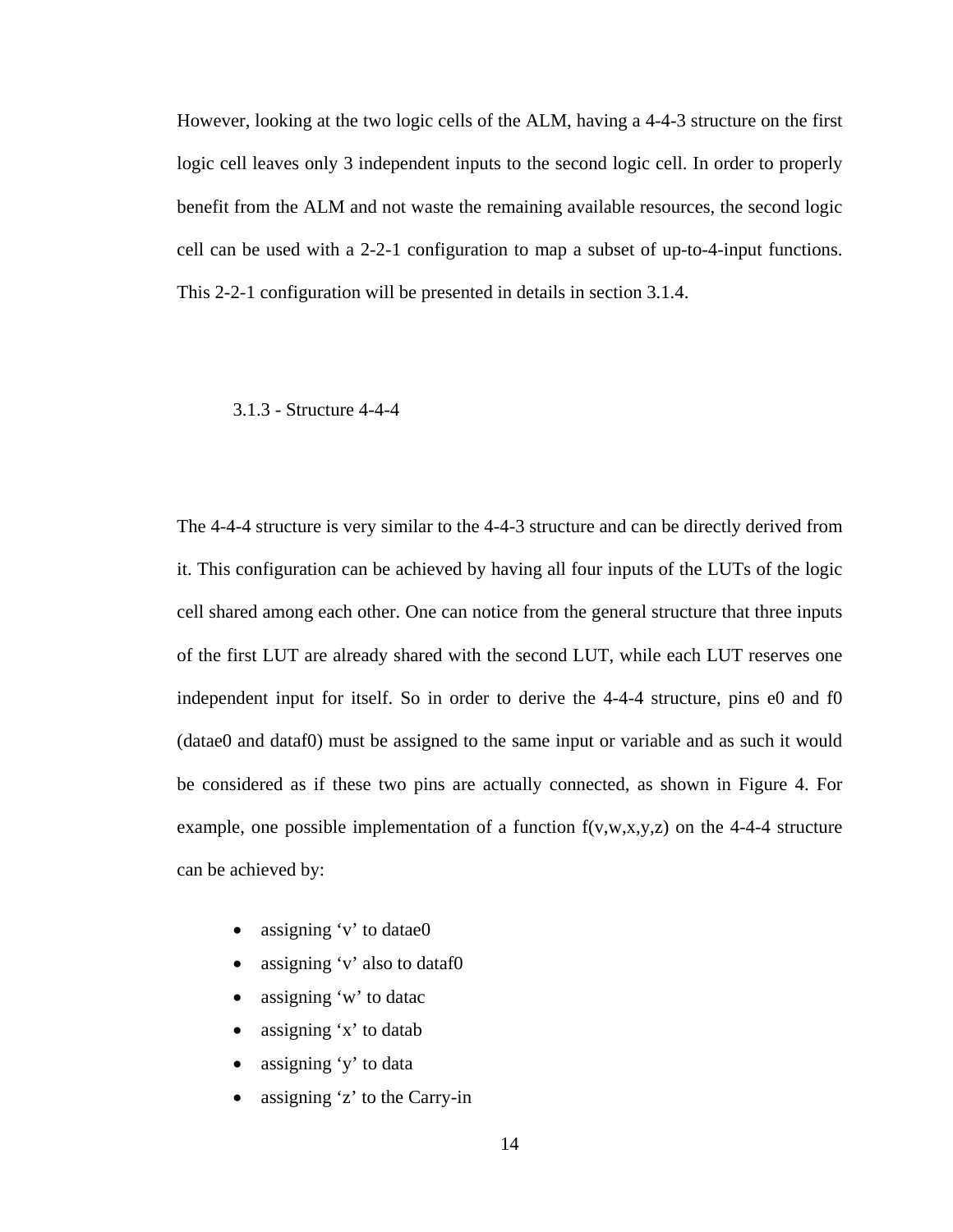

**Figure 4: Half-ALM in a 4-4-4 Structure** 

This 4-4-4 structure can map up to 5-input functions. Using this configuration, the ALM's resources are mainly dedicated to one logic cell while the other cell is limited to only three inputs. So, an efficient way of using these remaining resources would be to force the second logic cell to a 2-2-1 configuration. This 2-2-1 configuration will be discussed in details in section 3.1.4.

3.1.4 - Structure 2-2-1

This is a very specific structure that is used whenever the logic cell is limited to only three available independent inputs for the LUTs. So in this 2-2-1 configuration, each LUT has two inputs, one shared and one independent, as shown in Figure 5.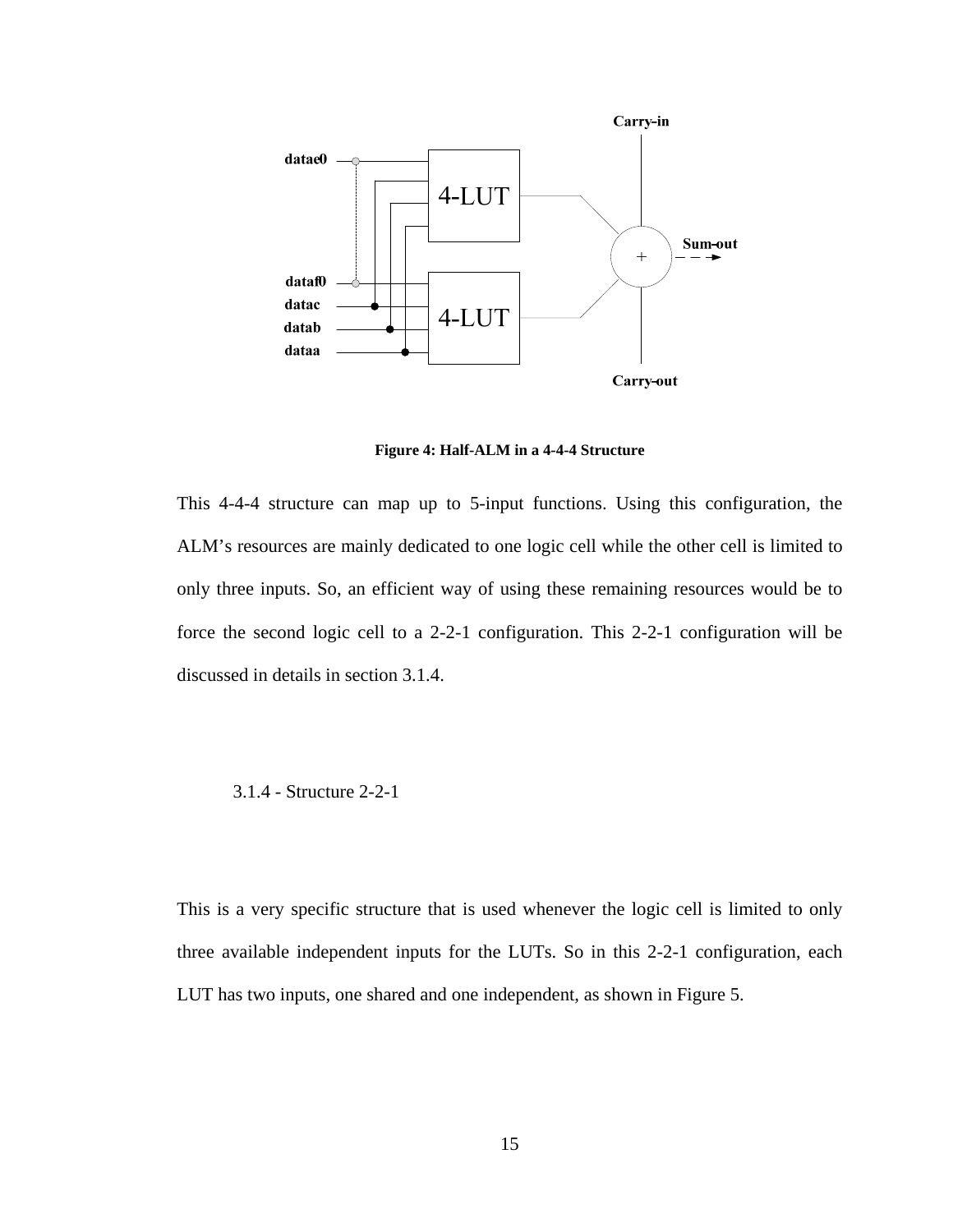

**Figure 5: Half-ALM in a 2-2-1 Structure** 

This configuration is typically needed for the second logic cell of the ALM when the first logic cell is configured as a 4-4-3 or a 4-4-4 structure.



**Figure 6: ALM in a 4-4-3\_2-2-1 structure**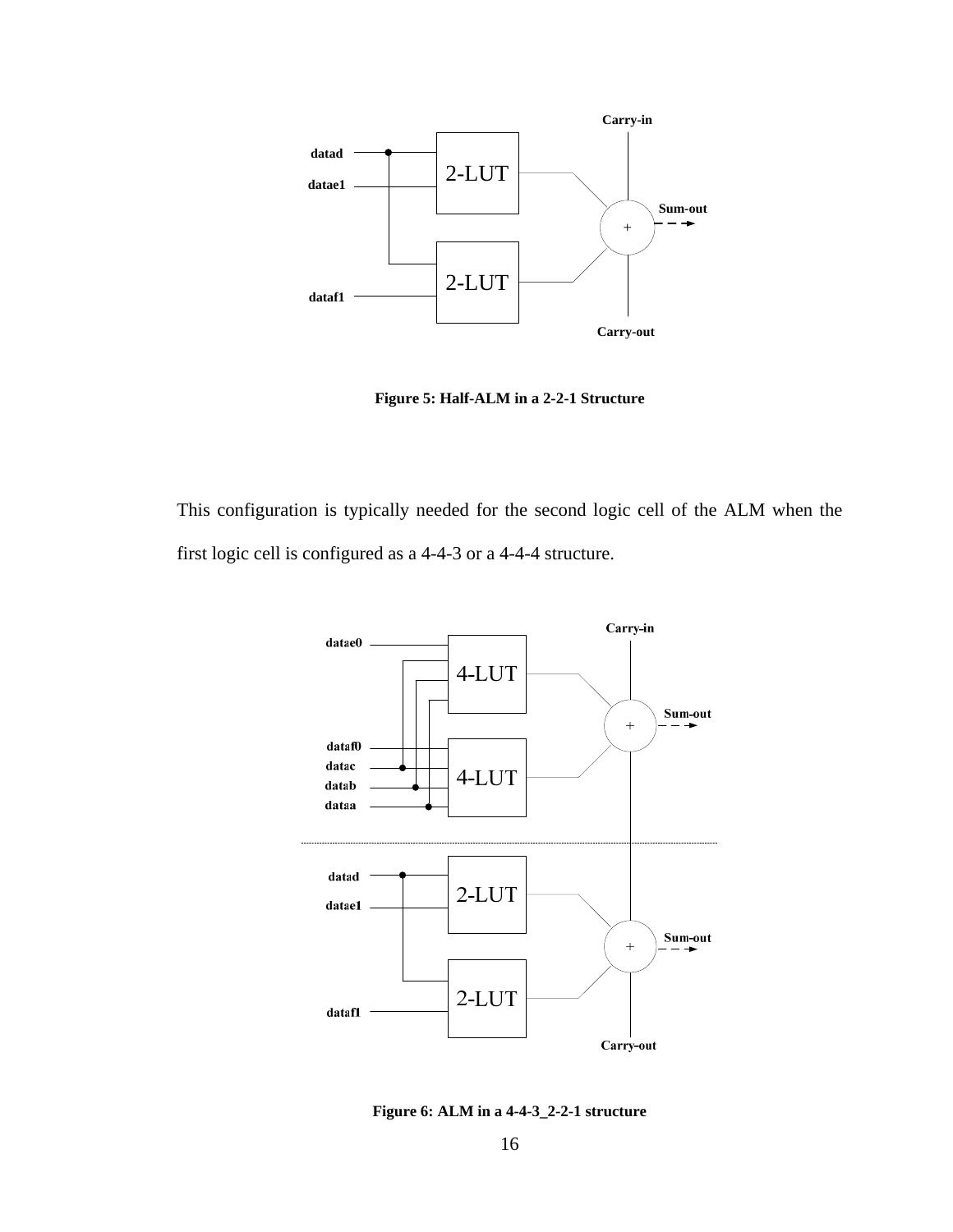In the first case, represented in Figure 6, after using a 4-4-3 structure on the first half ALM to map a 6-input function, the ALM is left with three inputs from the LUTs side (four if the carry-in is considered). Therefore, in order to properly benefit from the second logic cell, a 2-2-1 configuration is used to possibly map up to four-input functions.

Similarly, the second case is when the first logic cell is configured using a 4-4-4 structure where the same scenario occurs, and forcing a 2-2-1 structure on the second logic cell allows efficient use of the remaining resources available in the ALM. Otherwise, the remaining LUTs and adder are useless and the ALM is partially used.



**Figure 7: ALM in a 4-4-4\_2-2-1 structure**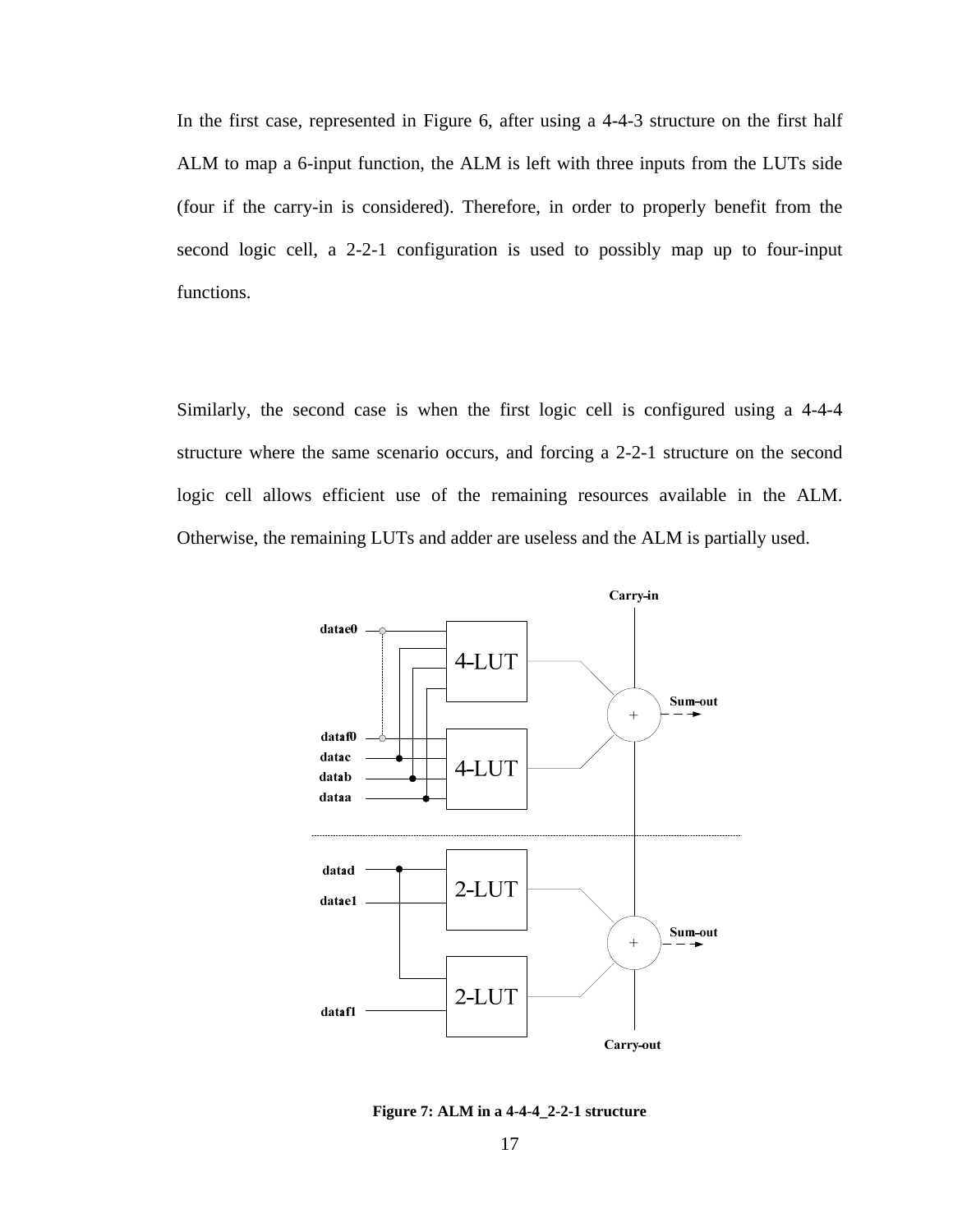#### **3.2 Boolean Matching Technique**

The main idea in this work is to try to efficiently use the already available FPGA's dedicated routing resources such as the carry-chain wire in order to pass output values and connect functions. As such, using the carry-chain would optimize and reduce the use of the external and programmable routing resources. However, carry-chains are only used when the ALMs operate in arithmetic mode. So the ALMs need to be used in arithmetic mode, to implement non-arithmetic operations. And by that, the necessity to map on the adders arises. Placing the output of one function on the carry-chain through the adder's carry-out, allows the next function to use it as an input through its carry-in, as shown in Figure 8.



**Figure 8: Carry propagation in arithmetic mode** 

However, a limited number of non-arithmetic logic functions can be mapped on the logic cell of the ALM's arithmetic mode. Therefore, the Boolean Matching technique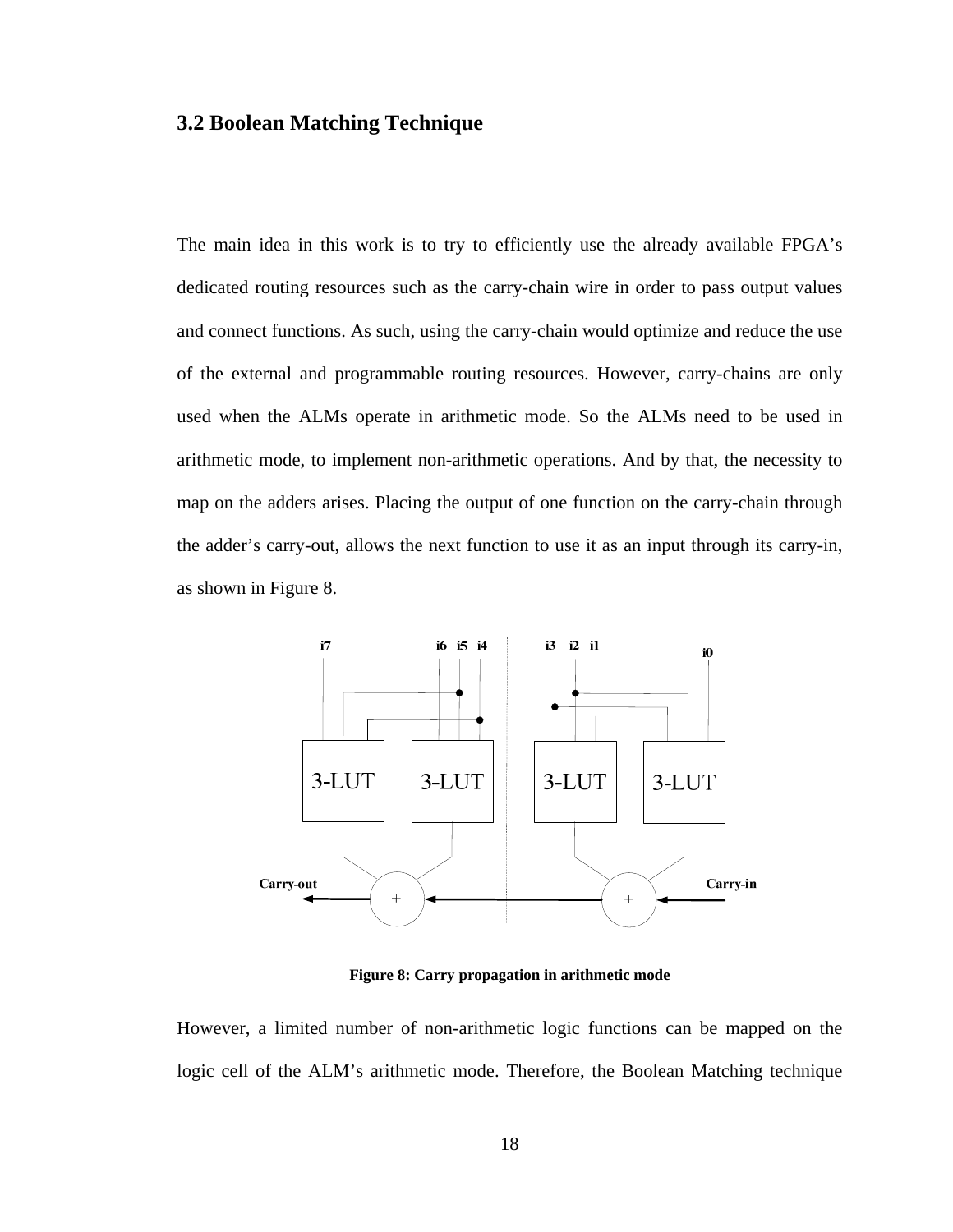was developed in order to identify the non-arithmetic logic functions that can be mapped on such architecture. This section explains in details the approach that was adopted and the technique used to specify if a specific function can be mapped on a particular configuration of the logic cell in arithmetic mode.

For simplicity reasons, the technique will be explained on one particular structure, which is the 3-3-2 structure; however, the same technique can be applied on the remaining structures in a similar way.

Taking into consideration the carry-in as an additional input, a logic cell can be looked at as a 5-input structure. Since the output of each cell needs to be placed on the fast carry-chain, the Sum-out of the adder will be disregarded and the carry-out will be the main output of the macro cell, as seen in Figure 9.



**Figure 9: Logic cell in a 3-3-2 structure** 

The presence of the adder in the structure of these macro cells, as well as the characteristics of the LUTs (size and shared inputs) limits the number of functions that can be mapped to it. A small library was generated in order to identify which functions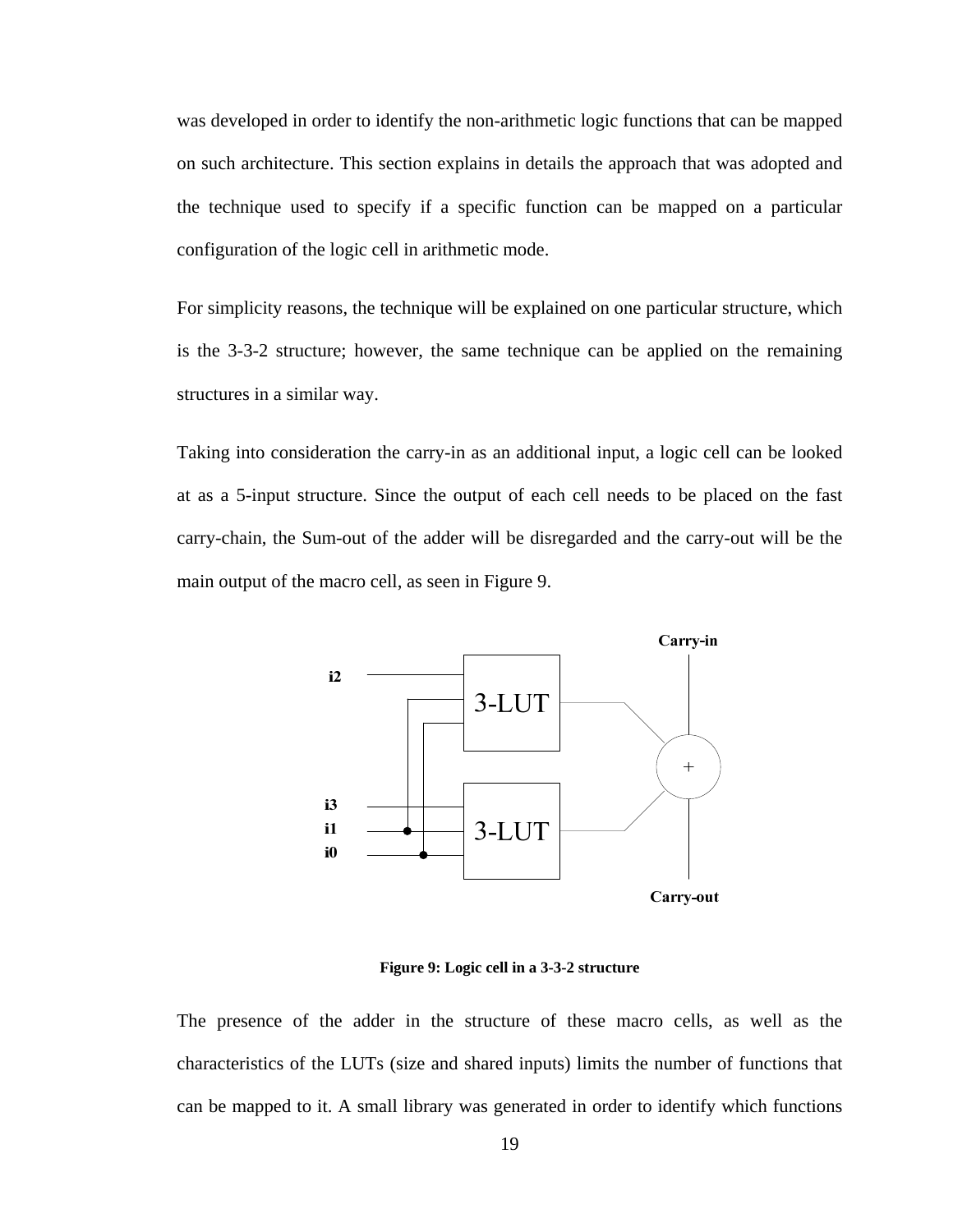can be mapped on such a structure and therefore be placed on the fast carry-chain. Coming up with this library requires careful analysis of the behavior of the adder and the LUTs separately.

The behavior of the adder is well known; however, one can express the carry-out of this adder, which is the output of the Logic Cell, in terms of the adder's inputs as shown in Table 1. If these inputs are equal to each others, the carry-out will be also equal to these inputs. However, if the inputs are not equal (i.e. one is the opposite of the other), the carry-out will be equal to the value of the carry-in.

| R | $Carry-in$ | Carry-out |
|---|------------|-----------|
|   |            | А         |
|   |            | A         |
|   |            | Cin       |
|   |            | Cin       |
|   |            | Cin       |
|   |            | Cin       |
|   |            |           |
|   |            |           |

**Table 1: Behavior of the Carry-out of the adder** 

On the other hand, each of the two LUTs, separately, can implement any function. However, the shared two inputs limit their possible outputs, since the output of one LUT might depend on the output of the other. So exploring the dependencies between the outputs of the LUTs with respect to the four different LUTs' inputs is an essential step in identifying the range of functions that can be mapped onto the structure of the logic cell in arithmetic mode. Table 2 lists the states of the LUTs outputs with respect to all possible combinations of the inputs. The output of the first  $LUT (LUT_1)$  depends on the inputs  $i_0$ ,  $i_1$  and  $i_2$  while the output of the second LUT (LUT<sub>2</sub>) depends on the inputs  $i_0$ ,  $i_1$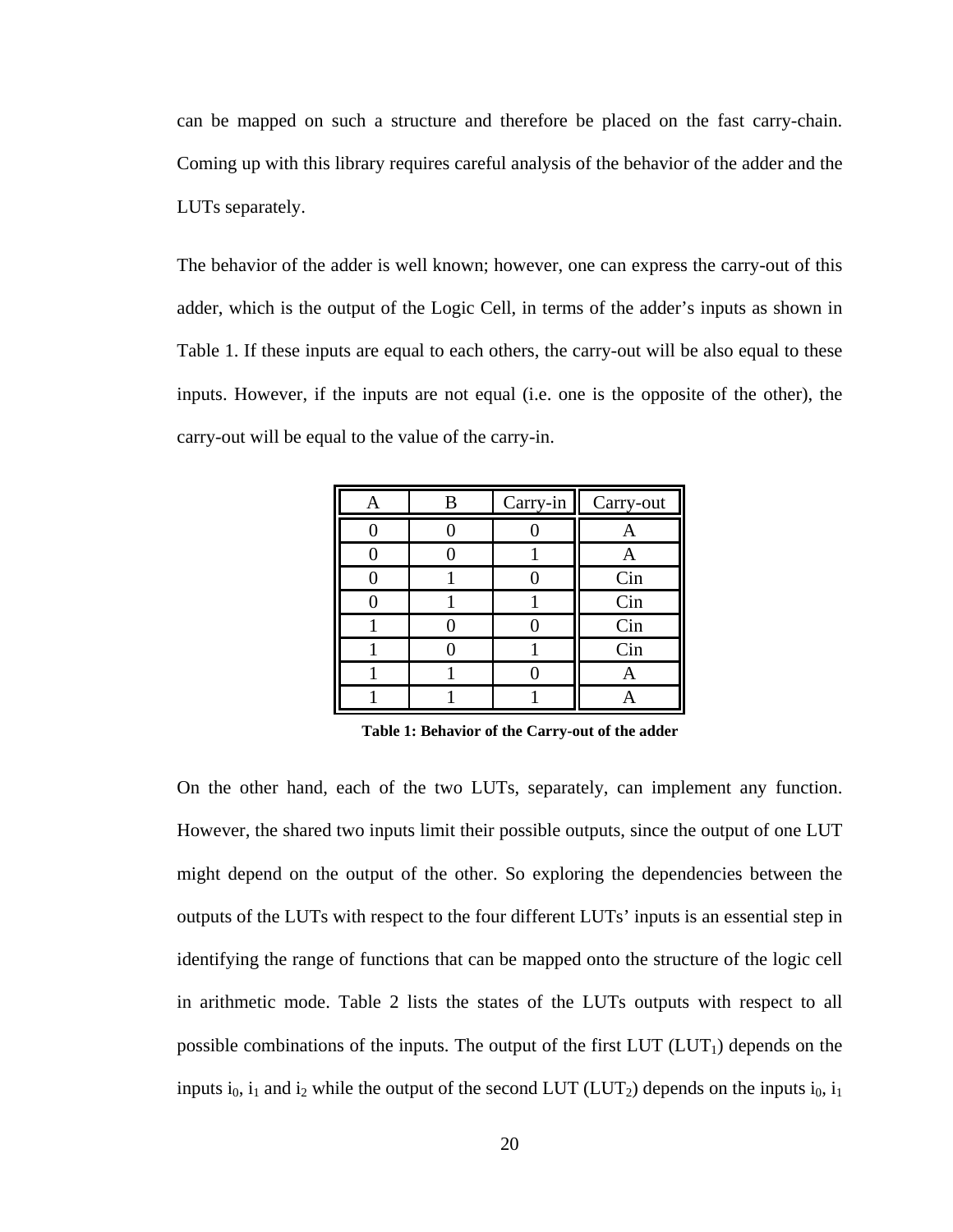and i<sub>3</sub>. So for example, the state  $a_0$  is the output of  $LUT_1$  when its inputs are 000,  $b_1$  is the output of  $LUT_2$  when its inputs are 001, etc. Analyzing Table 2, one can notice that it can be divided into four different sections where the outputs' states in each section are totally independent of the outputs' states in any of the other three sections. For example, the first section includes states  $a_0$ ,  $a_1$ ,  $b_0$  and  $b_1$ . Furthermore, comparing all four sections, it can be also noticed that they have identical state patterns, which means that analyzing one section of the list provides sufficient information on all four sections. So now, the truth table is reduced to only one section, composed of four variables (the four different states of the LUTs outputs).

| $i_0$            | $i_1$            | i <sub>2</sub>   | $i_3$            | $LUT_1$        | $LUT_2$        |
|------------------|------------------|------------------|------------------|----------------|----------------|
| $\overline{0}$   | $\boldsymbol{0}$ | $\boldsymbol{0}$ | $\boldsymbol{0}$ | a <sub>0</sub> | $b_0$          |
| $\boldsymbol{0}$ | $\boldsymbol{0}$ | $\boldsymbol{0}$ | $\mathbf{1}$     | $\mathbf{a}_0$ | b <sub>1</sub> |
| $\boldsymbol{0}$ | $\boldsymbol{0}$ | $\mathbf{1}$     | $\boldsymbol{0}$ | $a_1$          | $b_0$          |
| $\boldsymbol{0}$ | $\boldsymbol{0}$ | $\mathbf{1}$     | $\mathbf{1}$     | a <sub>1</sub> | $b_1$          |
| $\boldsymbol{0}$ | $\mathbf{1}$     | $\boldsymbol{0}$ | $\boldsymbol{0}$ | $a_2$          | b <sub>2</sub> |
| $\boldsymbol{0}$ | 1                | $\overline{0}$   | $\mathbf{1}$     | $a_2$          | $b_3$          |
| $\boldsymbol{0}$ | 1                | $\mathbf{1}$     | $\boldsymbol{0}$ | $a_3$          | b <sub>2</sub> |
| $\boldsymbol{0}$ | $\mathbf{1}$     | $\mathbf{1}$     | $\mathbf{1}$     | $a_3$          | $b_3$          |
| $\mathbf{1}$     | $\boldsymbol{0}$ | $\overline{0}$   | $\boldsymbol{0}$ | a <sub>4</sub> | $b_4$          |
| $\mathbf 1$      | $\boldsymbol{0}$ | $\overline{0}$   | $\mathbf{1}$     | a <sub>4</sub> | $b_5$          |
| 1                | $\boldsymbol{0}$ | 1                | 0                | a <sub>5</sub> | $b_4$          |
| 1                | $\boldsymbol{0}$ | $\mathbf{1}$     | $\mathbf{1}$     | a <sub>5</sub> | $b_5$          |
| $\mathbf{1}$     | $\mathbf{1}$     | $\boldsymbol{0}$ | $\boldsymbol{0}$ | a <sub>6</sub> | b <sub>6</sub> |
| 1                | $\mathbf 1$      | $\boldsymbol{0}$ | $\mathbf{1}$     | a <sub>6</sub> | b <sub>7</sub> |
| 1                | 1                | $\mathbf 1$      | $\boldsymbol{0}$ | $a_7$          | b <sub>6</sub> |
| 1                | 1                | $\mathbf{1}$     | $\mathbf{1}$     | a <sub>7</sub> | b <sub>7</sub> |

**Table 2: Relation between the LUTs outputs** 

Knowing the possible dependencies between the outputs of the LUTs, the last step consists of listing the possible values of the carry-out which results from processing the outputs of the LUTs along with the carry-in through the adder. Therefore, only the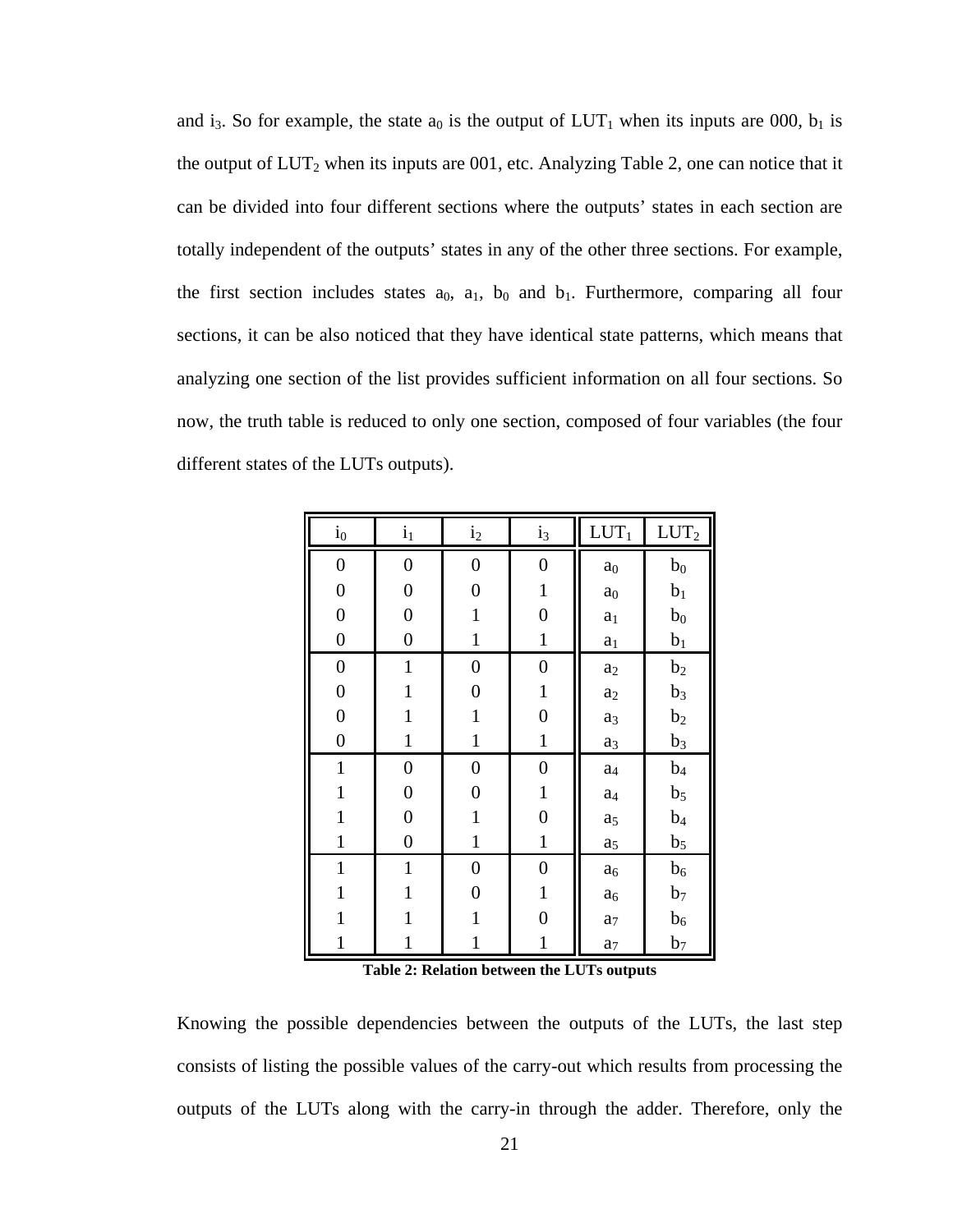subsequences of the functions that can be mapped to the macro cell structure in arithmetic mode are saved. The list of these  $2^4$  =16 subsequences is stored in a library where each subsequence has a length of 8-bit. These subsequences can be generated by listing all possible states' combinations and passing it, along with the carry-in, through the adder by following the adder's behavior stated in Table 2.

| $LUT_1$        | $LUT_2$        | $C_{in}$                                    |                                               | Possible output subsequences        |                                          |                              |   |  |
|----------------|----------------|---------------------------------------------|-----------------------------------------------|-------------------------------------|------------------------------------------|------------------------------|---|--|
| $\mathbf{a}_0$ | $b_0$          | 0                                           | 0                                             | $\Omega$                            |                                          |                              | 0 |  |
| $\mathbf{a}_0$ | $b_0$          |                                             |                                               |                                     |                                          |                              |   |  |
| $\mathbf{a}_0$ | b <sub>1</sub> |                                             |                                               |                                     |                                          |                              |   |  |
| a <sub>0</sub> | b <sub>1</sub> |                                             |                                               |                                     |                                          |                              | 0 |  |
| $\mathbf{a}_1$ | $b_0$          |                                             |                                               |                                     |                                          |                              |   |  |
| $\mathbf{a}_1$ | $b_0$          |                                             |                                               |                                     |                                          |                              |   |  |
| $\mathbf{a}_1$ | b <sub>1</sub> |                                             |                                               |                                     |                                          |                              |   |  |
| $\mathbf{a}_1$ | b <sub>1</sub> |                                             |                                               |                                     |                                          |                              |   |  |
|                |                |                                             |                                               |                                     |                                          |                              |   |  |
|                |                | $a_0 = 0$<br>$\theta$<br>$a_1$<br>$b_0 = 0$ | $a_0 = 0$<br>$\theta$<br>а.<br>$= 0$<br>$b_0$ | $a_0 = 0$<br>- 0<br>а.<br>$b_0 = 1$ | $a_0 = 0$<br>- 0<br>$a_{1}$<br>$b_0 = 1$ | $a_0 = 0$<br>а,<br>$b_0 = 0$ |   |  |
|                |                | $b_1 = 0$                                   |                                               | $= 0$                               | =                                        | $= 0$                        |   |  |

**Table 3: Generation of possible output subequences** 

So now Table 2 can be updated where each state of the LUTs outputs can be replaced by actual values of 0 or 1. Thus, for each combination of these state values, along with the carry-in, a possible output subsequence can be generated on the carry-out. So whenever the outputs of the two LUTs are identical (whether equal to 0 or to 1) the carry-out of the adder has the same value as the output of the LUTs; however, if the outputs of the LUTs are opposite, the carry-out will be equal to the carry-in. Following this logic, all output subsequences can be generated by simply considering all the input combinations. There are a total of 16 output subsequences having a length of 8 bits each. Table 3 shows the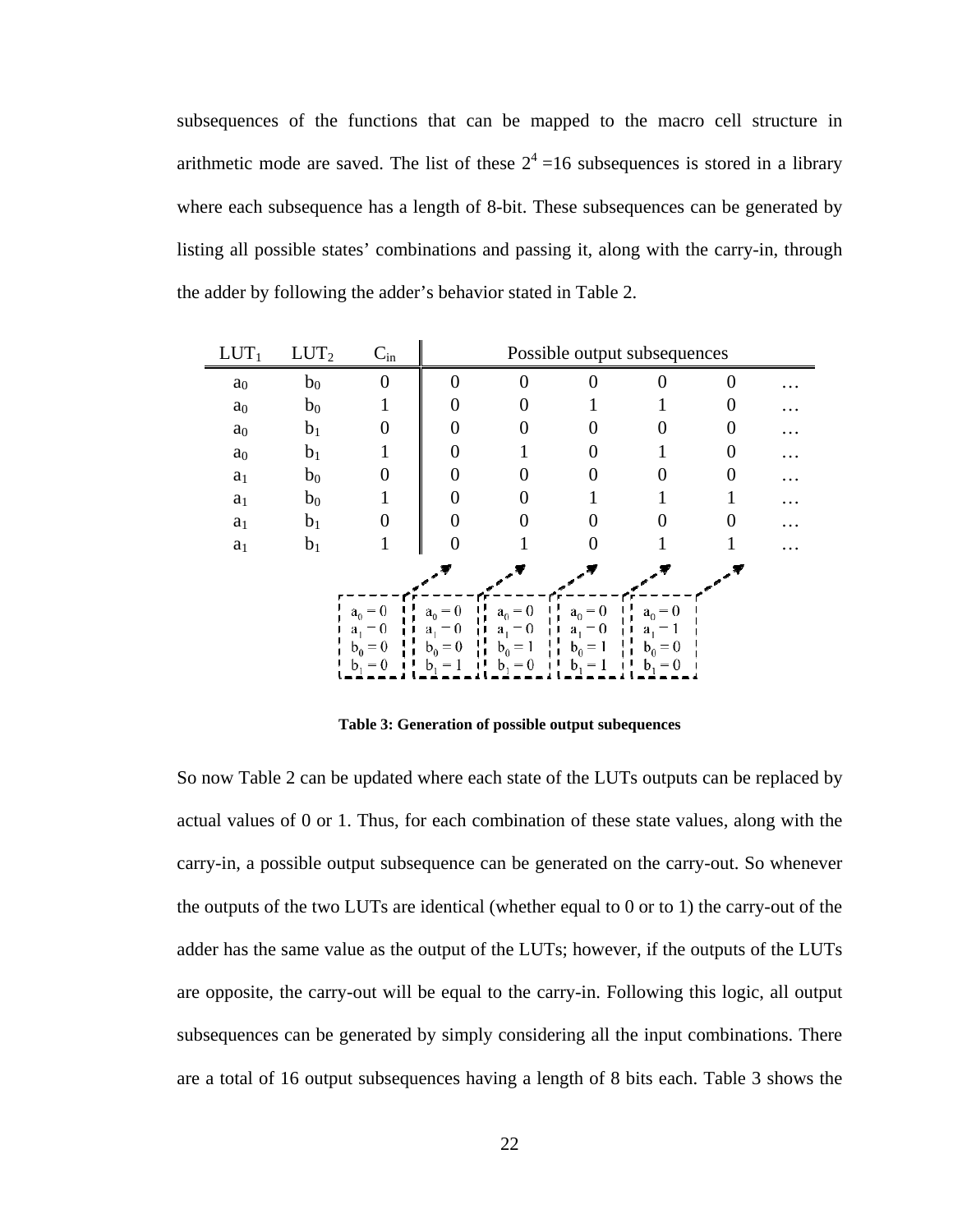generation of some subsequences for particular values of the LUT outputs or in other words, particular values of the adder's inputs.

Having any function at hand, this newly created library helps identifying whether or not it can be mapped to the half ALM in arithmetic mode and with that, the placement of its output on the carry-chain. In order to test the eligibility of any function, its mask (or the function's truth table) must be divided into four parts, where each part must be checked against the generated library:

- If all parts of this function exist in the library, then the function can be mapped to the macro cell
- If at least one part of this function cannot be found in the library, then the function cannot be mapped to the structure.

Moreover, it is known that the output sequence of any truth table can change when considering a different order of the inputs. So having the truth table of a particular function, the probability of mapping that function to the structure might be improved by permuting the inputs' order of this function since it might lead to a new output sequence. Applying the Boolean Matching Technique to this new output sequence might allow the function to be mapped on the considered logic cell.

One of the main advantages of this library is that it does not necessitate storing all 32 bit long output combinations. Instead, only a small set of sequences with sufficient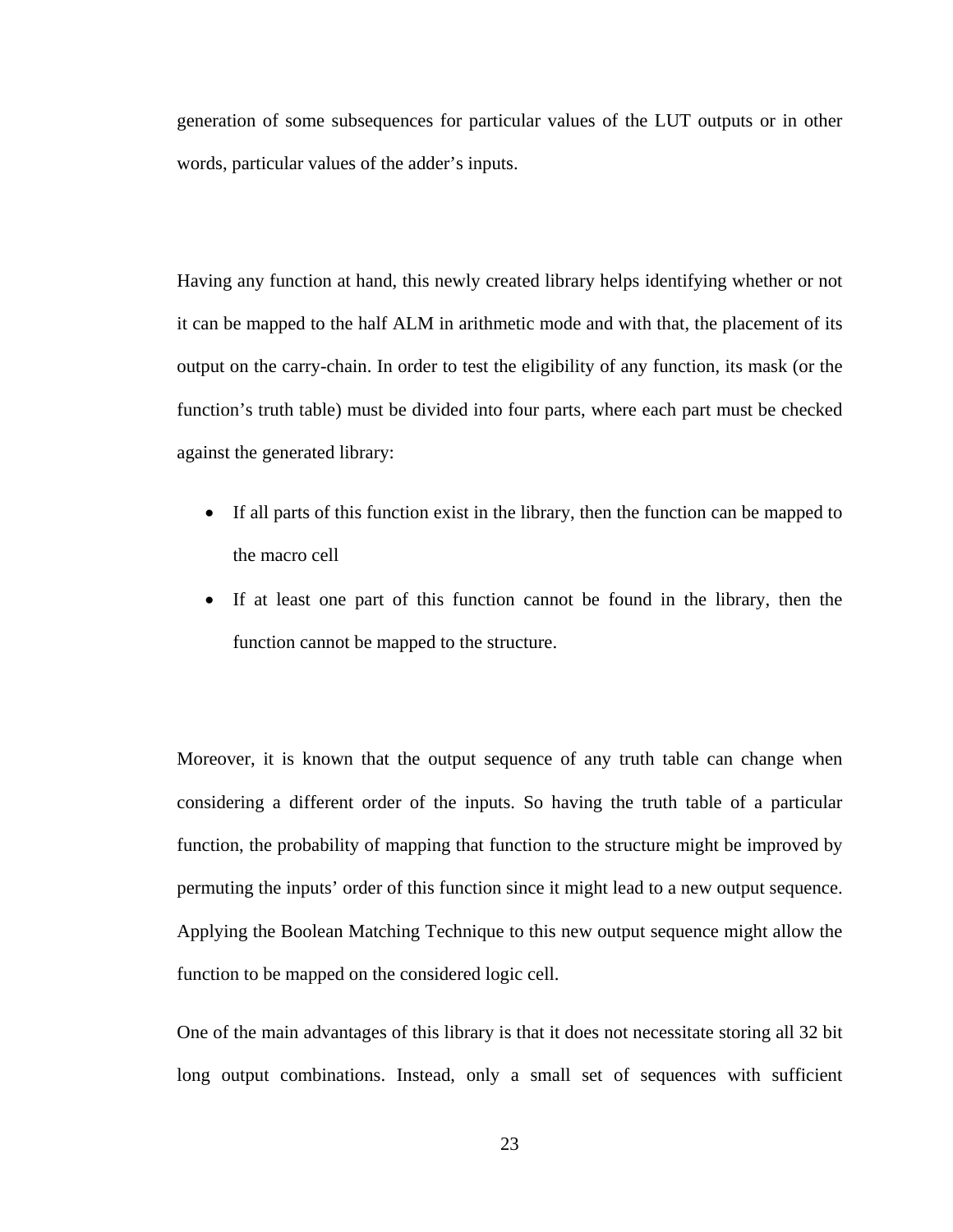information is saved, which reduces the memory required for the storage of such libraries.

Finally, as stated earlier, this technique was generalized so that I can support any of the configurations listed earlier.

This Boolean Matching technique was first presented in [22] combined with an effective chain-selection algorithm to optimize the use of routing resources. However, at that time, the technique was limited to the 3-3-2 structure and could not support various configurations. Furthermore, section 3.3 will present an enhancement on this Boolean Matching technique so that it supports not only various configurations of the Stratix ALMs in arithmetic mode, but also some theoretical structures that has not been designed or manufactured yet. This will introduce a higher flexibility and the possibility of researching and exploring potential performance improvement through new logic cell architectures.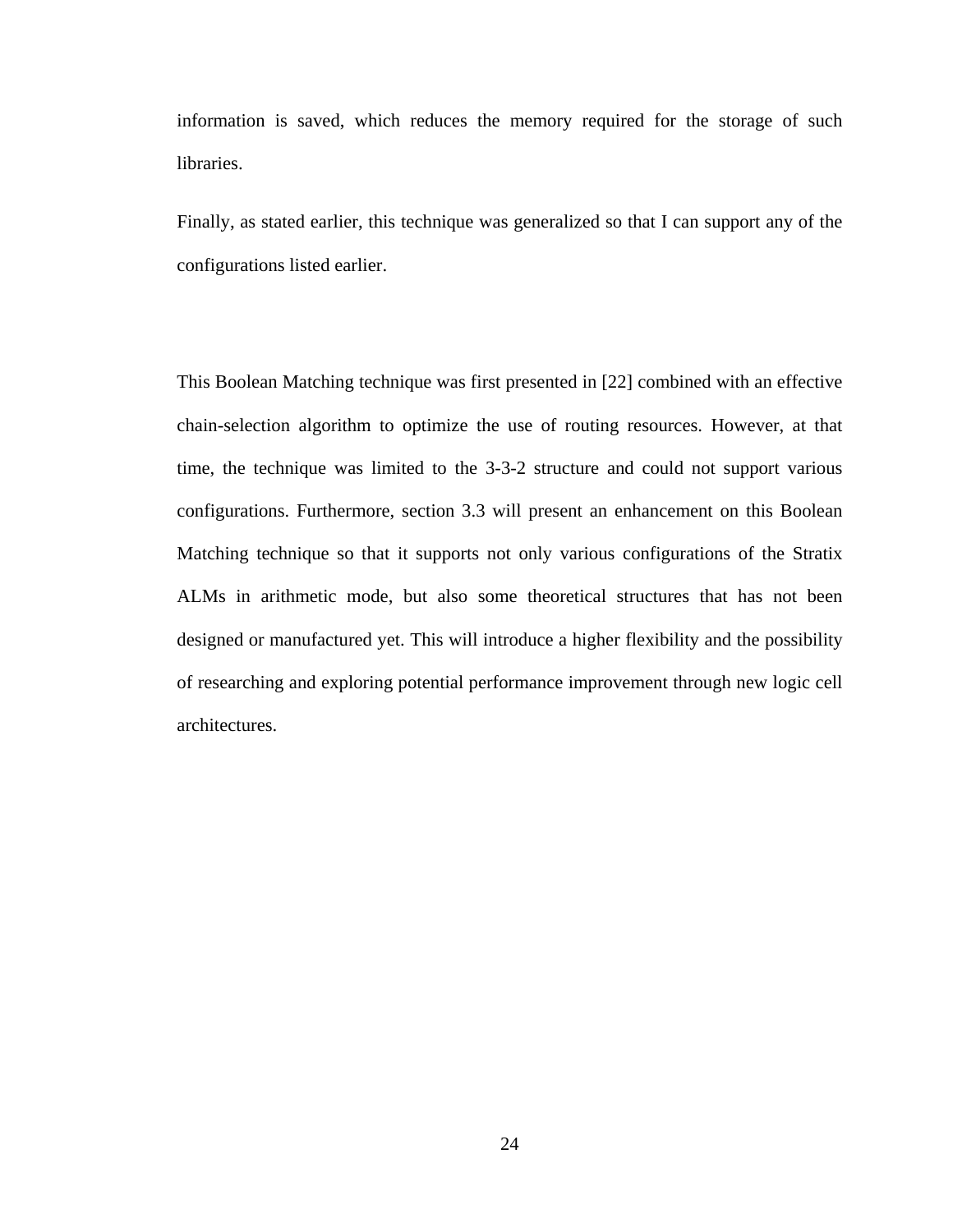## **3.3 Flexible Structure Boolean Matching Technique**

After coming up with the Boolean Matching Technique to identify the functions mappable on particular structures, a generalization of this technique was explored trying to cover all possible configurations, realistic or hypothetical. This technique was enhanced by allowing a variety of modifications on the used logic cell, while respecting the following terms:

- A general architecture composed of two LUTs whose outputs are feeding a threeinput function has to be respected.
- Each LUT can have a variable number of inputs independently of the other LUT. No upper-bound is set for the LUT's inputs. For example, assuming that  $LUT_1$ has 5 inputs,  $LUT_2$  might have 8 inputs.
- The total number of shared inputs between the two LUTs is variable and can take any value.
- The adder can be replaced by any three-input function as long as its behavior is known. The carry-in can simply be considered as an additional input.

As long as the new hypothetical structure does not cover and map all functions, the enhanced technique uses the same general method to generate a library of mappable subsequences, and identifies mappable functions by testing its existence in this newly generated library. The testing approach is similar to the previously explained one, except that some parameters will differ: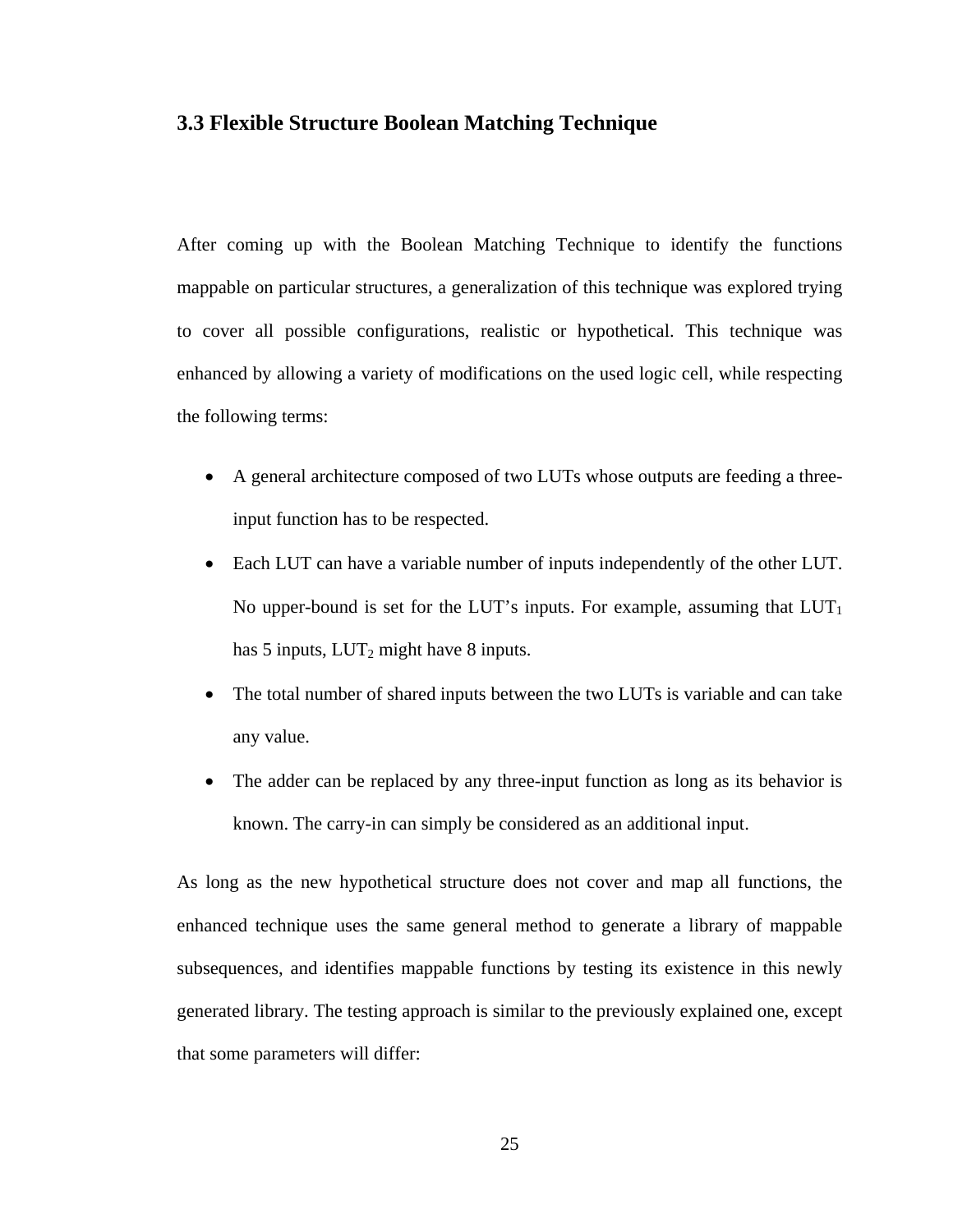- The library's sequences will change depending on the function used to replace the adder. i.e. for the same LUTs parameter, changing the carry-out function by another one will change the library's sequences.
- The length of the library's sequences will vary depending on the LUTs number of inputs as well as the number of shared inputs
- The number of partitions, which is the number of times a function is divided to generated testable sequences (on a 3-3-2 structure the number of partitions is 4) might change depending on the total number of inputs and the length of the library's sequences.
- The size of the library (i.e. the number of available sequences) would change with all parameters, such as the function replacing the adder, the number of LUTs inputs and number of shared inputs.

This enhanced mapping technique was embedded in a tool that allows the designer to compare various configurations and structures generating relevant information for particular specifications and preferences. This tool can also propose a particular structure depending on the user's design and priorities for some predefined parameters. This tool is presented in details in Chapter 5.

On a side note, this technique is limited by the structure at hand. This means that if the structure can support a maximum of 5 inputs, the Boolean Matching technique cannot map 6-or-more-input functions. Furthermore, if a 5-input function cannot be mapped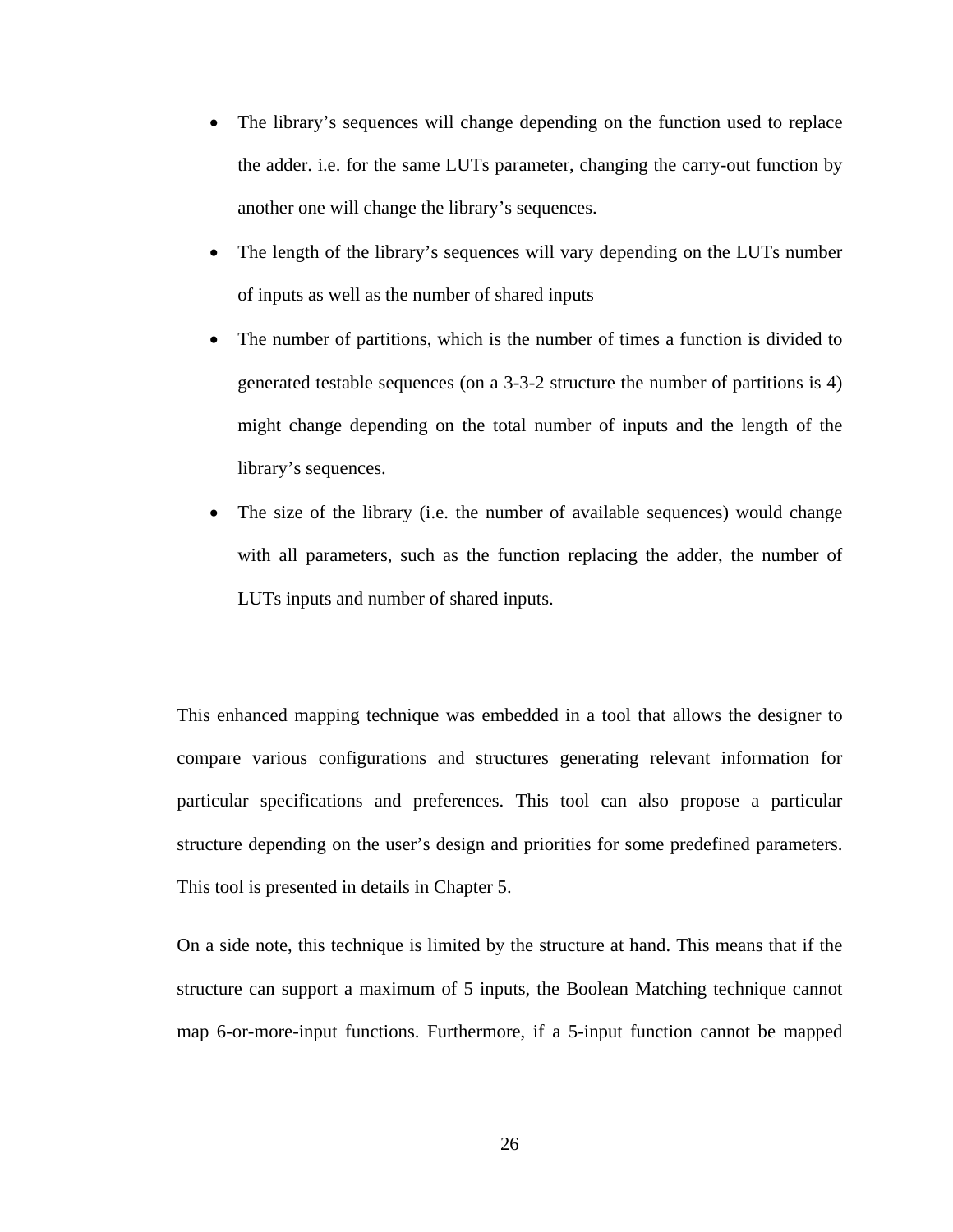using the Boolean Matching technique, this function is labeled as 'unmappable' and nothing is further done to try and map it.

For this purpose, decomposition techniques were proposed so that unmappable functions (rejected by the Boolean Matching Technique or having a structure-unsupported number of inputs) can be decomposed into two functions that might be mappable. These decomposition techniques will be discussed in details in section 3.4.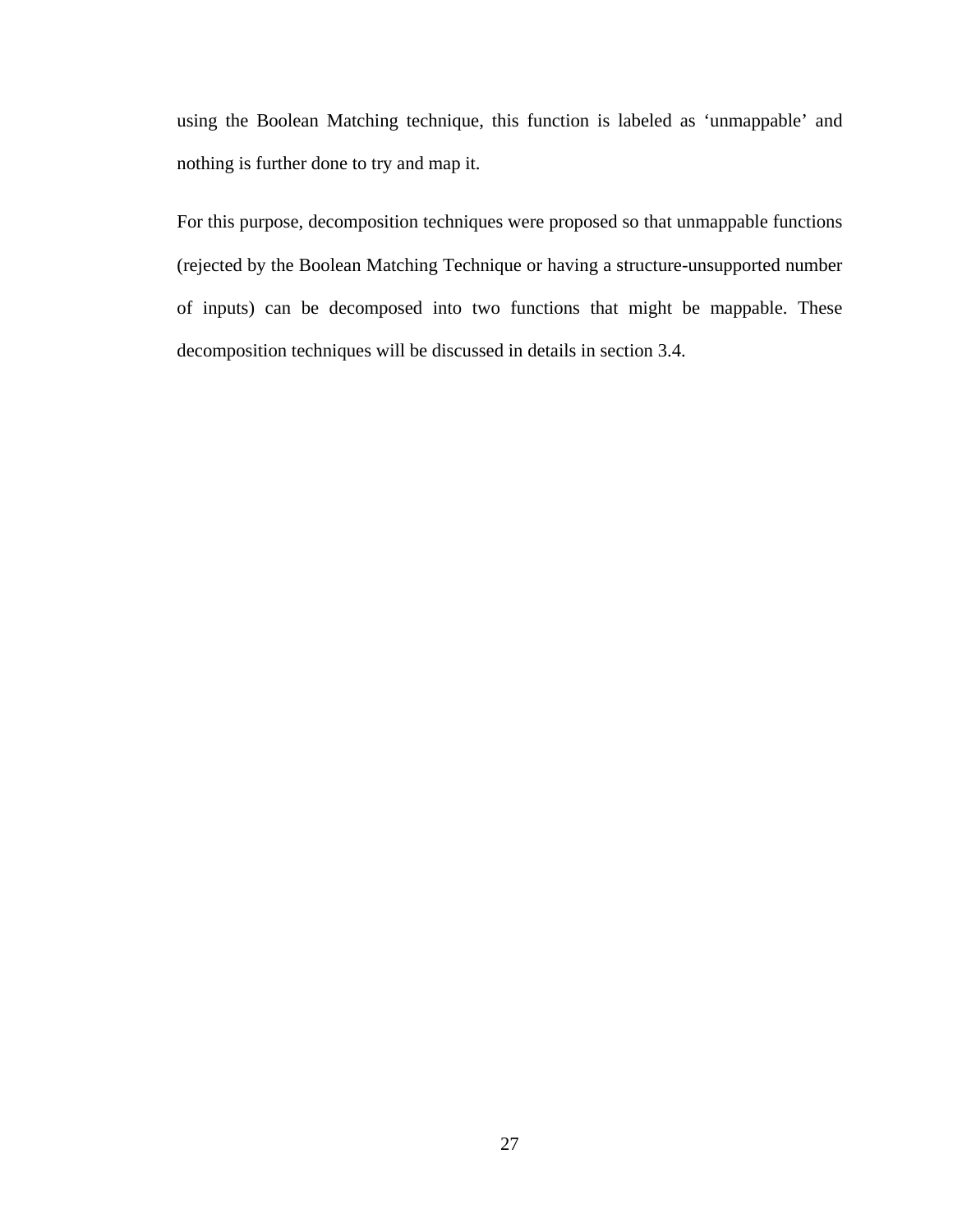# **3.4 Decomposition Techniques**

Decomposition techniques became a necessity once statistics were generated over common benchmarks and where a substantial number of logic functions were found to be unmappable on the various configurations of the ALMs' arithmetic mode of the Altera's Stratix FPGA.

So if the function cannot be mapped, as is, then decomposing it into two functions, while maintaining its overall logical behavior, might actually map it. Two different decomposition techniques were adopted depending on the nature of the function: the decomposition of 6-input functions and the decomposition of 5-and-less-input functions.

#### 3.4.1 - Decomposition of 6-input functions

As seen in the section 3.1, 6-input functions can only be mapped on a 4-4-3 structure when mapping is performed on ALMs in arithmetic mode. However, statistics showed that for the used MCNC benchmarks, a small set of these 6-input functions can be actually mapped on the 4-4-3 configuration. So a decomposition technique was developed, trying to map as many 6-input functions as possible.

This technique takes a 6-input function and tries to decompose it into two 5-or-less-input functions while maintaining the same overall logical behavior. Assuming that the function to be decomposed is f, the idea is to find two functions f1 and f2 such that f1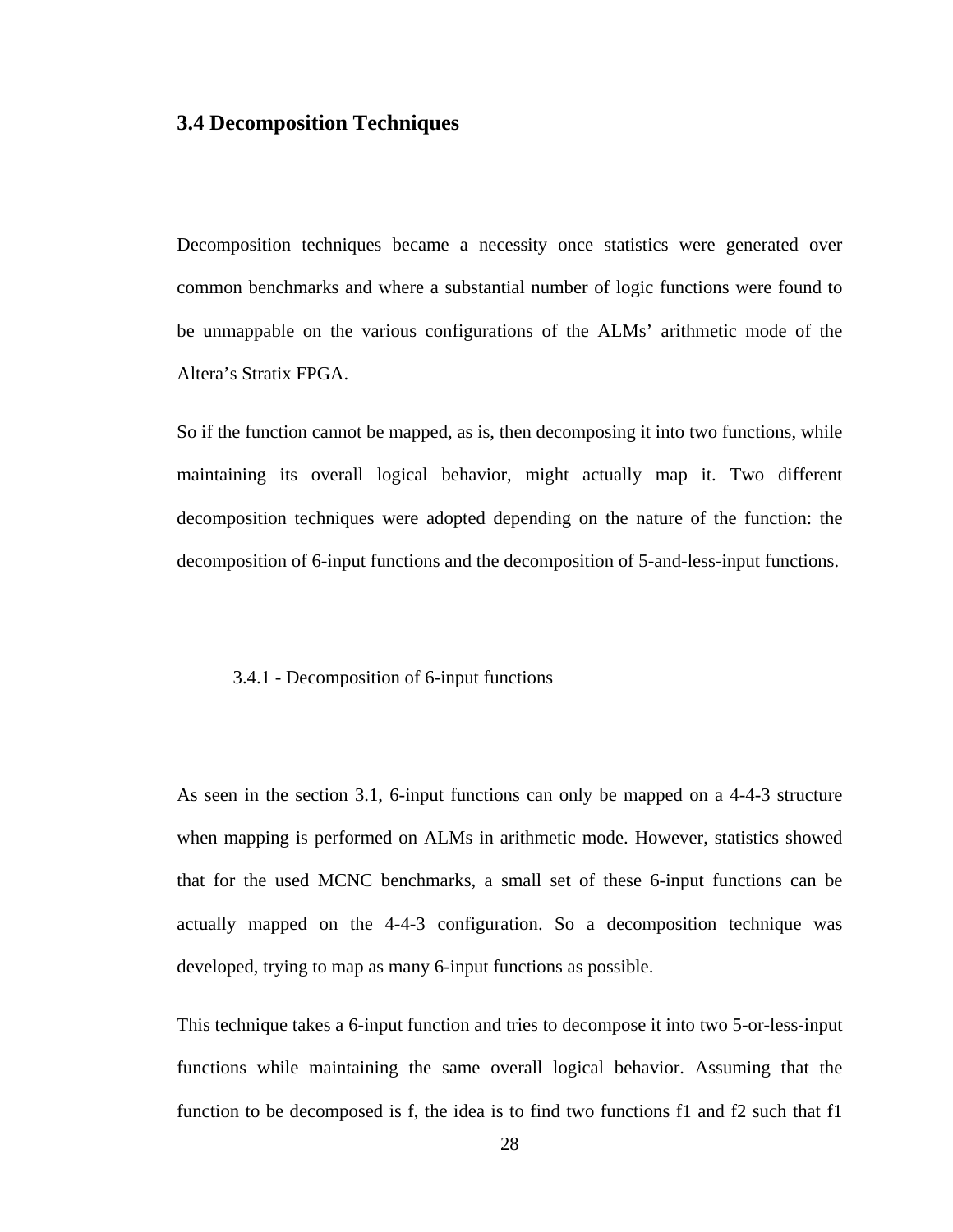would be mapped on the first logic cell of the ALM with its output placed on the carrychain through the carry-out. f2 is placed on the second logic cell, taking f1 as an additional input through the carry-in while its output is placed on the carry-chain, through the carry-out of the second logic cell. Choosing f1 and f2 should abide to the following conditions:

- f1 should be independent of one of the function's 6 inputs.
- f1 should be mappable on a logic cell with a 3-3-2 configuration.
- f2 should be independent of two inputs:
	- The input that f1 is using as carry-in
	- One of the function's 6 inputs, as long as it is not the same input f1 is independent of.
- f2 should be mappable on one 3-3-2 structured logic cell with f1 being the input placed on the carry-chain.

Assuming that the 6-input function is  $f = F(u, v, w, x, y, z)$  then one possible set of  ${f1, f2}$  could be:

$$
\begin{cases}\nf1 = F(u, v, w, x, y) \\
f2 = F(u, v, w, z, f1)\n\end{cases}
$$

The decomposition of the 6-input functions and the process of finding f1 and f2 is represented in details in the diagram of Figure 10. Note that f\_ind\_i and f\_ind\_j are functions derived from f and independent of the inputs i and j respectively. Since these independent functions are derived from a 6-input function, they depend on a maximum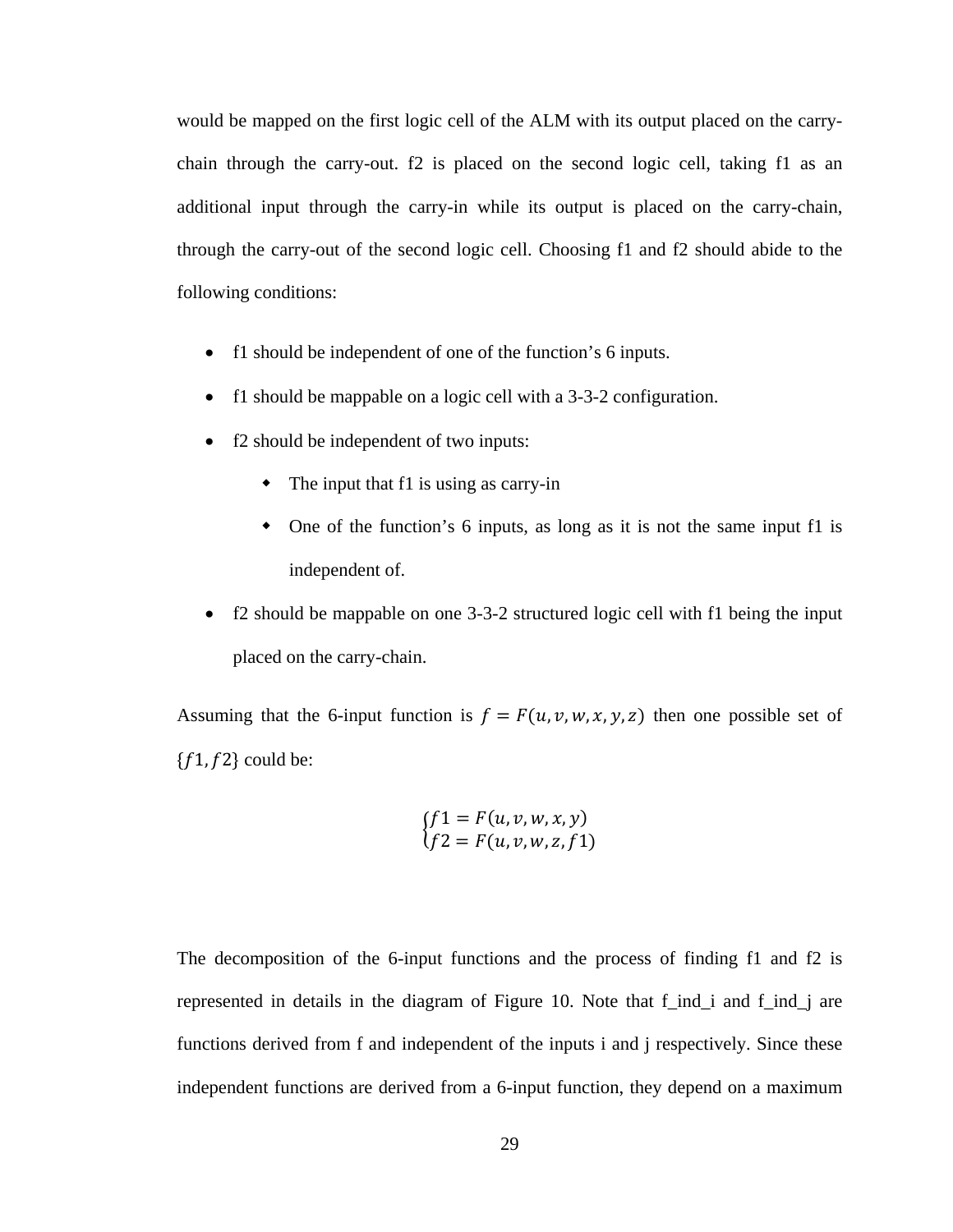of 5 inputs. Before ORing the two functions, common minterms between functions f1 and f2 are set as Don't Cares in function f2 since these minterms exist in both functions which will be later on ORed. So changing these minterms to DC introduces more flexibility to function f2 and, as such, increases its probability of being mapped.



**Figure 10: 6-input function decomposition process**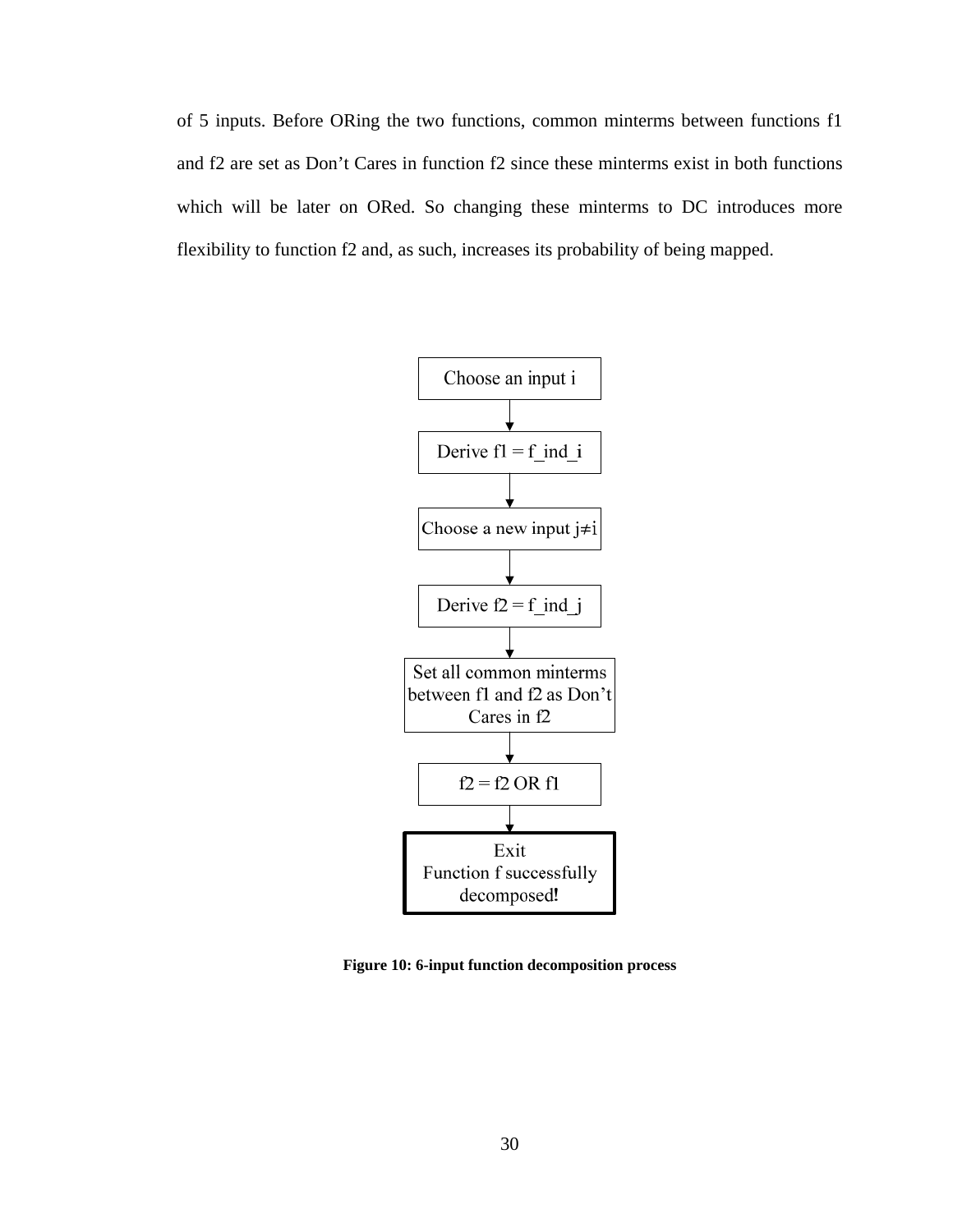Now, adding the conditions of having f1 and f2 mappable on the 3-3-2 structure, the decomposition and mapping process can be represented as shown in Figure 11. If one possible decomposition (i.e. one set of {f1, f2}) turned out to be unmappable, new decompositions are tried through exploration of more {f1, f2} sets by changing the inputs from which the independent functions are derived. Figure 11 explains this process in details.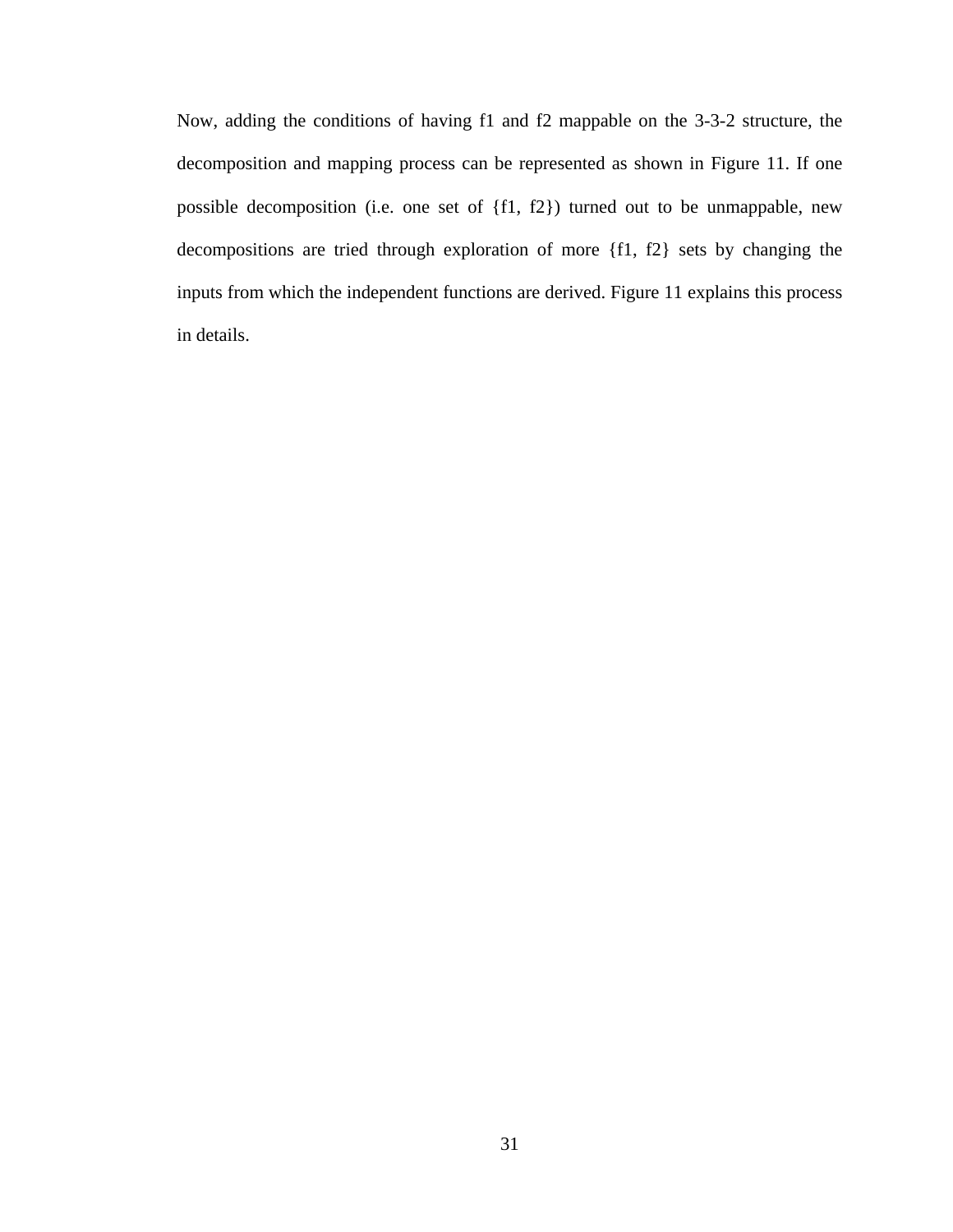

**Figure 11: 6-input function decomposition and mapping process**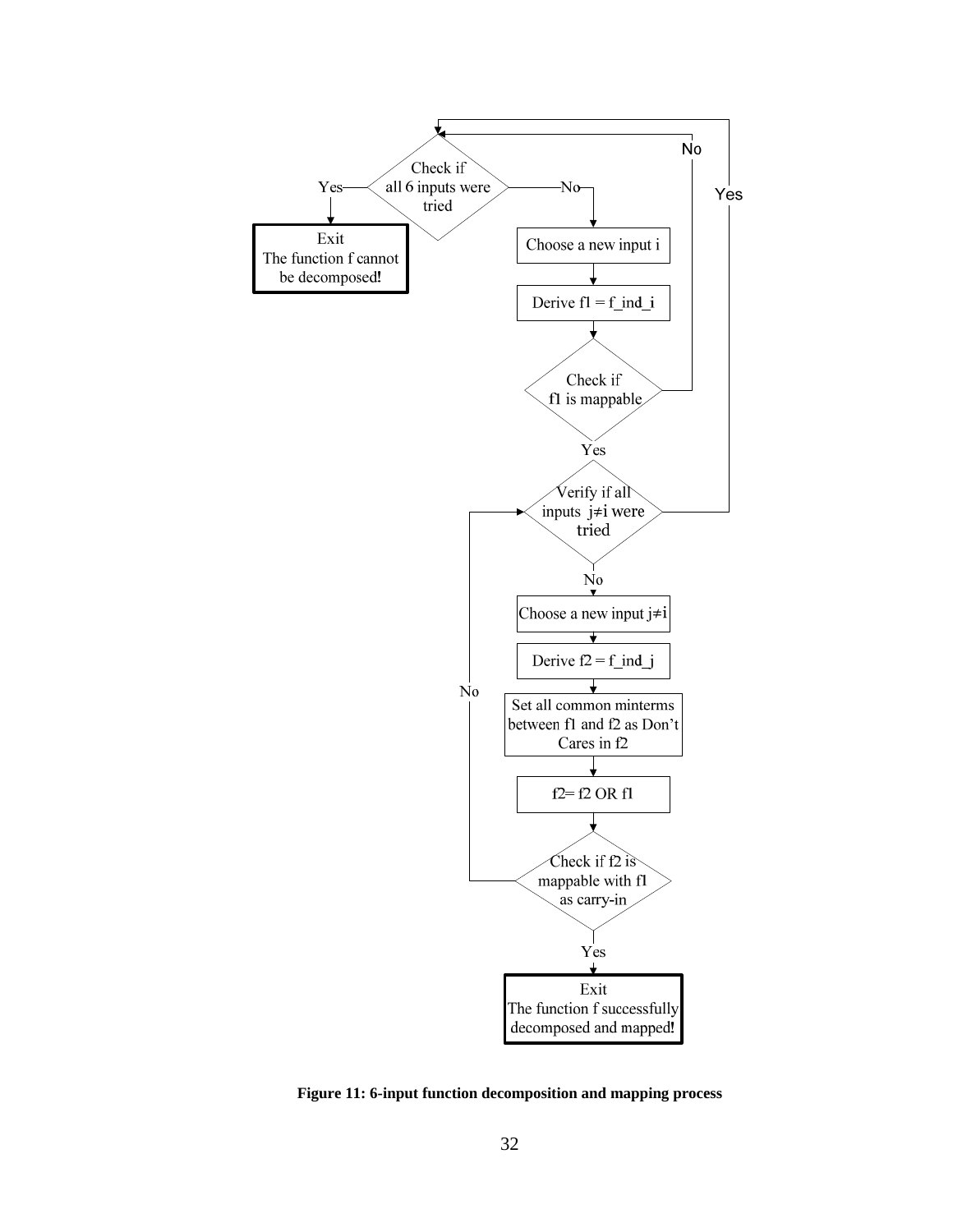#### 3.4.2 - Decomposition of 5-and-less-input functions

Several possible configurations have up to 5 inputs (such as 3-3-2, 4-4-4 and 4-2-2 configurations) and as such can implement a large set of 5-and-less input functions. However, some functions still cannot be mapped on any of these structures. So a decomposition technique was developed as a way to map such unmappable functions.

In this section, all encounters of the term 'function' would be a reference to the 5-andless-input functions since this decomposition technique is only used on such functions.

So this decomposition approach divides any function f into two functions f1 and f2, in such a way that:

- f1 is a 5-or-less-input function.
- f2 is also a 5-or-less-input function.
- If the initial function f is an X-input function, then f2 should have up to X-1 inputs out of the X-inputs, where the omitted input should be the one placed on the carry-in in f1. One additional input of f2 should be f1.

Assuming that the function to be decomposed is  $f = F(v, w, x, y, z)$  and that z was the input placed on the carry-in of the function f1, then one possible set of  $\{f1, f2\}$  could be:

$$
\begin{cases}\nf1 = F(v, w, x, y, z) \\
f2 = F(v, w, x, y, f1)\n\end{cases}
$$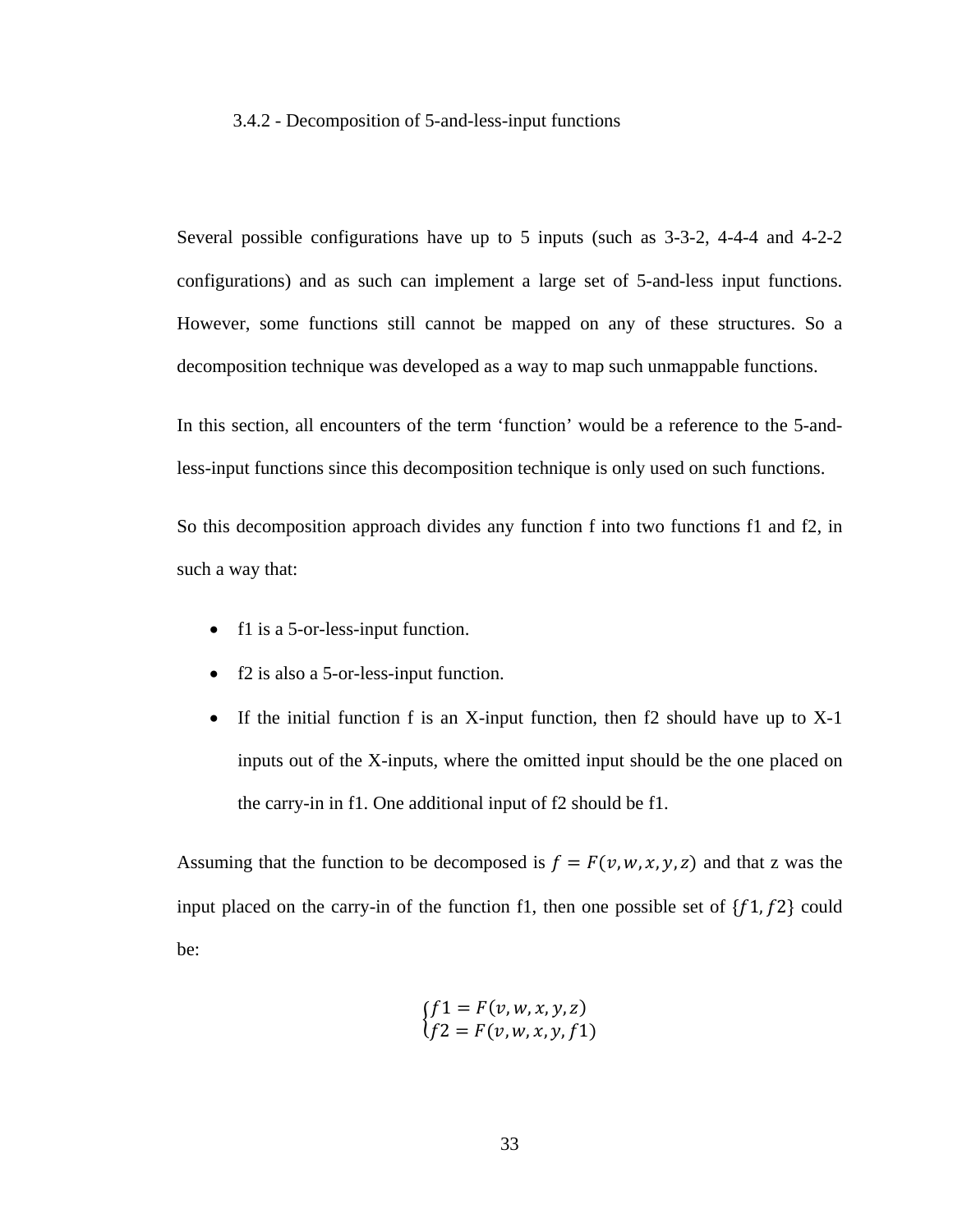Now this function f needs to be mapped on the ALM in arithmetic mode. So, each of f1 and f2 should be mapped on one logic cell; while the output of f1 is passed onto f2 through the carry-out carry-in connection. To be able to successfully decompose f and map both f1 and f2, four additional conditions need to be satisfied:

- f1 should be mappable on the logic cell with the 3-3-2 configuration.
- f2 should also be mappable on the logic cell with the 3-3-2 configuration.
- f2 should be mappable with f1 being the input read from the carry-in.
- f2 should be independent of the input that f1 uses as carry-in.

Adding some intelligence to the decomposition, this technique starts from an initially known-to-be-mappable function f1. Using this f1, it tries to derive f2 while insuring the overall logical behavior of the function f. To do so, f2 has to be a function of f1and up to four other inputs of f. Figure 12 lists in details the steps to be followed in order to successfully decompose and map such functions.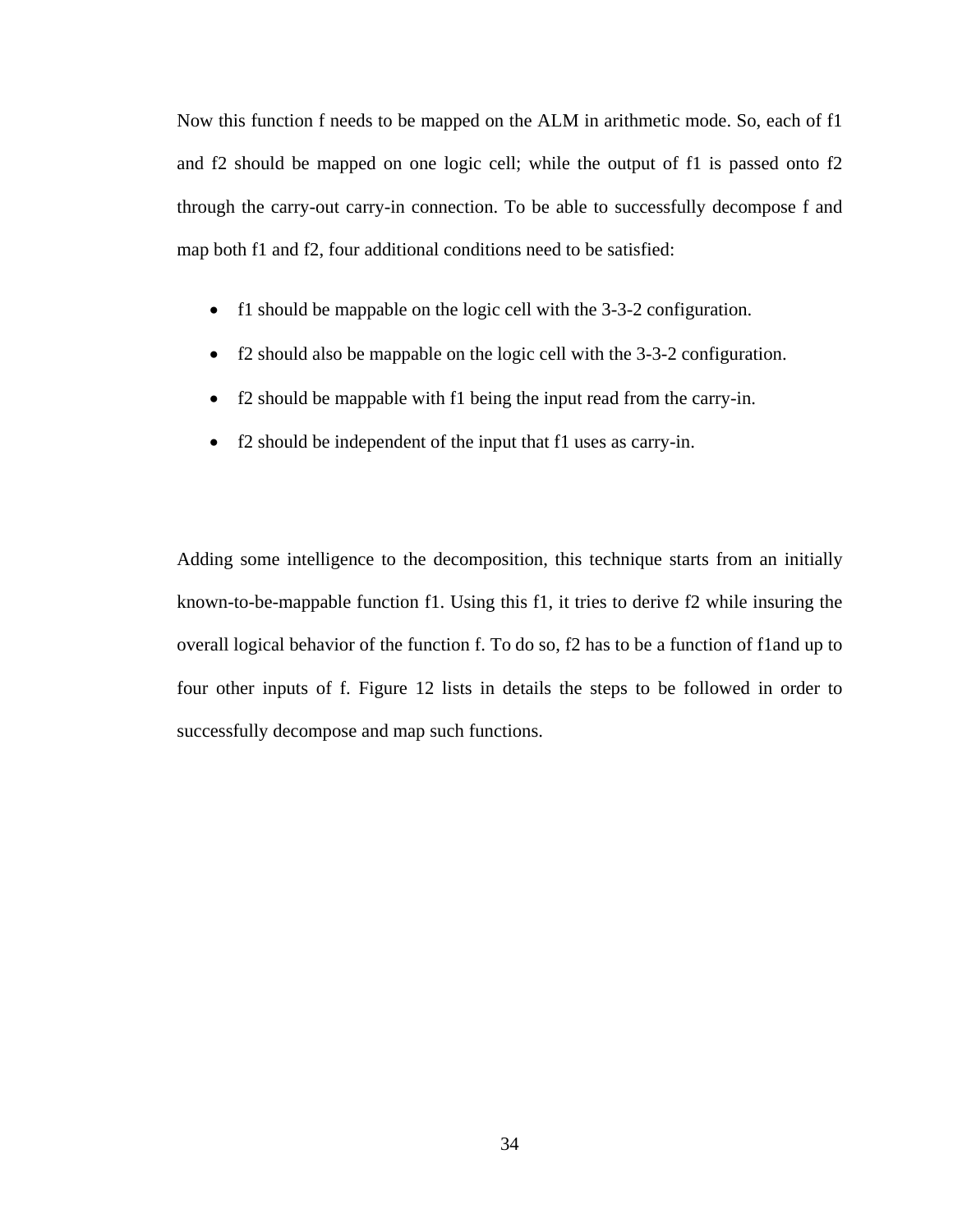

**Figure 12: 5-and-less-input functions decomposition and mapping process**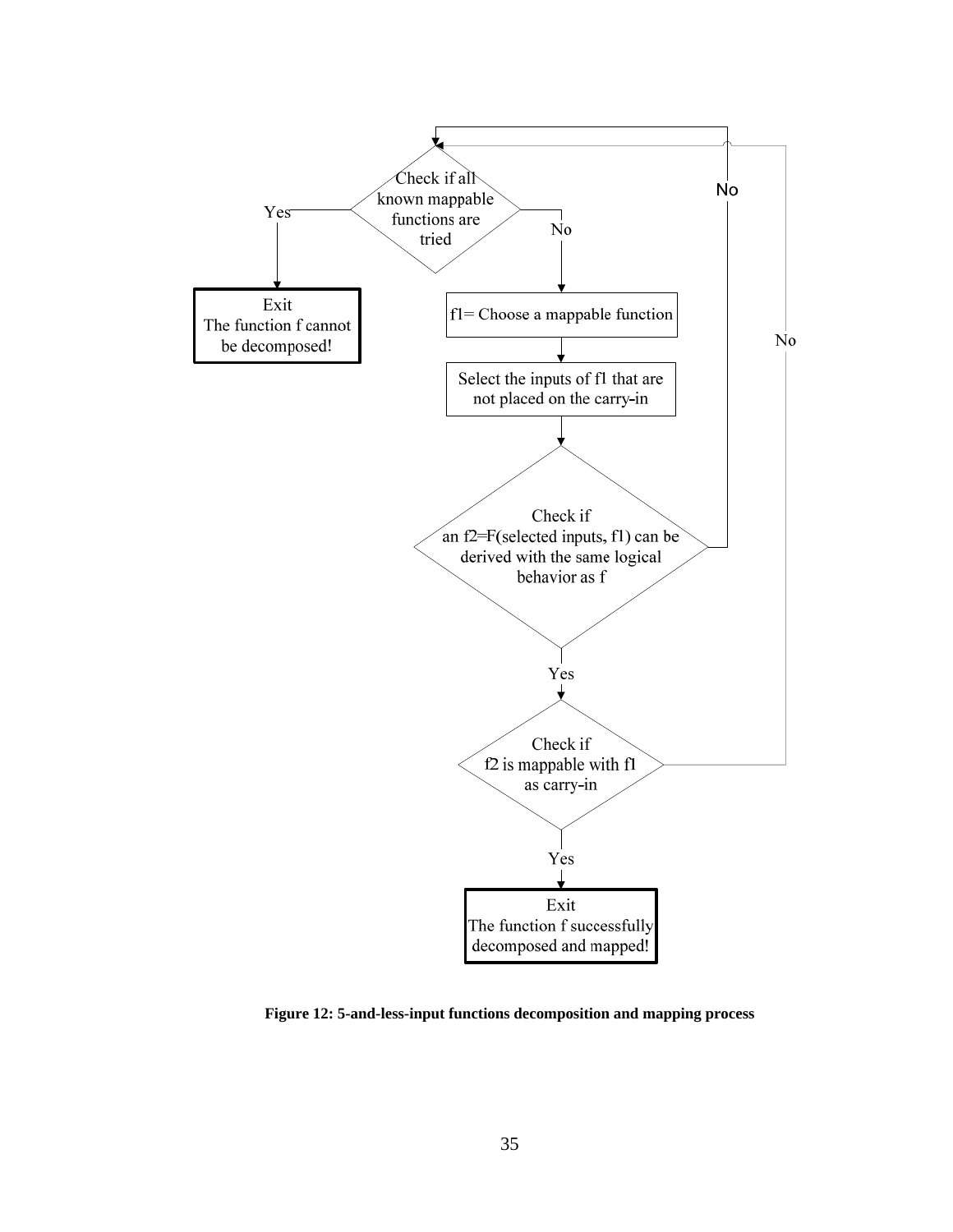Furthermore, the complexity and performance of this decomposition technique can be enhanced using some previous knowledge of the library used to perform Boolean matching. Instead of decomposing the function and then checking whether the newly generated functions can be mapped or not, Boolean matching is somehow embedded inside the decomposition technique so that it would only decompose if that ensures mappability.

Starting from an initially known function f1, the technique should exhaustively try all possible mappable functions as f1. That is a complex and time consuming procedure. So the adopted alternative is the improved approach of Figure 13. In this approach, the function is first partitioned into segments as if it is being subjected to the Boolean matching technique. Then for each partition/segment, decomposition is applied using the library's subsequences as the first sub-functions on which decomposition is based. This approach can be further explained as follows:

- The function f can be divided into four partitions similar to the process used during the Boolean Matching technique. Each partition or sequence of f shall be called P\_f.
- For every P\_f the library is searched:
	- Every sequence in the matrix is considered as a partition of f1 (known as  $P_f1$ ) and the process tries to derive a partition of f2 ( $P_f2$ ) using  $P_f1$ .
	- P f2 is derived as a partial function that has the same logical behavior as the partial function  $P_f$ . The inputs of  $P_f$ 2 can be all the inputs of f except the one used as carry-in in f1. P\_f2 also uses P\_f1 as an additional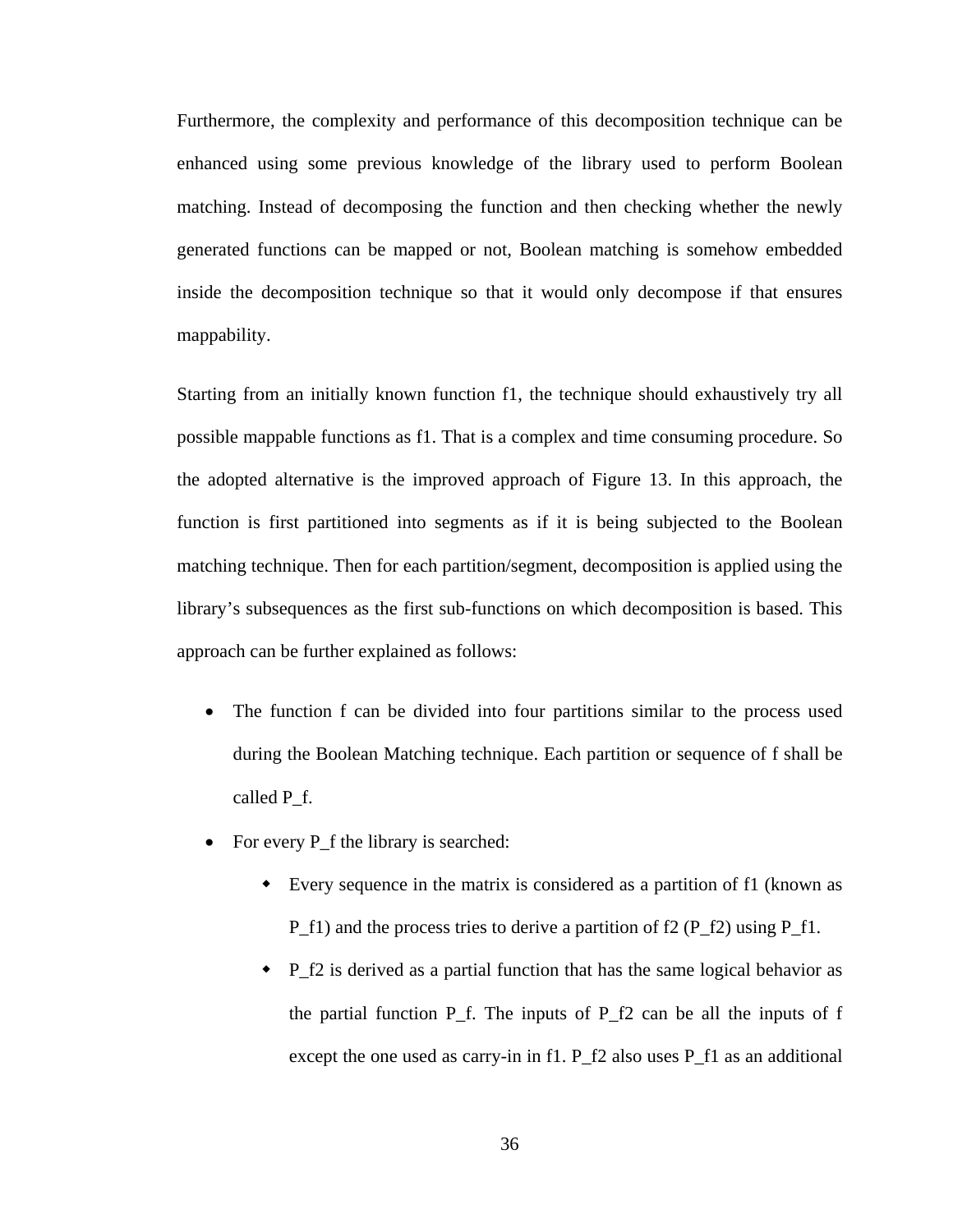input. The derivation of P\_f2 might not always be feasible since it might depend on unused inputs (such as f1's input which was used as carry-in).

- If P\_f2 was successfully derived, the technique will then verify its mappability on the the 3-3-2 configuration by performing the normal Boolean Matching technique over one partition. In other words, the library is searched for the existence of P\_f2 since finding it in the library signals its mappability.
- If one P f2 was successfully derived and mapped, the technique would have found, for this partition, at least one set of  ${P_f1, P_f2}$  that generates P\_f. As such, it starts applying the same process on the remaining partitions.
- If for one P\_f the technique was not able to find any set of  ${P_f1, P_f2}$  that would generate  $P_f$ , then the entire function f cannot be mapped. This is due to the fact that even if the entire f1 and f2 are derived, the Boolean Matching technique will not be able to map it on the 3-3-2 structure since, for at least one partition, their respective sequences were found to be unmappable.
- If, for each partition, the technique was able to find at least one set of  ${P_f1}$ , P\_f2} that would generate P\_f, then the function f can be successfully mapped on two logic cells with 3-3-2 structures. So now f is mapped through its decompositions {f1, f2} where f1 is mapped on the first logic cell with its output generated through the carry-out, while f2 is mapped on the second logic cell using f1 as an input through the carry-in.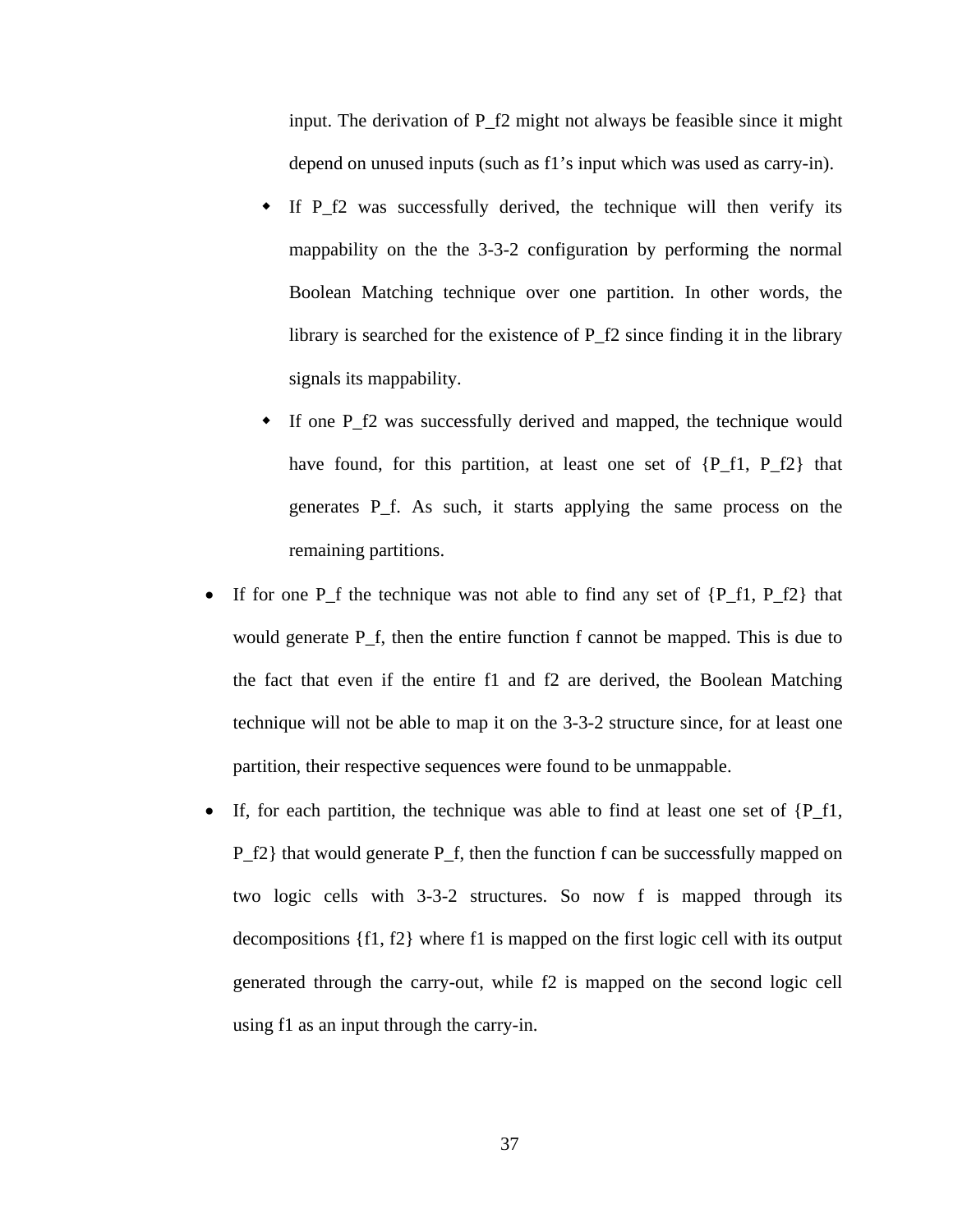• In order to generate f2, a reverse process must be performed, where the successfully derived sequences of P\_f2, for all partitions, are joined to form the required f2. As similar process is applied to derive f1.



**Figure 13: Improved decomposition of 5-and-less-input functions**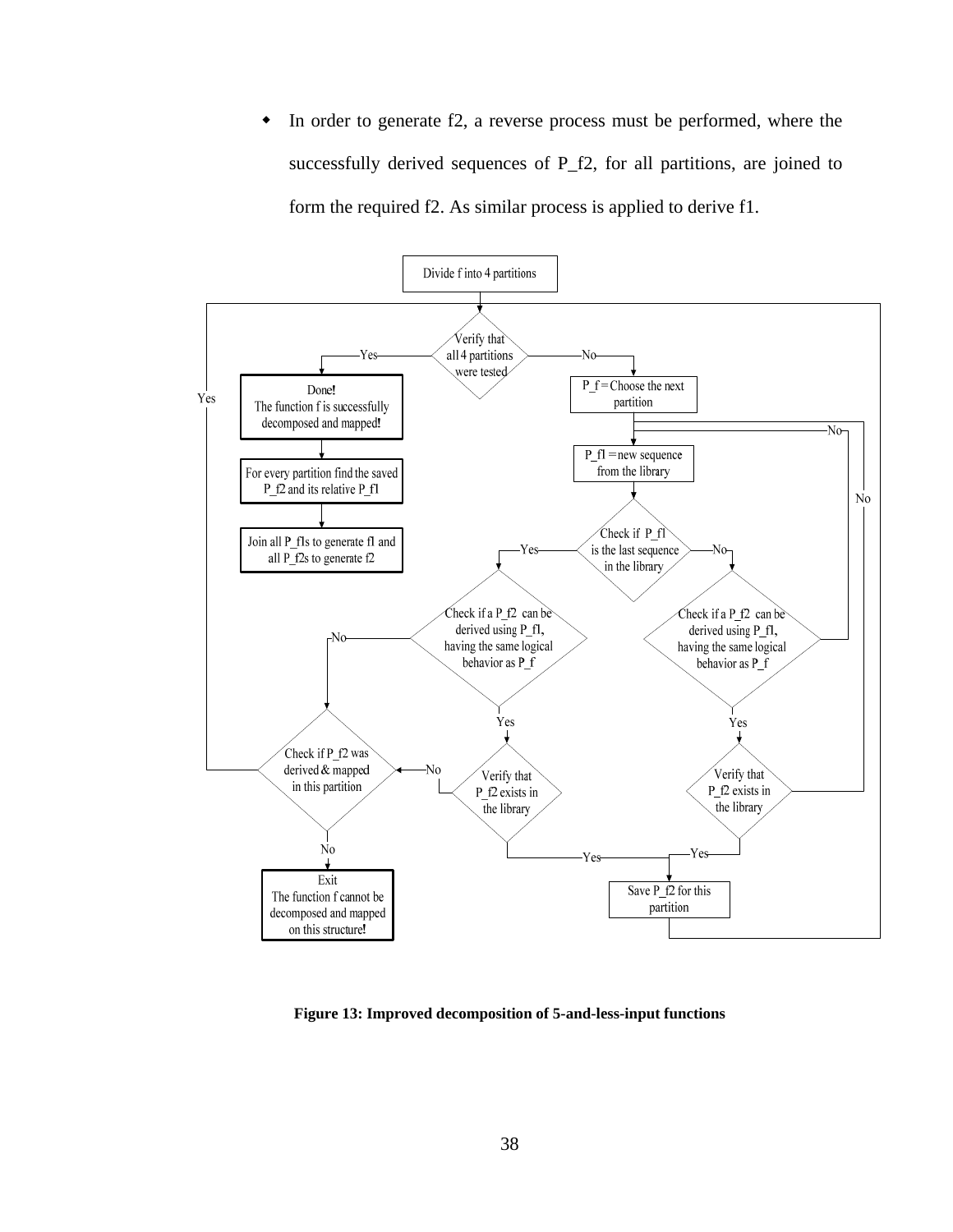# **Chapter Four**

# **Enhanced Mapping Technique using the Generic Boolean Matching**

This chapter proposes an enhanced mapping approach for the Altera Stratix Field Programmable Gate Arrays (FPGAs), using the so-called Generic Boolean Matching technique which performs mapping on flexible structure configurations while using the decomposition processes.

This technique aims on mapping logic non-arithmetic functions on FPGAs while using the Adaptive Logic Modules (ALMs) in arithmetic mode instead of the typical normal mode. This approach tries to propagate non-arithmetic outputs and connect logic cells using the hard-wired carry-chain which is already implemented in the ALM but only used while performing arithmetic operations,. Mapping non-arithmetic operations on the carry-chains routes functions without using the external routing resources, which reduces the congestion on the programmable interconnects, power dissipation, etc.

Altera uses the Quartus II tool to perform synthesis, mapping, placement and routing of any design, before implementing it on the FPGA. However, since only the mapping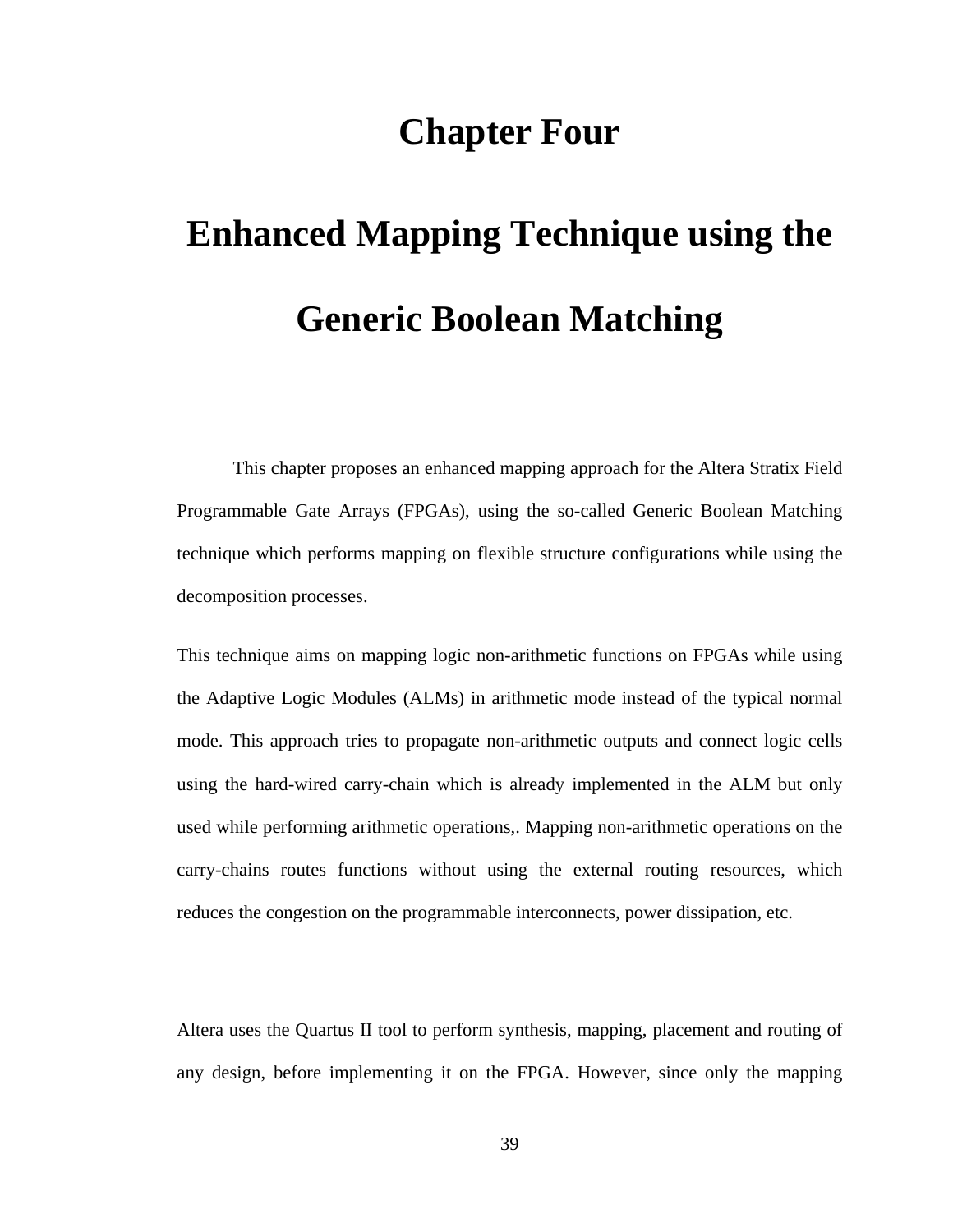process of synthesized functions is of interest and a comparison between the proposed approach and the currently used mapping technique is needed, Quartus will be used to perform the synthesis, placement and routing only, as shown in the diagram of Figure 14.



**Figure 14: Modified flow of compilation phases** 

However, the proposed mapping technique does not directly map synthesized functions but relies on Quartus' mapping instead. In other words, this technique requires Quartus to perform synthesis and mapping, after which it parses the mapped cells and tries to remap it using the new approach. So the previous diagram can somehow be updated as shown in Figure 15.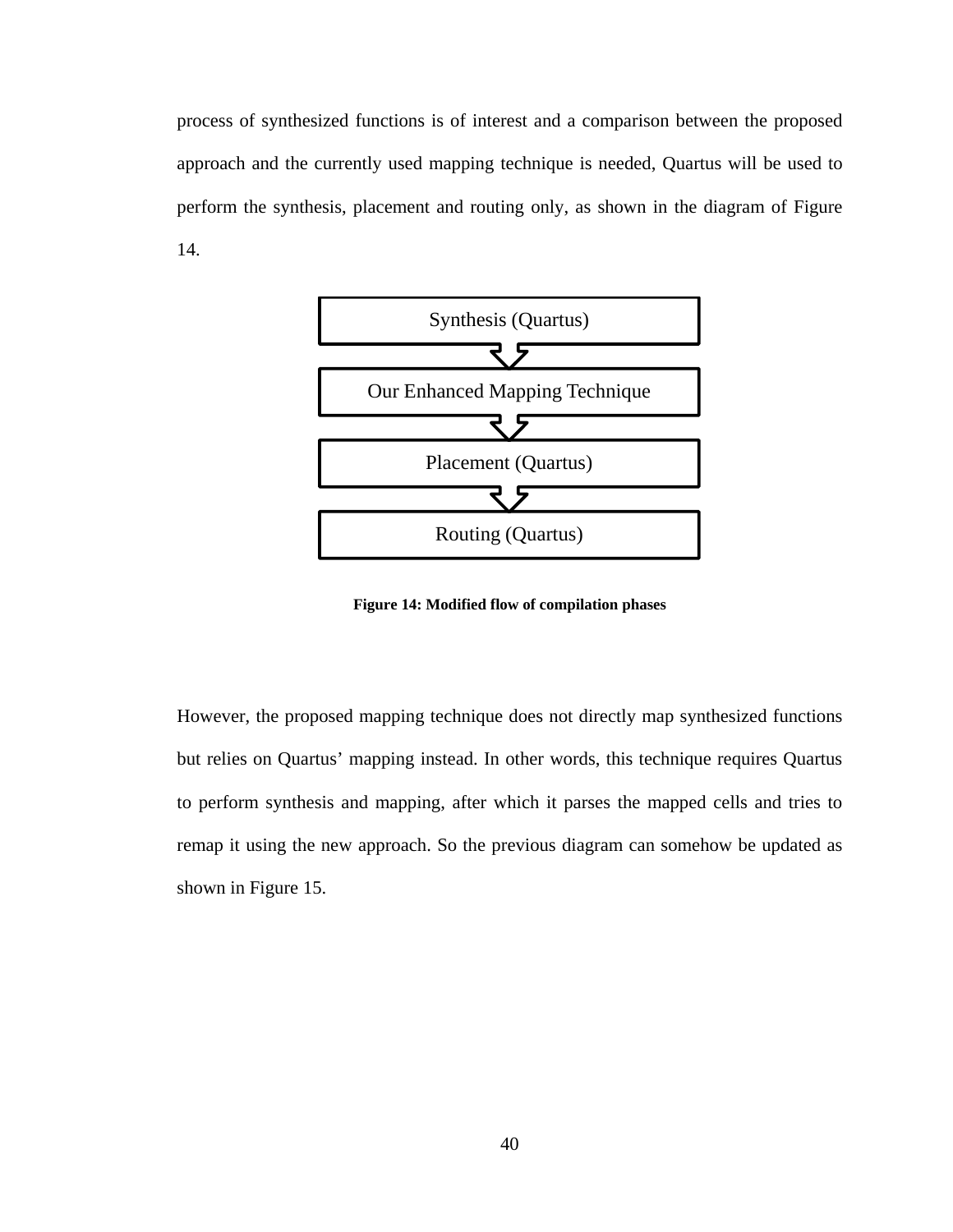

**Figure 15: Updated tool flow** 

So this approach starts by parsing Quartus' mapping netlist and locating the benchmark's functions. Then for each function, the technique tries to map it on the one half-ALM in arithmetic mode. It might even try to map the selected function on several configurations of the logic cell depending on the function's nature and number of used inputs. Once decisions have been reached for all available functions in the design, a new mapping netlist is generated and returned back to Quartus to perform placement and routing.

The detailed flow diagram can be found in Figure 16.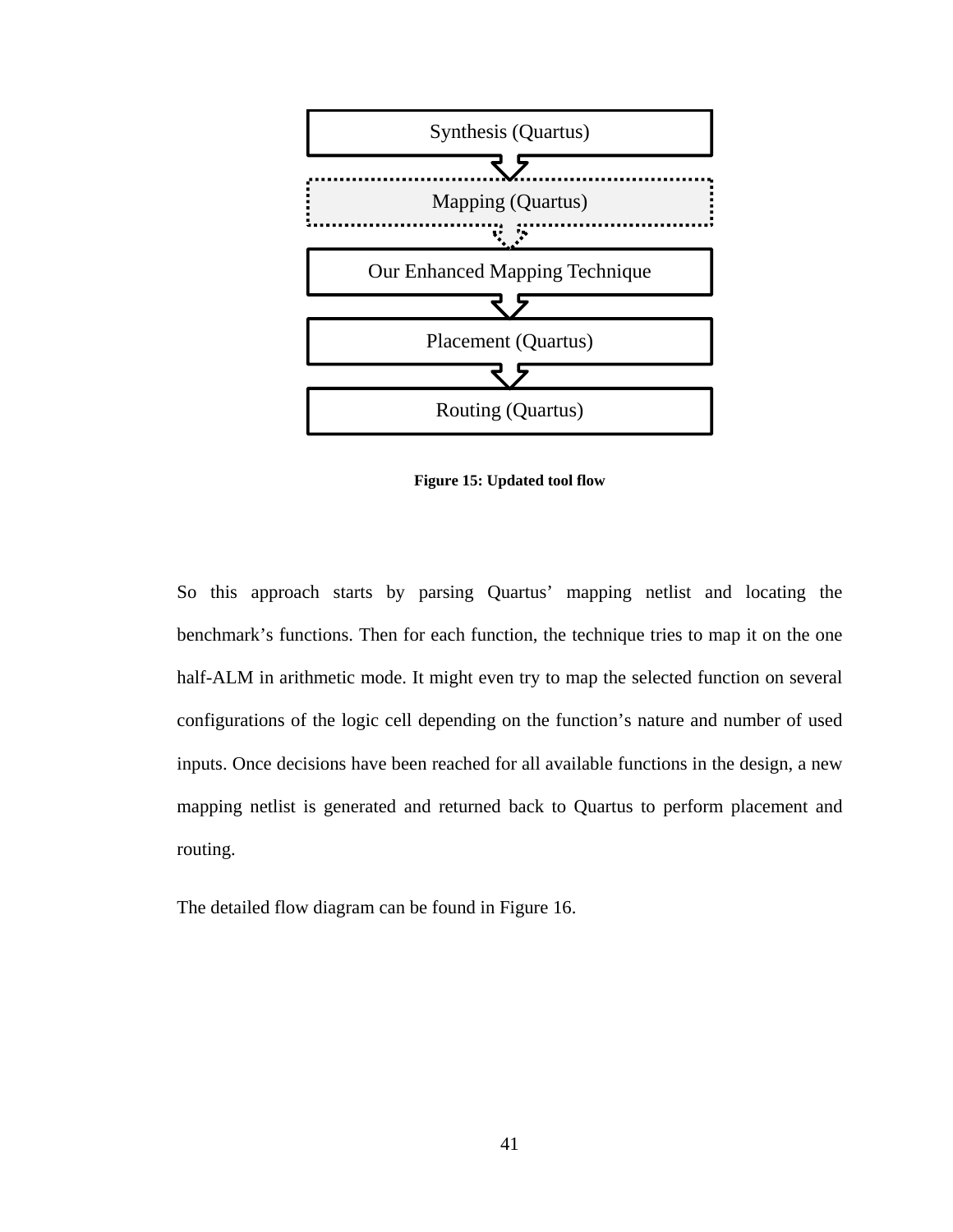

**Figure 16: Detailed flow diagram** 

# **4.1 Netlist Parser (VQM Parser)**

Once Quartus performs synthesis and mapping, an option called Verilog Quartus Mapping (VQM) Writer can be used to generate an atom-based netlist of logic functions, in Verilog.

The approach starts by parsing the vqm file generated through Quartus after synthesis and mapping. This parser creates a list of extracted functions along with their respective inputs and truth table. Each extracted function can have between two inputs and seven inputs. Once the functions are listed, a Data Flow Graph (DFG) is created, keeping track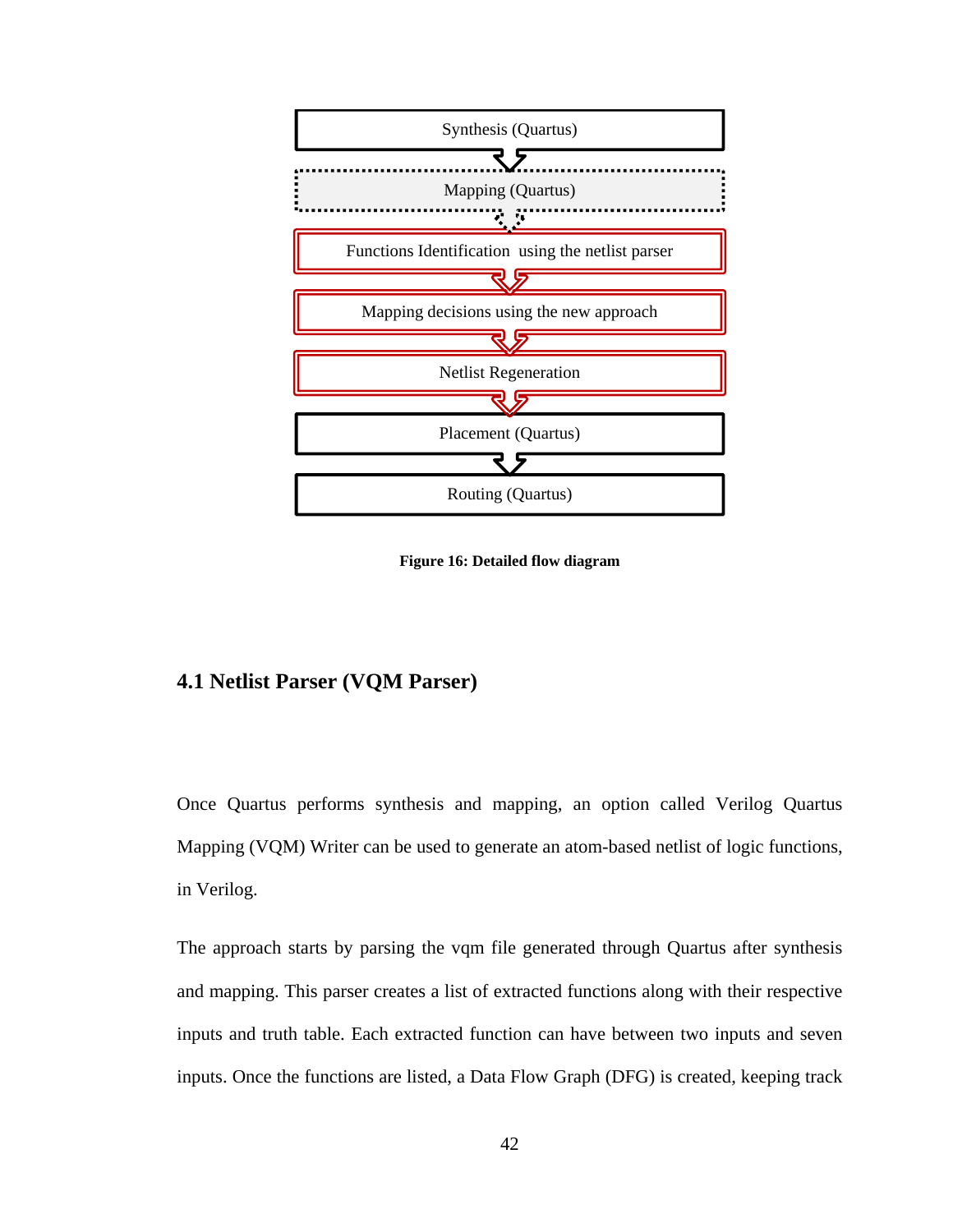of the function's successors and predecessors. Successors to a current operation are simply functions using the current output as an input. As such, the current operation becomes a predecessor to those functions.

## **4.2 The Enhanced Mapping Process**

Traversing the DFG, every function is extracted separately and subjected to the mapping process. The Flexible-Structure Boolean matching technique that was presented in Chapter 3 tries to map each function on various structures depending on the function's number of inputs and truth table. If the function cannot be mapped on some selected structures, decomposition is performed.

In order to study this mapping technique in details, it must be divided into three sections, each presenting one approach depending on the function's number of inputs. These sections were selected knowing that the number of inputs of the DFG's functions range between 2 and 7 inputs.

#### 4.2.1 - 7-input functions approach

These 7-input functions are rather rare to encounter and are usually mapped using the 'Extended-LUT' mode. As such, the impact of these functions on the generated statistics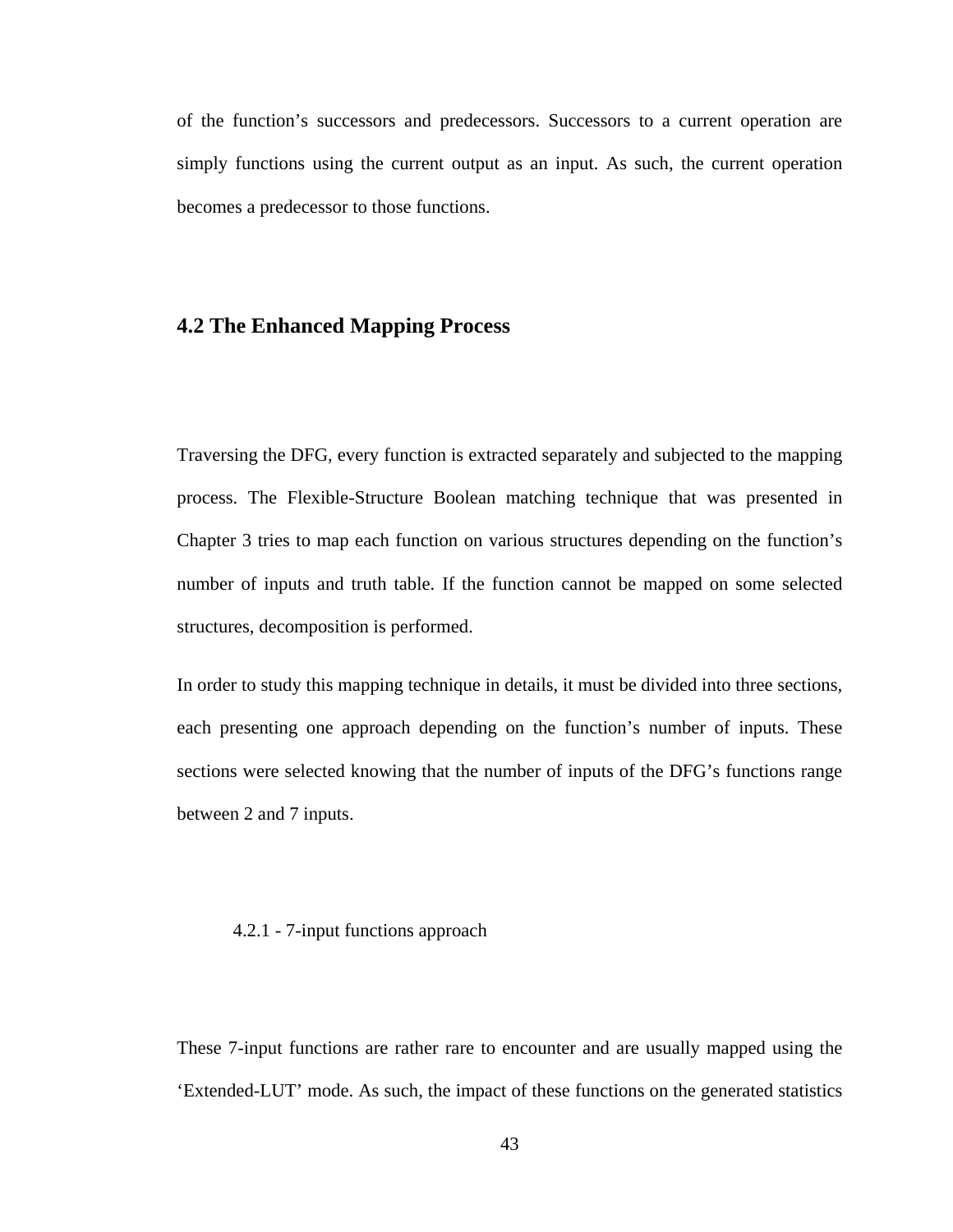and overall improvement is rather negligible. So at this stage, the proposed mapping technique will not map such functions on the ALM's arithmetic mode but instead, it will simply keep it as is and map it eventually on the ALM in extended-LUT mode.

#### 4.2.2 - 6-input functions approach

Since the flexible-structure mapping technique is used, functions can be mapped on any of the realistic configurations of the logic cells of the ALM in arithmetic mode, as listed in Chapter 3. However, the only configuration that supports 6-input functions is the 4-4- 3 structure of Figure 3.

So the approach tries to map a selected 6-input function f on the 4-4-3 configuration using the flexible-structure mapping technique. If f is not mappable, then the 6-input function decomposition technique is used to decompose it into two 5-or-less-input functions. If both techniques fail to map the selected function, then the approach renounces on trying to map it on the ALM in arithmetic mode and thus the typical normal mode is used.

However, in the case where f is mappable on the 4-4-3 configuration then the approach explores its successors trying to find one that can be successfully mapped on a 2-2-1 configuration while using f through the carry-in pin. If such a successor is found, the ALM will be used in a 4-4-3\_2-2-1 configuration reducing the number of logic cells needed to map these two functions. That is due to the fact that, whenever in normal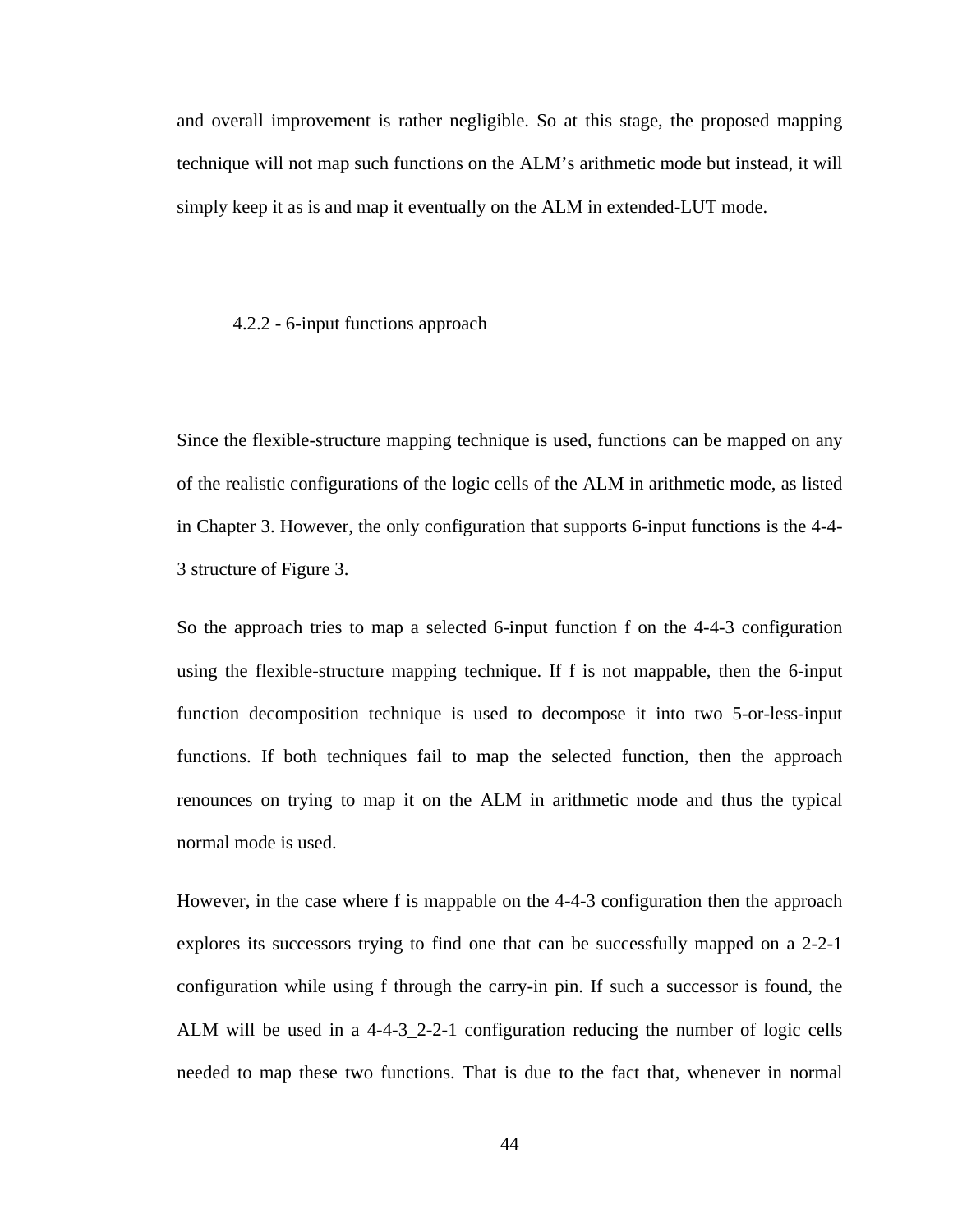mode, mapping a 6-input function uses 2 logic cells (an entire ALM), while now only one logic cell (half-ALM) is needed for mapping that same function. On the other hand, even if no successor is successfully mapped on the 2-2-1 configuration, the function f will still be mapped on the 4-4-3 structure. However, in this case, the ALM is underused and its second logic cell will be only passing the carry value without performing any useful operation.

The diagram in Figure 17 illustrates the steps to be followed when applying this approach.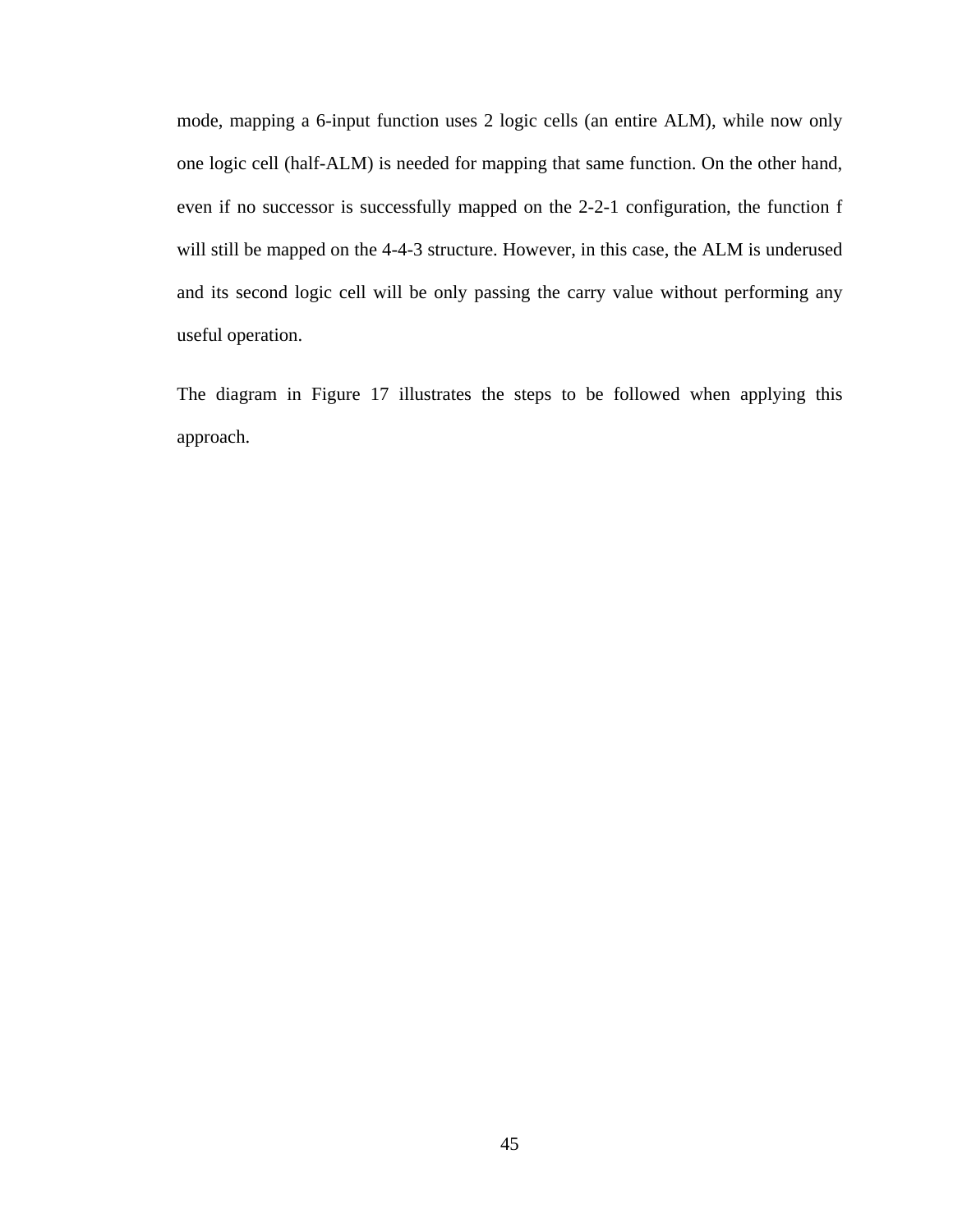

**Figure 17: 6-input functions mapping process**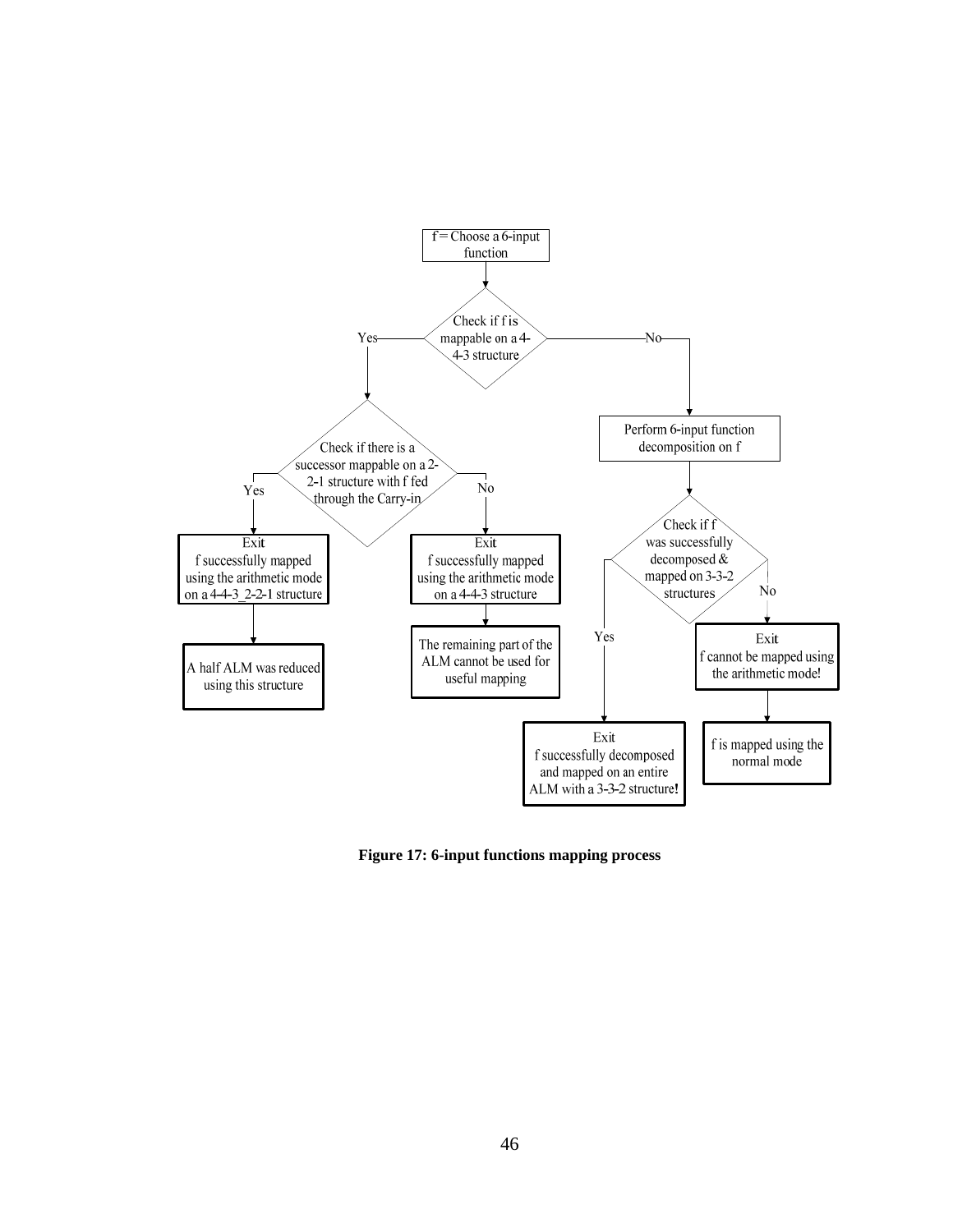#### 4.2.3 - 5-and-less-input functions approach

This approach covers all functions having a number of inputs between 2 and 5. It tries to map the function f on configurations supporting five independent inputs. Several structures are tried during the mapping process of each function, depending on the configuration's priority. These priorities are pre-specified depending on the cost each configuration introduces, in such a way that a configurations' priority decreases as its cost increases.

Two structure configurations, as well as the decomposition technique, will be tried depending on the following priorities:

- I. The 3-3-2 structure: This structure has the highest priority since it allows mapping two up-to-5-input functions, each on one logic cell without any overhead or loss. If a function can be mapped using this configuration, no other trials are necessary.
- II. The 4-4-4 structure: Experiments proved that this configuration can map a much higher percentage of functions than any other structure. However, such mappability comes at the cost of having the second logic cell forced to a 2-2-1 structure which can map a rather small subset of up-to-4-input functions. When no functions are found to be mapped on the 2-2-1 structure, the 4-4-4 configuration consumes the entire ALM, introducing a loss of one half-ALM or logic cell.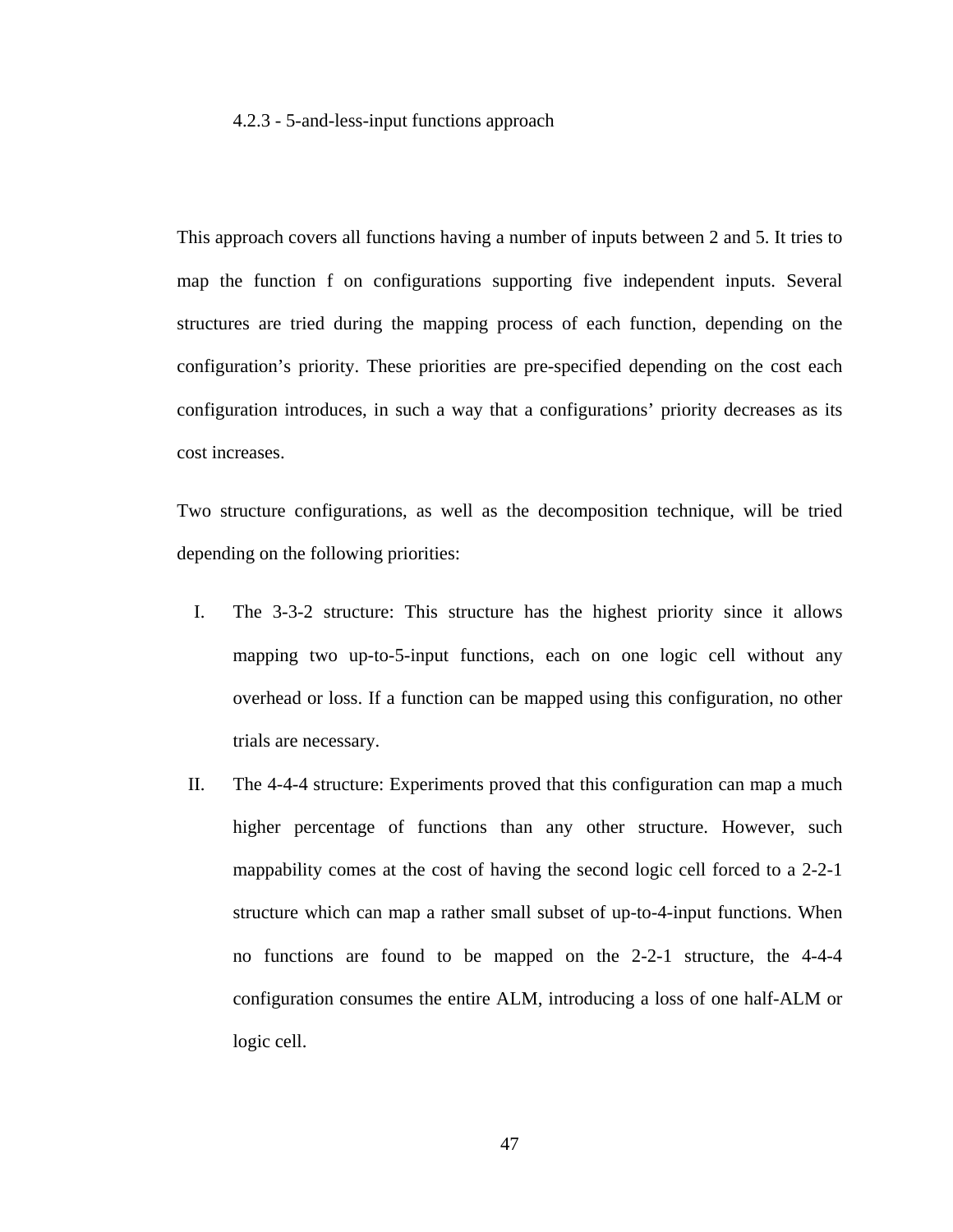III. Decomposition: The decomposition technique is the final option that is only used when mapping on the two previous configurations fails. This method has the least priority since it always introduces an overhead of an increase in the used logic cells since for every decomposed function, and entire ALM is needed (two logic cells, one for each of f1 and f2).

Therefore, initially, the technique tries to map the selected function f on a 3-3-2 structure. If it is not successfully mapped, the 4-4-4 structure is tried next. If f can be mapped on this 4-4-4 configuration, then successors are searched for one that can be mapped on a 2-2-1 with f being the input on its carry-in, in order to form a 4-4-4\_2-2-1 ALM configuration.

However, if the selected function f cannot be mapped on any of the previous configurations, decomposition is performed using the 5-or-less-input function decomposition technique.

When all these steps fail, the approach stops trying to map f using the arithmetic mode, and as such it remains mapped using the normal mode.

The diagram of Figure 18 properly visualizes the steps followed in this approach.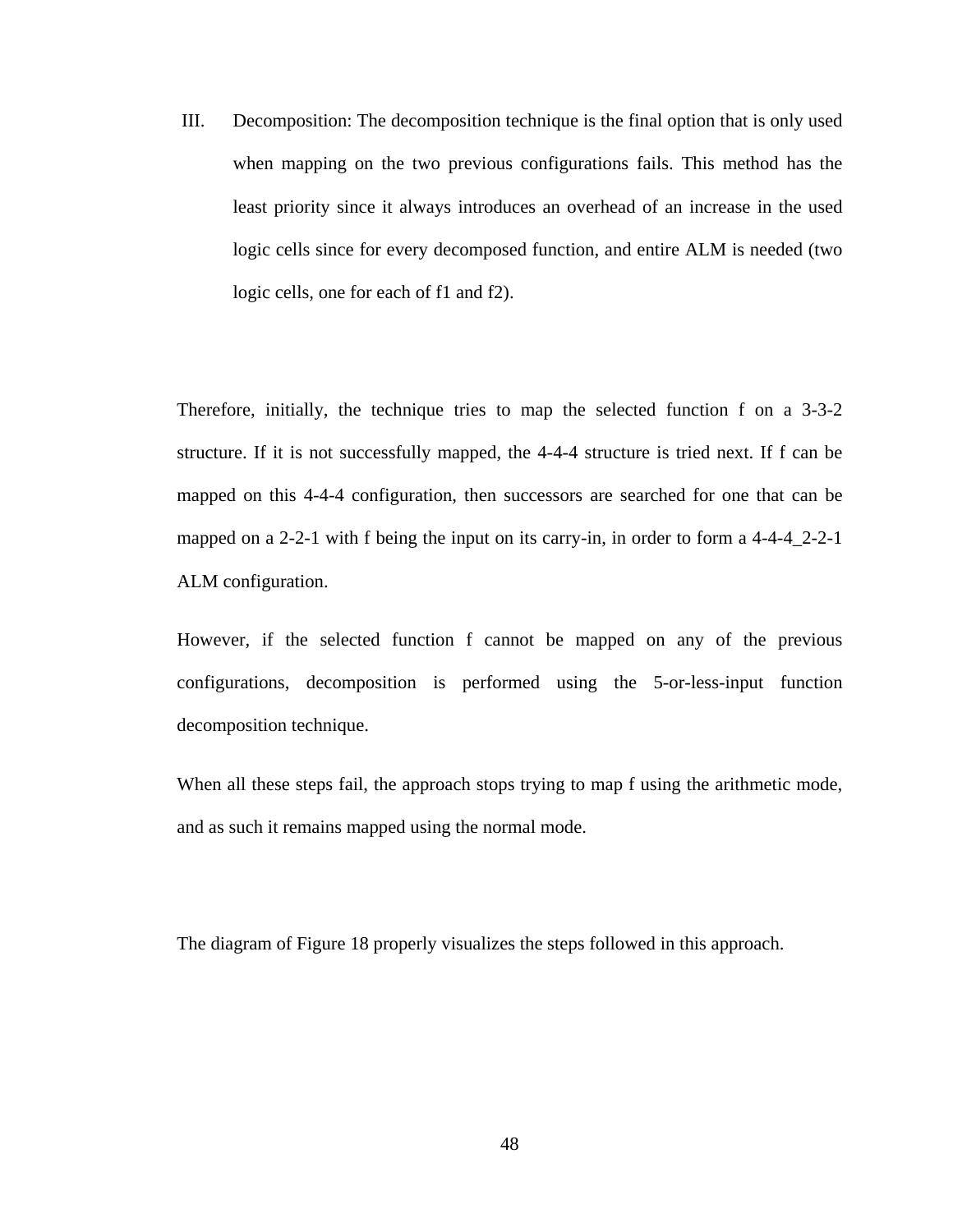

**Figure 18: 5-or-less-input functions mapping process**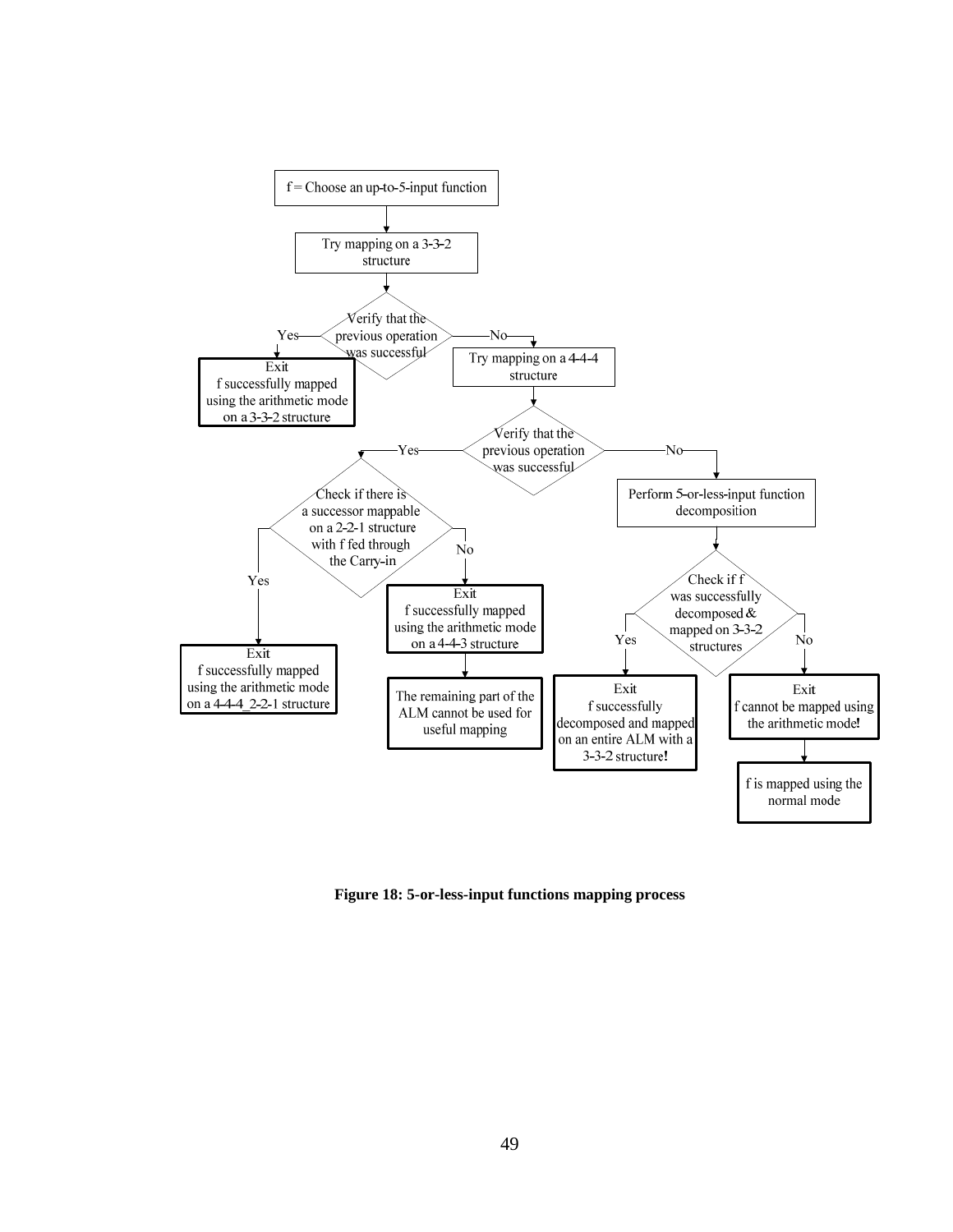# **4.3 Regeneration of the mapping netlist**

Once mapping decisions have been reached for all functions of the DFG, a new mapping netlist is generated in order to reflect the new changes and mapping preferences of every function.

The generation of the new mapping netlist (or vqm file) must respect the following guidelines:

- The general interface should remain identical to the initial vqm file, such as entity declaration, inputs, outputs, wires, etc.
- All 7-input functions and functions that were not successfully mapped must be declared using the normal mode, as in the initial vqm.
- The declaration of the functions successfully mapped using the arithmetic mode must be changed so that:
	- o The selected input is placed on the carry-in.
	- o The output is generated on the carry-out.
	- o The mask is changed to properly represent the function at hand.
	- o The ALM pins used to convey the inputs must be precised depending on the configuration used to map the function.
- If decomposition is used, the following modifications should be performed:
	- o Update the function's declaration so that it becomes the declaration of the first sub-function (f1), by changing the mask and the used inputs.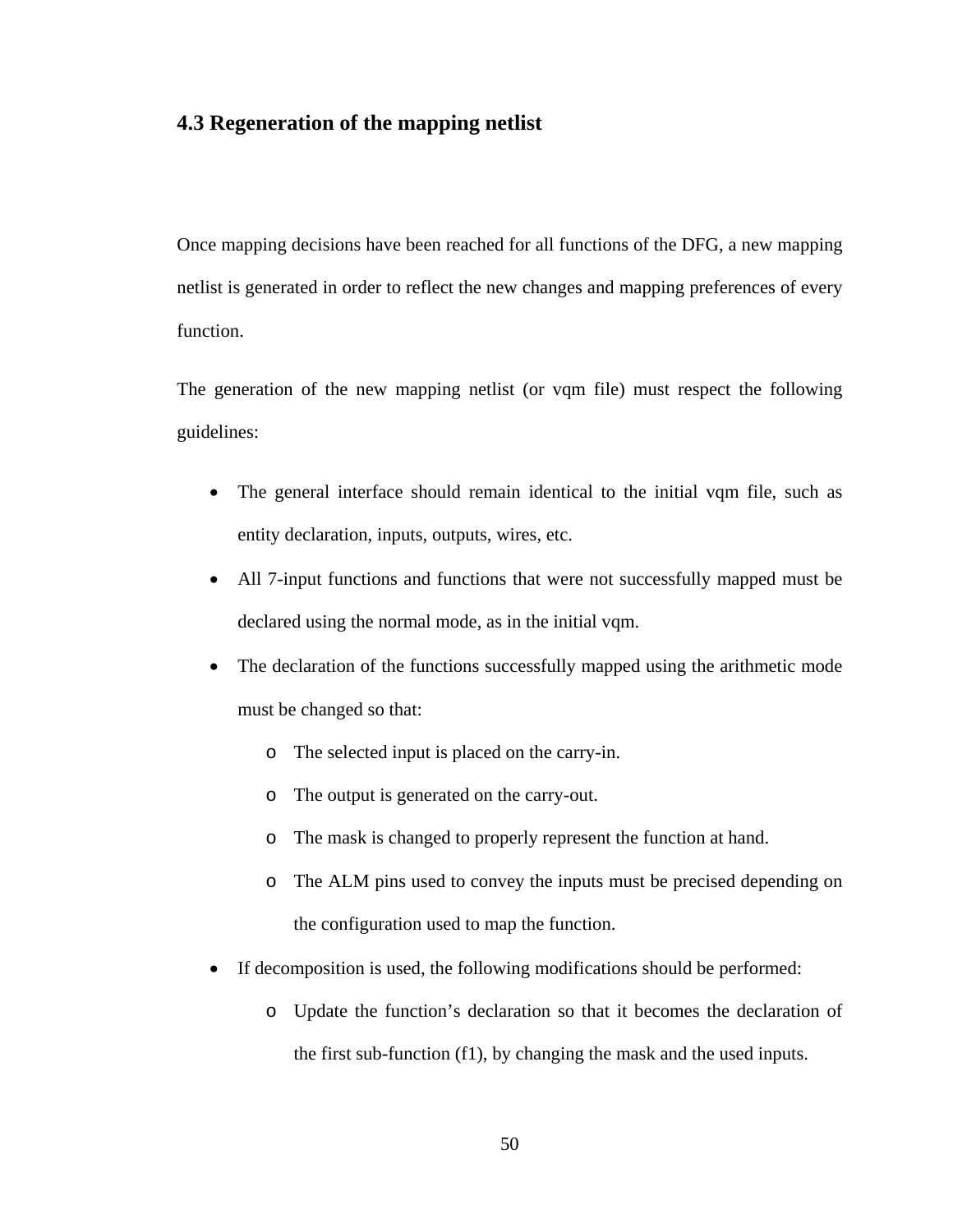- o A new cell declaration must be added to represent the second subfunction (f2).
	- $\blacksquare$  The carry-in is the output of f1.
	- The carry-out is a new wire added to the file.
	- The mask reflects the logical behavior of f2.
	- The inputs are the ones used for f2.
- o All successors of the decomposed function f must be updated so that they use the output of f2 instead of f.

It might be relevant to mention that in this mapping technique, all available functions are tested for potential mappability using the arithmetic mode of the ALMs. Whenever such mappability is achieved, the function is mapped onto the carry-chain. This process is done opportunistically so that every chance of mappability is seized. However, that might not be the optimal way of mapping onto carry-chains if the overall objective is to maximize the reduction of used routing resources while maintaining the area overhead under control. In such cases, it might be more efficient to use some algorithmic intelligence to choose the functions that will be placed onto the chains, since, as the experimental results proved, routing and placement might add some more area overhead to the original overhead resulting from the mapping process.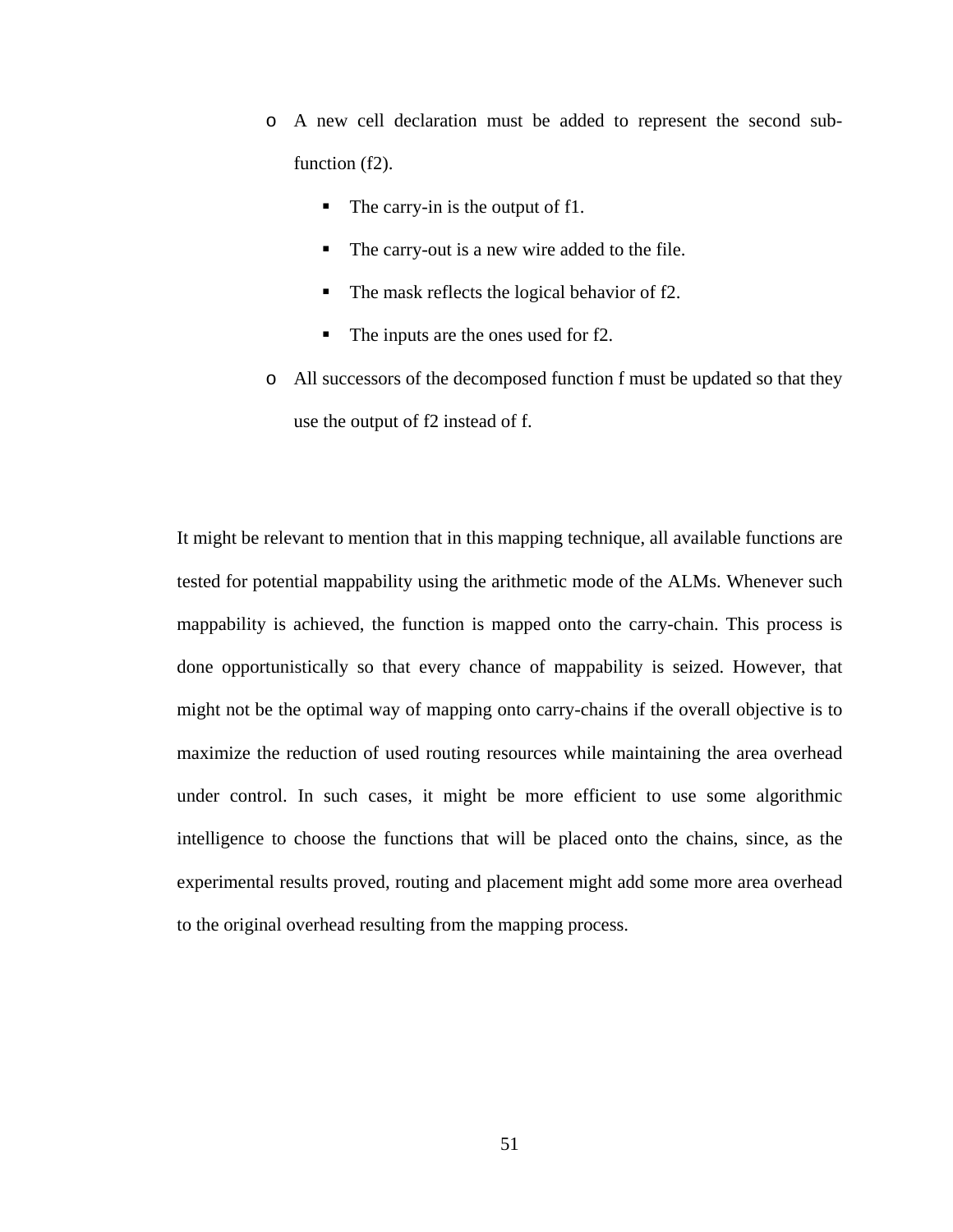# **Chapter Five**

# **A Generic Software Platform**

Combining all the previously proposed techniques and approaches one final tool was generated exploiting the flexibility of the structures on which these techniques are applied. This generic software platform can analyze, test various basic-unit structures and compare their performances on particular logic circuits depending on criteria specified by the user. Such structures may vary from currently available FPGA architectures to customized theoretical structures well-suited for a specific design(s). This tool can also propose particular cell structures to map logic circuits while respecting the user's constraints and insuring the optimization of specific parameters.

## **5.1 The need for such platform**

It is previewed that this tool will be useful for two main parties:

I. Current FPGA companies' designers, especially Altera's since the main idea was proposed as an enhancement on its Stratix FPGAs. This tool will allow these designers to explore either minor or major modifications onto the current logic cells architectures and compare these new architectures to the already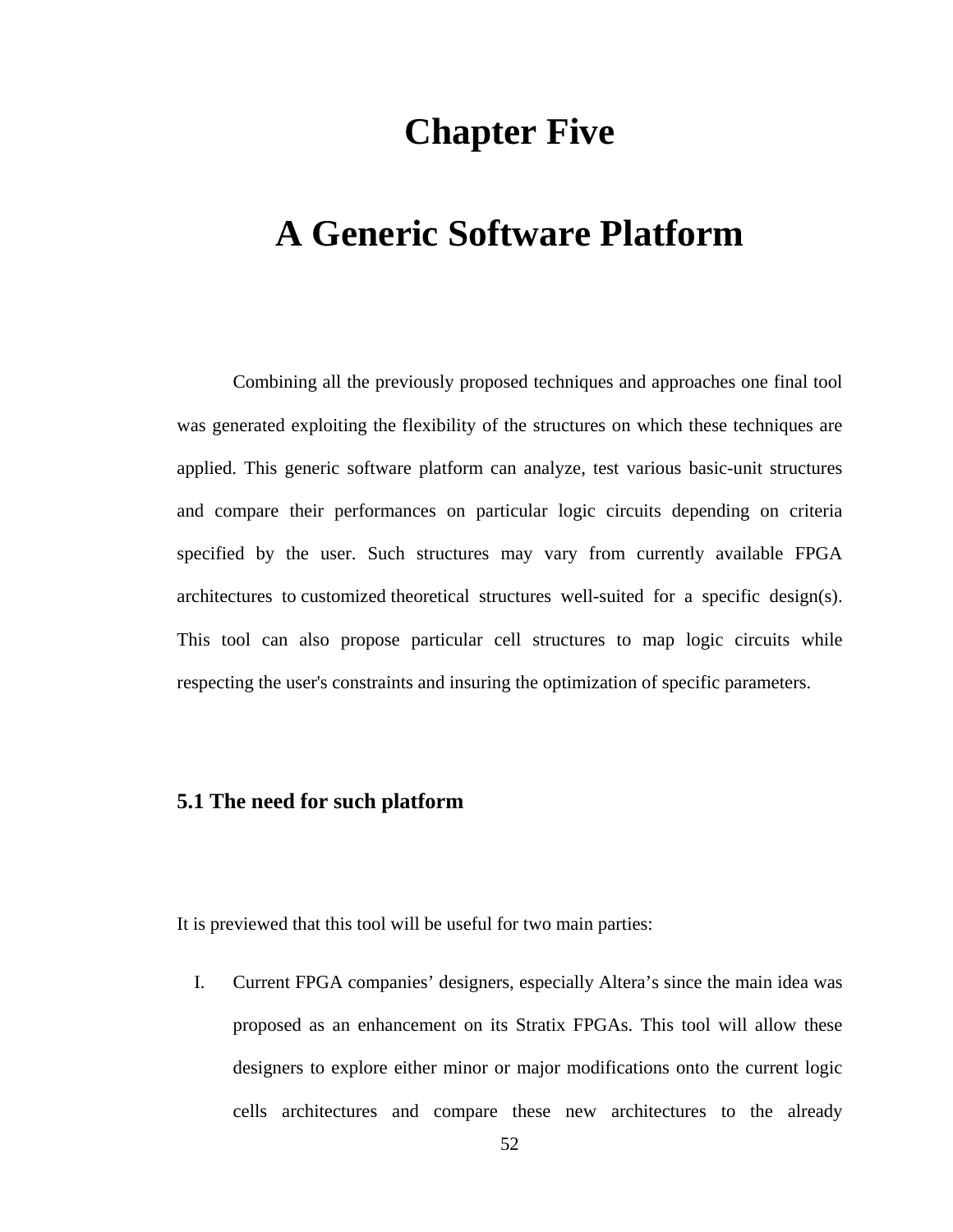implemented ones looking for improvements in mappability, area, routing or any other preferred parameters.

II. Designers searching for logic cells' architectures that would best implement their designs or applications while optimizing some personally defined parameters. The search for such architectures does not have to be limited to the logic cells of devices currently available in the market but can also be extended to hypothetical logic cells with user-specified architectures.

# **5.2 The tool's capabilities**

This tool is based on one main structure shown in Figure 19, to which all flexibility measures were added allowing it to cover a wide range of possible configurations and modified/new architectures.



**Figure 19: Tool's base configuration**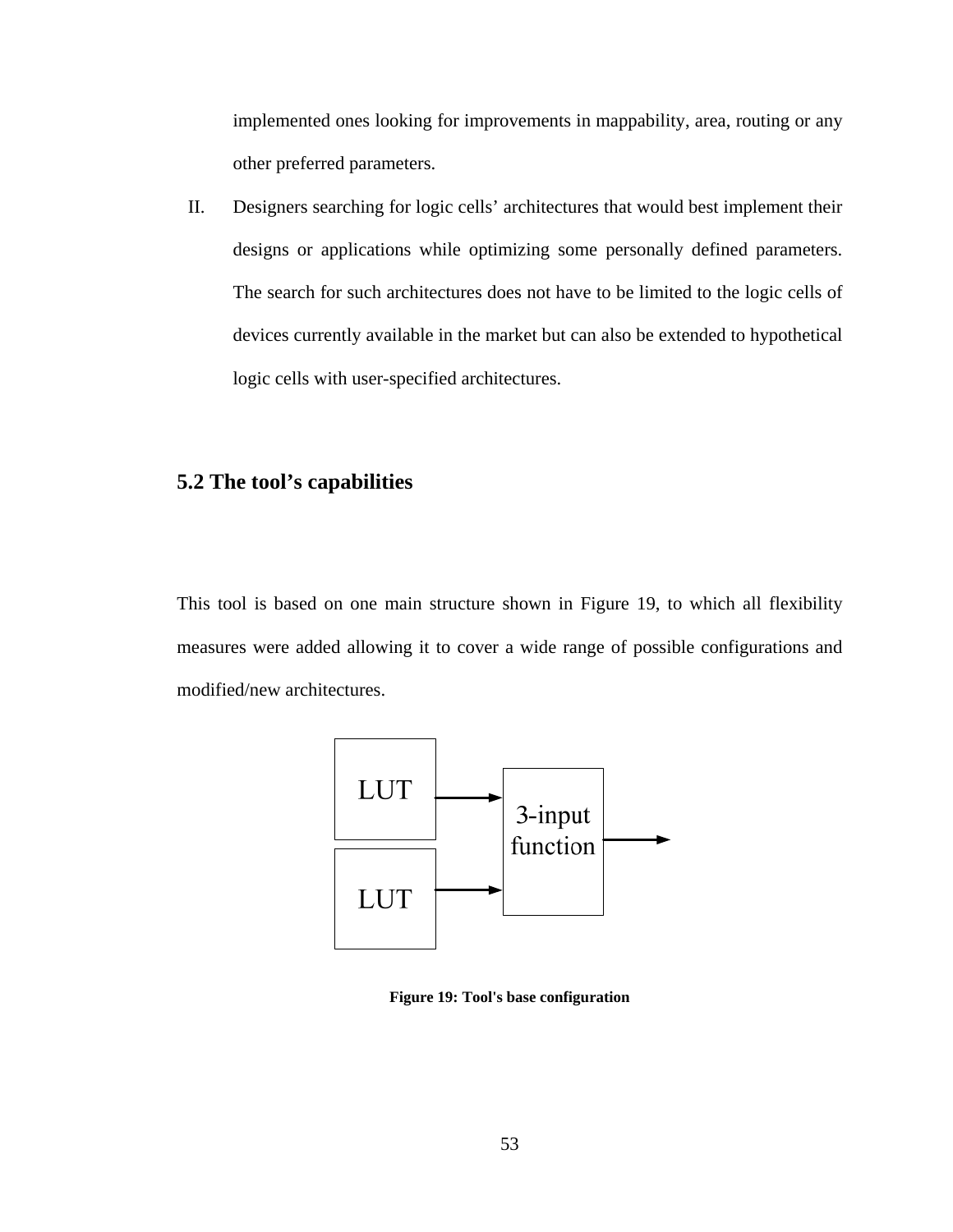The added flexibility to this base configuration can be performed at different levels where users can either select one flexibility level, multiple or even all levels during a single use. These levels can be quantified as follows:

1. The LUTs can have a variable and unlimited number of inputs as illustrated in Figure 20.



**Figure 20: Configuration with k-input LUTs** 

2. The sizes of the LUT can be totally uncorrelated, where each LUT can have a different size (or number of inputs) independently of the second LUT, as shown in Figure 21.



**Figure 21: Configuration with variable-input LUTs (k1, k2)**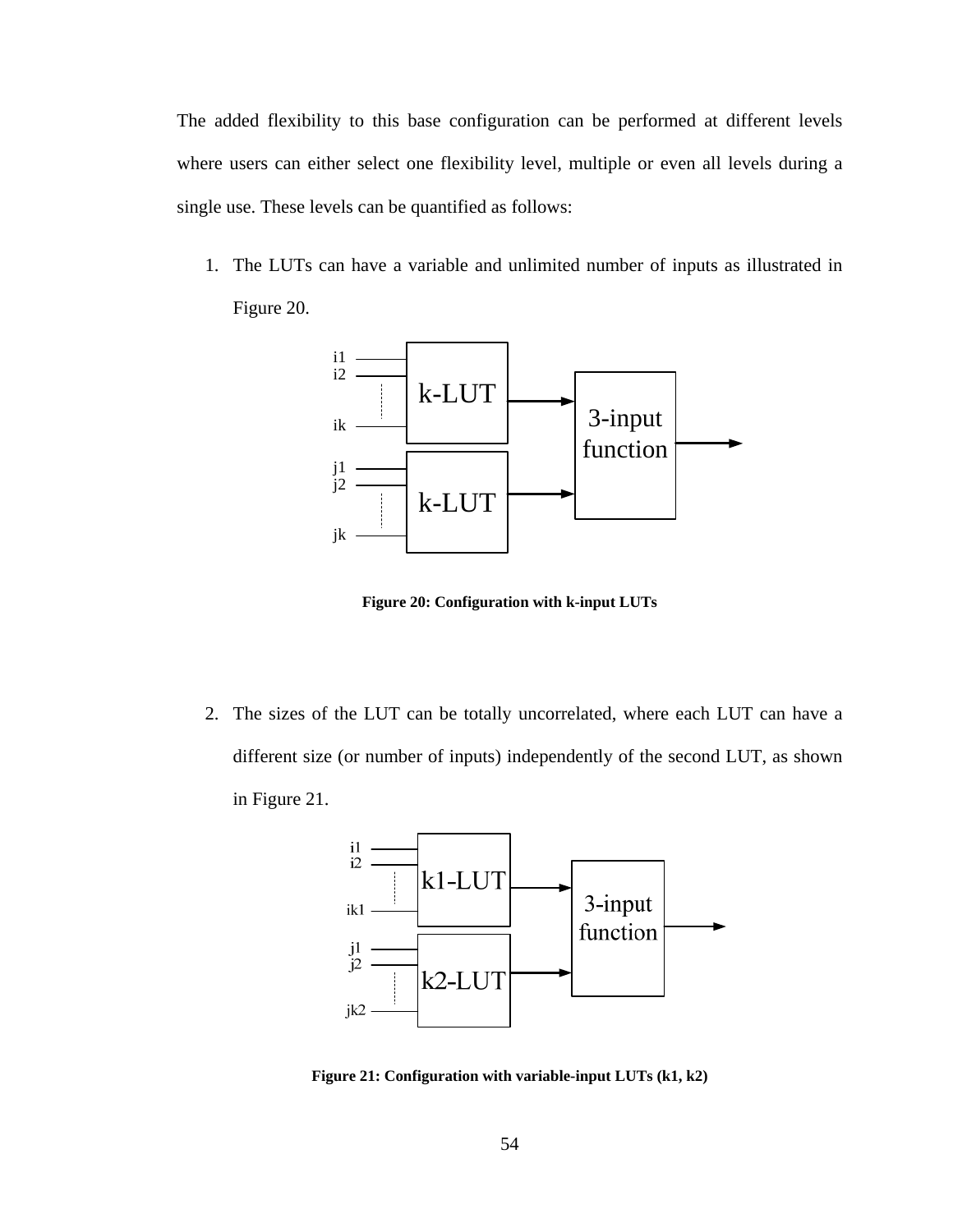3. The two LUTs can share inputs. The number of shared inputs can vary depending on the configuration, as long as it does not exceed the logical maximum, which is the minimum number of inputs the LUTs are using. This flexibility level is represented using Figure 22.



**Figure 22: Configuration with k-input LUTs and n shared inputs** 

4. The 3-input function can perform any 3-input logical operation. The user is allowed to specify the behavior of this component by simply providing its truth table.

So if all flexibility levels are combined together, one would end up with a configuration of unbounded variable-input LUTs, with the possibility of having 'n' shared inputs, and any three input combinational function taking as inputs the outputs of the LUTs and an additional external input. This configuration is illustrated in Figure 23.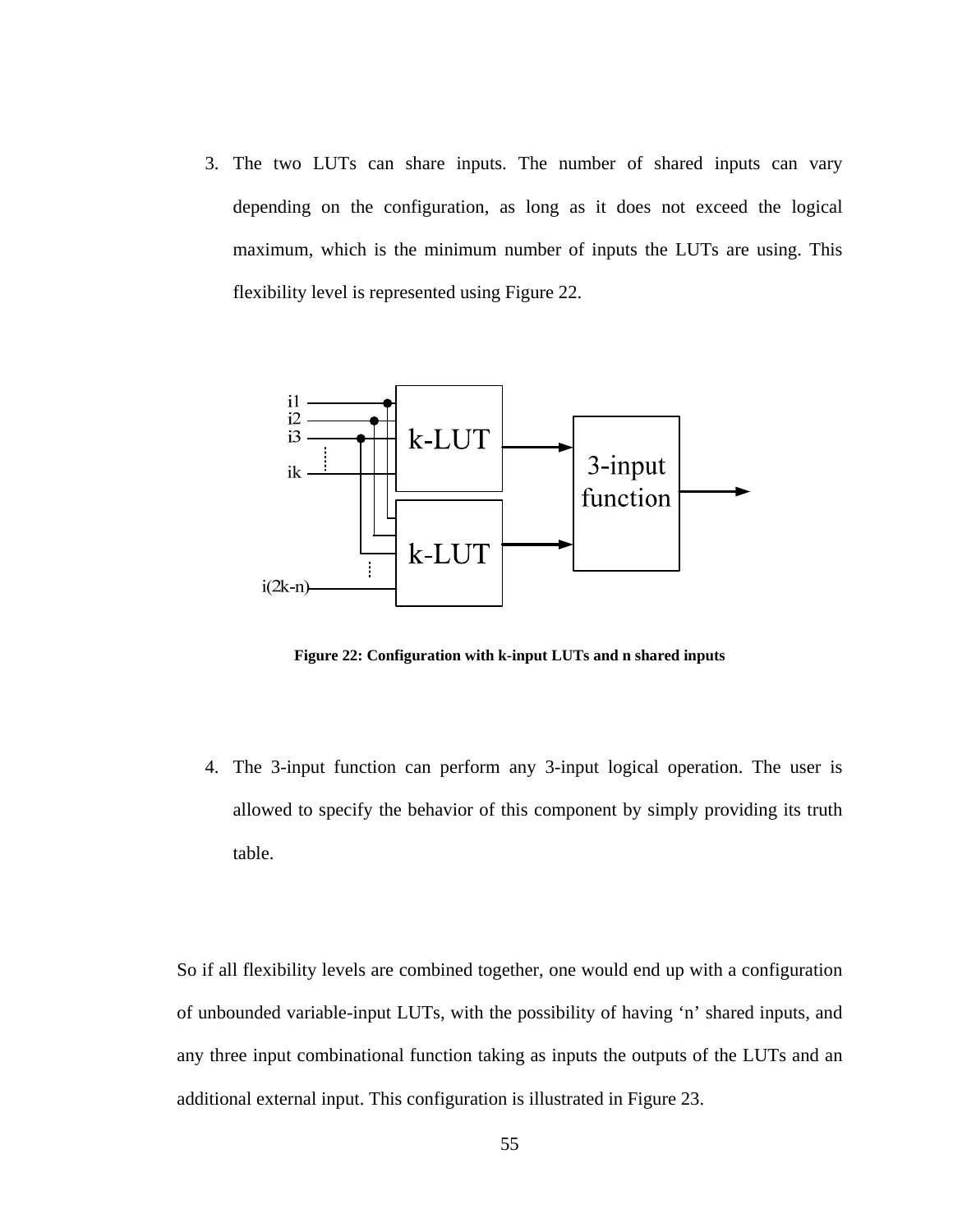

**Figure 23: Fully flexible configuration** 

## **5.3 User's options**

This tool allows to the user to perform a wide range of operations depending on his/her goals and objectives. However, the user is required to specify the configuration(s) on which the designs need to be tested, through a set of parameters.

#### 5.3.1 - User-specified Parameters

Depending on the purpose of the conducted experiments, the user has to specify some parameters that would identify the objective and/or configuration(s) required. These parameters are:

• The first LUT's number of inputs 'k1'.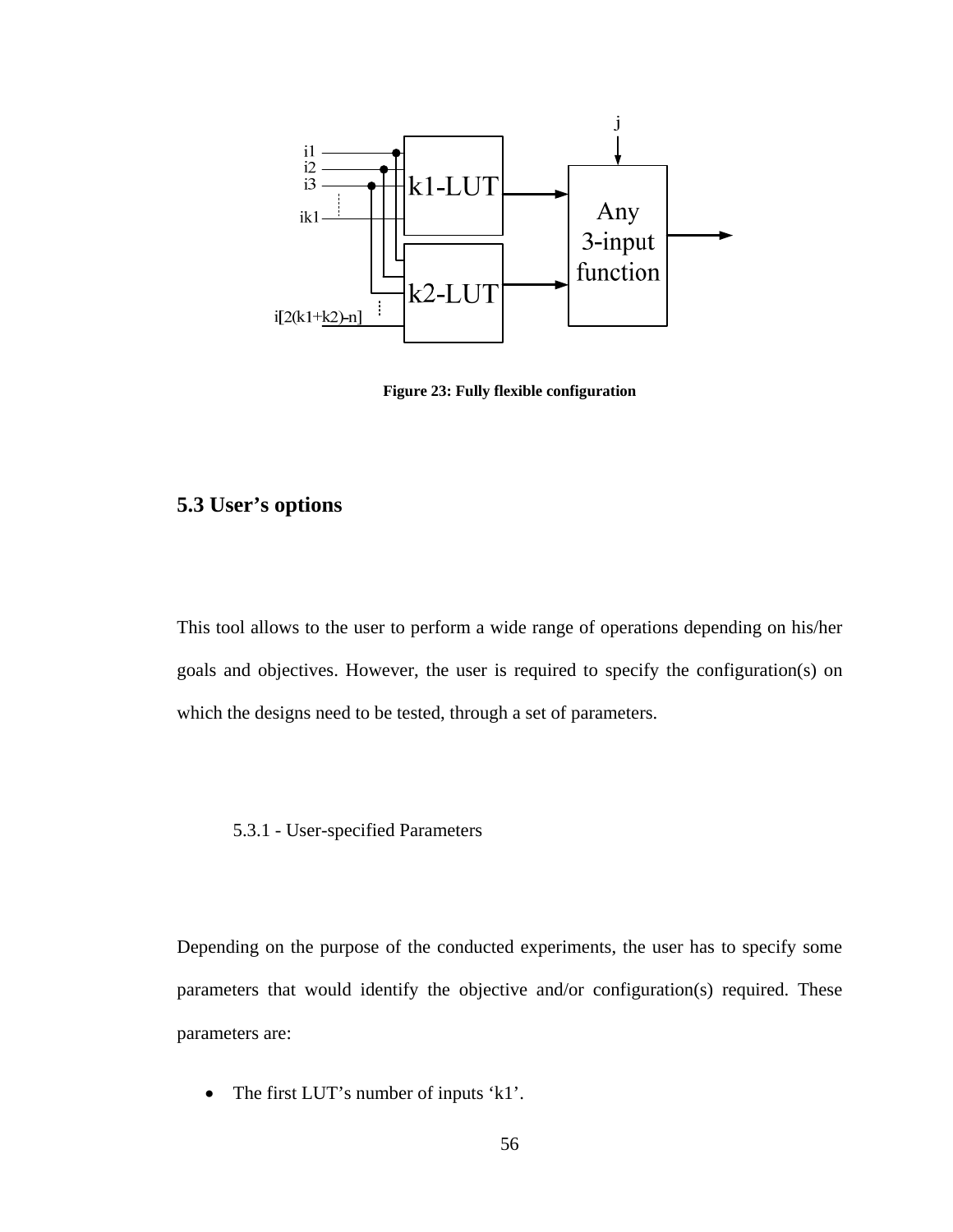- The second LUT's number of inputs 'k2'.
- The number of shared inputs 'n'.
- The logical behavior of the three input function used (by providing its truth table).
- The objective(s) of the conducted experiment (one or more can be chosen):
	- Verifying mappability of functions on the chosen basic-unit structure.
	- Measuring the amount of used routing resources and its related congestion.
	- Quantifying the area needed to map a particular design on a particular structure.

#### 5.3.2 - Modes of operation

Once the parameters have been chosen, users have to choose a mode of operation depending on their objectives. The chosen mode of operation will reflect the designer's end goal, as well as the analysis/conclusions that need to be derived from the experiment. The available modes of operation can be listed as follows:

 $\triangleright$  Mode 1: In this mode, the used structure has fixed overall configuration. In other terms, the LUTs' characteristics k1, k2 and n are chosen by the user as well as the 3-input function's behavior. This mode can be selected whenever the designer wishes to map a specific circuit on a particular architecture. Statistics can be generated, as always, for the chosen objectives, such as percent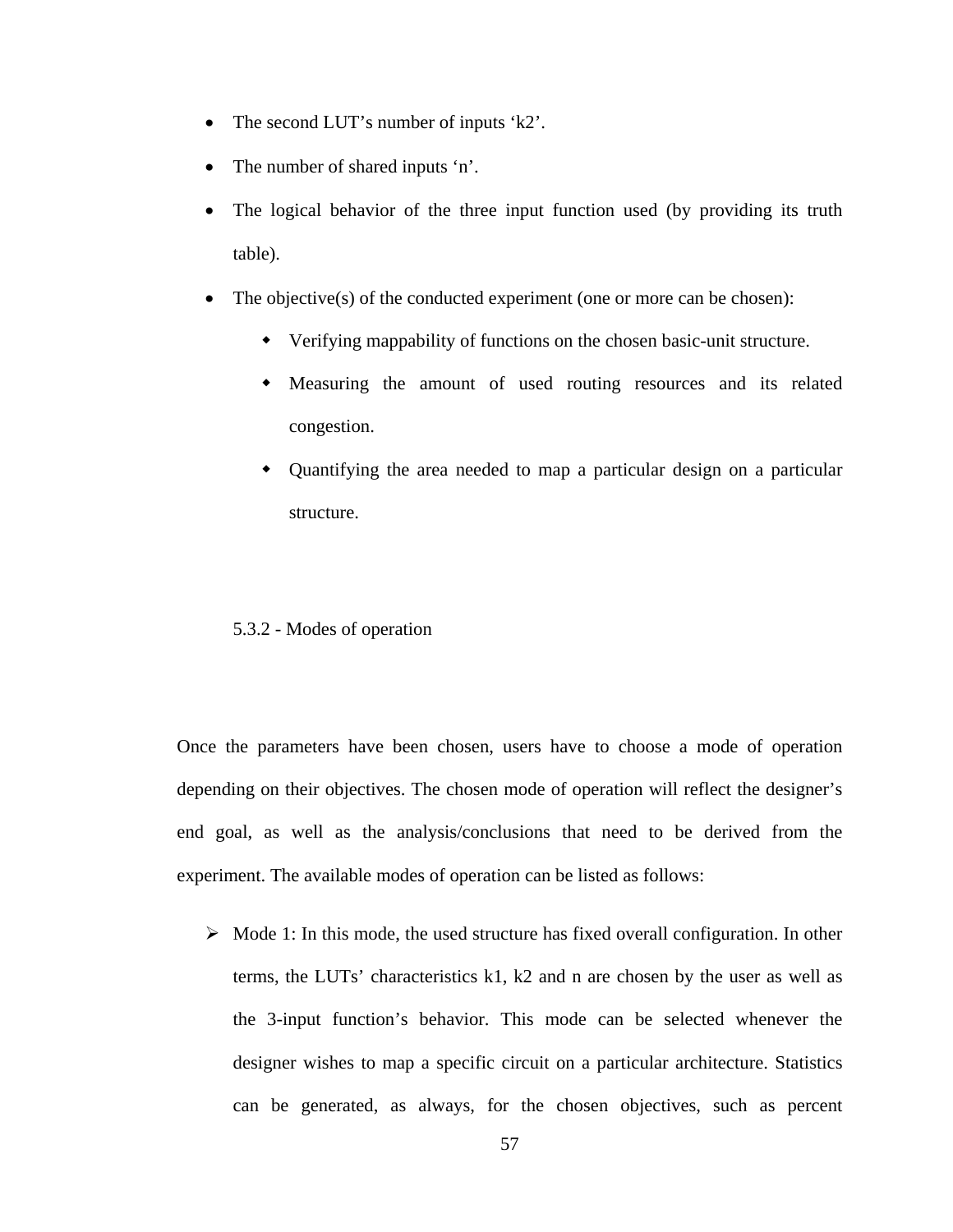mappability, area used by the circuit, etc. This mode can help designers assess the efficiency and performance of newly designed basic-unit structures.

- $\triangleright$  Mode 2: In this mode, the structure used is partially fixed in a way that the LUTs' characteristics k1, k2 and n must be predetermined and specified by the user. However, the tool tries all 256 possible 3-input functions ( $2^{2^3} = 2^8 = 256$ ) and then reports statistics depending on the user selected objectives. This mode is useful when designers wish to perform some modifications on the currently available structures, trying to improve their performance.
- $\triangleright$  Mode 3: The structure, on which functions are mapped in this mode, has full LUTs flexibility while the 3-input function is predetermined by the user. So for a specific logical behavior at the output of the LUTs, the tool will try all possible LUT configurations by varying k1, k2 and n. Then it will report the configuration that best suits the designer's preferences. However, trying to reduce the runtime of the experiments, it is preferred to set a range from which k1, k2 and n can take their values. This mode was mainly used when exploring various configurations of the Stratix FPGAs logic cells, such as the 3-3-2, 4-4-3 and 2-2-1 structures while applying the enhanced mapping technique.
- $\triangleright$  Mode 4: This is a combination of modes 2 and 3, where the structure preserves it full flexibility. All 256 possible 3-input functions are tried at the outputs of the LUTs, while for every 3-input function selected, all possible LUT configurations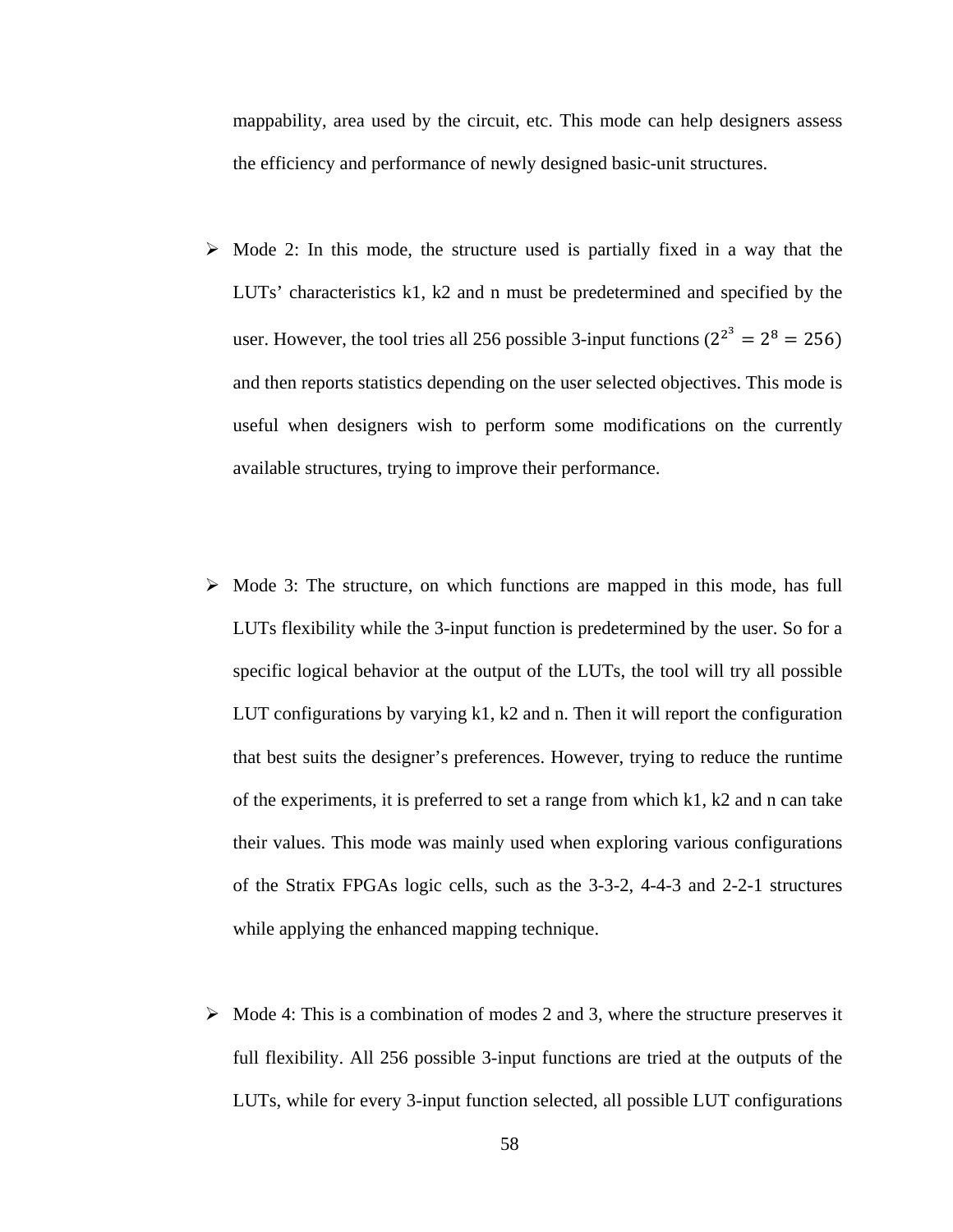are explored by varying the values of k1,  $k2$  and n (again with a specified range of possible values). It is important to note that this mode is very exhaustive and has a rather high runtime. However, this mode would reveal most useful when designers desire to widen the scope of their research and explore various possible modifications to available structures in FPGAs or even new out of the scope configurations.

 $\triangleright$  Mode 5: This mode takes two specific structures with particular configurations and compares these configurations according to some user-specified parameters. This mode can even map particular designs on both structures and then choose which structure is optimal for the user's application depending again on the user's priority and preferred optimality parameters. This particular mode enables designers to compare either two FPGA available structures trying to choose the one that better suits the application at hand, or to compare a totally theoretical structure with one that already exists for possible improvement in the current FPGA's architecture; or even, to compare two totally new hypothetical configurations, trying to choose which one maps the desired circuit with the most optimized designer-specific parameters.

Going back to the importance of such a tool to the potential users, the modes can be distributed in terms of the respective interest of each of the two main parties listed earlier, as follows:

I. Current FPGA companies' designers would be mainly interested in modes 1, 2, 3 and 5 where the tool allows them, through these modes, to explore minor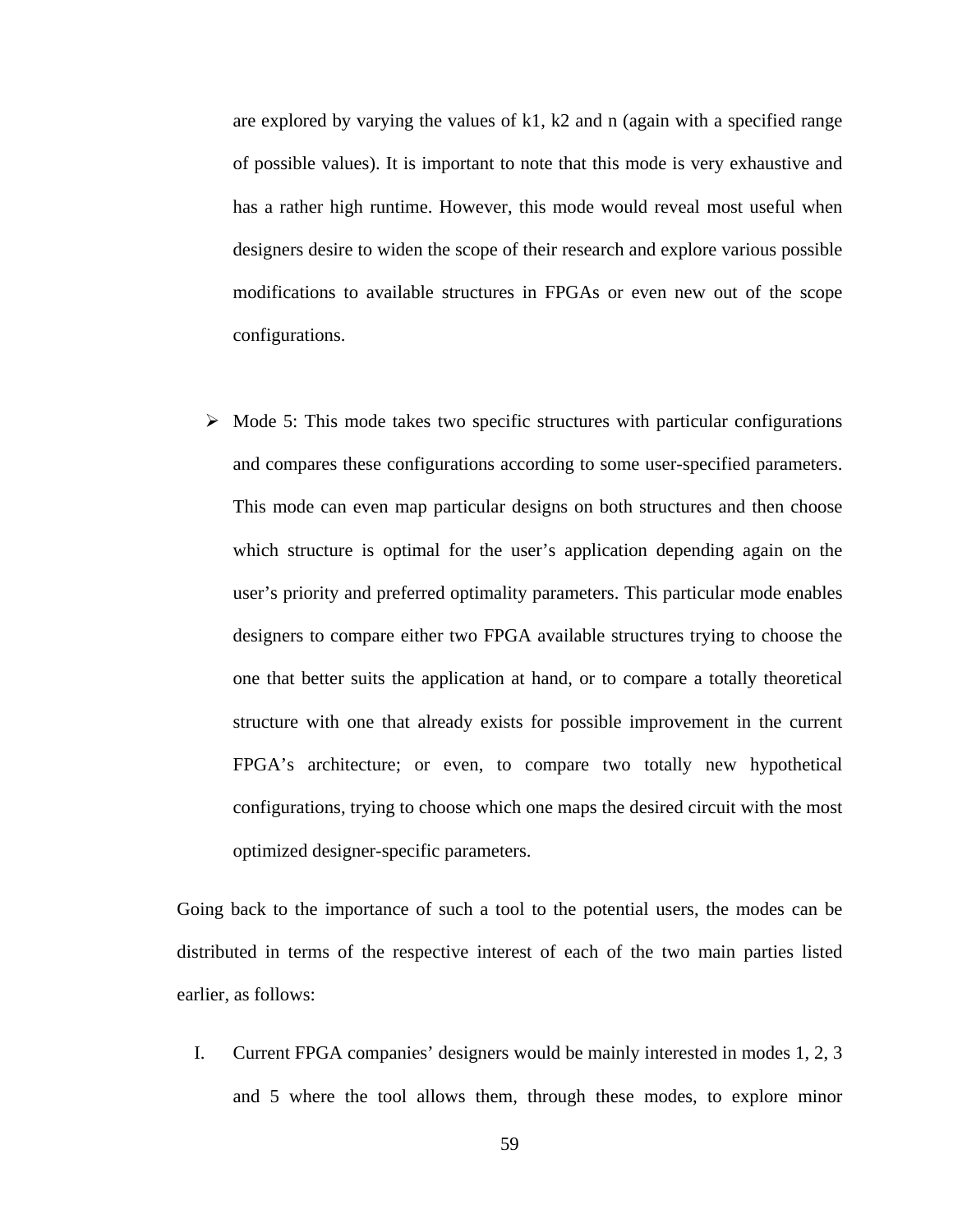modifications on the logic cells used in their current respective FPGAs. It also helps them collect data and analyze statistics of high priorities, such as the routing resources congestion, total area used, etc. The tool also enables them to compare the performance of their currently used structures and the newly modified ones, helping them assess the importance of any modification.

II. Designers searching for logic cells' architectures that would best implement their circuits would probably be interested in all modes but mainly in modes 4 and 5. On one hand, mode 4 allows such designers to search a wide configuration space for a basic-unit structure that suits their preferences and specific applications with a minimized cost. Such a wide exploration might cover available FPGA's logic cells as well as hypothetical and purely theoretical structures. On the other hand, mode 5 allows those users to specifically choose two architectures and compare them according to some personally defined parameters. The two comparable architectures can be of two currently available FPGA cells, or two hypothetical basic-unit structures or even a combination of both.

All of these options provide the users with a high flexibility software platform that directly answers to their individual needs and preferences.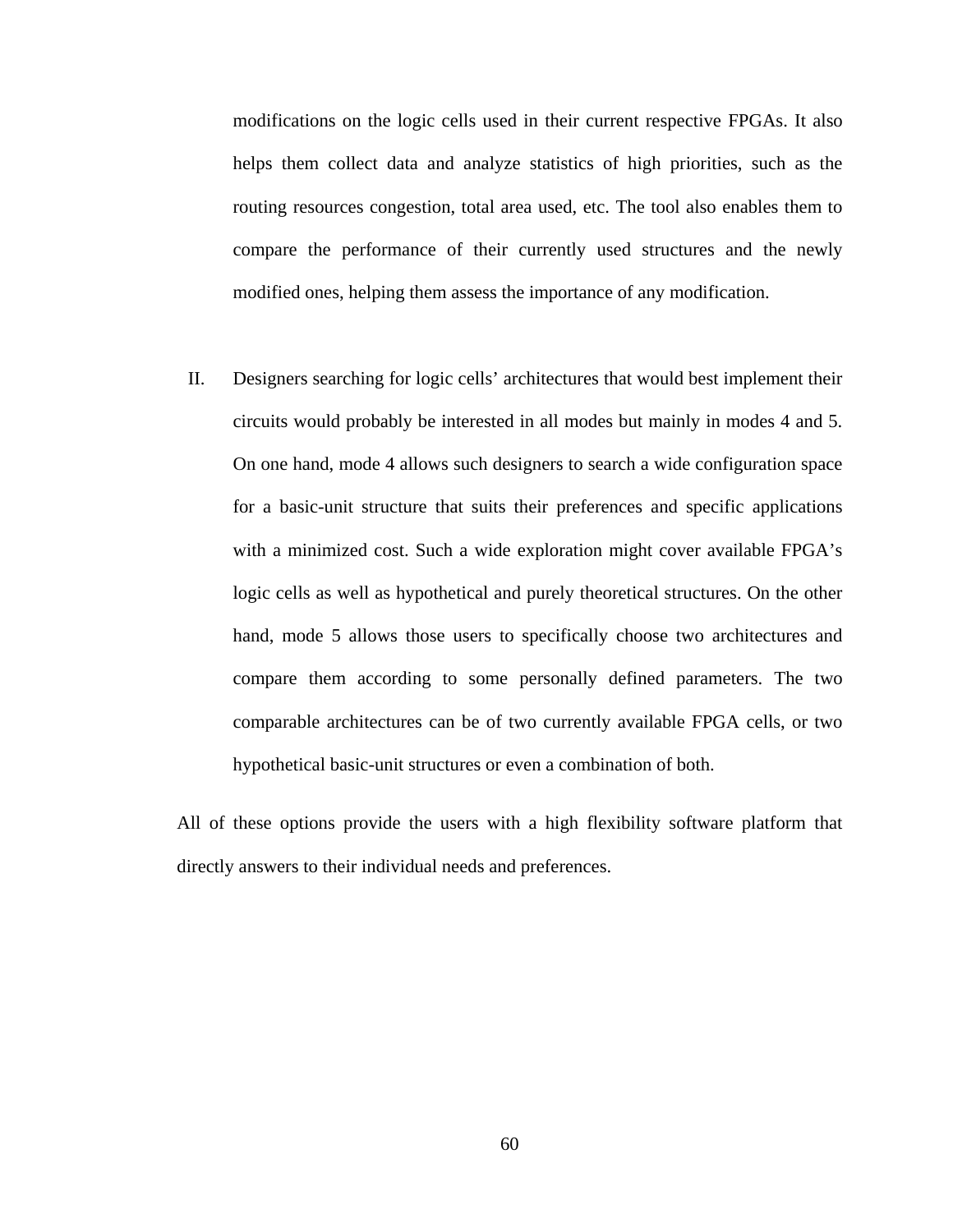# **Chapter Six**

### **Experimental Results**

Several sets of experiments were conducted to properly reflect the benefits and improvement achieved through the various techniques and approaches proposed in this work. First, an overview of the benchmarks used will the presented highlighting each benchmark's characteristics. Then results of the mapping techniques applied will be listed along with data collected and analysis performed using the software platform.

### **6.1 Used Benchmarks**

Experiments were conducted using the MCNC benchmarks, and more precisely, the Big 20 benchmarks. These benchmarks are known as the most used for conducting research experiments on new FPGA architectures and technologies.

As it is called, this set of benchmarks consists of 20 circuits distributed between combinational and sequential logic files. However since the proposed enhanced mapping technique and software platform support only combinational functions, experiments will be conducted using only combinational benchmarks.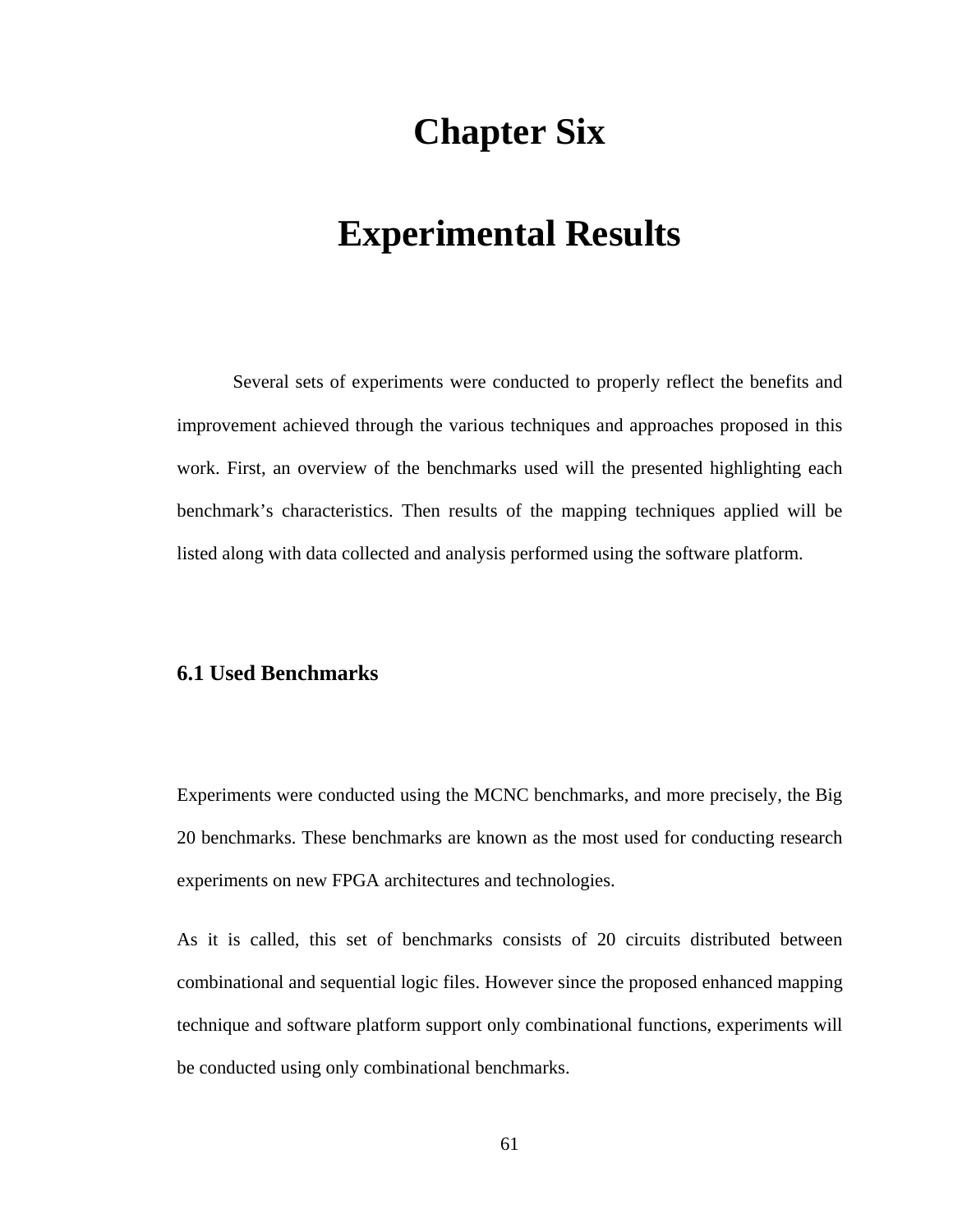Table 4 lists the used combinational benchmarks out of the big 20 and provides, for every benchmark the total number of used Adaptive Logic Modules (ALMs) after compiling it using the Altera Quartus II tool on a Stratix II FPGA. It also provides, for each benchmark the total number of interconnects used after Quartus' synthesis, mapping, placement and routing process.

| <b>Benchmark</b> | Number of used<br><b>ALMs</b> | Number of used<br>Interconnects |
|------------------|-------------------------------|---------------------------------|
| ex5p             | 197                           | 3173                            |
| alu4             | 311                           | 2978                            |
| apex4            | 362                           | 4872                            |
| apex2            | 401                           | 4042                            |
| seq              | 428                           | 4713                            |
| ex1010           | 479                           | 5084                            |
| spla             | 938                           | 11303                           |
| pdc              | 968                           | 11194                           |

**Table 4: Benchmarks' characteristics** 

The benchmarks in all statistics and experimental results will be listed in ascending order of the number of used ALMs after Quartus' compilation, as shown in Table 4.

Once the benchmark has been compiled using Quartus, the mapping netlist files can be parsed looking for synthesized logic function that would be mapped on logic cells. Such functions can have variable inputs ranging between two and seven. Table 5 provides the distribution of such functions for every benchmark. This means that, again for every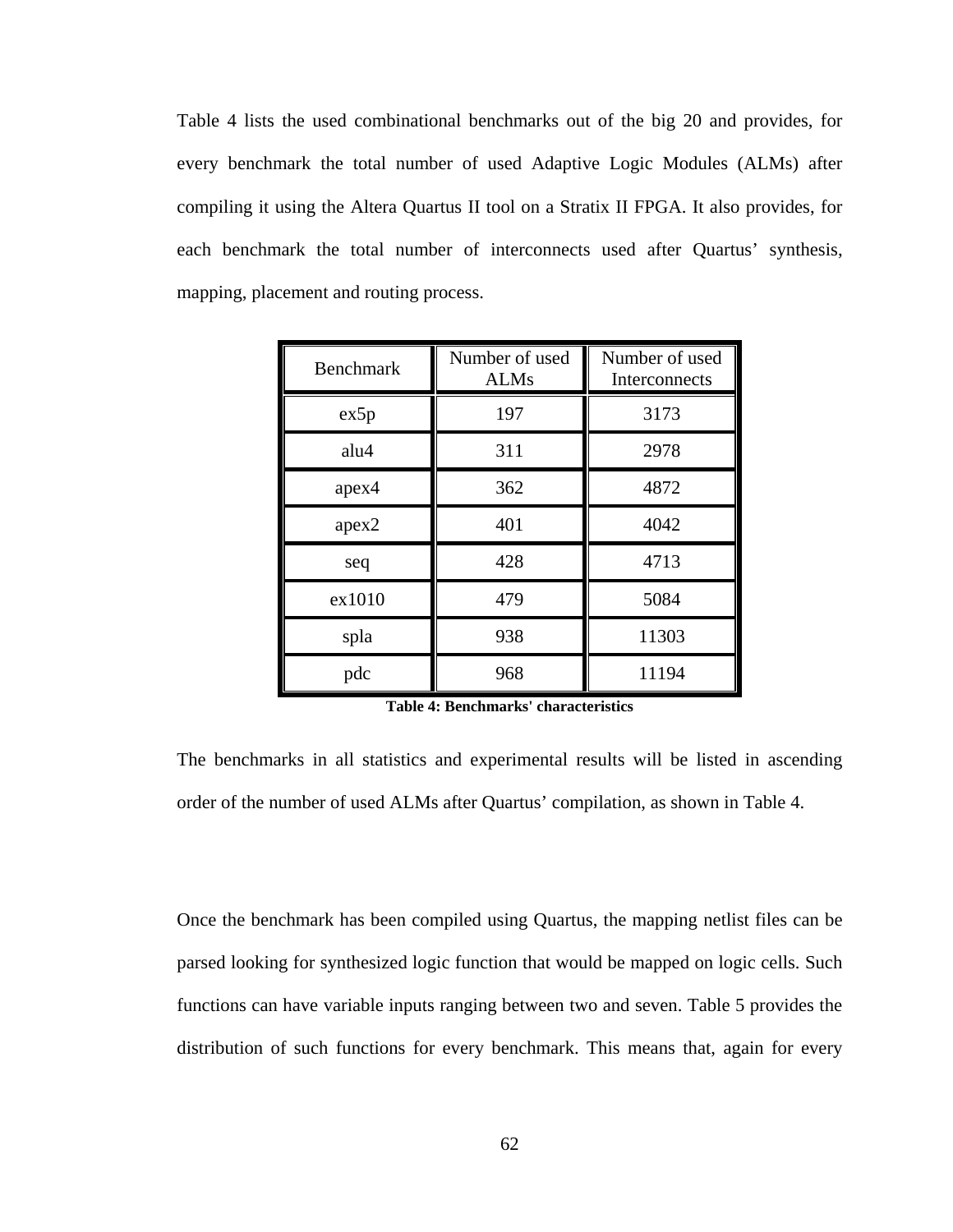benchmark used, Table 5 lists the number of X-input functions available where X varies between two and seven.

| Benchmark    | Total<br>functions | 7-input<br>functions | 6-input<br>functions | 5-input<br>functions | 4-input<br>functions | 3-input<br>functions | 2-input<br>functions |
|--------------|--------------------|----------------------|----------------------|----------------------|----------------------|----------------------|----------------------|
| ex5p         | 344                | $\mathbf{1}$         | 44                   | 128                  | 68                   | 59                   | 44                   |
| alu4         | 542                | 5                    | 74                   | 229                  | 76                   | 91                   | 67                   |
| apex4        | 606                | $\mathbf{1}$         | 120                  | 237                  | 101                  | 101                  | 46                   |
| apex2        | 668                | $\overline{2}$       | 128                  | 251                  | 111                  | 103                  | 73                   |
| seq          | 718                | $\mathbf{1}$         | 128                  | 289                  | 125                  | 108                  | 67                   |
| ex1010       | 733                | 5                    | 208                  | 288                  | 122                  | 67                   | 43                   |
| spla         | 1524               | 6                    | 285                  | 561                  | 253                  | 196                  | 223                  |
| pdc          | 1535               | 16                   | 319                  | 593                  | 263                  | 180                  | 164                  |
| <b>TOTAL</b> | 6670               | 37                   | 1306                 | 2576                 | 1119                 | 905                  | 727                  |

**Table 5: Distribution of functions in every benchmark**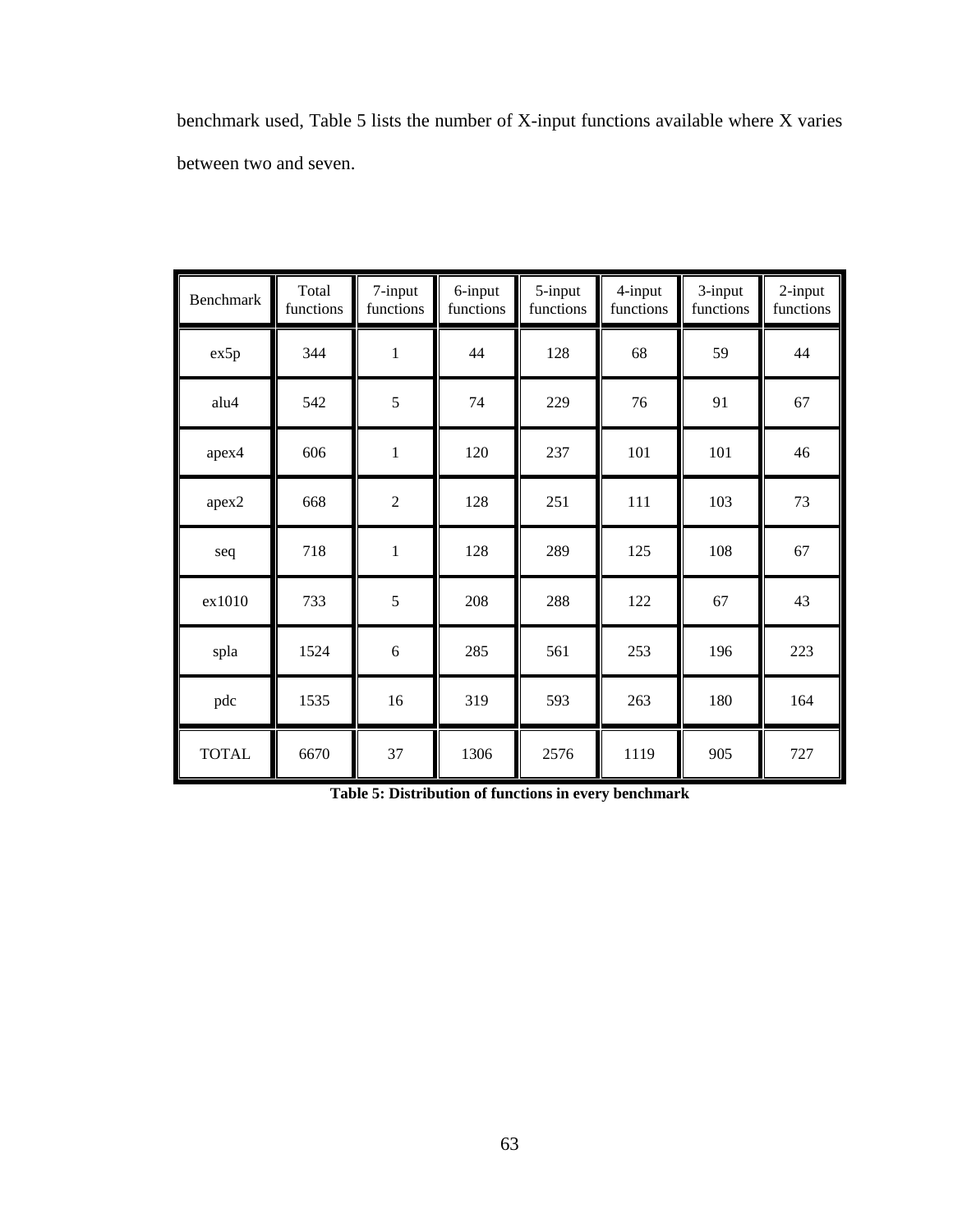### **6.2 Conducted Experiments**

Several experiments have been conducted to simulate various cell configurations and test the enhanced mapping technique that was proposed. Some experiments were also conducted, using the proposed tool, for the sake of exploring wide ranges of cell configurations, new and previously available, where a comparison has been developed depending on some comparable parameters.

#### 6.2.1 - Enhanced Mapping Technique's experimental results

In order to measure the performance of the new enhanced mapping technique and properly compare it to the currently used mapping process, the following experiments were preformed in order to generate respective data and statistics. These experiments were conducted using the previously specified MCNC benchmarks.

For each experiment and each benchmark, Quartus performs synthesis and mapping then the logic cell functions are extracted from the mapping netlist using the vqm parser. After that, the mapping technique is applied; a new netlist file is generated and fed back to quartus to perform placement and routing. Statistical data are extracted from both the mapping technique and Quartus.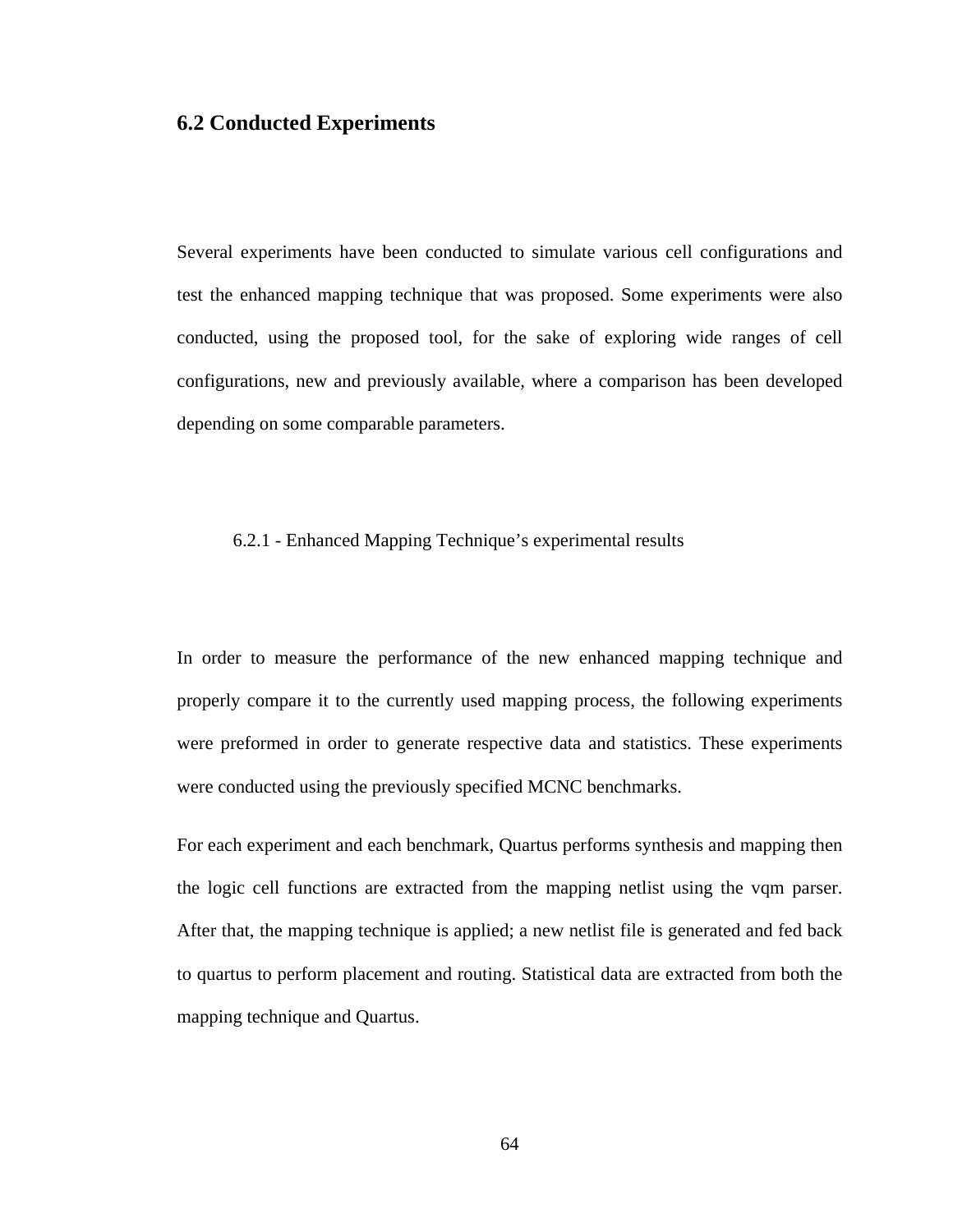Under this section, two different experiments were conducted following the same procedure; however differing in the specifications of the enhanced mapping technique.

- I. The enhanced mapping technique is used with all its options as stated in Chapter 4; however, the decomposition of 5-or-less-input functions is not performed. In other words, if a 5-or-less-input function cannot be mapped on the 3-3-2 structure or on the 4-4-4 structure, then the function will not be mapped on the logic cell in arithmetic mode, but instead it will be mapped using the normal mode.
- II. The enhanced mapping technique is used with all its options including the decomposition of 5-or-less-input functions.

Results of the enhanced mapping technique-experiment I (EMT-I) are presented in Table 6 and Table 7. Its respective comparative charts are illustrated in Figure 24 and Figure 25.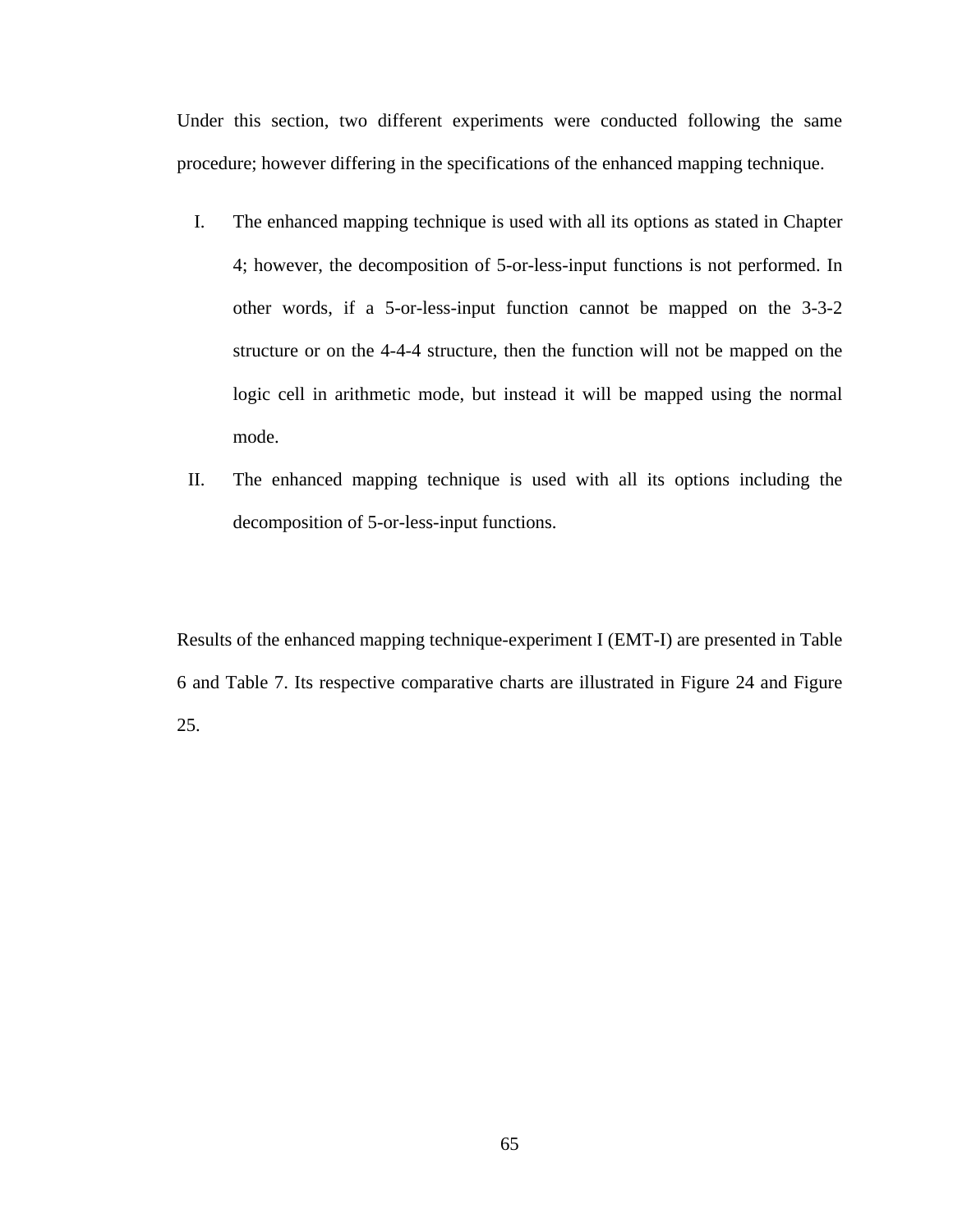| <b>Benchmark</b>            | -Normal Mode-<br>Number of used<br>interconnects | -Arithmetic mode-<br>Number of used<br>interconnects | Percent<br>improvement<br>(decrease in used<br>interconnects) |
|-----------------------------|--------------------------------------------------|------------------------------------------------------|---------------------------------------------------------------|
| ex5p                        | 3173                                             | 1989                                                 | 37.31%                                                        |
| alu4                        | 2978                                             | 2604                                                 | 12.56%                                                        |
| apex4                       | 4872                                             | 3677                                                 | 24.53%                                                        |
| apex2                       | 4042                                             | 3921                                                 | 2.99%                                                         |
| seq                         | 4713                                             | 4254                                                 | 9.74%                                                         |
| ex1010                      | 5084                                             | 4628                                                 | 8.97%                                                         |
| spla                        | 11303                                            | 10576                                                | 6.43%                                                         |
| pdc                         | 11194                                            | 10531                                                | 5.92%                                                         |
| Maximum percent improvement | 37.31%                                           |                                                      |                                                               |
|                             | 13.56%                                           |                                                      |                                                               |
| Minimum percent improvement | 2.99%                                            |                                                      |                                                               |

**Table 6: Experimental results of used interconnects after applying EMT-I** 



**Figure 24: Representation of the improvement in used interconnects for EMTI**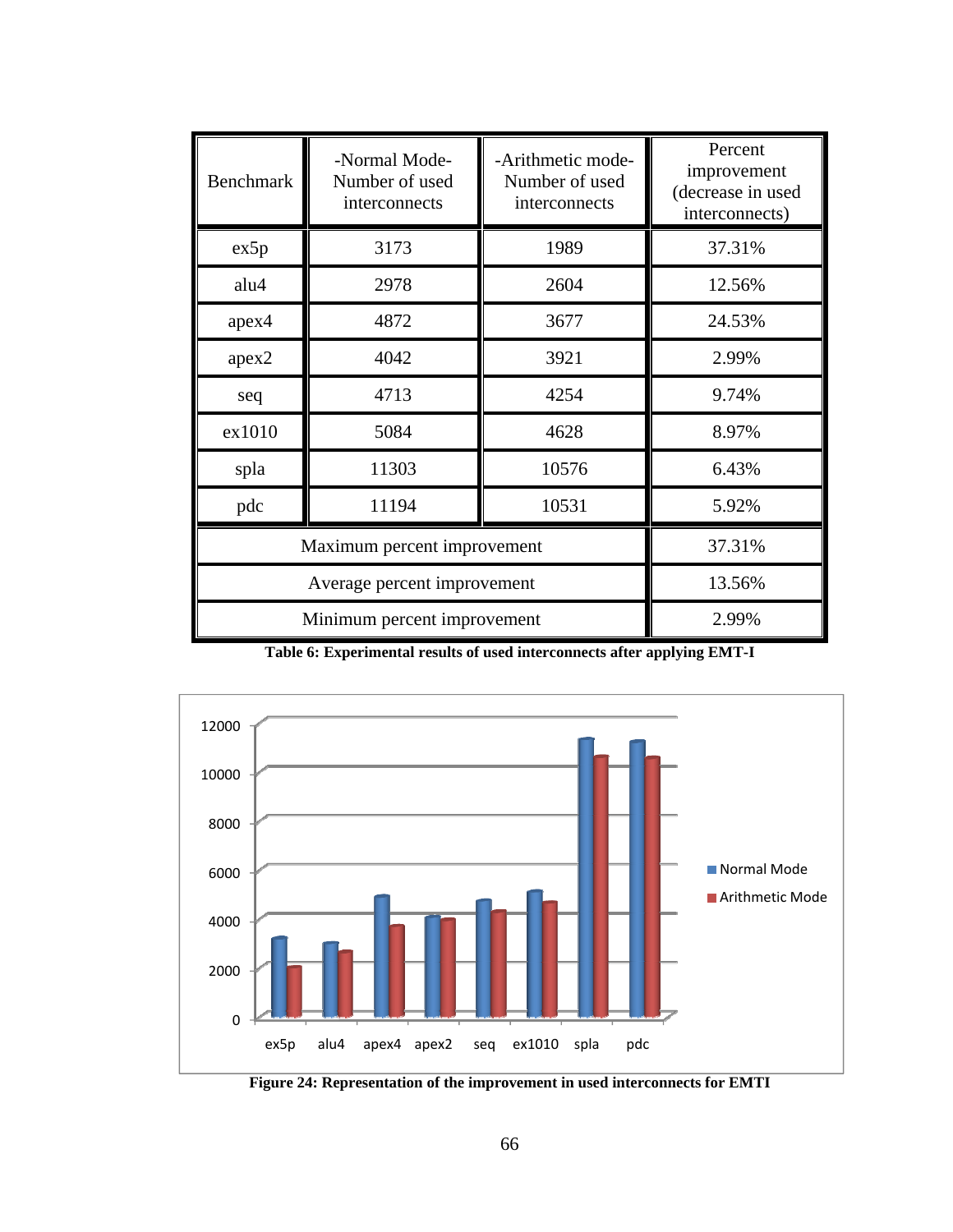| <b>Benchmark</b> | -Normal Mode-<br>Number of used<br><b>ALMs</b> | -Arithmetic mode-<br>Number of used<br><b>ALMs</b> | Percent overhead<br>(increase in used<br>ALM <sub>s</sub> ) |
|------------------|------------------------------------------------|----------------------------------------------------|-------------------------------------------------------------|
| ex5p             | 197                                            | 320                                                | 62.44%                                                      |
| alu4             | 311                                            | 378                                                | 21.54%                                                      |
| apex4            | 362                                            | 424                                                | 17.13%                                                      |
| apex2            | 401                                            | 540                                                | 34.66%                                                      |
| seq              | 428                                            | 523                                                | 22.2%                                                       |
| ex1010           | 479                                            | 550                                                | 14.82%                                                      |
| spla             | 938                                            | 1446                                               | 54.16%                                                      |
| pdc              | 968                                            | 1496                                               | 54.55%                                                      |
|                  | 62.44%                                         |                                                    |                                                             |
|                  | 35.19%                                         |                                                    |                                                             |
|                  | Minimum percent overhead                       |                                                    | 14.82%                                                      |

**Table 7: Experimental results of used ALMs after applying EMT-I** 



**Figure 25: Representation of the overhead in used ALMs for EMTI**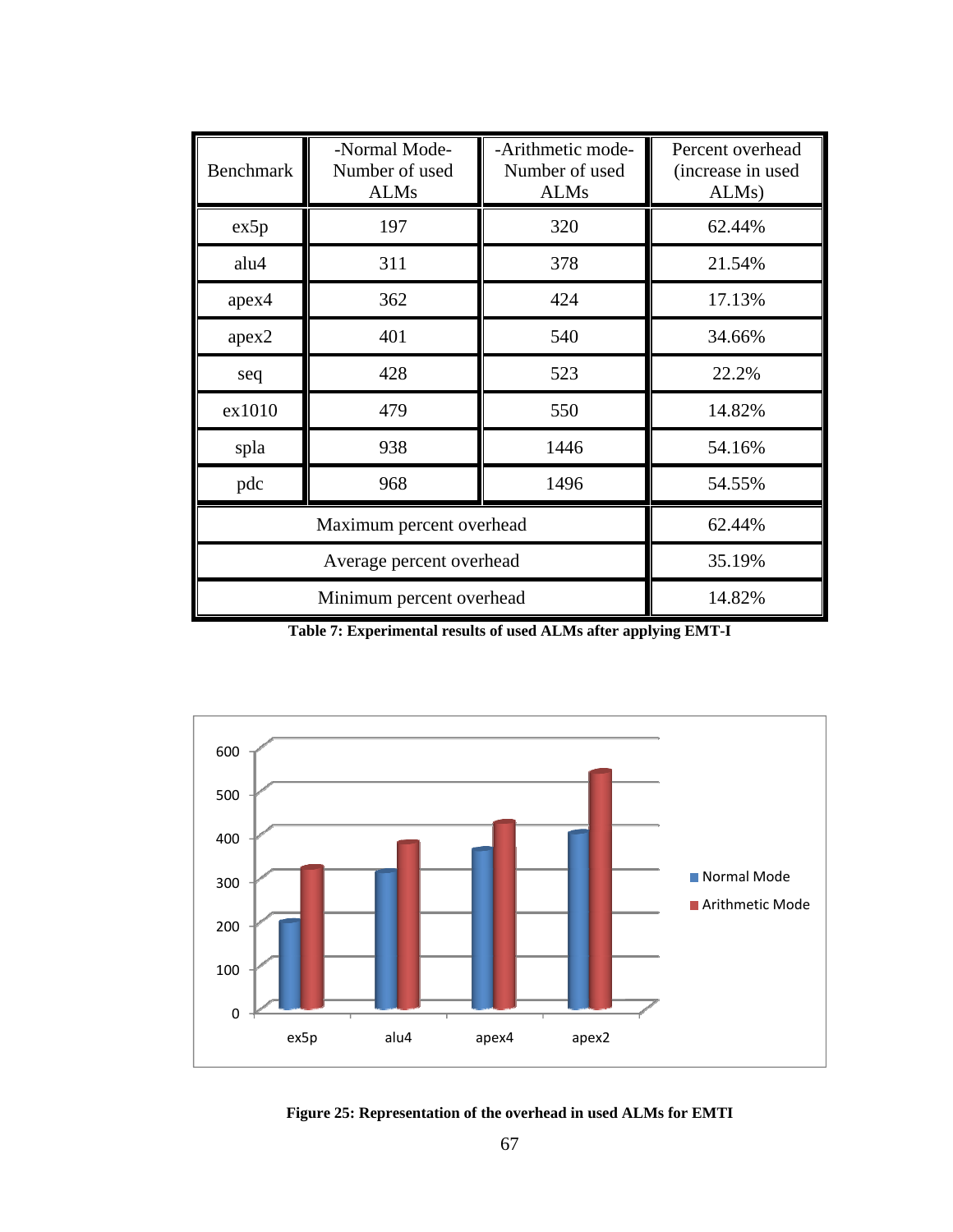Since the enhanced mapping technique aims on reducing the number of used routing resources and the overall routing congestion by mapping using the arithmetic mode, the experiment measures the total number of used interconnects and compares it with the interconnects used while mapping using the normal mode.

This enhanced mapping technique (experiment I) achieves a reduction in the used interconnects with an average of 13.56% and a maximum of 37.31%, by mapping momarithmetic functions on the arithmetic mode instead of the normal mode.

However, and as expected, this reduction in the used routing resources is achieved at the expense of an increase in the number of used ALMs. Such an increase is acceptable since the area dedicated for routing resources is much larger than the one dedicated for logic components, so a decrease in overall used routing resources means a large area reduction. Nevertheless, one should keep in mind that the reported number of used ALMs is not highly accurate since these ALMs might be only partially used.

Results of the enhanced mapping technique-experiment II (EMT-II) are presented in Table 8 and Table 9. Their respective comparative charts are illustrated in Figure 26 and Figure 27.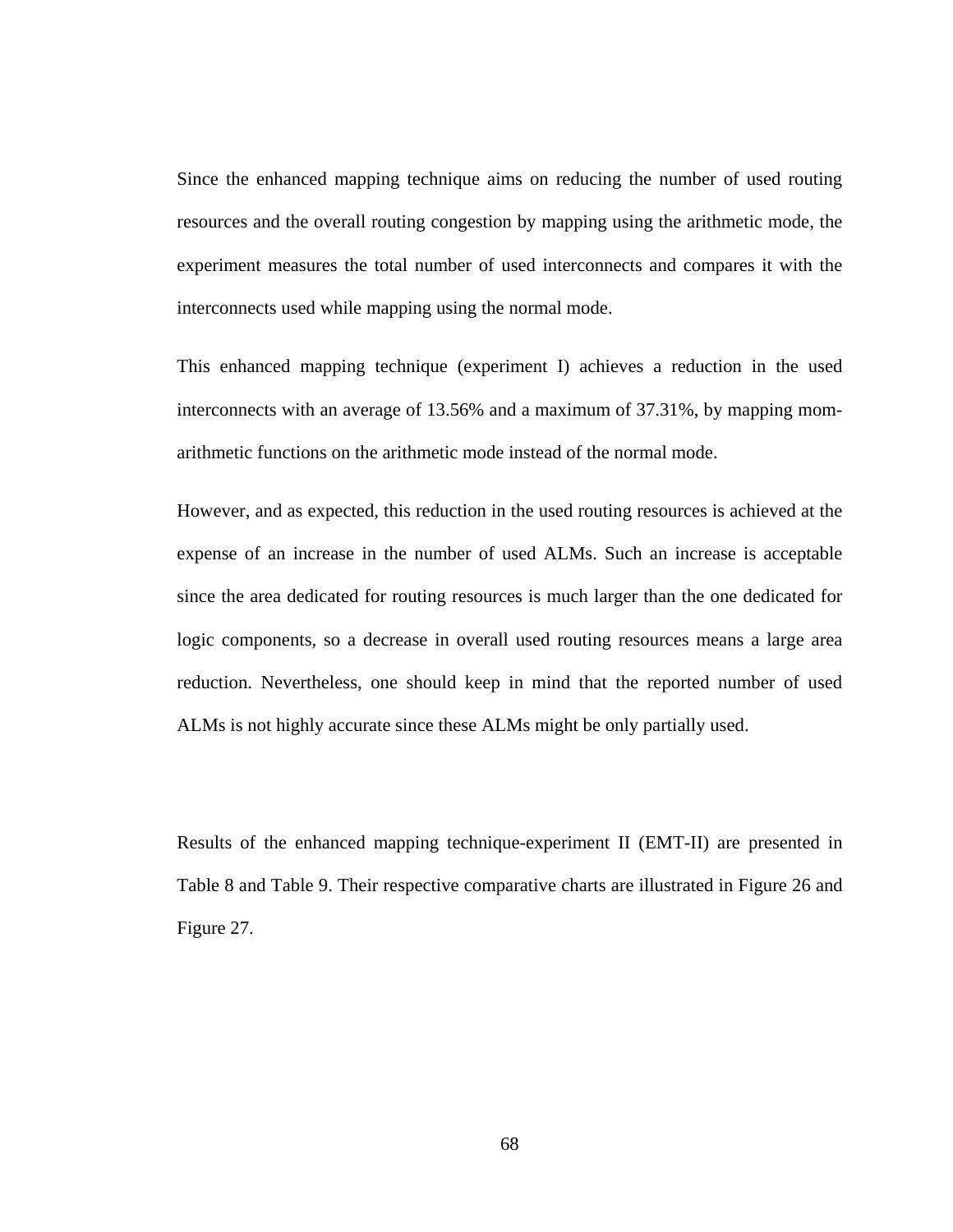| <b>Benchmark</b>                                 | -Normal Mode-<br>Number of used<br>interconnects | -Arithmetic mode-<br>Number of used<br>interconnects | Percent<br>improvement<br>(decrease in used<br>interconnects) |
|--------------------------------------------------|--------------------------------------------------|------------------------------------------------------|---------------------------------------------------------------|
| ex5p                                             | 3173                                             | 2502                                                 | 21.15%                                                        |
| allu4                                            | 2978                                             | 3161                                                 | $-6.15%$                                                      |
| apex4                                            | 4872                                             | 3785                                                 | 22.31%                                                        |
| apex <sub>2</sub>                                | 4042                                             | 4297                                                 | $-6.31\%$                                                     |
| seq                                              | 4713                                             | 4734                                                 | $-0.45\%$                                                     |
| ex1010                                           | 5084                                             | 5359                                                 | $-5.41\%$                                                     |
| spla                                             | 11303                                            | 6111                                                 | 45.93%                                                        |
| pdc                                              | 11194                                            | 5435                                                 | 51.45%                                                        |
|                                                  | Maximum percent improvement                      |                                                      | 54.45%                                                        |
|                                                  | Average percent improvement                      |                                                      | 15.32%                                                        |
| Minimum percent improvement                      | $-6.31\%$                                        |                                                      |                                                               |
| Maximum percent improvement over benchmarks with | 54.45%                                           |                                                      |                                                               |
| Average percent improvement over benchmarks with | 31.25%                                           |                                                      |                                                               |
| Minimum percent improvement over benchmarks with | 21.15%                                           |                                                      |                                                               |

**Table 8: Experimental results of used interconnects after applying EMT-II**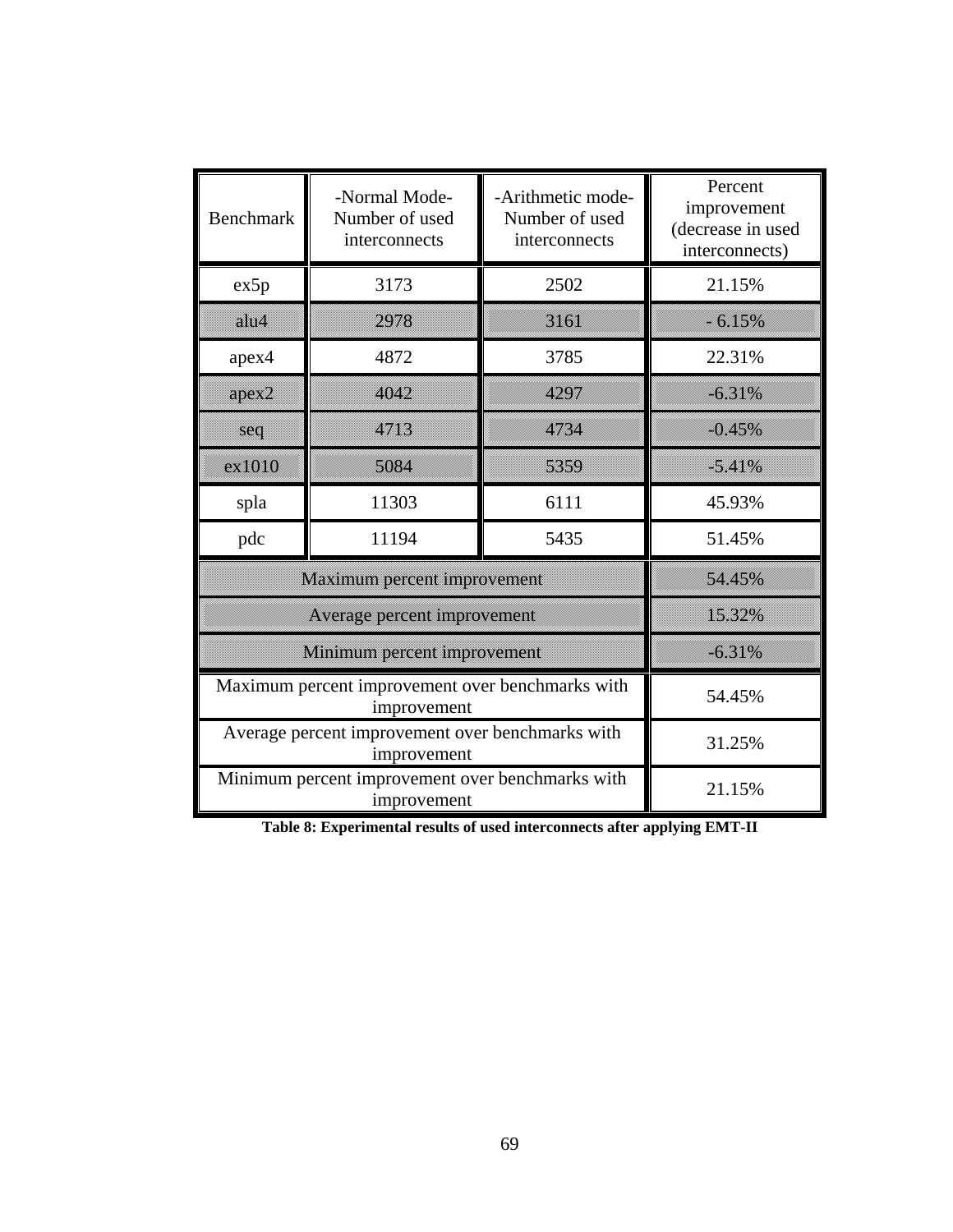

**Figure 26: Representation of the improvement in used interconnects for EMTII** 

The results of this experiment are rather different that the ones of experiment I.

As shown in Table 8, the effect of decomposition on the overall used routing resources was not systematic or predictable. For some benchmarks the percent reduction in the used interconnects was the highest seen so far; however, for other benchmarks, the number of used interconnects increased after decomposition. This un-expected increase is to a certain extend the result of doubling the number of used logic cells per function during decomposition. Delivering inputs on all logic cells can be one contributor to the increase in the used external routing resources. Another reason for such an increase is due to Quartus' added logic cells to pass on the carry-out (onto the carry-chain) whenever a chain of functions has been interrupted.

Studying the reasons for these increases and understanding it might help as a future work in improving the performance of decomposition.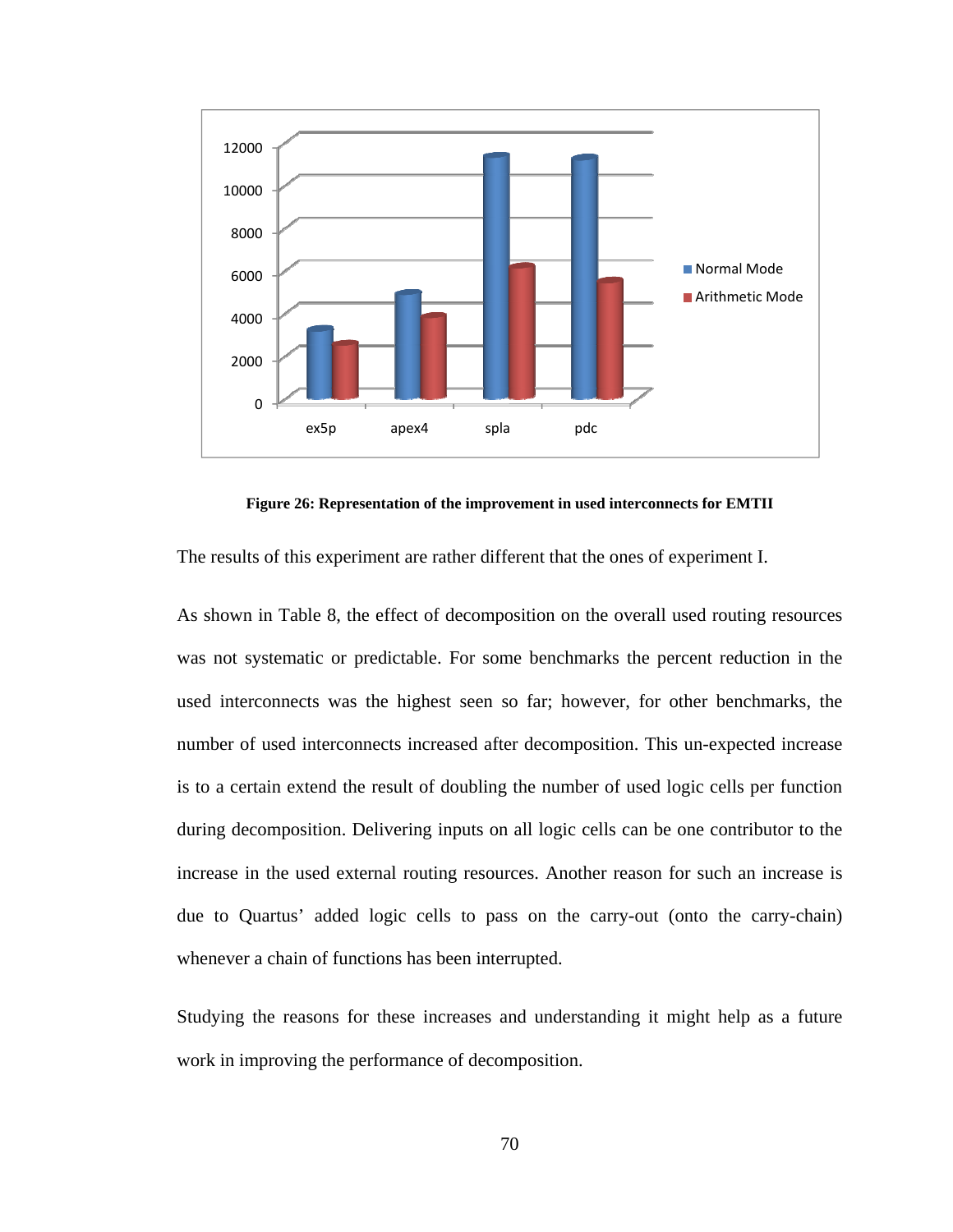When only improvement cases are considered, the decrease of used routing resources is rather high and one major observation is that the improvement was mainly achieve on large benchmarks.

Such improvement, as before, introduces an overhead in the number of (partially or fully) used ALMs as shown in Table 8.

| <b>Benchmark</b>                              | -Normal Mode-<br>Number of used<br><b>ALMs</b>               | -Arithmetic mode-<br>Number of used<br><b>ALMs</b> | Percent overhead<br>(increase in used<br>ALMs) |
|-----------------------------------------------|--------------------------------------------------------------|----------------------------------------------------|------------------------------------------------|
| ex5p                                          | 197                                                          | 574                                                | 191.37%                                        |
| allu4                                         | 311                                                          | 646                                                | 107.72%                                        |
| apex4                                         | 362                                                          | 774                                                | 113.81%                                        |
| арех2                                         | 401                                                          | 816                                                | 103.49%                                        |
| seq                                           | 428                                                          | 939                                                | 119,39%                                        |
| ex1010                                        | 479                                                          | 959                                                | 100.21%                                        |
| spla                                          | 938                                                          | 1571                                               | 67.48%                                         |
| pdc                                           | 968                                                          | 1385                                               | 43.08%                                         |
|                                               | Maximum percent overhead                                     |                                                    | 191.37%                                        |
|                                               | Average percent overhead                                     |                                                    | 105.82%                                        |
|                                               | Minimum percent overhead                                     |                                                    | 43,08%                                         |
| Maximum percent overhead over benchmarks with | 54.45%                                                       |                                                    |                                                |
| Average percent overhead over benchmarks with | 103.94%                                                      |                                                    |                                                |
|                                               | Minimum percent overhead over benchmarks with<br>improvement |                                                    | 21.15%                                         |

**Table 9: Experimental results of used ALMs after applying EMT-II**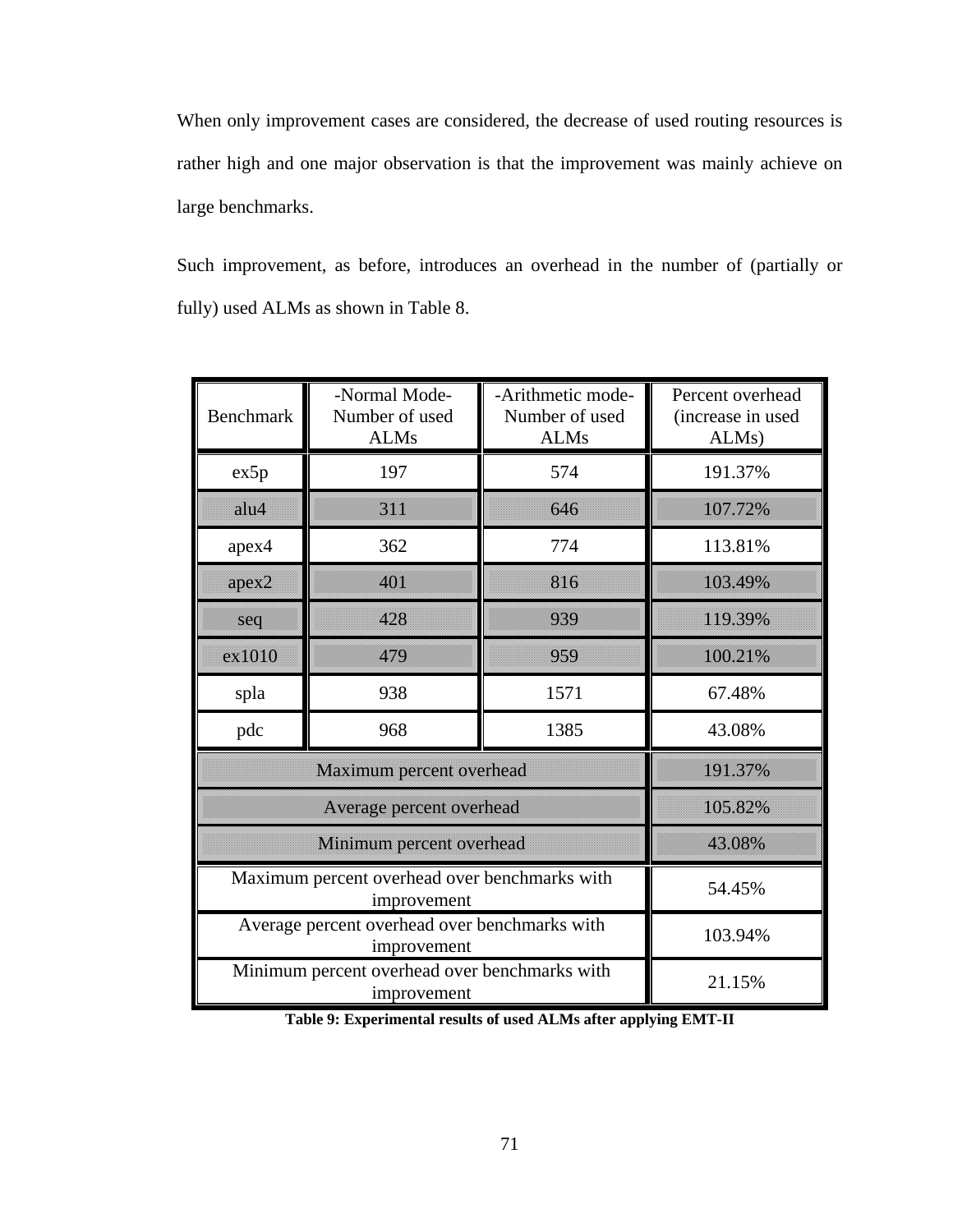

**Figure 27: Representation of the overhead in used ALMs for EMTII** 

The number of used ALMs is almost doubled in this experiment, which is mainly due to the decomposition of 5-or-less-input functions. Instead of mapping such a function on one logic cell, decomposition is mapping it on two which, along with some Quartus' added overhead, results in such an increase in used ALMs.

Even with a high overhead, such technique would reveal useful when area is not a critical issue as opposed to power consumption, for example, which might be reduced through a minimization of the used routing resources.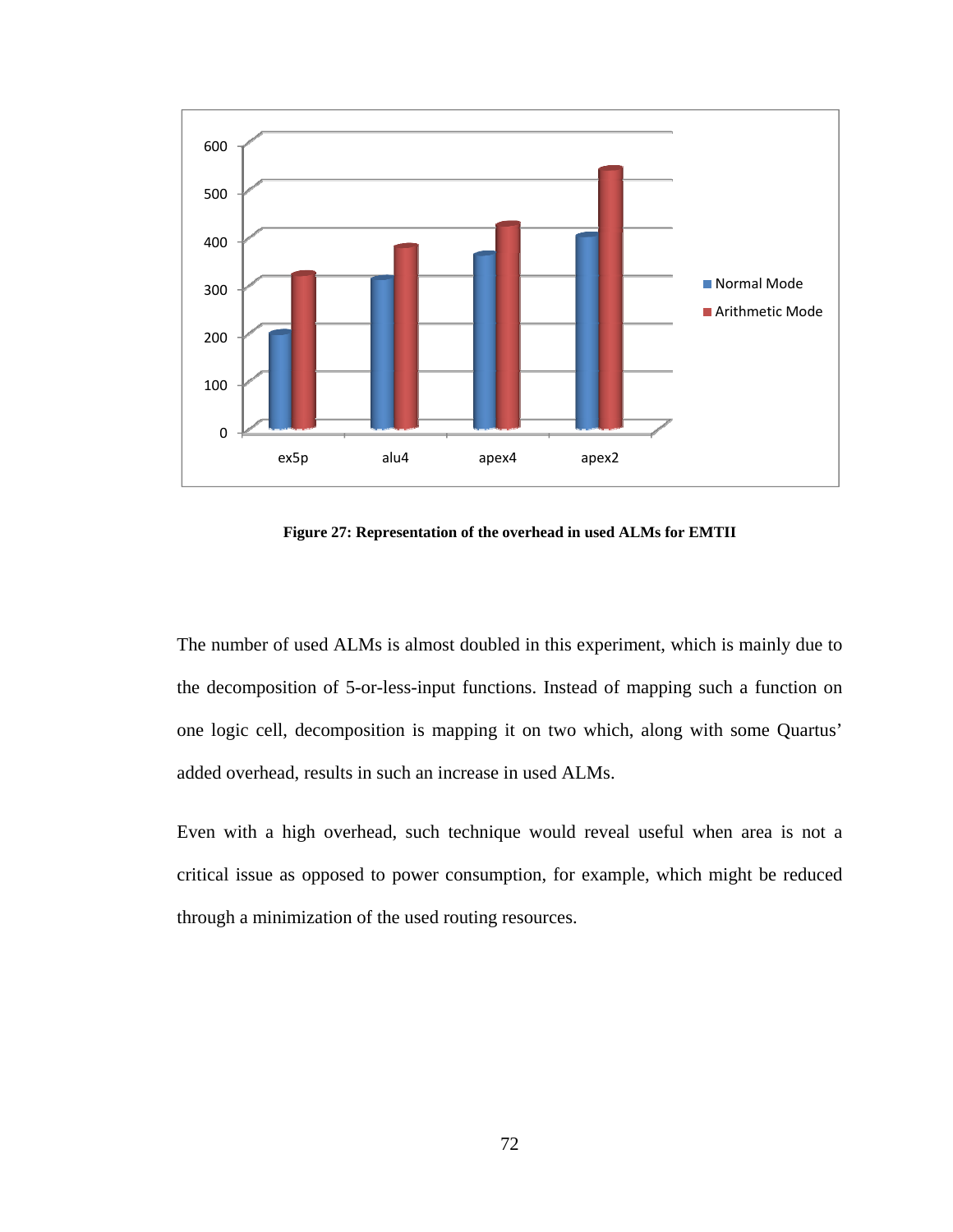#### 6.2.2 - Statistics of mapping on specific configurations

The software platform proposed in Chapter 5 is used in this section, to test the mappability of logic functions on particular configurations and to generate related statistics. Two experiments were conducted under this scope, where each experiment goes through the benchmarks, parsing the logic functions and trying to map those functions onto a specific structure. The structures of interest are the 3-3-2 structure and the 4-4-4 structure; however any other structure can be chosen. The reported statistics highlight the percentage of directly mappable functions on the structure (i.e. without the use of decomposition) and then it provides the overall percentage of mappable functions after performing decomposition. It also reports the efficiency of the decomposition technique when applied on the set of unmappable functions.

For both experiments, statistics are divided in terms of the number of inputs of the functions to be mapped, which ensures clearer comparisons and a better understanding of the results.

Table 10 generates percentages over all benchmarks on the 3-3-2 structure, while the remaining Tables 11-18 report detailed statistics for every benchmark used.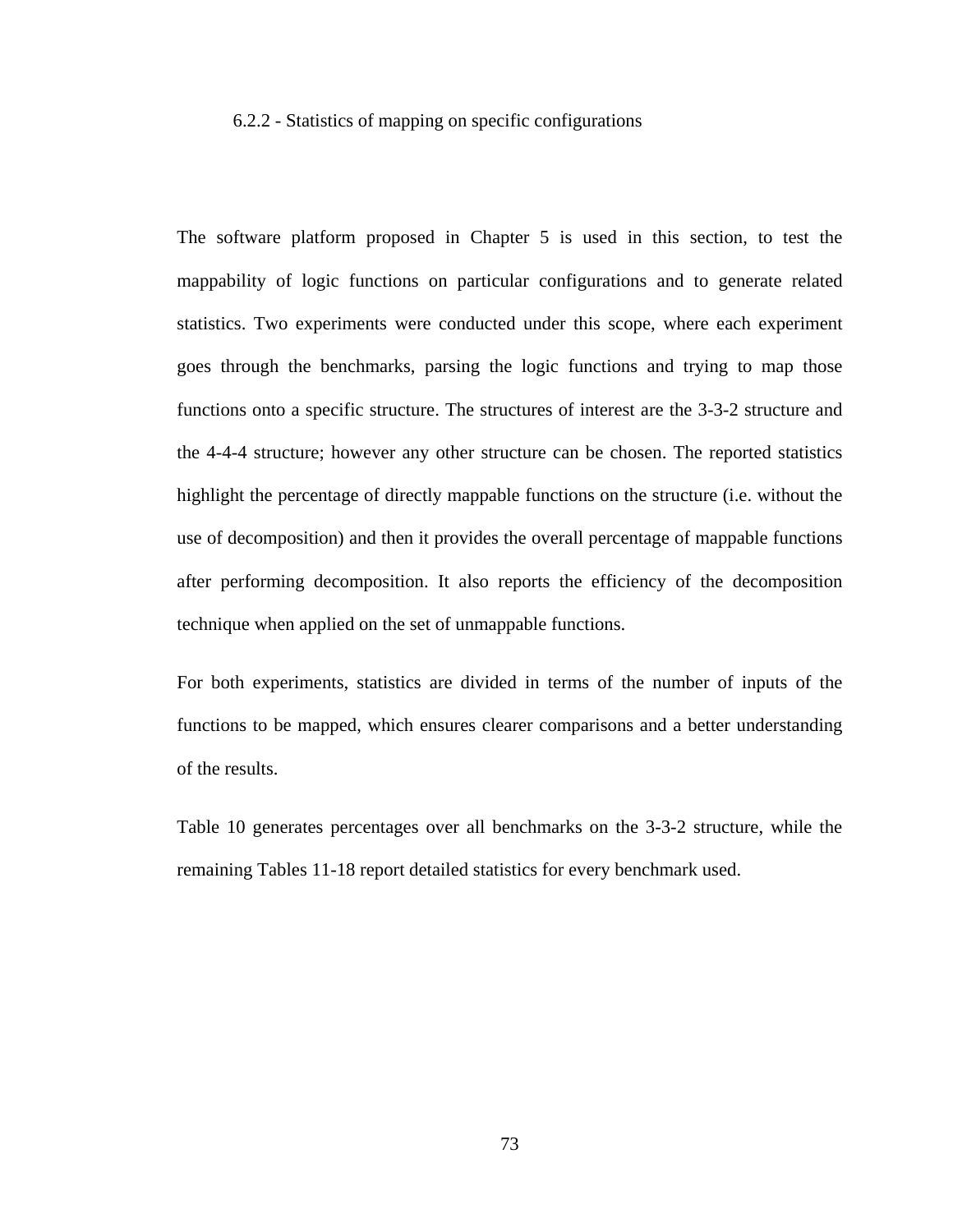| Statistics for all benchmarks |                                                     |                       |                                               |                                                                                                |
|-------------------------------|-----------------------------------------------------|-----------------------|-----------------------------------------------|------------------------------------------------------------------------------------------------|
|                               | Contribution to<br>the total<br>number of<br>inputs | % mapped<br>functions | % mapped<br>without <6-input<br>decomposition | % mapped through<br><6-decomposition<br>(out of the total<br>initially unmappable<br>functions |
| All<br>functions              | 100%                                                | 77.00%                | 37.5%                                         | 63.19%                                                                                         |
| 2-input<br>functions          | 10.89%                                              | 100%                  | 100%                                          | 0.0%                                                                                           |
| 3-input<br>functions          | 13.56%                                              | 100%                  | 66.29%                                        | 100%                                                                                           |
| 4-input<br>functions          | 16.77%                                              | 100%                  | 66.66%                                        | 100%                                                                                           |
| 5-input<br>functions          | 38.62%                                              | 80.12%                | 4.19%                                         | 79.25%                                                                                         |
| 6-input<br>functions          | 19.58%                                              | 24.57%                | 24.57%                                        | 0.0%                                                                                           |
| 7-input<br>functions          | 0.55%                                               |                       |                                               |                                                                                                |

**Table 10: Mapping statistics over all benchmarks on a 3-3-2 structure**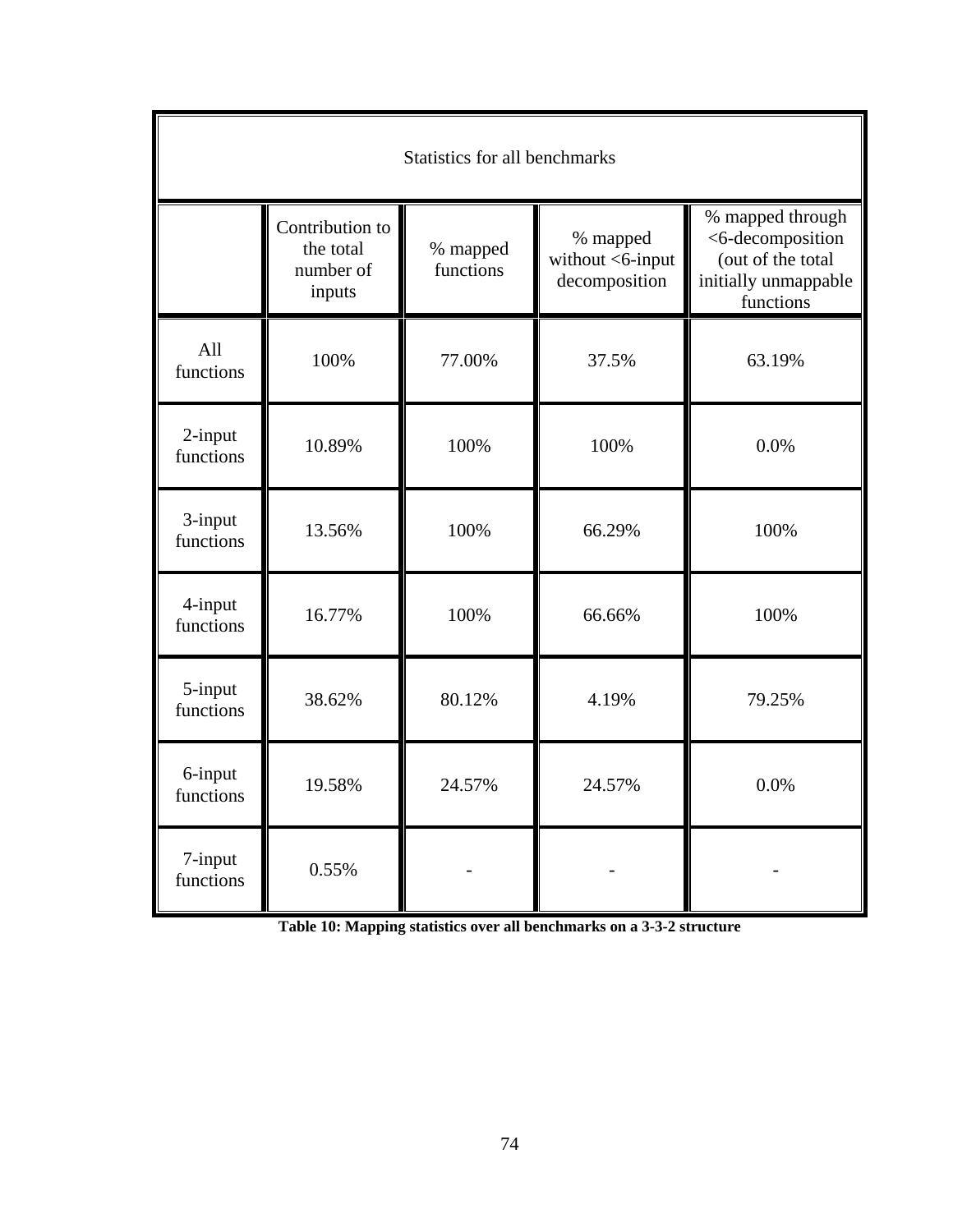| Statistics for alu4  |                                                     |                       |                                               |                                                                                                |
|----------------------|-----------------------------------------------------|-----------------------|-----------------------------------------------|------------------------------------------------------------------------------------------------|
|                      | Contribution to<br>the total<br>number of<br>inputs | % mapped<br>functions | % mapped<br>without <6-input<br>decomposition | % mapped through<br><6-decomposition<br>(out of the total<br>initially unmappable<br>functions |
| All<br>functions     | 100.0%                                              | 78.96%                | 40.4%                                         | 64.7%                                                                                          |
| 2-input<br>functions | 12.36%                                              | 100.0%                | 100.0%                                        | 0.0%                                                                                           |
| 3-input<br>functions | 16.78%                                              | 100.0%                | 76.92%                                        | 100.0%                                                                                         |
| 4-input<br>functions | 14.02%                                              | 100.0%                | 73.68%                                        | 100.0%                                                                                         |
| 5-input<br>functions | 42.25%                                              | 79.91%                | 6.55%                                         | 78.5%                                                                                          |
| 6-input<br>functions | 13.65%                                              | 14.86%                | 14.86%                                        | 0.0%                                                                                           |
| 7-input<br>functions | 0.92%                                               |                       |                                               |                                                                                                |

**Table 11: Mapping statistics over the alu4 benchmark on a 3-3-2 structure**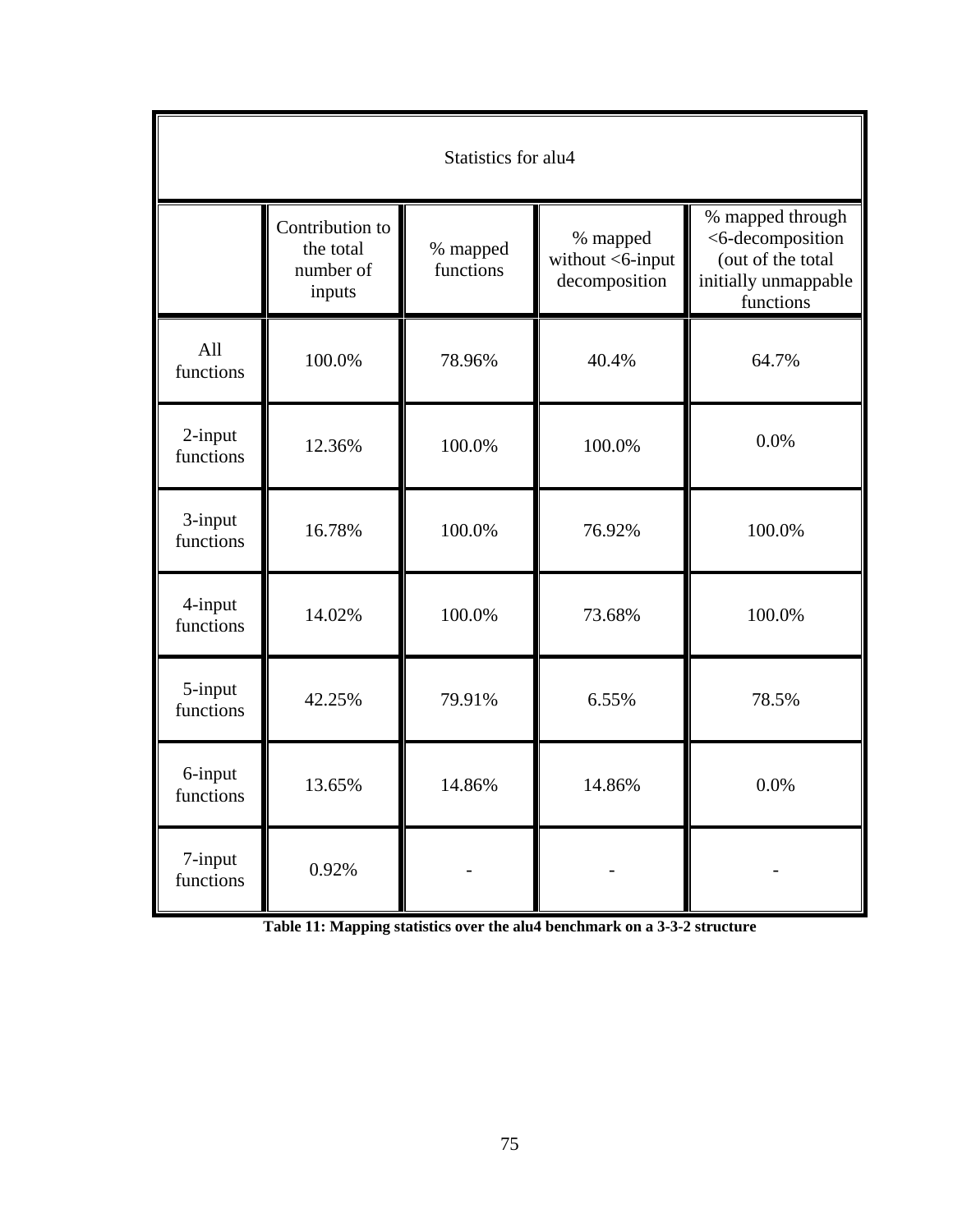| Statistics for apex2 |                                                     |                       |                                               |                                                                                                |
|----------------------|-----------------------------------------------------|-----------------------|-----------------------------------------------|------------------------------------------------------------------------------------------------|
|                      | Contribution to<br>the total<br>number of<br>inputs | % mapped<br>functions | % mapped<br>without <6-input<br>decomposition | % mapped through<br><6-decomposition<br>(out of the total<br>initially unmappable<br>functions |
| All<br>functions     | 100%                                                | 80.68%                | 46.55%                                        | 63.86%                                                                                         |
| 2-input<br>functions | 10.92%                                              | 100.0%                | 100.0%                                        | 0.0%                                                                                           |
| 3-input<br>functions | 15.41%                                              | 100.0%                | 96.11%                                        | 100.0%                                                                                         |
| 4-input<br>functions | 16.61%                                              | 100.0%                | 87.38%                                        | 100.0%                                                                                         |
| 5-input<br>functions | 37.57%                                              | 85.25%                | 1.59%                                         | 85.02%                                                                                         |
| 6-input<br>functions | 19.16%                                              | 29.68%                | 29.68%                                        | 0.0%                                                                                           |
| 7-input<br>functions | 0.29%                                               |                       |                                               |                                                                                                |

**Table 12: Mapping statistics over the apex2 benchmark on a 3-3-2 structure**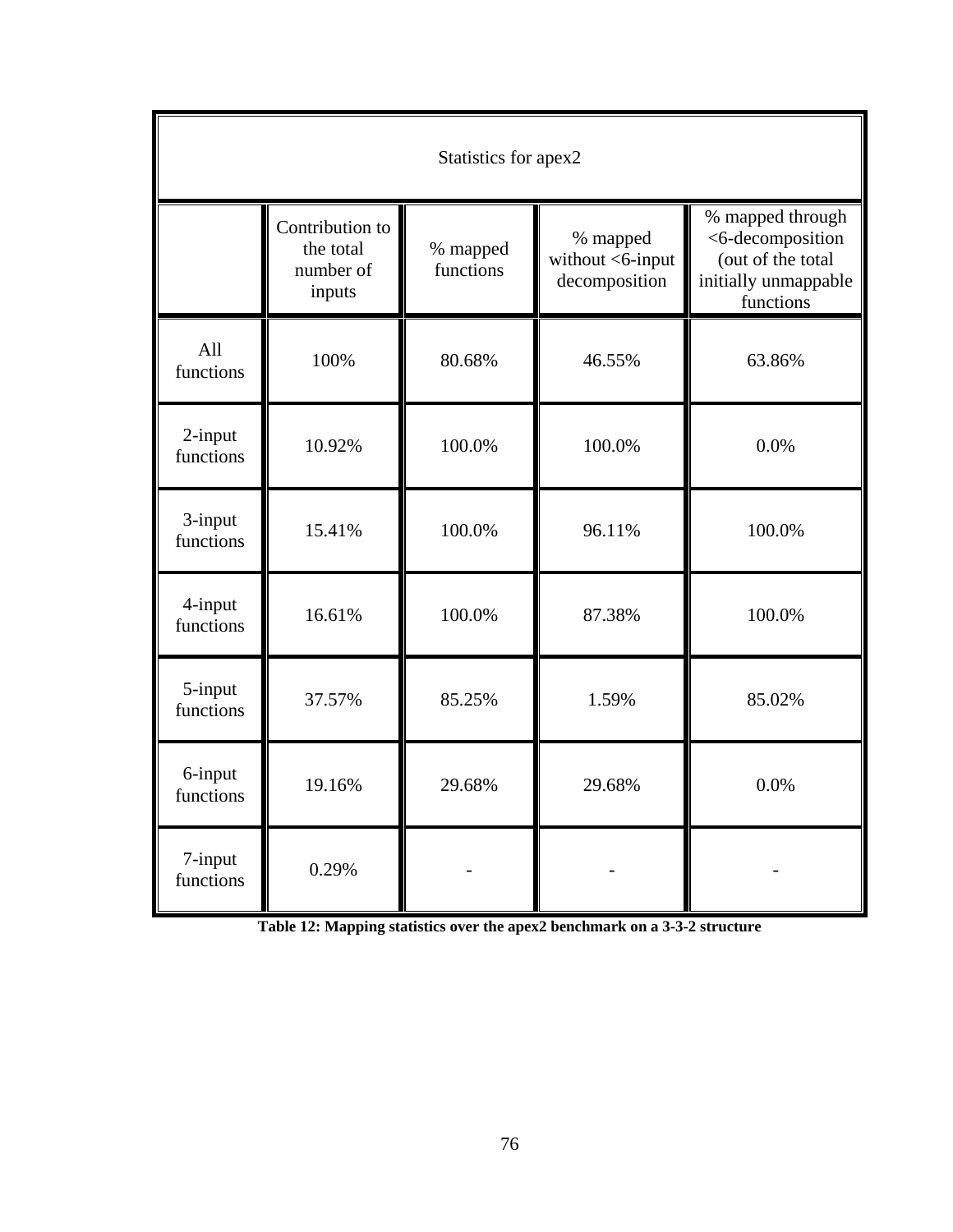| Statistics for apex4 |                                                     |                       |                                               |                                                                                                |
|----------------------|-----------------------------------------------------|-----------------------|-----------------------------------------------|------------------------------------------------------------------------------------------------|
|                      | Contribution to<br>the total<br>number of<br>inputs | % mapped<br>functions | % mapped<br>without <6-input<br>decomposition | % mapped through<br><6-decomposition<br>(out of the total<br>initially unmappable<br>functions |
| All<br>functions     | 100.0%                                              | 75.08%                | 30.03%                                        | 64.38%                                                                                         |
| 2-input<br>functions | 7.59%                                               | 100.0%                | 100.0%                                        | 0.0%                                                                                           |
| 3-input<br>functions | 16.66%                                              | 100.0%                | 53.46%                                        | 100.0%                                                                                         |
| 4-input<br>functions | 16.66%                                              | 100.0%                | 41.58%                                        | 100.0%                                                                                         |
| 5-input<br>functions | 39.1%                                               | 70.88%                | 0.42%                                         | 70.76%                                                                                         |
| 6-input<br>functions | 19.8%                                               | 32.5%                 | 32.5%                                         | 0.0%                                                                                           |
| 7-input<br>functions | 0.16%                                               |                       |                                               |                                                                                                |

**Table 13: Mapping statistics over the apex4 benchmark on a 3-3-2 structure**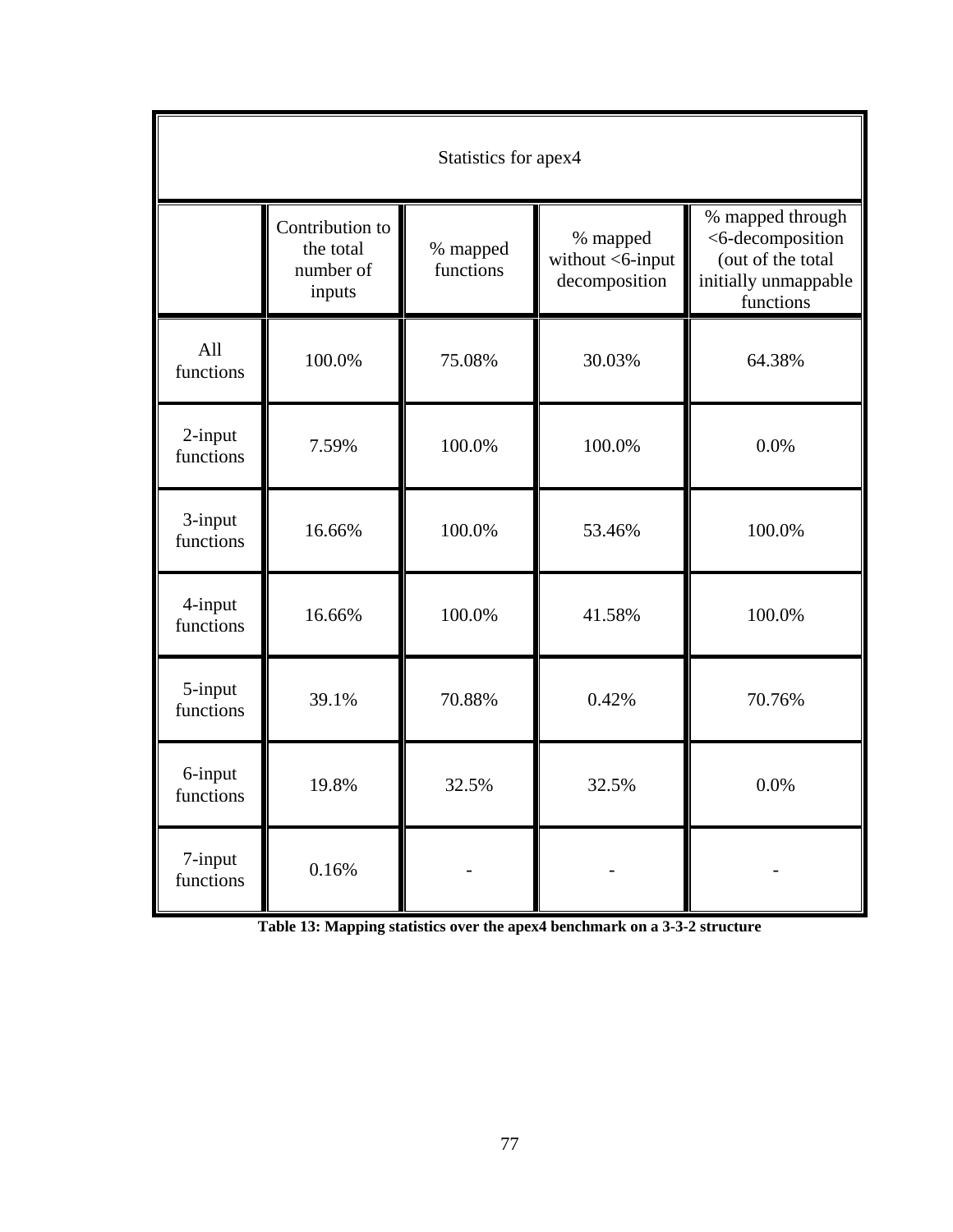| Statistics for ex5p  |                                                     |                       |                                                  |                                                                                                |
|----------------------|-----------------------------------------------------|-----------------------|--------------------------------------------------|------------------------------------------------------------------------------------------------|
|                      | Contribution to<br>the total<br>number of<br>inputs | % mapped<br>functions | % mapped<br>without $<$ 6-input<br>decomposition | % mapped through<br><6-decomposition<br>(out of the total<br>initially unmappable<br>functions |
| All<br>functions     | 100.0%                                              | 83.72%                | 38.95%                                           | 73.33%                                                                                         |
| 2-input<br>functions | 12.79%                                              | 100.0%                | 100.0%                                           | 0.0%                                                                                           |
| 3-input<br>functions | 16.15%                                              | 100.0%                | 61.01%                                           | 100.0%                                                                                         |
| 4-input<br>functions | 19.76%                                              | 100.0%                | 64.7%                                            | 100.0%                                                                                         |
| 5-input<br>functions | 37.2%                                               | 84.37%                | 0.78%                                            | 84.25%                                                                                         |
| 6-input<br>functions | 12.79%                                              | 20.45%                | 20.45%                                           | 0.0%                                                                                           |
| 7-input<br>functions | 0.29%                                               |                       |                                                  |                                                                                                |

**Table 14: Mapping statistics over all benchmarks on a 3-3-2 structure**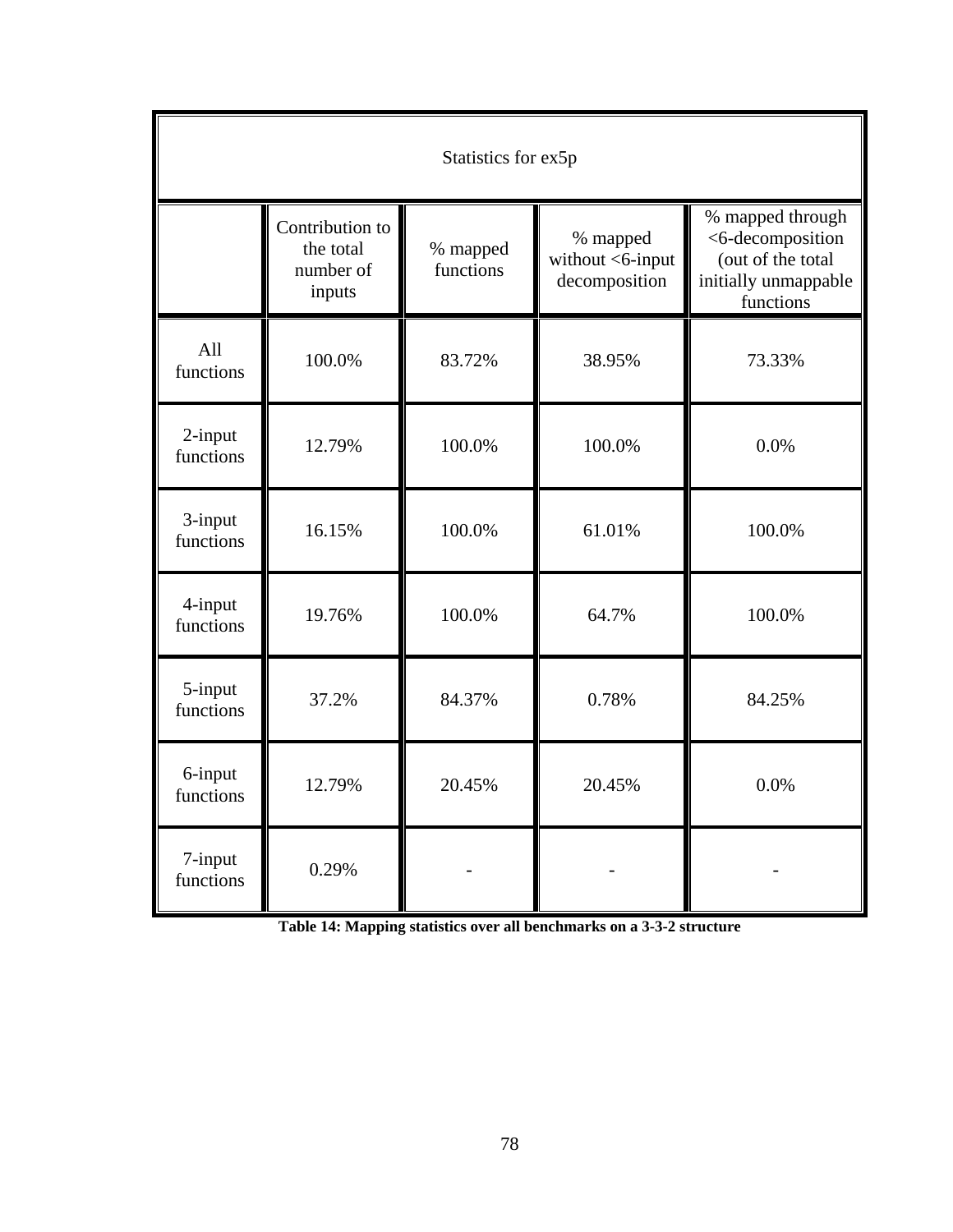| Statistics for ex1010 |                                                     |                       |                                               |                                                                                                |
|-----------------------|-----------------------------------------------------|-----------------------|-----------------------------------------------|------------------------------------------------------------------------------------------------|
|                       | Contribution to<br>the total<br>number of<br>inputs | % mapped<br>functions | % mapped<br>without <6-input<br>decomposition | % mapped through<br><6-decomposition<br>(out of the total<br>initially unmappable<br>functions |
| All<br>functions      | 100.0%                                              | 65.48%                | 31.65%                                        | 49.5%                                                                                          |
| 2-input<br>functions  | 5.86%                                               | 100.0%                | 100.0%                                        | 0.0%                                                                                           |
| 3-input<br>functions  | 9.14%                                               | 100.0%                | 64.17%                                        | 100.0%                                                                                         |
| 4-input<br>functions  | 16.64%                                              | 100.0%                | 55.73%                                        | 100.0%                                                                                         |
| 5-input<br>functions  | 39.29%                                              | 65.27%                | 6.25%                                         | 62.96%                                                                                         |
| 6-input<br>functions  | 28.37%                                              | 28.84%                | 28.84%                                        | 0.0%                                                                                           |
| 7-input<br>functions  | 0.68%                                               |                       |                                               |                                                                                                |

**Table 15: Mapping statistics over the ex1010 benchmark on a 3-3-2 structure**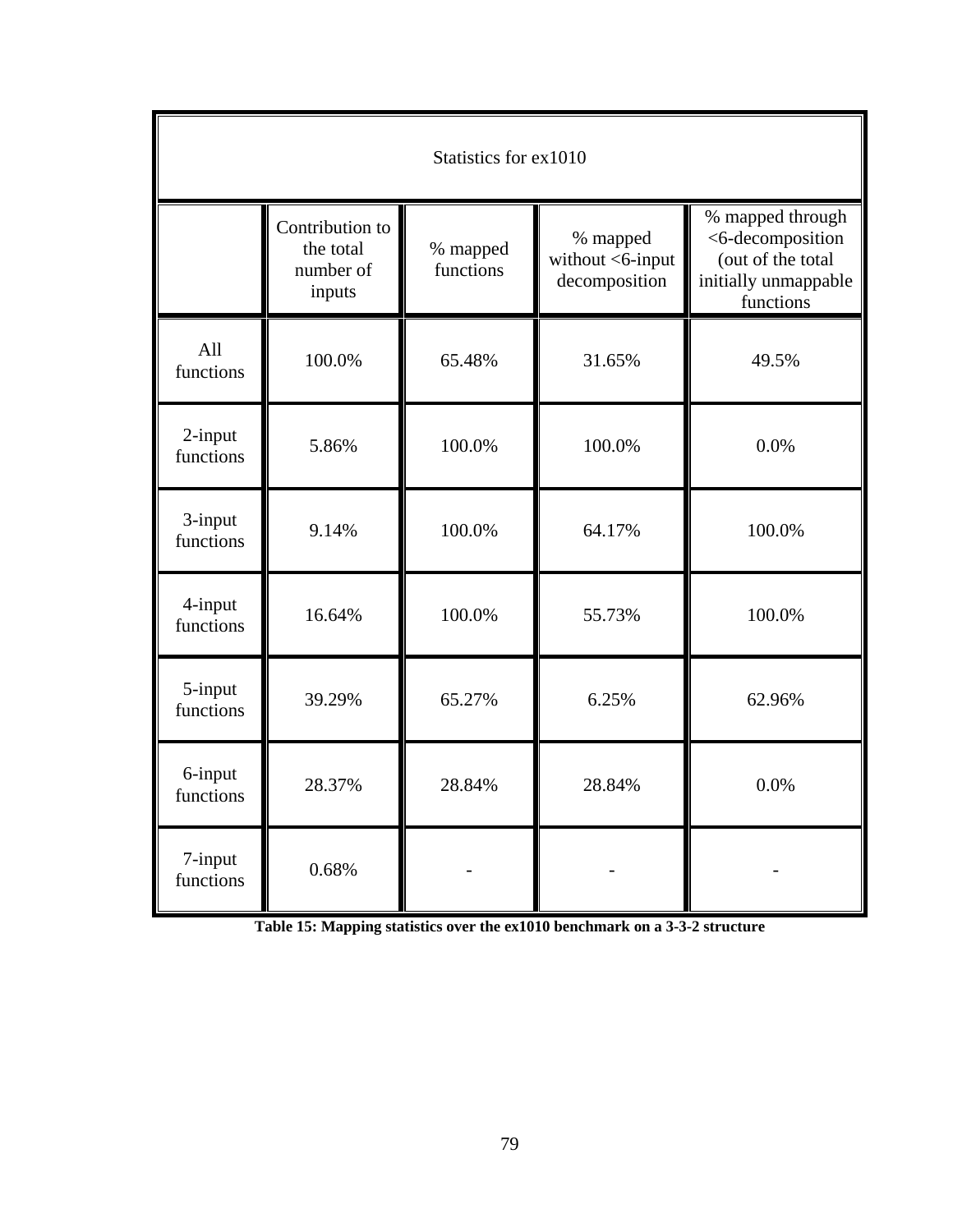| Statistics for pdc   |                                                     |                       |                                               |                                                                                                |
|----------------------|-----------------------------------------------------|-----------------------|-----------------------------------------------|------------------------------------------------------------------------------------------------|
|                      | Contribution to<br>the total<br>number of<br>inputs | % mapped<br>functions | % mapped<br>without <6-input<br>decomposition | % mapped through<br><6-decomposition<br>(out of the total<br>initially unmappable<br>functions |
| All<br>functions     | 100%                                                | 77.39%                | 36.09%                                        | 64.62%                                                                                         |
| 2-input<br>functions | 10.68%                                              | 100.0%                | 100.0%                                        | 0.0%                                                                                           |
| 3-input<br>functions | 11.72%                                              | 100.0%                | 55.55%                                        | 100.0%                                                                                         |
| 4-input<br>functions | 17.13%                                              | 100.0%                | 69.96%                                        | 100.0%                                                                                         |
| 5-input<br>functions | 38.63%                                              | 86.84%                | 6.74%                                         | 85.89%                                                                                         |
| 6-input<br>functions | 20.78%                                              | 20.68%                | 20.68%                                        | 0.0%                                                                                           |
| 7-input<br>functions | 1.04%                                               |                       |                                               |                                                                                                |

**Table 16 Mapping statistics over the pdc benchmark on a 3-3-2 structure**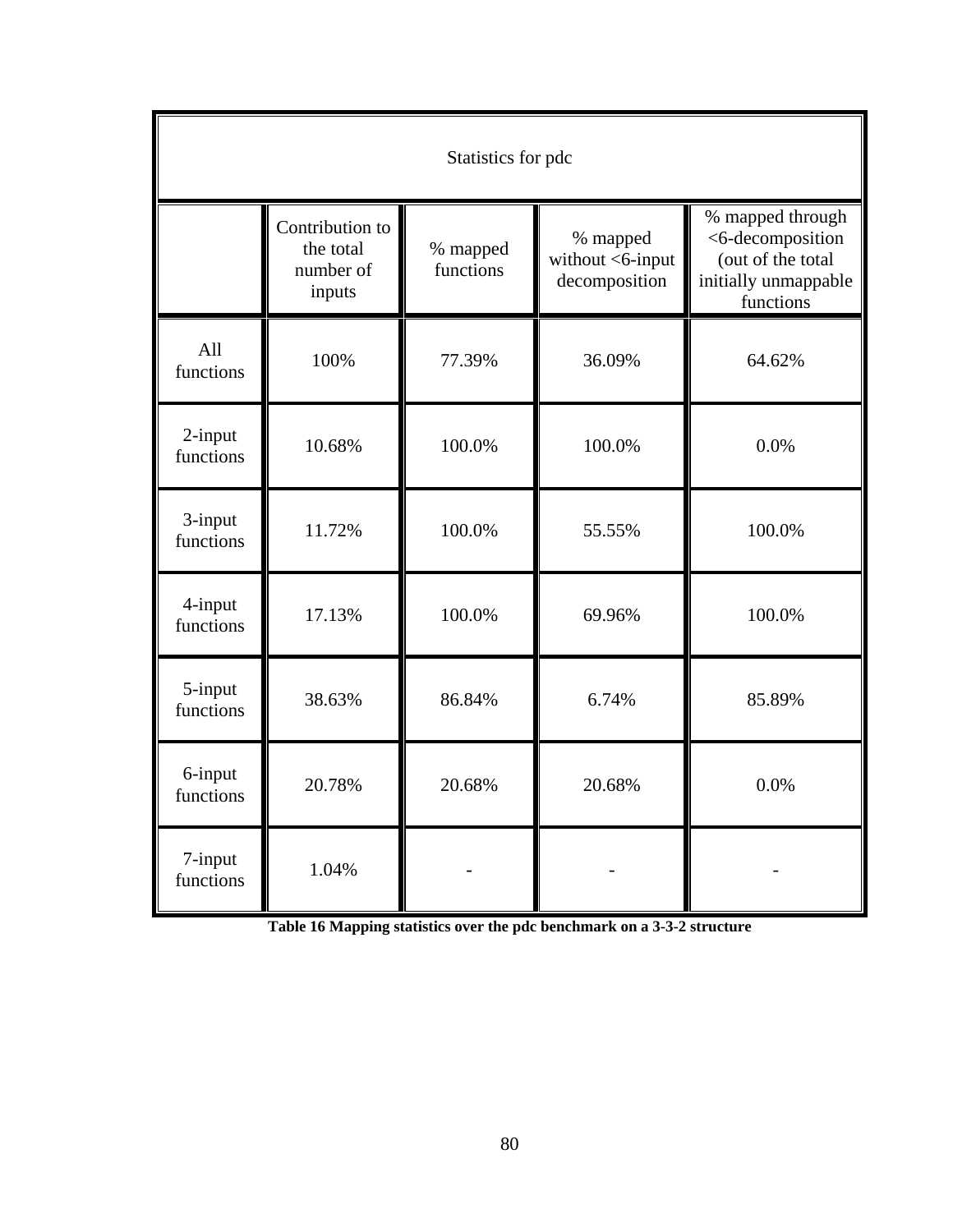| Statistics for seq   |                                                     |                       |                                               |                                                                                                |
|----------------------|-----------------------------------------------------|-----------------------|-----------------------------------------------|------------------------------------------------------------------------------------------------|
|                      | Contribution to<br>the total<br>number of<br>inputs | % mapped<br>functions | % mapped<br>without <6-input<br>decomposition | % mapped through<br><6-decomposition<br>(out of the total<br>initially unmappable<br>functions |
| All<br>functions     | 100.0%                                              | 78.69%                | 37.18%                                        | 66.07%                                                                                         |
| 2-input<br>functions | 9.33%                                               | 100.0%                | 100.0%                                        | 0.0%                                                                                           |
| 3-input<br>functions | 15.04%                                              | 100.0%                | 73.14%                                        | 100.0%                                                                                         |
| 4-input<br>functions | 17.4%                                               | 100.0%                | 64.8%                                         | 100.0%                                                                                         |
| 5-input<br>functions | 40.25%                                              | 80.96%                | 3.11%                                         | 80.35%                                                                                         |
| 6-input<br>functions | 17.82%                                              | 24.21%                | 24.21%                                        | 0.0%                                                                                           |
| 7-input<br>functions | 0.13%                                               |                       |                                               |                                                                                                |

**Table 17: Mapping statistics over the seq benchmark on a 3-3-2 structure**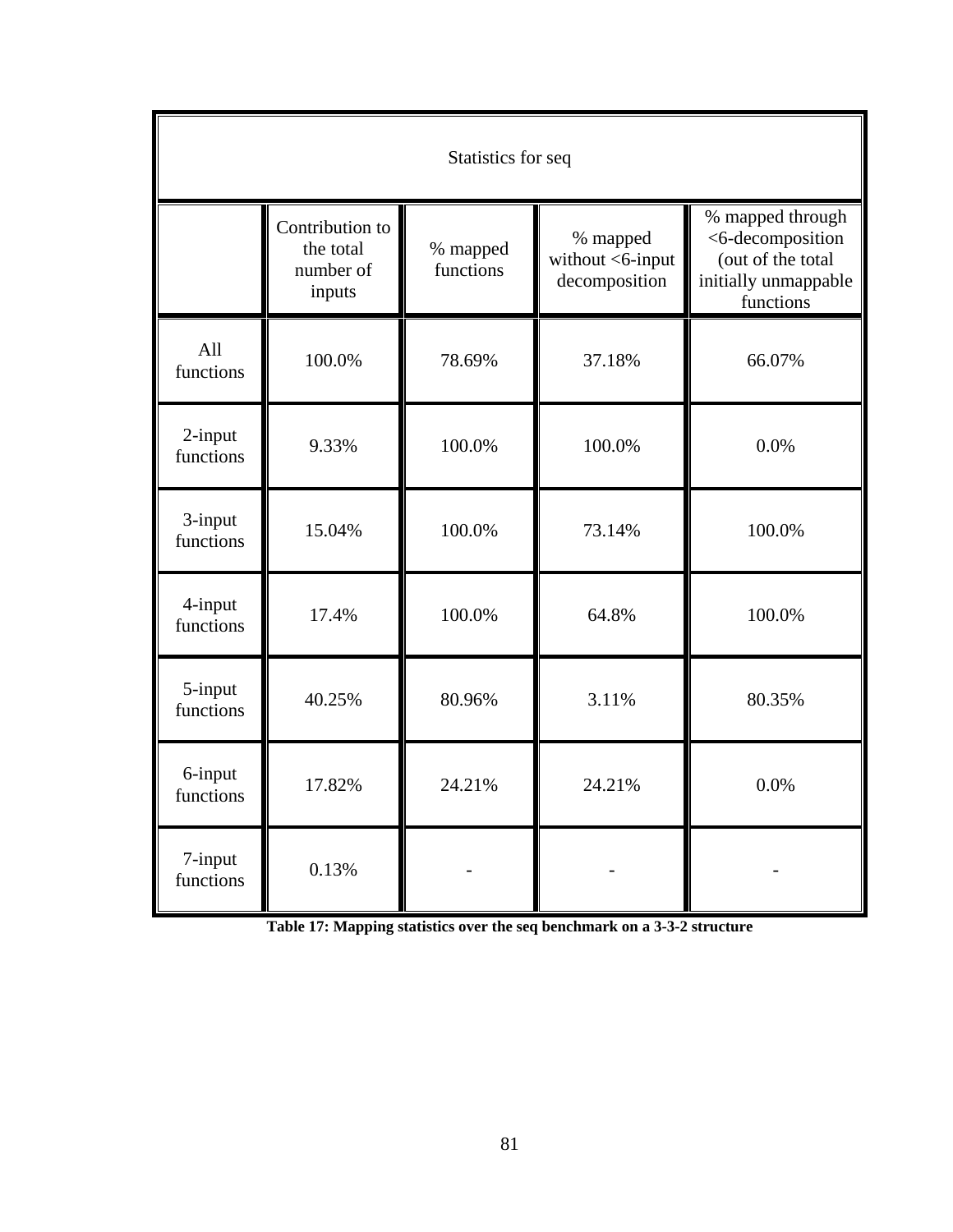| Statistics for spla  |                                                     |                       |                                               |                                                                                                |
|----------------------|-----------------------------------------------------|-----------------------|-----------------------------------------------|------------------------------------------------------------------------------------------------|
|                      | Contribution to<br>the total<br>number of<br>inputs | % mapped<br>functions | % mapped<br>without <6-input<br>decomposition | % mapped through<br><6-decomposition<br>(out of the total<br>initially unmappable<br>functions |
| All<br>functions     | 100.0%                                              | 78.28%                | 39.56%                                        | 64.06%                                                                                         |
| 2-input<br>functions | 14.63%                                              | 100.0%                | 100.0%                                        | 0.0%                                                                                           |
| 3-input<br>functions | 12.86%                                              | 100.0%                | 60.71%                                        | 100.0%                                                                                         |
| 4-input<br>functions | 16.6%                                               | 100.0%                | 68.77%                                        | 100.0%                                                                                         |
| 5-input<br>functions | 36.81%                                              | 80.92%                | 3.56%                                         | 80.22%                                                                                         |
| 6-input<br>functions | 18.7%                                               | 23.5%                 | 23.5%                                         | 0.0%                                                                                           |
| 7-input<br>functions | 0.39%                                               |                       |                                               |                                                                                                |

**Table 18: Mapping statistics over the spla benchmark on a 3-3-2 structure**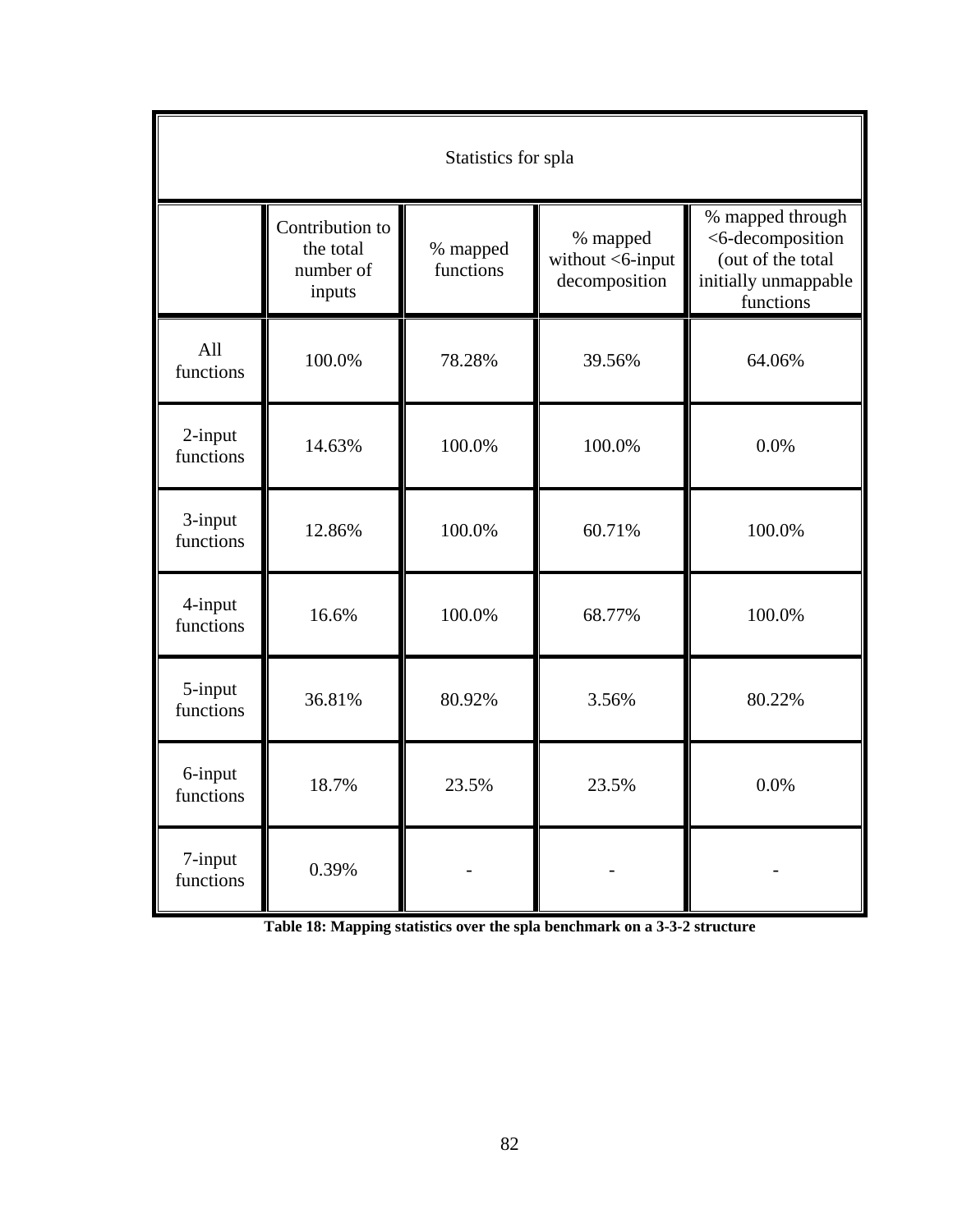The main observations derived from this set of results can be summarized as follows:

- All two input functions can be mapped on the structure without the need for any decomposition.
- With decomposition, all three and four-input functions were successfully mapped onto the structure.
- Without decomposition, an extremely low percentage of five-input functions were mappable on the structure.
- Decomposition maps a high percentage of five-input functions
- The percentage of overall mappable functions is highly boosted using the decomposition technique.

This experiment highlights the importance of the decomposition technique and the improvement it provides in terms of mappability. That is not only reflected from the increase in mapping percentages before and after decomposition, but also in the fact that the probability of a function's mappability increases as the number of inputs of the function decreases. Following this reasoning, decomposing into less-input functions increases the chances of mapping the function in question.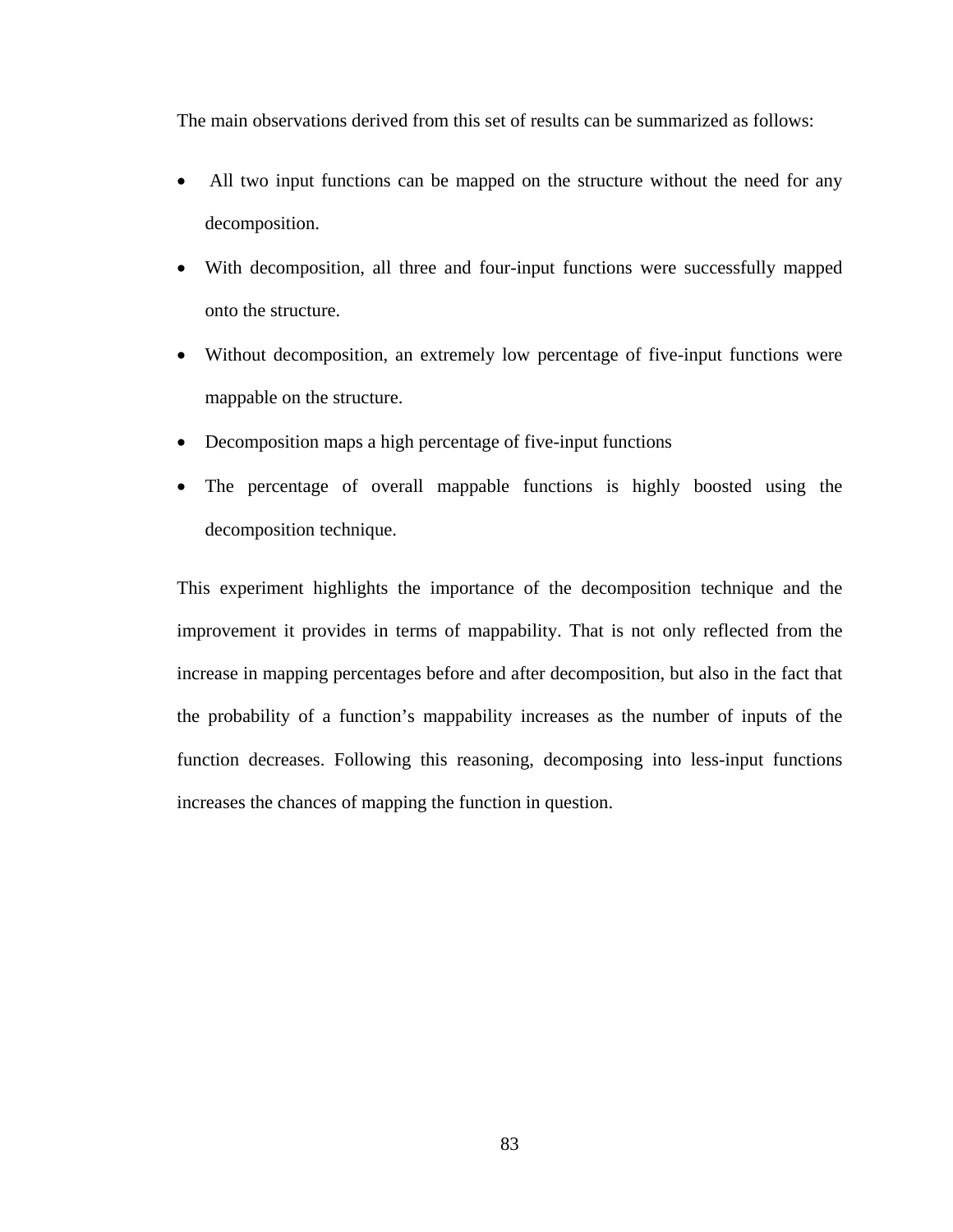The second experiment was conducted using the same procedures as in the first experiment however now mapping is performed on a 4-4-4 structure. Table 19 provides statistics for all input functions and all benchmarks while Tables 20-27 report statistics for every benchmark.

| Statistics for all benchmarks |                                                     |                       |                                                      |                                                                                                   |
|-------------------------------|-----------------------------------------------------|-----------------------|------------------------------------------------------|---------------------------------------------------------------------------------------------------|
|                               | Contribution<br>to the total<br>number of<br>inputs | % mapped<br>functions | % mapped<br>without $<$ 6-<br>input<br>decomposition | % mapped through<br><6-decomposition<br>(out of the total<br>initially<br>unmappable<br>functions |
| All<br>functions              | 100.0%                                              | 72.89%                | 72.89%                                               | 0.0%                                                                                              |
| 2-input<br>functions          | 10.89%                                              | 100.0%                | 100.0%                                               | 0.0%                                                                                              |
| 3-input<br>functions          | 13.56%                                              | 100.0%                | 100.0%                                               | 0.0%                                                                                              |
| 4-input<br>functions          | 16.77%                                              | 100.0%                | 100.0%                                               | 0.0%                                                                                              |
| 5-input<br>functions          | 38.62%                                              | 80.27%                | 80.27%                                               | 0.0%                                                                                              |
| 6-input<br>functions          | 19.58%                                              | 3.29%                 | 3.29%                                                | 0.0%                                                                                              |
| 7-input<br>functions          | 0.55%                                               |                       |                                                      |                                                                                                   |

**Table 19: Mapping statistics over all benchmarks on a 4-4-4 structure**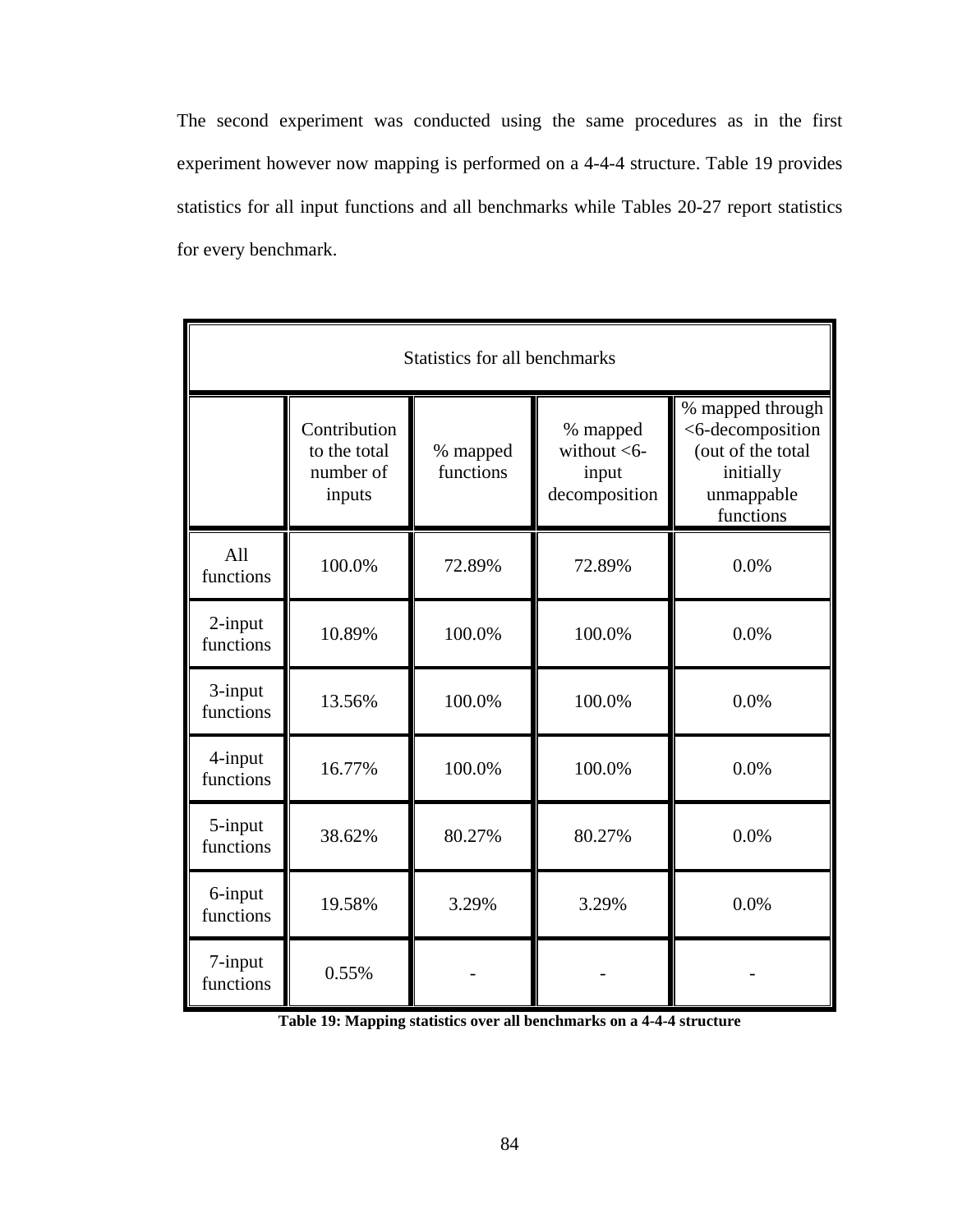| Statistics for alu4  |                                                     |                       |                                               |                                                                                                |
|----------------------|-----------------------------------------------------|-----------------------|-----------------------------------------------|------------------------------------------------------------------------------------------------|
|                      | Contribution to<br>the total<br>number of<br>inputs | % mapped<br>functions | % mapped<br>without <6-input<br>decomposition | % mapped through<br><6-decomposition<br>(out of the total<br>initially unmappable<br>functions |
| All<br>functions     | 100.0%                                              | 77.85%                | 77.85%                                        | 0.0%                                                                                           |
| 2-input<br>functions | 12.36%                                              | 100.0%                | 100.0%                                        | 0.0%                                                                                           |
| 3-input<br>functions | 16.78%                                              | 100.0%                | 100.0%                                        | 0.0%                                                                                           |
| 4-input<br>functions | 14.02%                                              | 100.0%                | 100.0%                                        | 0.0%                                                                                           |
| 5-input<br>functions | 42.25%                                              | 79.91%                | 79.91%                                        | 0.0%                                                                                           |
| 6-input<br>functions | 13.65%                                              | 6.75%                 | 6.75%                                         | 0.0%                                                                                           |
| 7-input<br>functions | 0.92%                                               |                       |                                               |                                                                                                |

**Table 20: Mapping statistics over the alu4 benchmark on a 4-4-4 structure**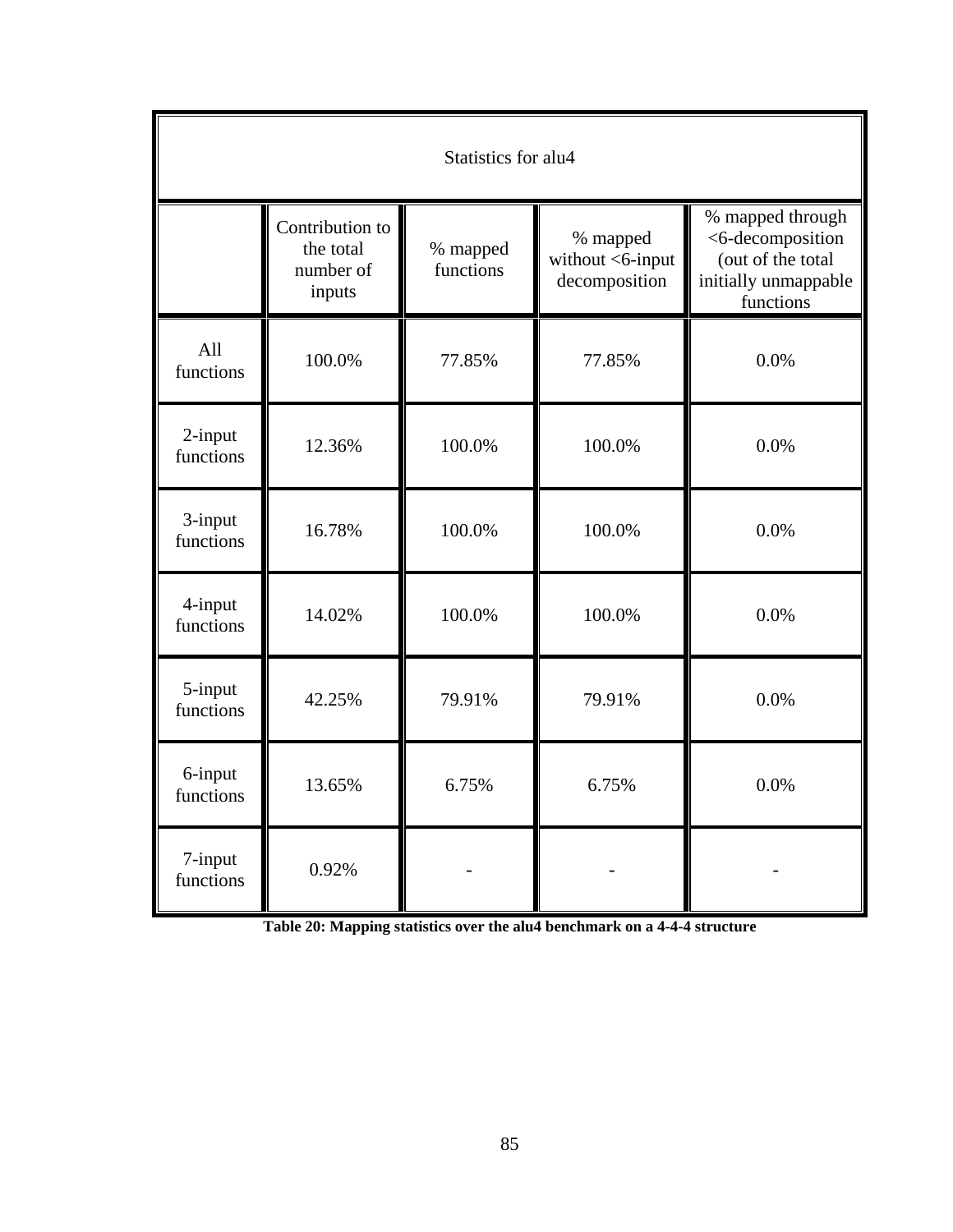| Statistics for apex2 |                                                     |                       |                                               |                                                                                                |
|----------------------|-----------------------------------------------------|-----------------------|-----------------------------------------------|------------------------------------------------------------------------------------------------|
|                      | Contribution to<br>the total<br>number of<br>inputs | % mapped<br>functions | % mapped<br>without <6-input<br>decomposition | % mapped through<br><6-decomposition<br>(out of the total<br>initially unmappable<br>functions |
| All<br>functions     | 100.0%                                              | 76.04%                | 76.04%                                        | 0.0%                                                                                           |
| 2-input<br>functions | 10.92%                                              | 100.0%                | 100.0%                                        | 0.0%                                                                                           |
| 3-input<br>functions | 15.41%                                              | 100.0%                | 100.0%                                        | 0.0%                                                                                           |
| 4-input<br>functions | 16.61%                                              | 100.0%                | 100.0%                                        | 0.0%                                                                                           |
| 5-input<br>functions | 37.57%                                              | 85.65%                | 85.65%                                        | 0.0%                                                                                           |
| 6-input<br>functions | 19.16%                                              | 4.68%                 | 4.68%                                         | 0.0%                                                                                           |
| 7-input<br>functions | 0.29%                                               |                       |                                               |                                                                                                |

**Table 21: Mapping statistics over the apex2 benchmark on a 4-4-4 structure**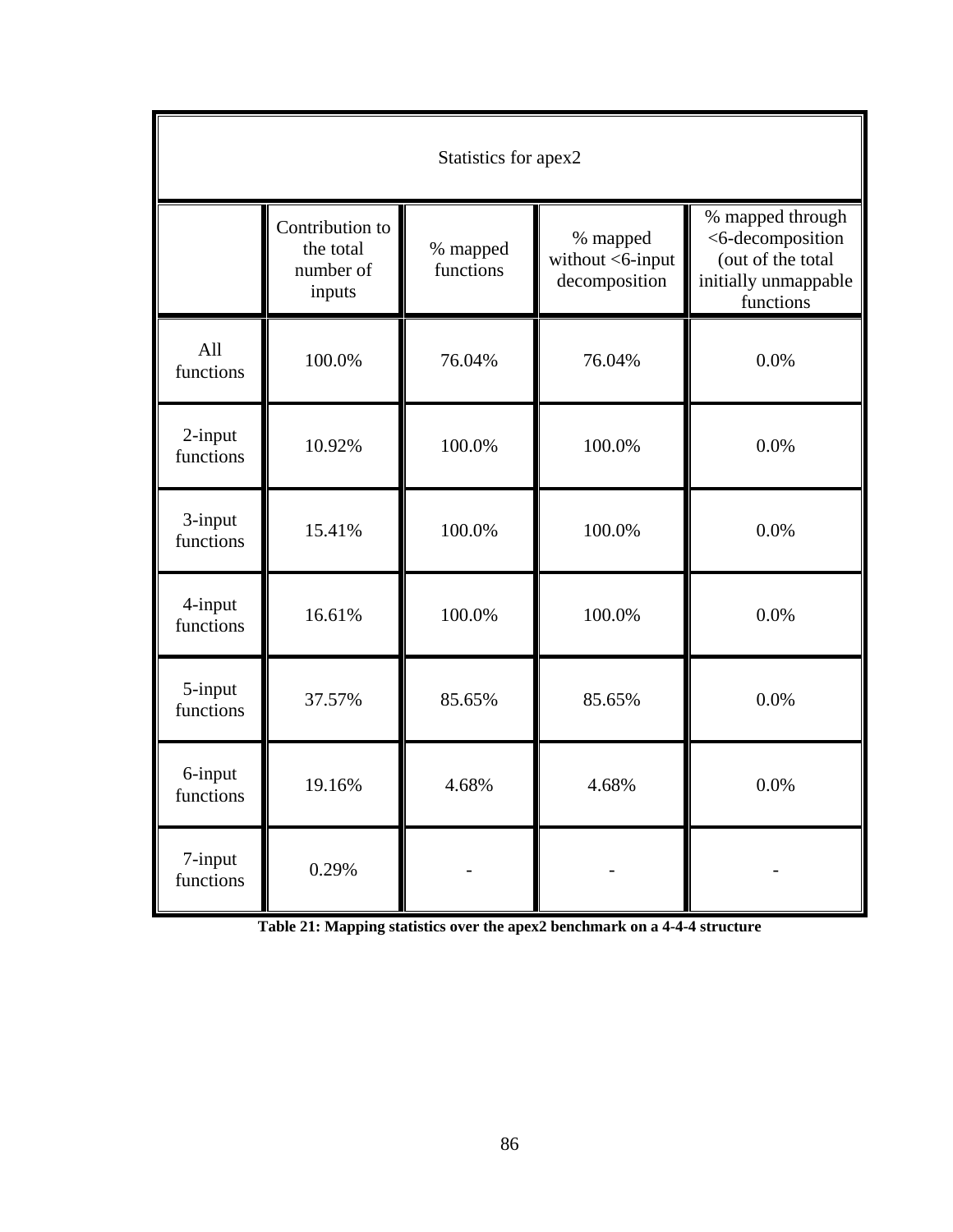| Statistics for apex4 |                                                     |                       |                                               |                                                                                                |
|----------------------|-----------------------------------------------------|-----------------------|-----------------------------------------------|------------------------------------------------------------------------------------------------|
|                      | Contribution to<br>the total<br>number of<br>inputs | % mapped<br>functions | % mapped<br>without <6-input<br>decomposition | % mapped through<br><6-decomposition<br>(out of the total<br>initially unmappable<br>functions |
| All<br>functions     | 100.0%                                              | 69.14%                | 69.14%                                        | 0.0%                                                                                           |
| 2-input<br>functions | 7.59%                                               | 100.0%                | 100.0%                                        | 0.0%                                                                                           |
| 3-input<br>functions | 16.66%                                              | 100.0%                | 100.0%                                        | 0.0%                                                                                           |
| 4-input<br>functions | 16.66%                                              | 100.0%                | 100.0%                                        | 0.0%                                                                                           |
| 5-input<br>functions | 39.1%                                               | 70.88%                | 70.88%                                        | 0.0%                                                                                           |
| 6-input<br>functions | 19.9%                                               | 2.5%                  | 2.5%                                          | 0.0%                                                                                           |
| 7-input<br>functions | 0.16%                                               |                       |                                               |                                                                                                |

**Table 22: Mapping statistics over the apex4 benchmark on a 4-4-4 structure**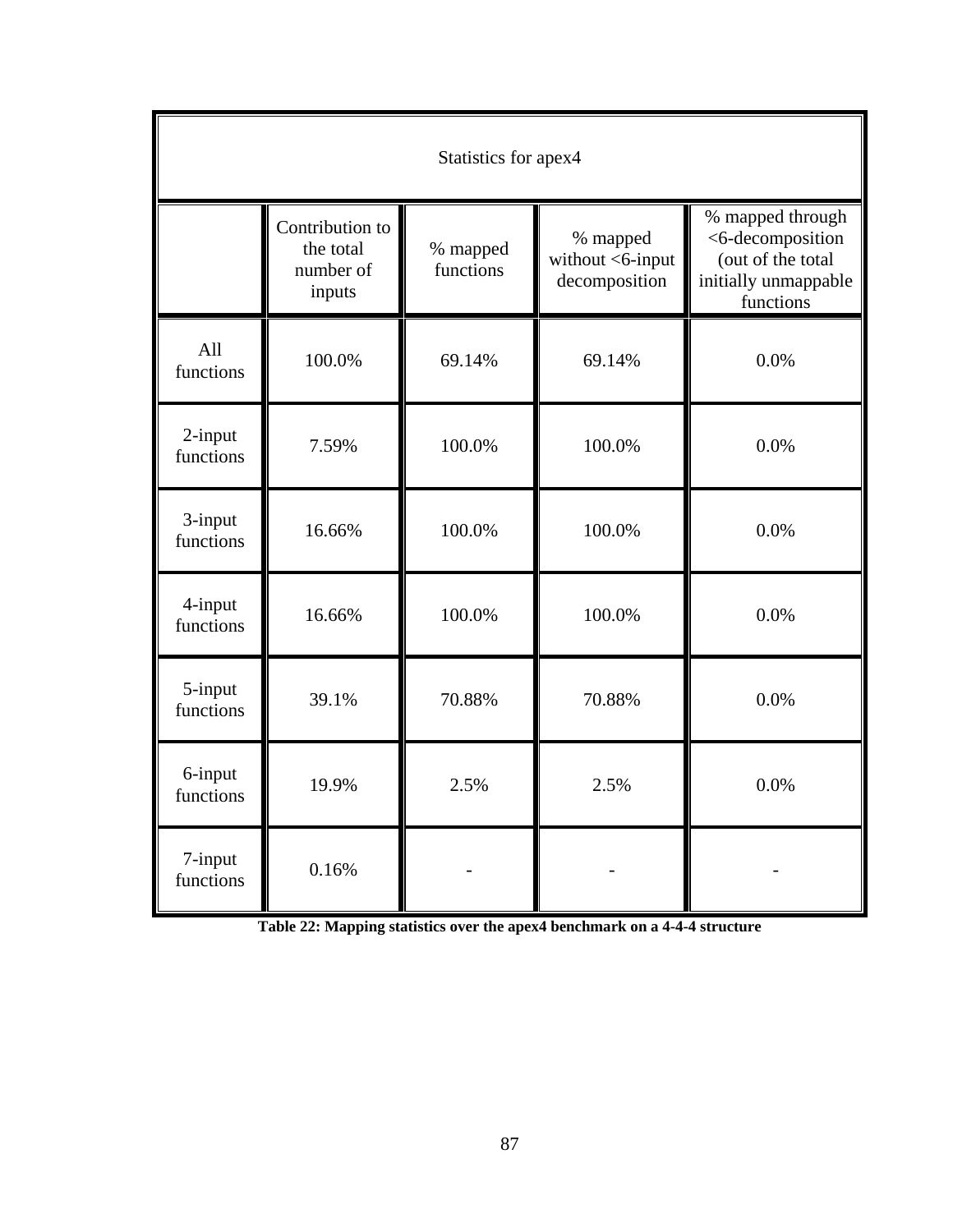| Statistics for ex5p  |                                                     |                       |                                                  |                                                                                                |
|----------------------|-----------------------------------------------------|-----------------------|--------------------------------------------------|------------------------------------------------------------------------------------------------|
|                      | Contribution to<br>the total<br>number of<br>inputs | % mapped<br>functions | % mapped<br>without $<$ 6-input<br>decomposition | % mapped through<br><6-decomposition<br>(out of the total<br>initially unmappable<br>functions |
| All<br>functions     | 100.0%                                              | 81.1%                 | 81.1%                                            | 0.0%                                                                                           |
| 2-input<br>functions | 12.79%                                              | 100.0%                | 100.0%                                           | 0.0%                                                                                           |
| 3-input<br>functions | 17.15%                                              | 100.0%                | 100.0%                                           | 0.0%                                                                                           |
| 4-input<br>functions | 19.76%                                              | 100.0%                | 100.0%                                           | 0.0%                                                                                           |
| 5-input<br>functions | 37.2%                                               | 84.37%                | 84.37%                                           | 0.0%                                                                                           |
| 6-input<br>functions | 12.79%                                              | 0.0%                  | 0.0%                                             | 0.0%                                                                                           |
| 7-input<br>functions | 0.29%                                               |                       |                                                  |                                                                                                |

**Table 23: Mapping statistics over the ex5p benchmark on a 4-4-4 structure**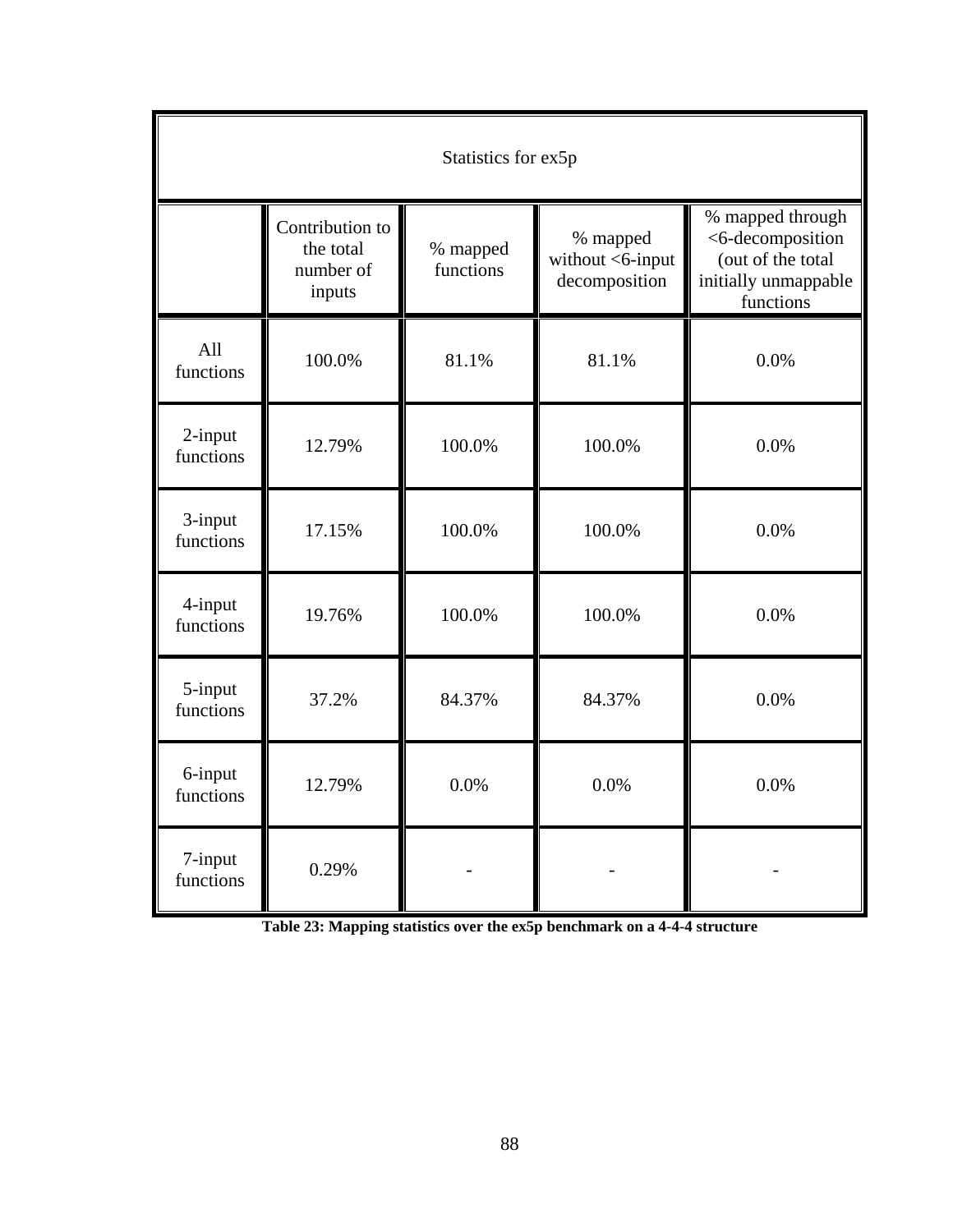| Statistics for ex1010 |                                                     |                       |                                               |                                                                                                |
|-----------------------|-----------------------------------------------------|-----------------------|-----------------------------------------------|------------------------------------------------------------------------------------------------|
|                       | Contribution to<br>the total<br>number of<br>inputs | % mapped<br>functions | % mapped<br>without <6-input<br>decomposition | % mapped through<br><6-decomposition<br>(out of the total<br>initially unmappable<br>functions |
| All<br>functions      | 100.0%                                              | 57.7%                 | 57.7%                                         | 0.0%                                                                                           |
| 2-input<br>functions  | 5.86%                                               | 100.0%                | 100.0%                                        | 0.0%                                                                                           |
| 3-input<br>functions  | 9.14%                                               | 100.0%                | 100.0%                                        | 0.0%                                                                                           |
| 4-input<br>functions  | 16.64%                                              | 100.0%                | 100.0%                                        | 0.0%                                                                                           |
| 5-input<br>functions  | 39.29%                                              | 65.27%                | 65.37%                                        | 0.0%                                                                                           |
| 6-input<br>functions  | 28.37%                                              | 1.44%                 | 1.44%                                         | 0.0%                                                                                           |
| 7-input<br>functions  | 0.68%                                               |                       |                                               |                                                                                                |

**Table 24: Mapping statistics over the ex1010 benchmark on a 4-4-4 structure**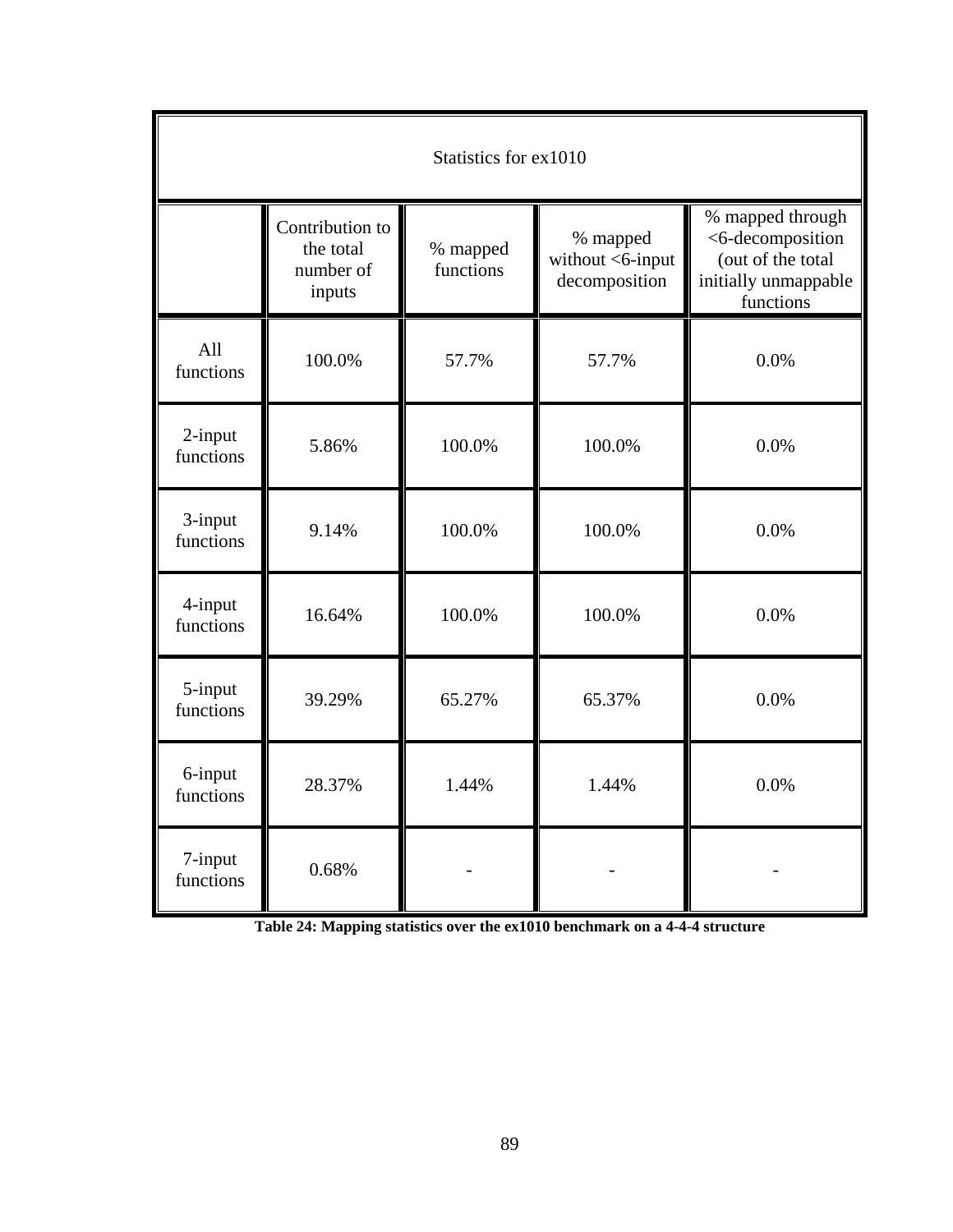| Statistics for pdc   |                                                     |                       |                                               |                                                                                                |
|----------------------|-----------------------------------------------------|-----------------------|-----------------------------------------------|------------------------------------------------------------------------------------------------|
|                      | Contribution to<br>the total<br>number of<br>inputs | % mapped<br>functions | % mapped<br>without <6-input<br>decomposition | % mapped through<br><6-decomposition<br>(out of the total<br>initially unmappable<br>functions |
| All<br>functions     | 100.0%                                              | 73.94%                | 73.94%                                        | 0.0%                                                                                           |
| 2-input<br>functions | 10.68%                                              | 100.0%                | 100.0%                                        | 0.0%                                                                                           |
| 3-input<br>functions | 11.72%                                              | 100.0%                | 100.0%                                        | 0.0%                                                                                           |
| 4-input<br>functions | 17.13%                                              | 100.0%                | 100.0%                                        | 0.0%                                                                                           |
| 5-input<br>functions | 38.63%                                              | 86.84%                | 86.84%                                        | 0.0%                                                                                           |
| 6-input<br>functions | 20.78%                                              | 4.07%                 | 4.07%                                         | 0.0%                                                                                           |
| 7-input<br>functions | 1.04%                                               |                       |                                               |                                                                                                |

**Table 25: Mapping statistics over the pdc benchmark on a 4-4-4 structure**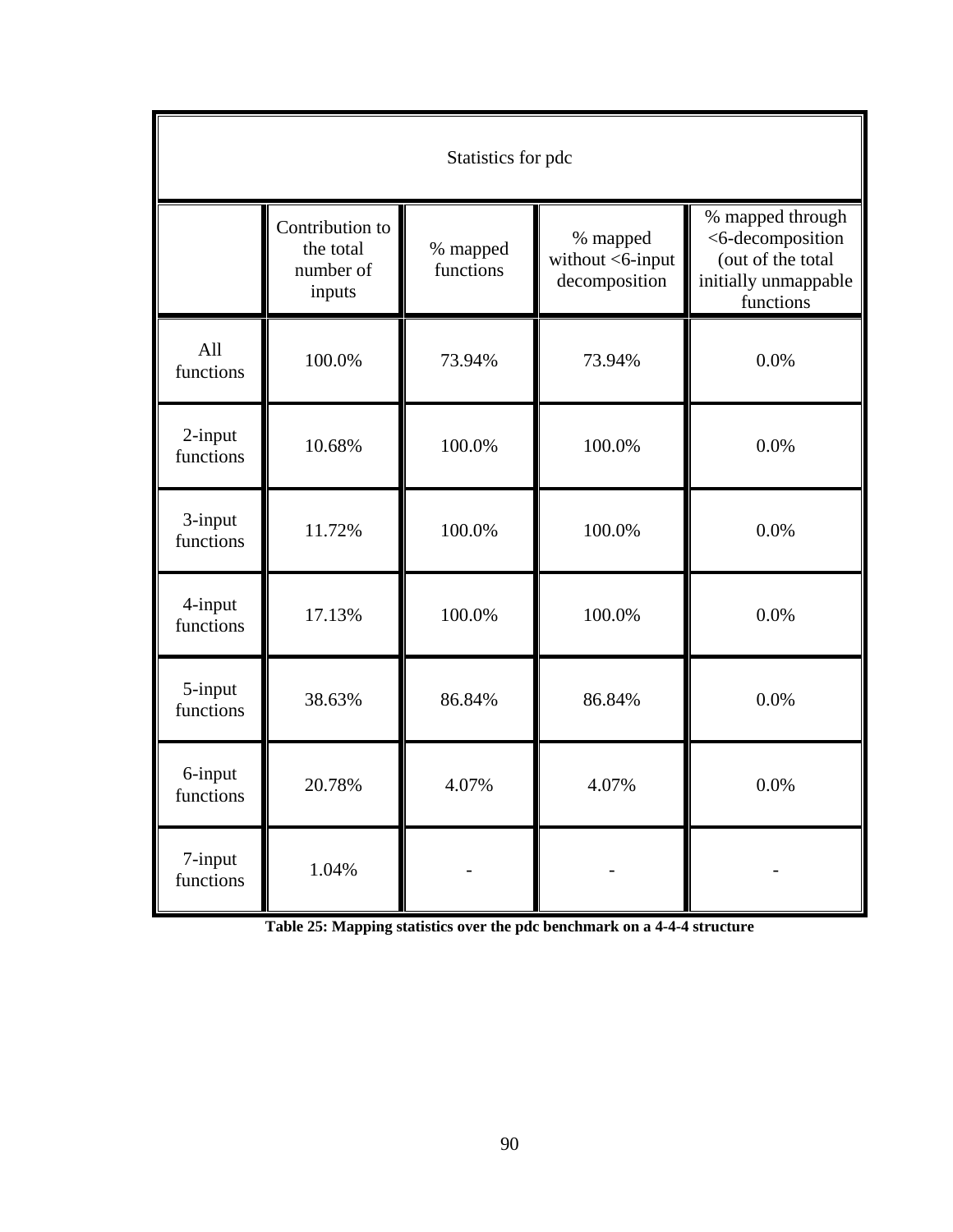| Statistics for seq   |                                                     |                       |                                               |                                                                                                |
|----------------------|-----------------------------------------------------|-----------------------|-----------------------------------------------|------------------------------------------------------------------------------------------------|
|                      | Contribution to<br>the total<br>number of<br>inputs | % mapped<br>functions | % mapped<br>without <6-input<br>decomposition | % mapped through<br><6-decomposition<br>(out of the total<br>initially unmappable<br>functions |
| All<br>functions     | 100.0%                                              | 74.79%                | 74.79%                                        | 0.0%                                                                                           |
| 2-input<br>functions | 9.33%                                               | 100.0%                | 100.0%                                        | 0.0%                                                                                           |
| 3-input<br>functions | 15.04%                                              | 100.0%                | 100.0%                                        | 0.0%                                                                                           |
| 4-input<br>functions | 17.4%                                               | 100.0%                | 100.0%                                        | 0.0%                                                                                           |
| 5-input<br>functions | 40.25%                                              | 81.31%                | 81.31%                                        | 0.0%                                                                                           |
| 6-input<br>functions | 17.82%                                              | 1.56%                 | 1.56%                                         | 0.0%                                                                                           |
| 7-input<br>functions | 0.13%                                               |                       |                                               |                                                                                                |

**Table 26: Mapping statistics over the seq benchmark on a 4-4-4 structure**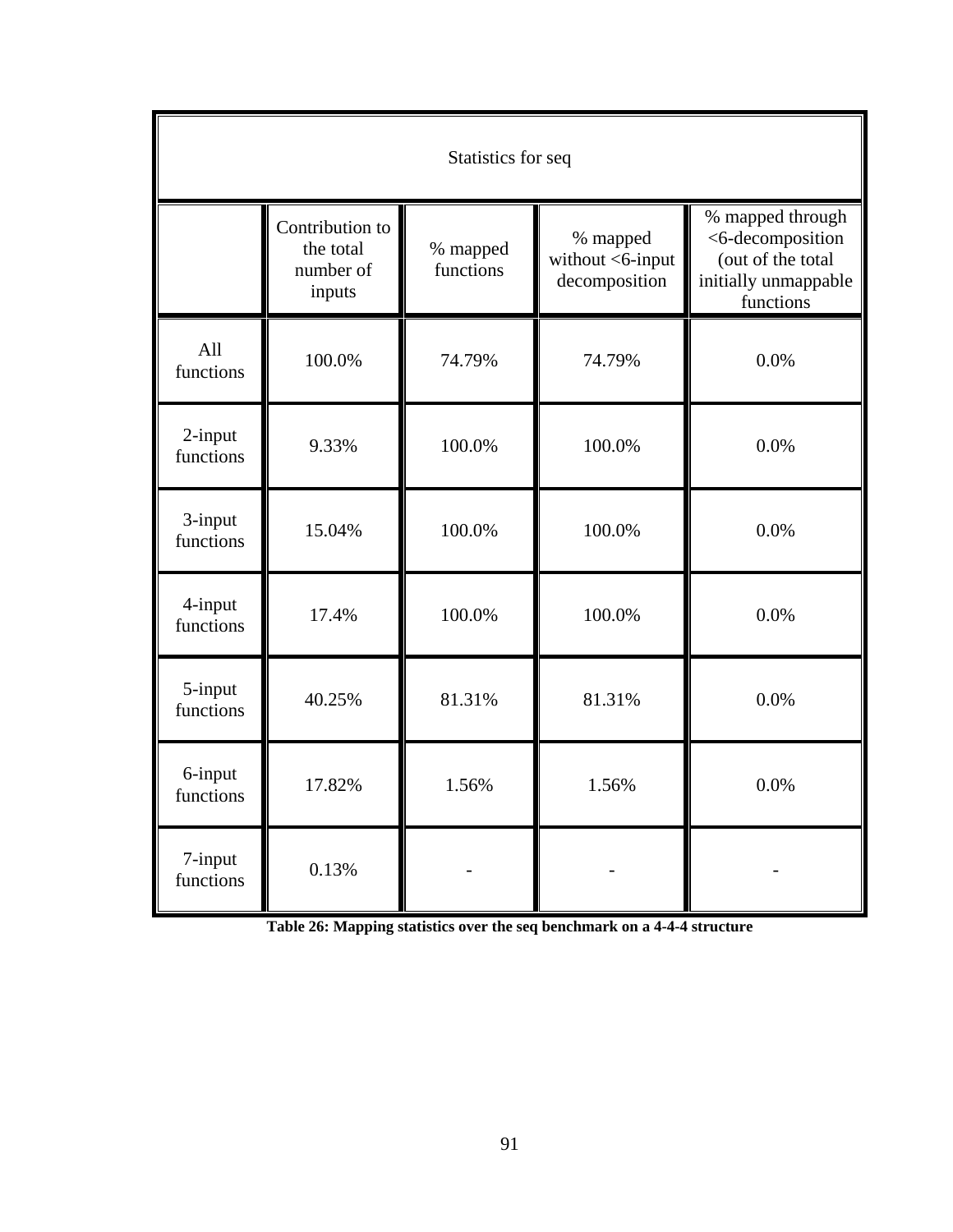| Statistics for spla  |                                                     |                       |                                               |                                                                                                |
|----------------------|-----------------------------------------------------|-----------------------|-----------------------------------------------|------------------------------------------------------------------------------------------------|
|                      | Contribution to<br>the total<br>number of<br>inputs | % mapped<br>functions | % mapped<br>without <6-input<br>decomposition | % mapped through<br><6-decomposition<br>(out of the total<br>initially unmappable<br>functions |
| All<br>functions     | 100.0%                                              | 74.73%                | 74.73%                                        | 0.0%                                                                                           |
| 2-input<br>functions | 14.63%                                              | 100.0%                | 100.0%                                        | 0.0%                                                                                           |
| 3-input<br>functions | 12.86%                                              | 100.0%                | 100.0%                                        | 0.0%                                                                                           |
| 4-input<br>functions | 16.6%                                               | 100.0%                | 100.0%                                        | 0.0%                                                                                           |
| 5-input<br>functions | 36.81%                                              | 81.28%                | 81.28%                                        | 0.0%                                                                                           |
| 6-input<br>functions | 18.7%                                               | 3.85%                 | 3.85%                                         | 0.0%                                                                                           |
| 7-input<br>functions | 0.39%                                               |                       |                                               |                                                                                                |

**Table 27: Mapping statistics over the spla benchmark on a 4-4-4 structure** 

The main observations on the statistics obtained from this experiment can be:

• Decomposition is useless if this structure is chosen. No functions require the use of the decomposition technique in order to me mapped.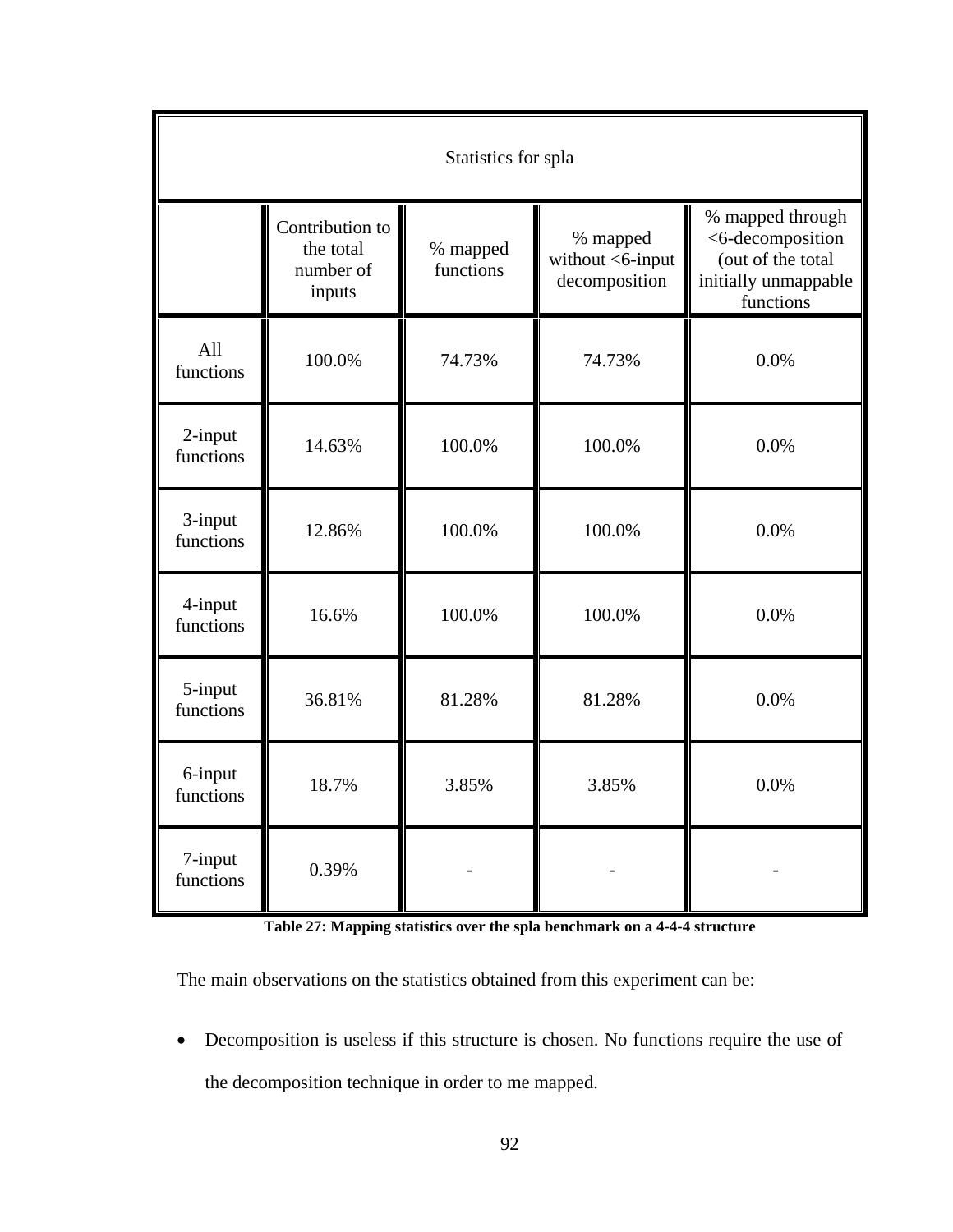- All two-input, three-input and four-input functions are fully mappable on the structure (without the need for decomposition).
- The structure itself has rather high mappability percentages (again without the use of the decomposition technique).

These experiments performed using the proposed generic software platform allow the designers to compare structures such as the 3-3-2 and the 4-4-4 and choose the one that better fits their preferences. Even though the 3-3-2 structure has higher overall mappability percentages, designers might prefer the 4-4-4 structure since it maps functions without the use of decomposition and as such without any theoretical increase in area and used basic-unit structures.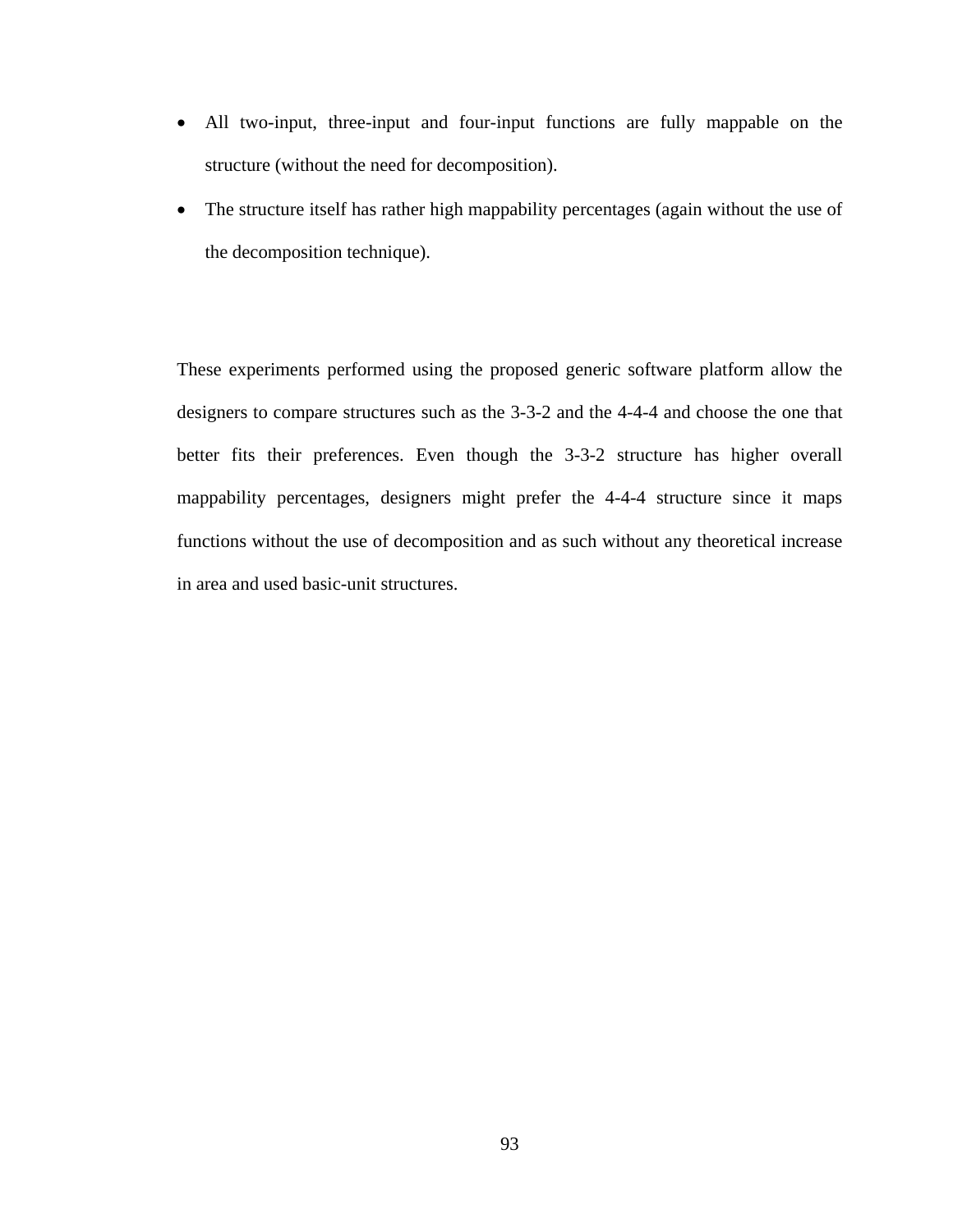### **Chapter Seven**

## **Conclusions**

This work proposes some generic approaches that would enhance mapping on current FPGAs' cells as well as user-specified basic-unit structures. These approaches vary between variable cell configuration, Boolean Matching and decomposition techniques.

Experimental results show that the enhanced mapping technique manages to reduce the congestion of the routing resources since it can decrease the used interconnects by about 13.5%, on average. Moreover, this achievement can be even improved if a decomposition technique is embedded inside the enhanced mapping approach in order to increase the percentage of mappable functions and as such decrease the used interconnects. On large benchmarks, this newly-enhanced approach manages to decrease the used routing resource by up to half the amount that would usually be needed. Such a decrease in the congestion of the routing connections might stimulate a decrease in area and power consumption.

Furthermore, the proposed generic unit-based software platform provides the designer with high flexibility in the search for a structure that optimizes specific user-defined parameters while implementing particular applications. This tool, through its numerous modes and options, allows the designers to search the currently available architectures as well as a wide search-space of hypothetical structures in order to choose the structure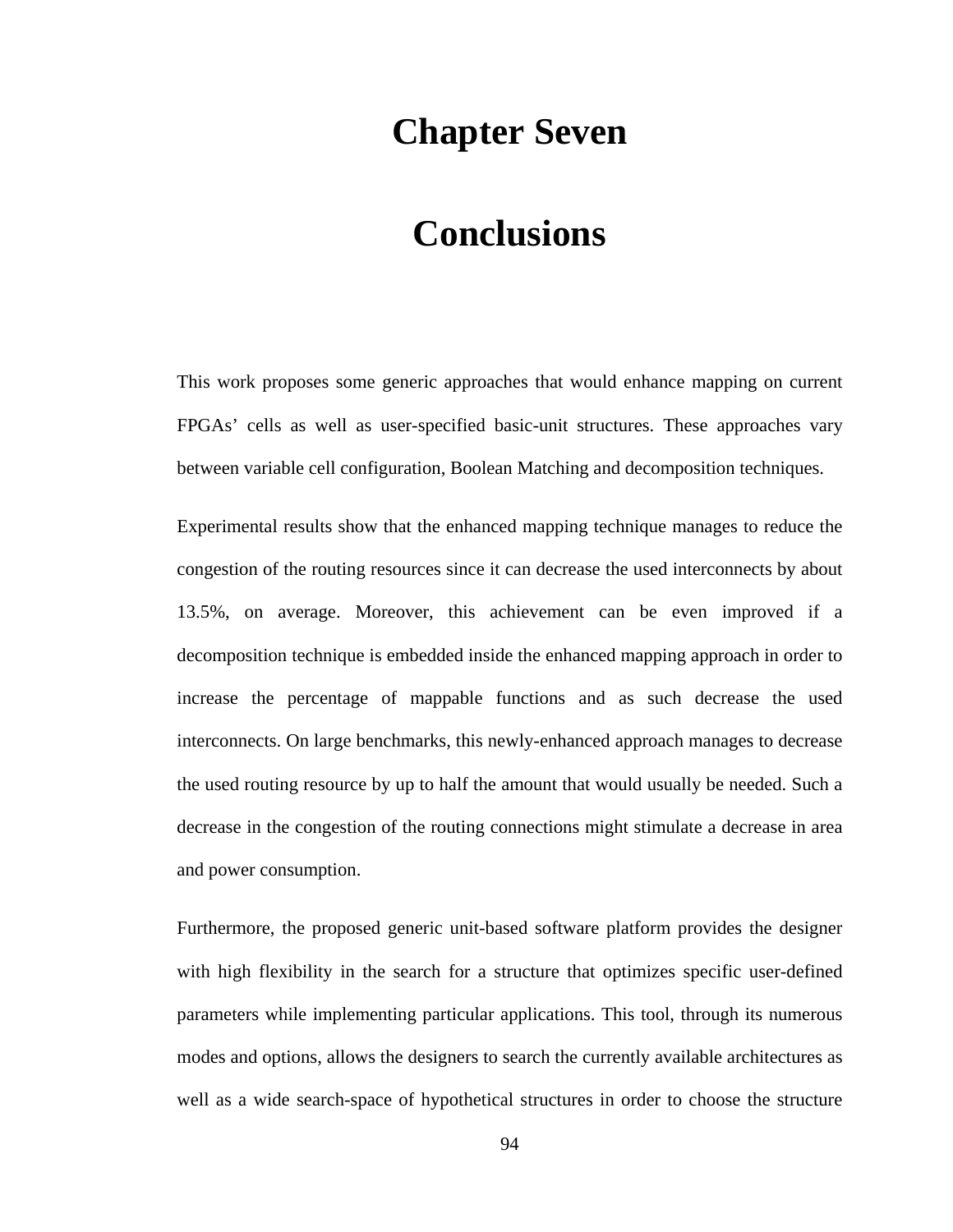that fully implements the required circuit while abiding by the designer's predefined conditions and preferences. Not to forget that this tool also enables current FPGA companies' designers to perform minor modifications on their current cell structures, simulate and compare the performance of these modified cells to the performance of the current state-of-the-art FPGAs. Doing so might allow these companies to locate a minor modification to their logic cells that might substantially improve the performance of their FPGAs.

Future work can tackle various aspects of the proposed approaches. On one side, some intelligence needs to be added to the enhanced mapping technique whenever functions are mapped on ALMs in arithmetic mode. This intelligence might be in form of an algorithm that heuristically chooses the functions to be chained as opposed to the random approach that is currently used. Such a chain-selection algorithm would further reduce the congestion of the routing resources while minimizing the overhead in area and used ALMs. On a different angle, the proposed mapping technique is performed after going through synthesis using tools such as Quartus. These tools are not aware of the mode of operation of the proposed mapping technique and as such synthesis is performed as a general step and is not optimized for this specific mapping technique. So a possible future work would be in embedding both synthesis and mapping into one tool that performs both operations with some knowledge and intelligence so that synthesis generates functions in a way that ensures their mappability depending on the configuration of the used structure.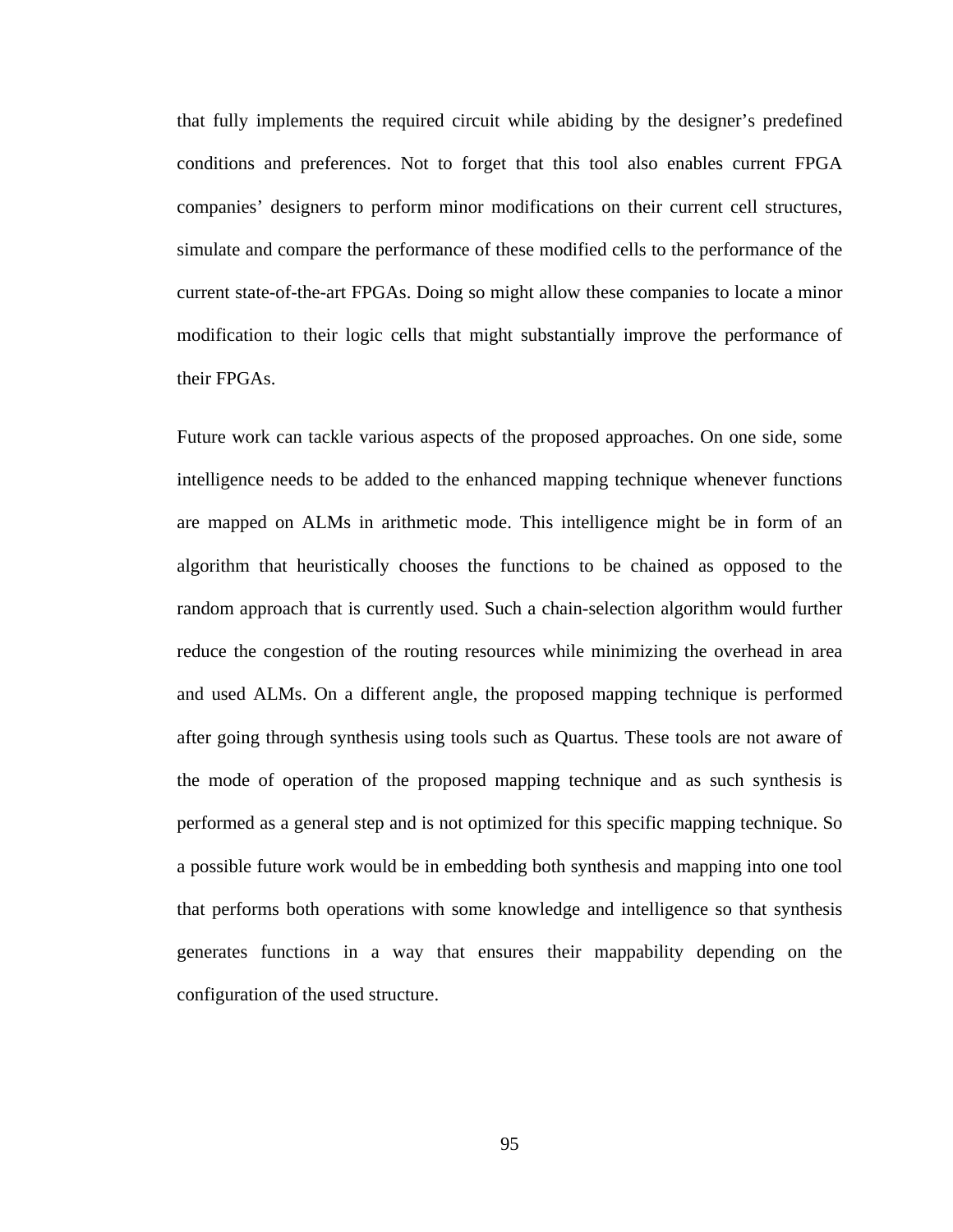## **Bibliography**

- [1] P. Jamieson, W. Luk and S. Wilton, "An energy and power consumption analysis of FPGA routing architectures," in *Int. Conf. Field-Programmable Tech.,* Sydney, 2009, pp.324-327.
- [2] F. Li, D. Chen, L. He, and J. Cong, "Architecture evaluation for power-efficient FPGAs," in *ACM/SIGDA Int. Symp. Field Programmable Gate Arrays,* New York, 2003, pp. 175-184.
- [3] *Altera Inc. Stratix II device handbook*. [Online]. Available: http://www.altera.com.
- [4] *Altera Inc. Stratix III device handbook.* [Online]. Available: http://www.altera.com.
- [5] *Altera Inc. Stratix IV device handbook*. [Online]. Available: http://www.altera.com.
- [6] S. Hauck, T. Fry, and M. Hosler, "High-performance carry chains for FPGA's," in *Proc. 1998 ACM/SIGDA 6<sup>th</sup> Int. Symp. Field Programmable Gate Arrays,* New York, 1998, pp. 223-233.
- [7] *Altera Inc. Altera QuartusII handbook*. [Online]. Available: http://www.altera.com.
- [8] A. Ling, D.Singh, and S. Brown, "FPGA technology mapping: A study of optimality," in *Proc. 42nd Annu. Design Automation Conf.*, New York, 2005, pp. 427-432.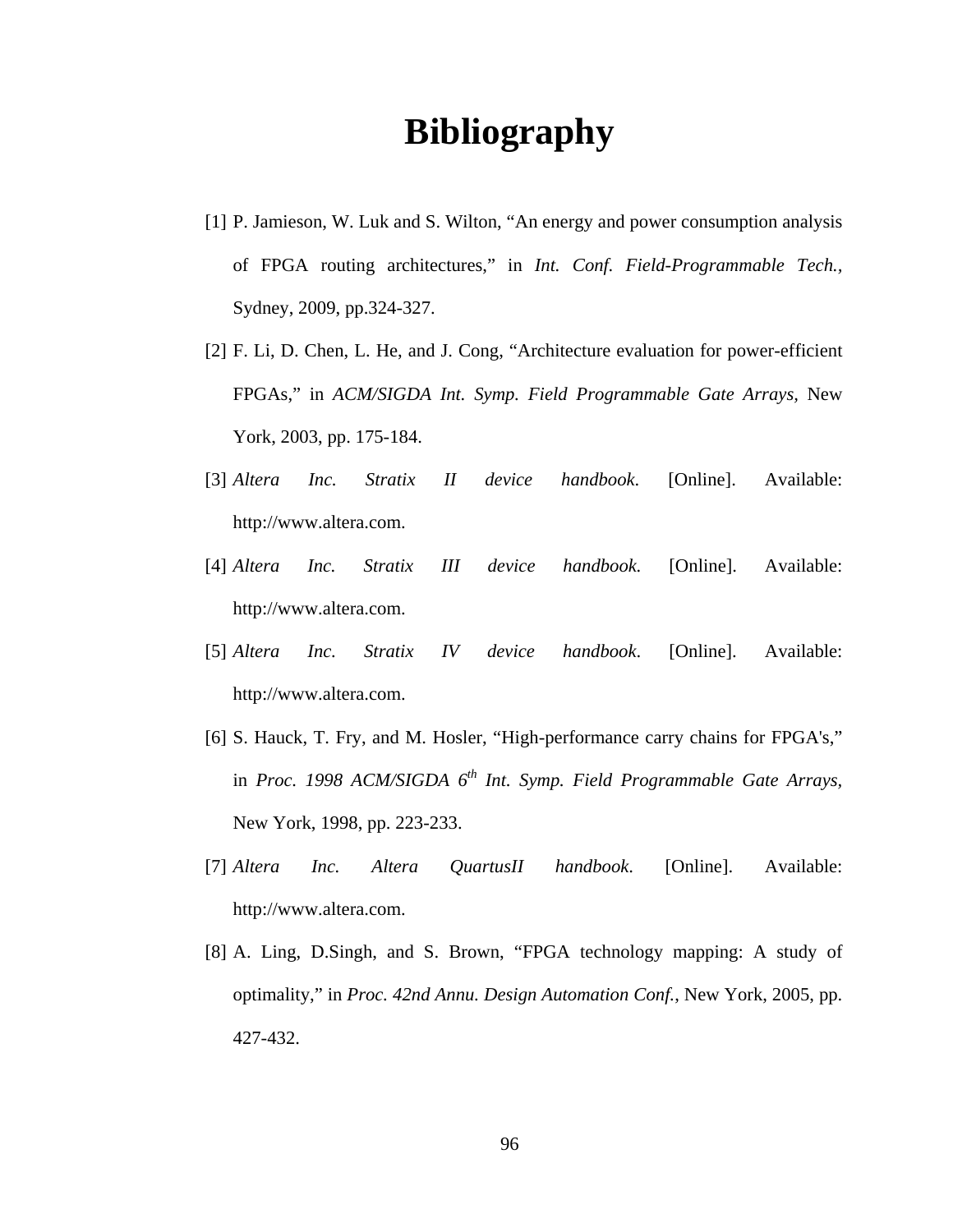- [9] A. Mishchenko, S. Chatterjee, and R. Brayton, "Improvements to technology mapping for LUT-based FPGAs," in *Proc. 2006 ACM/SIGDA 14th Int. Symp. Field Programmable Gate Arrays*, New York, 2006, pp. 41-49.
- [10] A. H. Farrahi and M. Sarrafzadeh, "FPGA technology mapping for power minimization," in *4th Int. Workshop Field-Programmable Logic and Applications*, London, 1994, pp. 66-67.
- [11] D. Chen, J. Cong, F. Li, and L. He, "Low-power technology mapping for FPGA architectures with dual supply voltages," in *Proc. 2004 ACM/SIGDA 12th Int. Symp. Field Programmable Gate Arrays*, New York, pp. 109-117.
- [12] J. Cong and Y. Ding, "FlowMap: An optimal technology mapping algorithm for delay optimization in lookup-table based FPGA designs," *IEEE Trans. Comput.-Aided Des. Integr. Syst.*, vol. 13, pp. 1-12, Jan. 1994.
- [13] A. H. Farrahi and M. Sarrafzadeh, "Complexity of the lookup-tale minimization problem for FPGA technology mapping," *IEEE Trans. Comput.- Aided Des. Integr. Syst.*, vol. 13, pp. 1319-1332, Nov. 1994.
- [14] J. Lin, A. Jagannathan, and J. Cong, "Placement-driven technology mapping for LUT-based FPGAs," in *Proc. 2003 ACM/SIGDA 11th Int. Symp. Field Programmable Gate Arrays*, New York, pp. 121-126.
- [15] S. Safarpour, A. Veneris, G. Baeckler, and R. Yuan, "Efficient SAT-based Boolean matching for FPGA technology mapping," in *Proc. 43rd Annu. Design Automation Conf.*, New York, 2006, pp. 466-471.
- [16] Y. Hu, V. Shih, R. Majumdar, and L. He, "Exploiting symmetry in SAT-based Boolean matching for heterogeneous FPGA technology mapping," in *Proc. 2007 IEEE/ACM Int. Conf. Comput-Aided Design*, New Jersey, pp. 350-353.